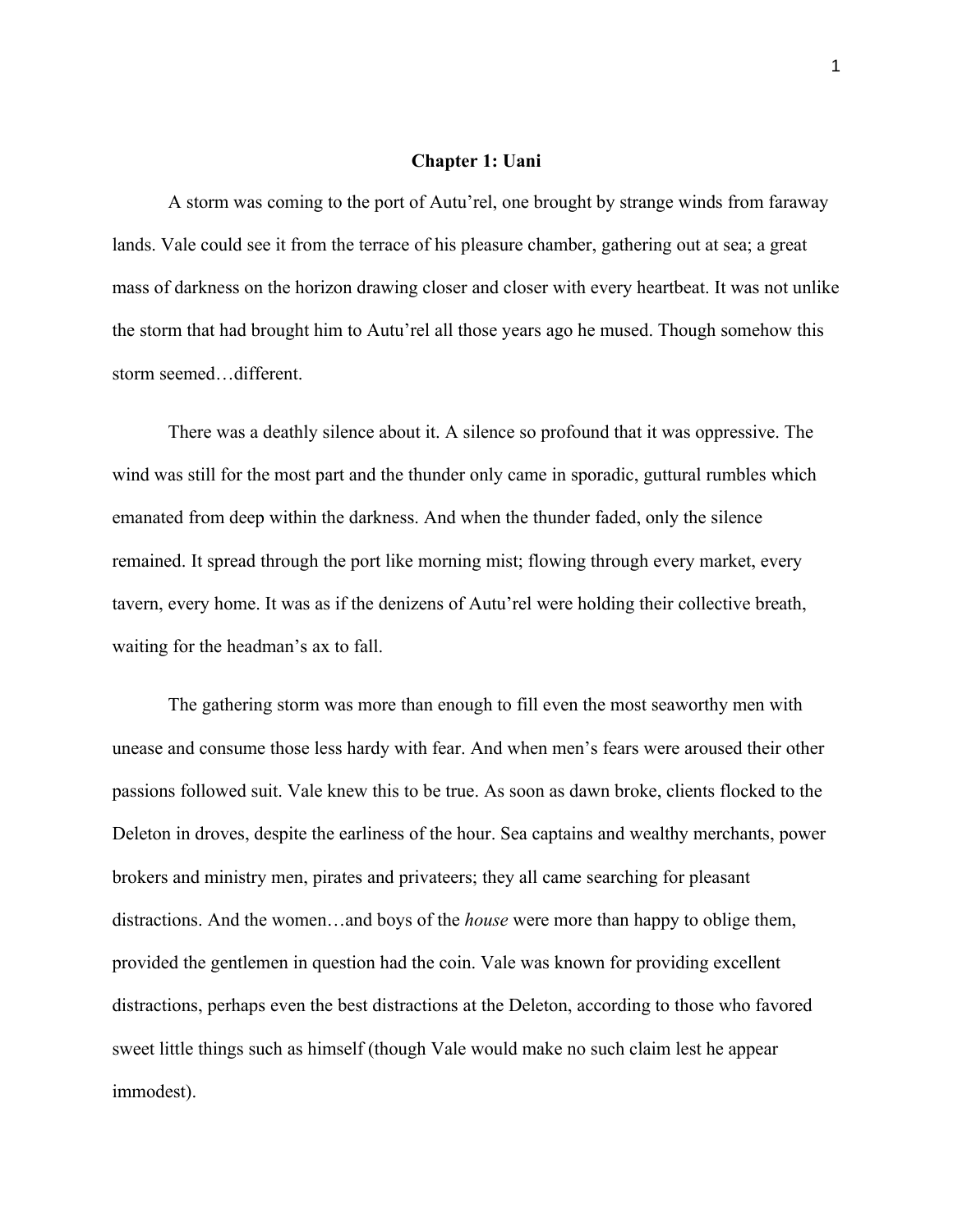However, if one consorted with certain circles in Autu'rel with questionable proclivities, one would no doubt hear about a certain boy at the Deleton. A boy with golden hair and "sensual eyes" that were "blue as the midsummer sky." A boy whose touch could make you "melt like butter" and whose skin was of a "gentle, golden hue, like honey."

They all loved his skin.

A faint rumbling noise filled the air, interrupting Vale's musings. For an instant, he thought it was more thunder grumbling away in the distance, but quickly realized it was merely Lord Boral's snoring.

"Lord Boral" may have been a noble by name, but there was nothing regal or dignified about his current bearings. He lay sprawled on his back in a tangle of blankets; mouth agape and snoring loudly, his manhood half-erect and slumped against his thigh. No doubt he was dreaming of Vale, or some other pretty little thing in his service.

Boral was a giant of a man, hardy and strong; he had been quite fit in his youth, but years of excessive feasting had turned his taut physique to fat. To make matters worse, gout had taken ahold of his feet, leaving them red and swollen. Vale had done his best to ease his lord's pain lathering his feet with exotic lotions and massaging them gently. He had also laced Boral's wine with calainth root to ensure that he slept peacefully and painlessly. In hindsight Vale supposed he had been a little overzealous with his dosage, but at least his venerable lord had been able to enjoy a few hours rest…and Vale had been able to spend some time in solitude, marshaling his strength for the day that lay ahead.

The door to Vale's room creaked open slightly. A small crack. Lord Boral stirred fretfully but remained fast asleep.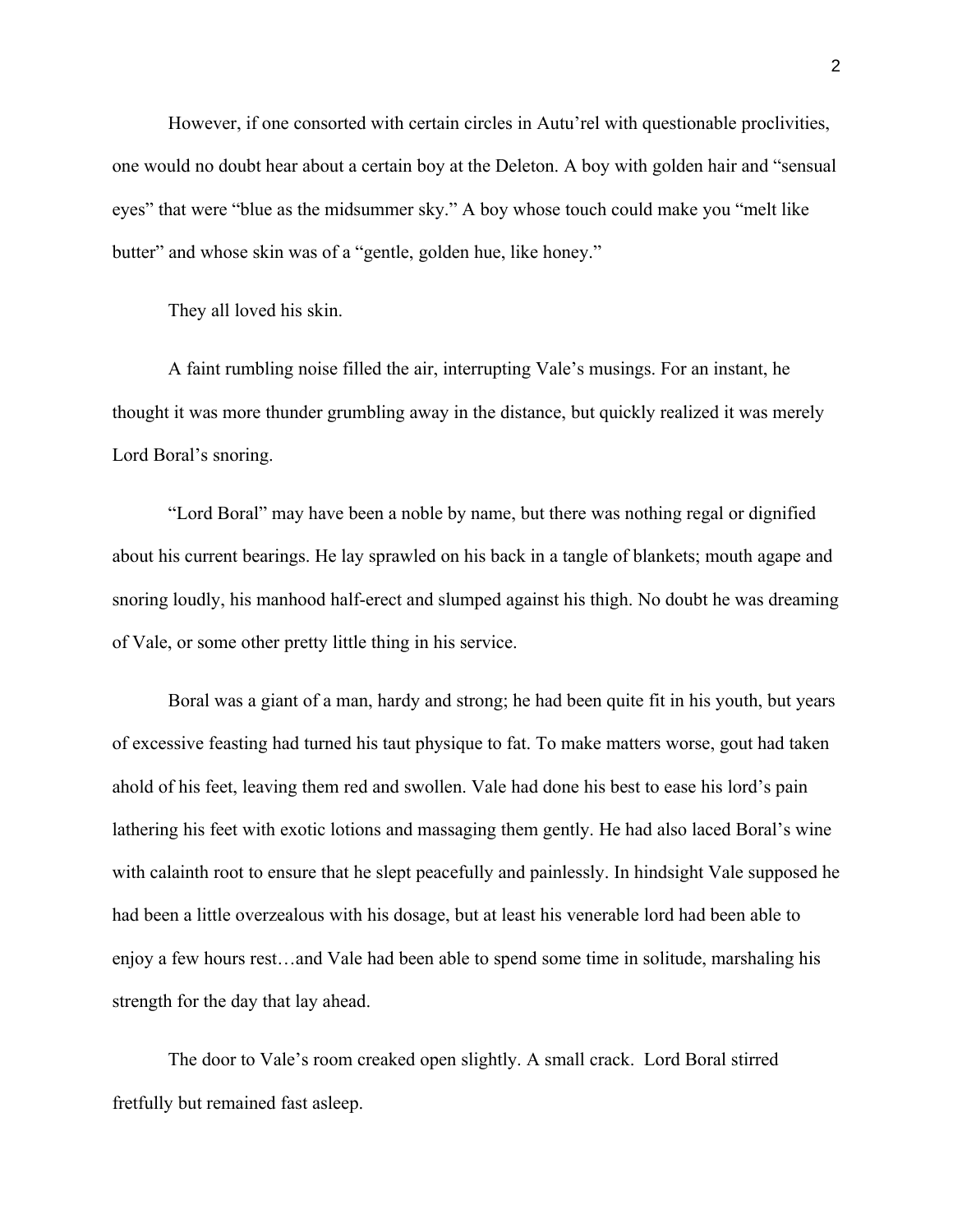"Vale. We'd best be off. It's first light," a voice whispered through the crack; the voice of Vale's guard Tormir. "Are you decent?"

"I like to think so."

Tormir let out an audible sigh. "Just put some damn clothes on," he hissed.

Vale obliged, stepping away from his terrace and heading towards the dressing room, though he did pause for a moment, giving the storm out at sea another appraising glance. He could swear it had doubled in size in a mere matter of moments.

It truly was like the one that had brought him to Autu'rel all those years ago, a great monster of a storm. But he had been in the thick of that one, in the heart of the monster's maw; his ship torn asunder by tremendous waves and ferocious winds. The black, murky water had swallowed him whole, dragging him down to a great black void and then, without warning, it had spat him out on shore. The whole ordeal had been terrifying, but the darkness...that was the one thing Vale remembered most vividly. The complete absence of light. Try as he might, Vale could never forget the darkness…or the one who had brought it.

"Hurry it up won't you. You don't want to keep him waiting," said Tormir, snapping Vale back to attention. Tormir was quite right. Master Aliar was most certainly not someone who should be kept waiting. Vale turned his back on the storm and entered his dressing room. After a moment of dithering, he settled on an emerald green doublet.

When Vale exited the chamber, he shut the door softly so as not to wake Lord Boral, though he knew the chances of rousing the sleeping giant were slim to none. Tormir stood slumped against the far wall, fiddling with his prized dagger. He was a brute of a man, a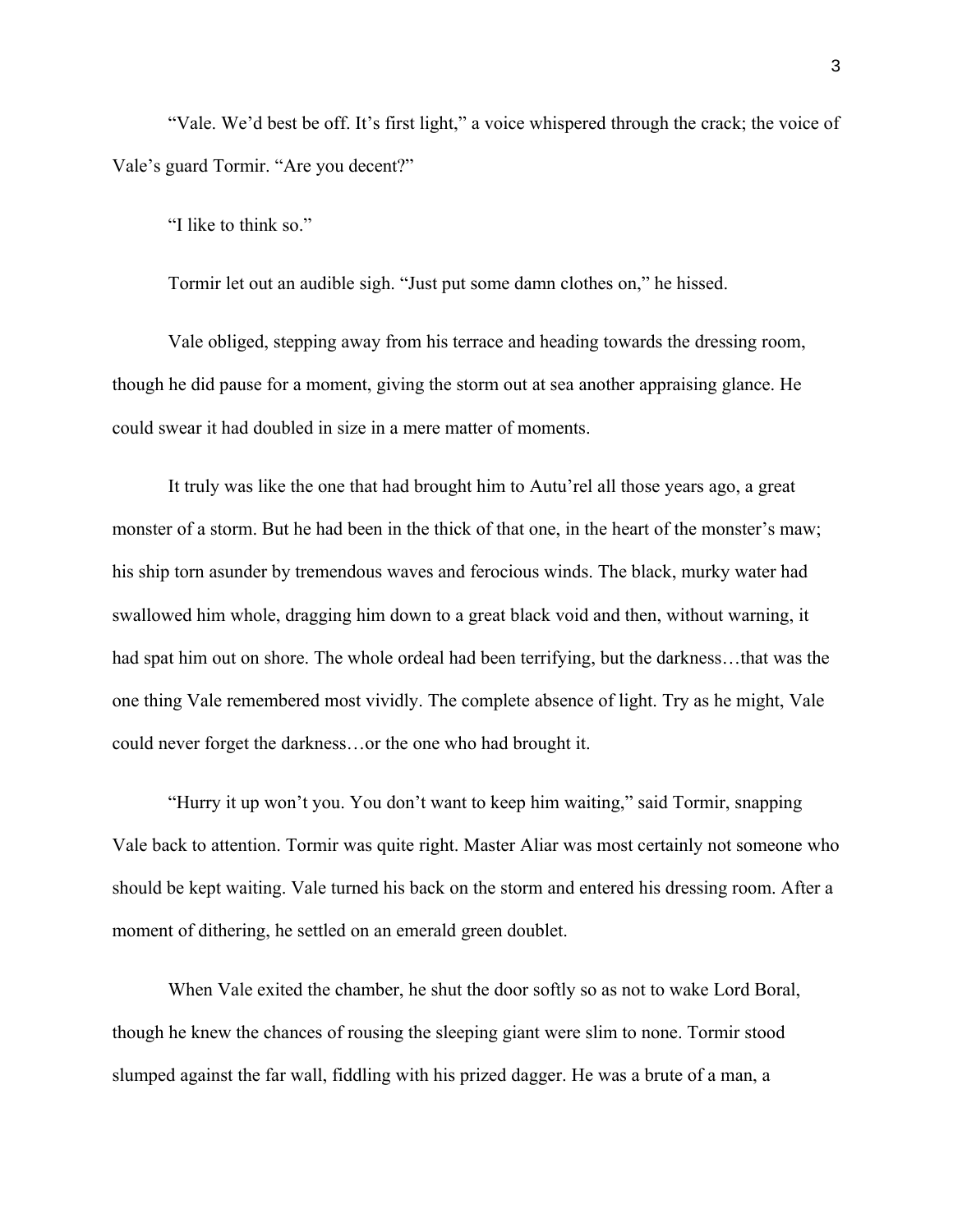fearsome sell-sword of some renown—albeit one well past his prime. The Deleton often attracted such fighting men; men with sharp blades and sharp wits but who had reached an age were more dangerous and lucrative contracts were simply not viable options for them anymore. While work at the Deleton was far from glamorous or worthy of song, the pay was decent and the work was fairly easy. Save for ferreting consorts around in the wee hours of the morning, butchering the odd cutthroat or two and leaning on uncooperative clients, Tormir rarely had to do anything other than stand around and look intimidating. A task that was not difficult for him in the slightest.

Seeing Vale approaching, Tormir heaved himself from the wall and sheathed his dagger.

"You ready? Good. Aliar wants a word with us and then we'll be off."

Vale nodded, smiling. He smiled often. Too often for his liking. Some days he smiled so much his face began to ache. But smiles had their uses he supposed, for they often opened doors and legs alike.

#

"Eight hours. No More," Master Aliar said, scribbling in his ledger, the rasping scratches of his quill carried throughout his cavernous office. "Five for Uani. Three for Helena."

 "I understand. Uani has a considerable amount of…stamina. Pleasuring him takes time—" "Five hours should be more than sufficient…"

"And despite her demure demeanor Lady Helena is not without her…vices."

"I am all too aware of her vices."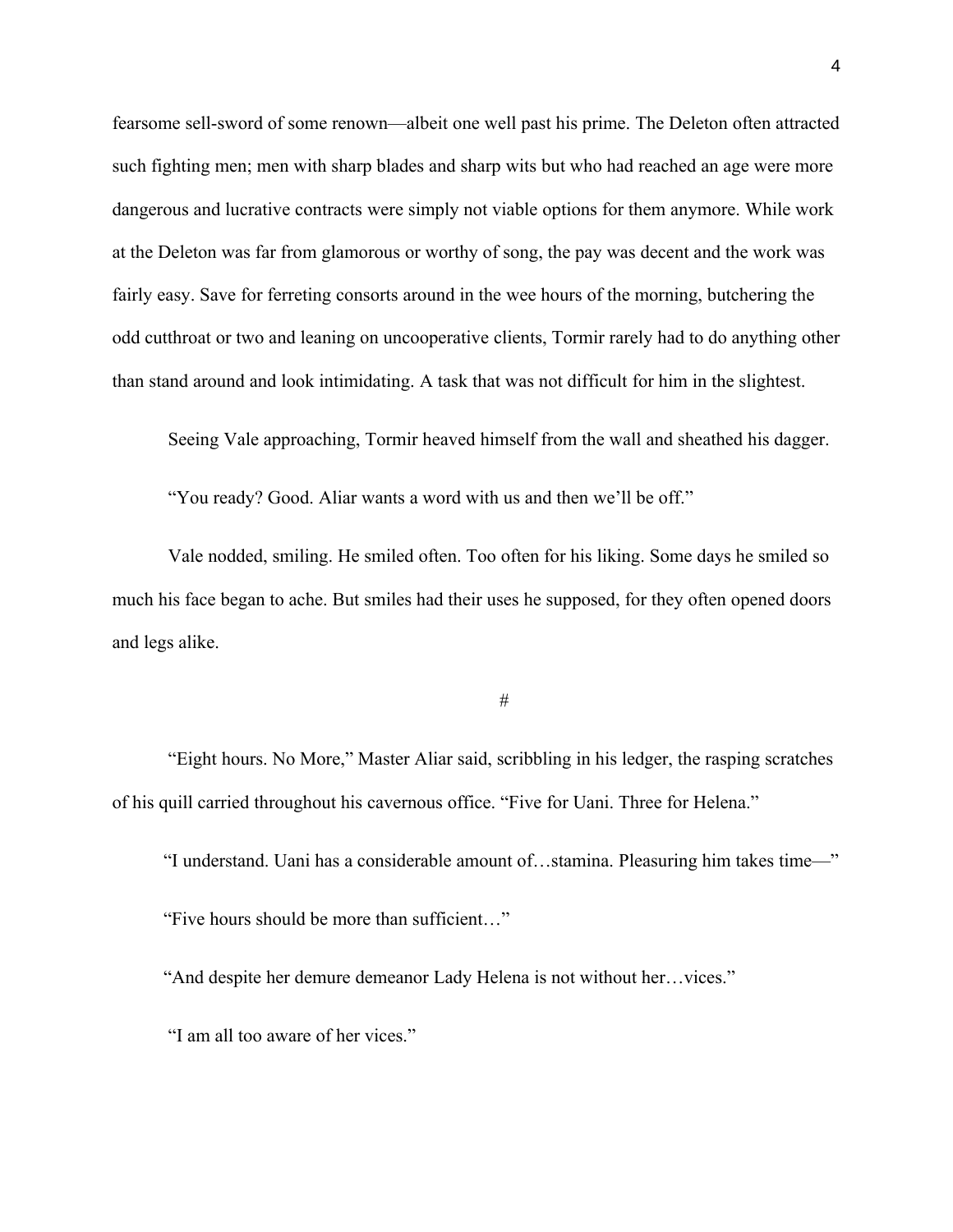Aliar continued scribbling in silence for a moment, not acknowledging Vale's presence. For a man who made his fortune off of passion Master Aliar was a rather cold man. He rarely smiled. He never laughed. And despite being surrounded by some of the comeliest women and boys the Kaden Isles had to offer, he rarely laid with any of them. Aliar only enlisted Vale's services on one occasion, after drinking too much wine. Through the whole encounter he had kept his eyes on the same ledger he was currently engrossed with, scribbling away even as Vale pleasured him. Though Vale was a witless youth at the time, it was abundantly clear to him that gold was Aliar's favorite mistress. Which Vale supposed was wise in a certain sense seeing as gold would never betray or abandon him.

Aliar dipped his quill in his inkpot. "Remember, I don't want either of them keeping you. Guard your time…especially with Uani."

Vale nodded. "Of course Master."

Aliar broke into a fit of coughing. He did look rather ill. Vale thought he looked paler than he had the day before, but it was difficult to tell, for the skins of those who hailed from the Isles proper were of a darker hue than his own.

"Are you alright master? Some water perhaps?" Vale said, feigning concern. Aliar waved dismissively, hacking into the sleeve of his ornate silk robe.

"I'm fine. Don't waste time attending to me," he croaked. "Uani's first. Go to him. Go now." Vale bowed and moved to leave, Tormir followed suit.

"One more thing…"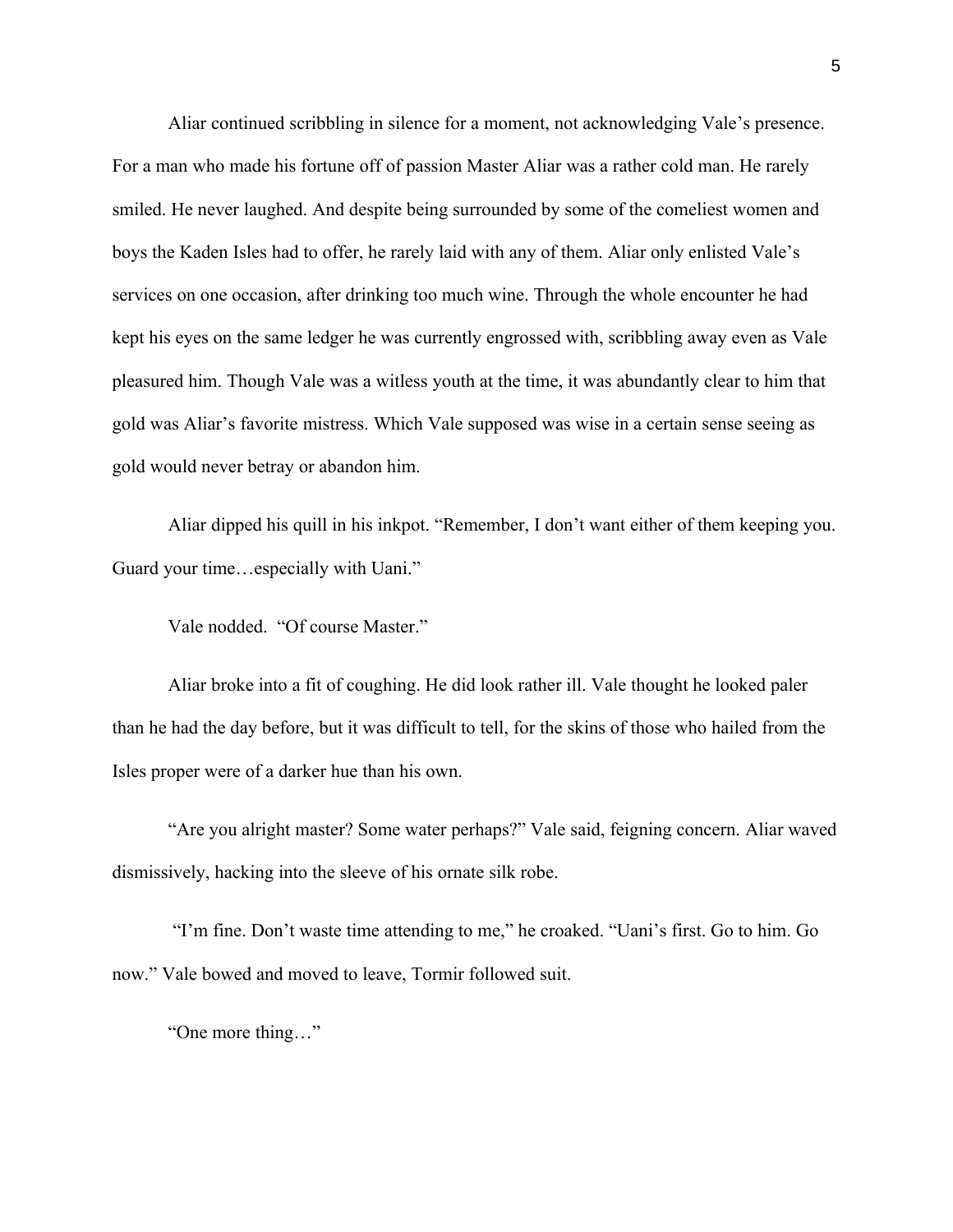Vale paused in the doorway. Aliar raised his gaze to him. Vale supposed he should be grateful for being acknowledged in some small way, but in truth he found Aliar's gaze rather disconcerting. His eyes had a bizarre lifeless look to them, an eerie grey tinge. The sort one could expect to see in the eyes of a corpse as it turned to rot.

"You are not to suffer any wounds as you did last time. Make that clear to Uani. Bruises are fine, they can be covered up. But no cuts, scratches or bites. I need you tonight. Whole and unspoiled. Understood?"

"Yes Master…I understand, but Uani can be quite insistent…"

"No wounds," Aliar said, cutting Vale off. "If Uani does not heed my warning he will pay this time…more than he knows."

Vale nodded. "As you wish. I'll explain the situation to him clearly."

Aliar turned his attention back to his ledger and resumed his scribbling. "Be vigilant," he said to Tormir. "I don't want those savages in the Lower Quarter cutting him up. These storms bring out the worst in men."

*Hence the reason we've been doing so well this morning.* Vale mused.

"I wouldn't worry. Everyone's busy scurrying back to their holes. It's quiet as a tomb," Tormir replied.

Aliar made a noise halfway between a cough and a snort. "Autu'rel may very well be our tomb if this storm does not break. But until our bloated corpses float out into the bay, I will assume we are to go on living. Business will continue."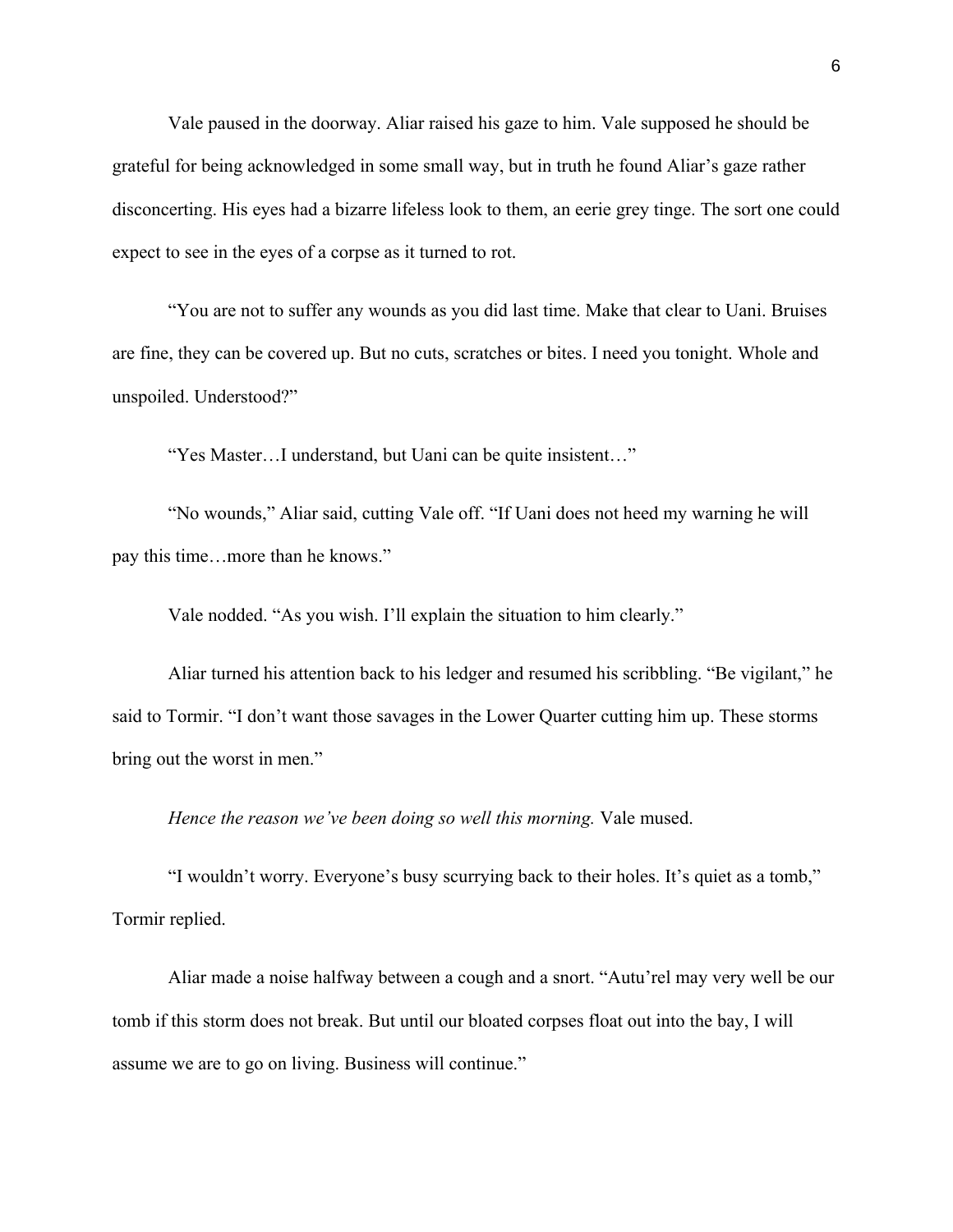"As you wish…Master," Tormir said, his voice carrying just the faintest hint of disgust, or anger, or both. Vale was not sure which one it was, but he was certain there was latent venom in Tormir's words. Master Aliar however seemed oblivious, oblivious or indifferent. He bid them leave with another dismissive wave.

"That will be all."

#

The streets of Autu'rel stood naked and forlorn save for a few pedestrians hurrying this way or that and the odd merchant frantically disassembling their stall. In truth, Vale preferred the solitude and bleakness to the usual hustle and bustle of the crowds to which he had grown accustomed. During a typical day there was never enough room to think and barely enough room to breathe in the endless labyrinth of narrow alleys that made up Autu'rel's lower quarter. Beggars, street whores, and disreputable merchants one step above confidence men would solicit him on all sides with gusto, Tormir's menacing aura the only think keeping them at bay.

But on this day, there were barely any other living souls present, most had already secreted themselves away in their homes or the nearest establishments they could find, boarding up windows and barring doors as if in preparation for an invasion. Personally, Vale thought all their efforts were a fool's errand. Storms could not be kept at bay with such crude defenses or felled with steel like a hoard of frenzied marauders. If Varu marked you for death during a storm the water or the wind would find you. One way or another, the storm would have its due.

For some reason the prospect of imminent death did not frighten him as much as he thought it would. He supposed a normal boy of his age would be terrified of dying. But Vale felt oddly indifferent. Almost numb. Then again, he supposed the average boy of his age had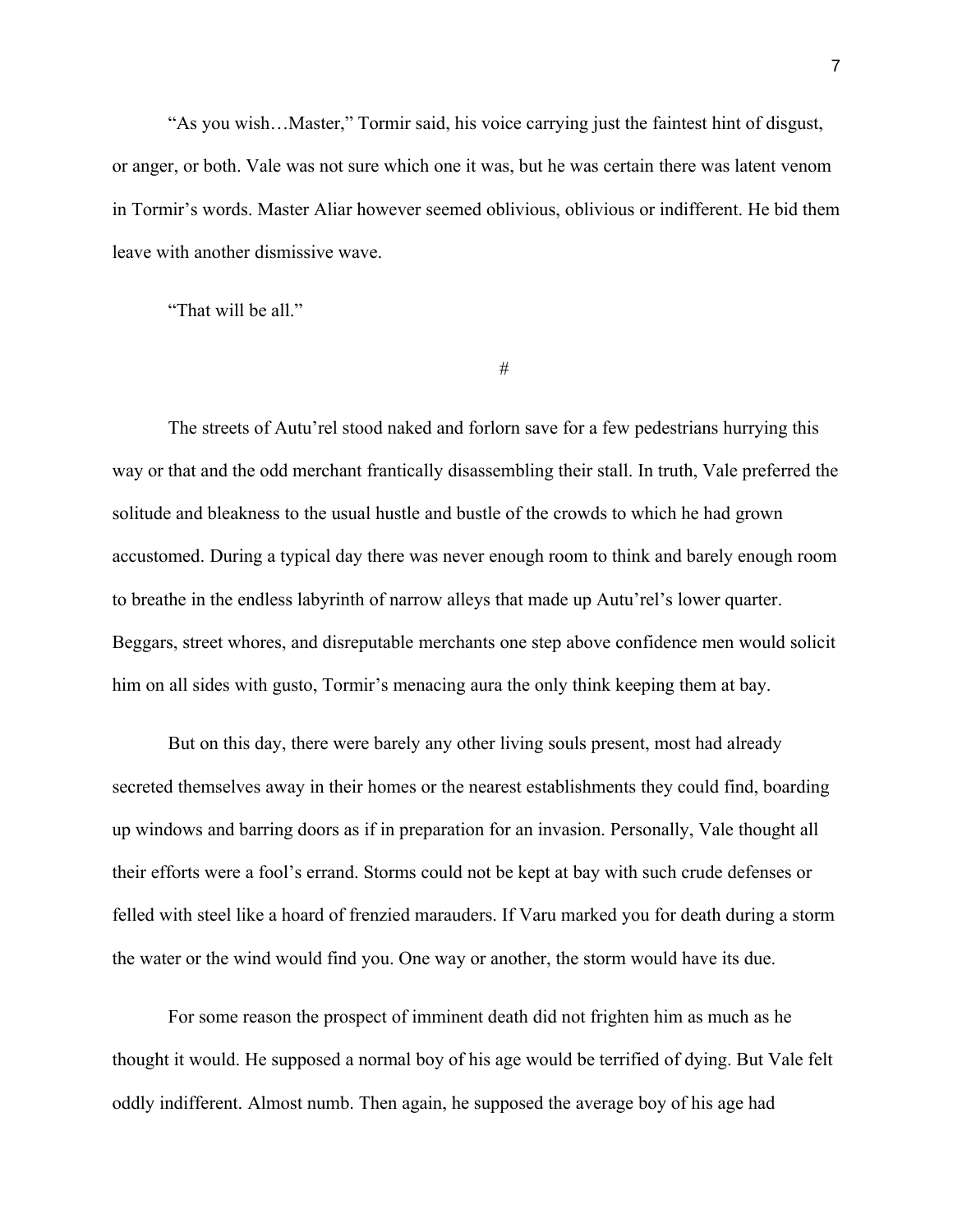something he did not. Hope. A childish belief that his future would be full of light and love. A future he would dread to have seized from him.

Alas, hope had deserted Vale a long time ago, his family's destruction and his current circumstances had smothered that fire. But another fire still burned brightly within him. One he had been fanning for years until it had blossomed into an inferno.

He hated Aliar, his apathetic task master who had broken his will and sold his virtue to the highest bidder. He hated his clients, their faces, their bodies, their perversities. But the man Vale hated the most was half a world away, sitting where his father sat, strutting through his father's halls; halls that by all the laws of man and Varu should belong to Vale. It was this man he hated most, hence the reason he resolved to live. Every breath that man drew was an insult, an insult Vale would hopefully correct one day.

"Do you have a family Tormir? A wife and children? I don't believe I've ever asked," Vale said, trying to lighten his mood. It was important that Uani not see any signs of distress.

"A family, no. But there're a few pups running around with my seed I'd wager. Can't help but feel sorry for them, sons of whores the lot of em," Tormir replied, gloomily.

"Better a whore-child than a whore."

"Aye, that's true. You'd know better than anyone I suppose."

Vale nodded in agreement. "I fear you're right."

Tormir remained silent for a good moment, chewing his lip. "It's disgusting," he finally said.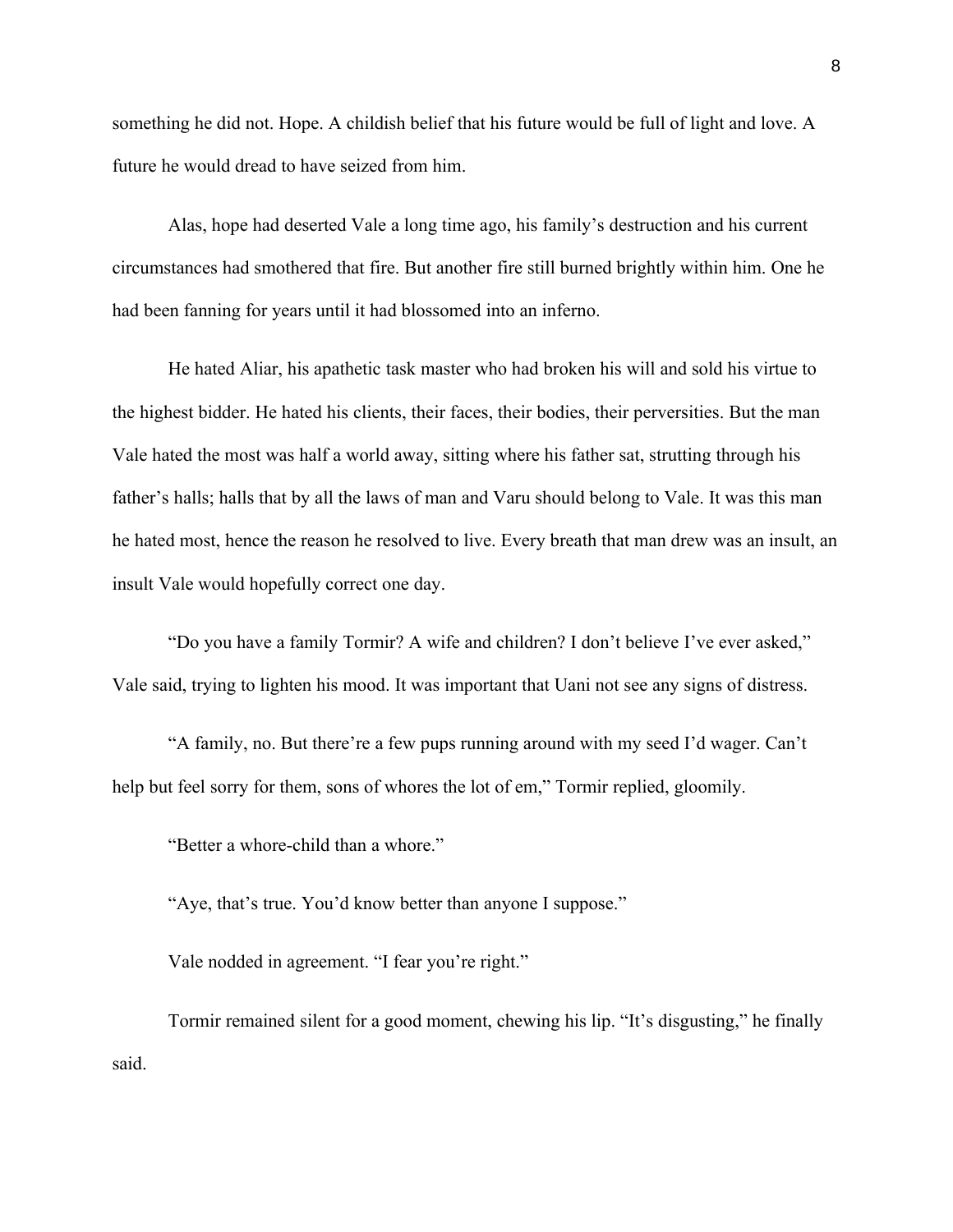"I'm sorry you find me repulsive. I've always appreciated your company."

"Not you…"

"Then who irks you so?" Vale inquired, though he already had a pretty good idea who it was, the anger in Tormir's eyes when they had been speaking with Aliar had been palpable.

"Aliar. The clients. All of them. They all disgust me," Tormir said. As soon as the words left his lips he looked as if he had regretted their utterance.

"Then why work for them?"

"The pay is good and the work easy. An opportunity an old sell-sword like me cannot afford to let pass by."

"Hence the reason you continue, despite your misgivings."

"I'm not a good man Vale. Not a good one at all…but I probably don't need to tell you that." Tormir turned his gaze to the tangle of dark alleys that lay ahead, surveying them for any threats. Though in truth, Vale suspected Tormir was attempting to avert his eyes.

"You feel some guilt at least…"

Tormir snorted. "True, I feel guilty. I feel it. But what do I do Vale? How do I act? If I were a good man, I'd put Aliar and his clients to the sword and I'd burn the Deleton to the ground. I'd release you and the others and ferret away as many of you as I could. But I won't. I'll patrol the grounds as I always have. I'll lead you to the next pervert Aliar orders you to lay with as I always have. And if any of you try to escape, I'll run you down as I always have. What does that say about me pray tell?"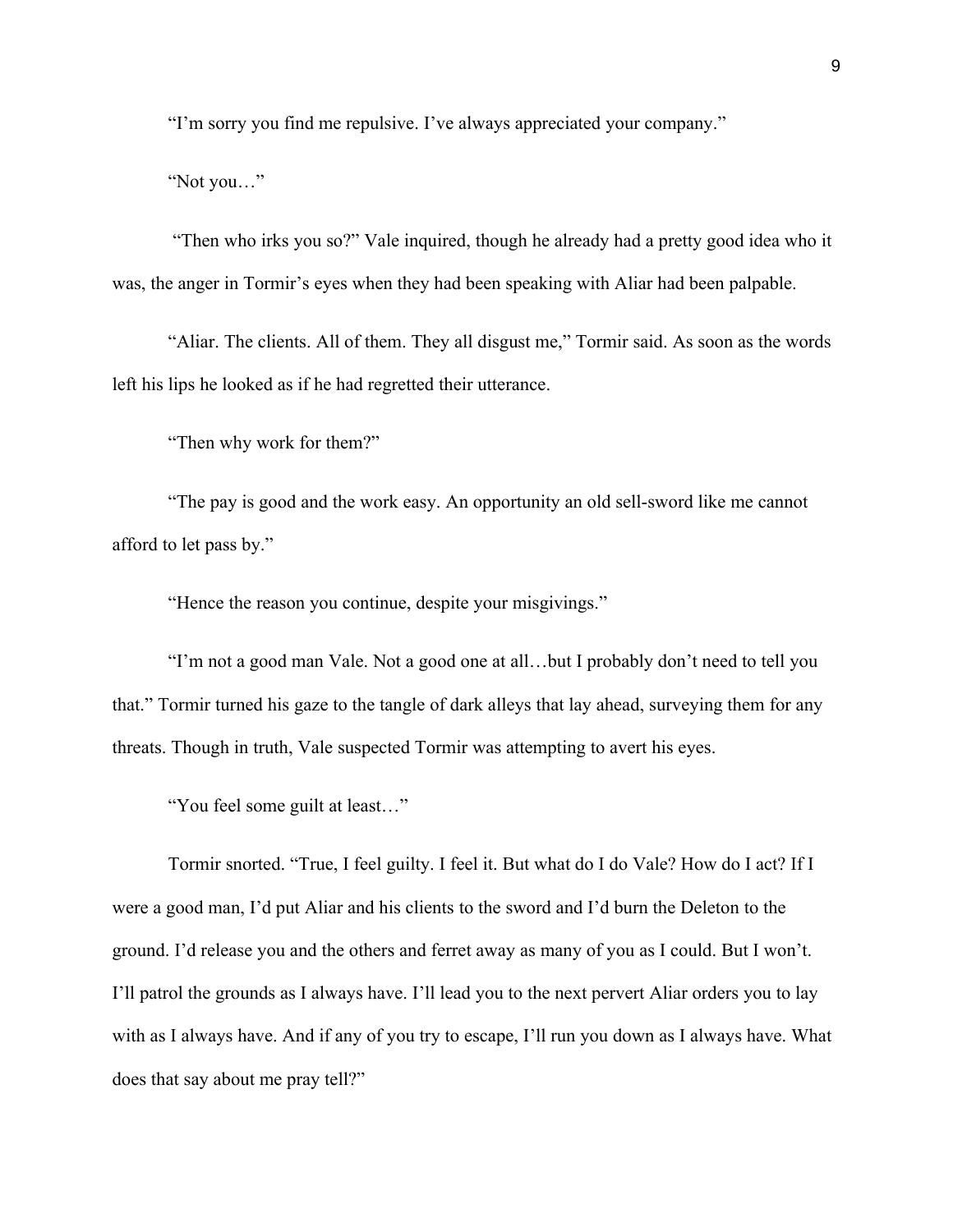"Nothing good I'm afraid," Vale replied.

Tormir laughed grimly. "I fear you're right."

#

The journey to Uani's mansion took the better part of an hour on foot, even with the alleys of the Lower Quarter more or less abandoned. While clearly built by one of great affluence, the mansion's exterior was worn and weathered. Countless storms had taken their toll on the stonework, leaving the outer walls looking rather stricken. Ivy snaked its way along the roof and walls uncontested, the place had an unmistakable aura of decayed grandeur and perhaps even menace. The interior was no different. The halls were lined with imposing tribal carvings, the ceilings were so high they were often shrouded in darkness, and the inside walls were free of any adornments. The shutters on the windows were always closed regardless of the hour and during the day, an eerie half-light would seep through the cracks, deepening the shadows and when darkness fell the shadows grew deeper still.

Vale remembered the first time he had come to Uani's mansion all too well. He had been a slip of a boy then, young, far too young to service a man such as Uani many thought. Some of his fellow consorts at the Deleton had protested Aliar's decision. But the more questionable the proclivity, the higher the price the act in question commanded and Aliar was not one to squander an opportunity to turn a profit on his latest acquisition.

"It is better he learn the way of things now. He is ready." Vale overheard Aliar say as he was being led away to Uani for the first time.

"He's only a child…" Mistress Serena had pleaded.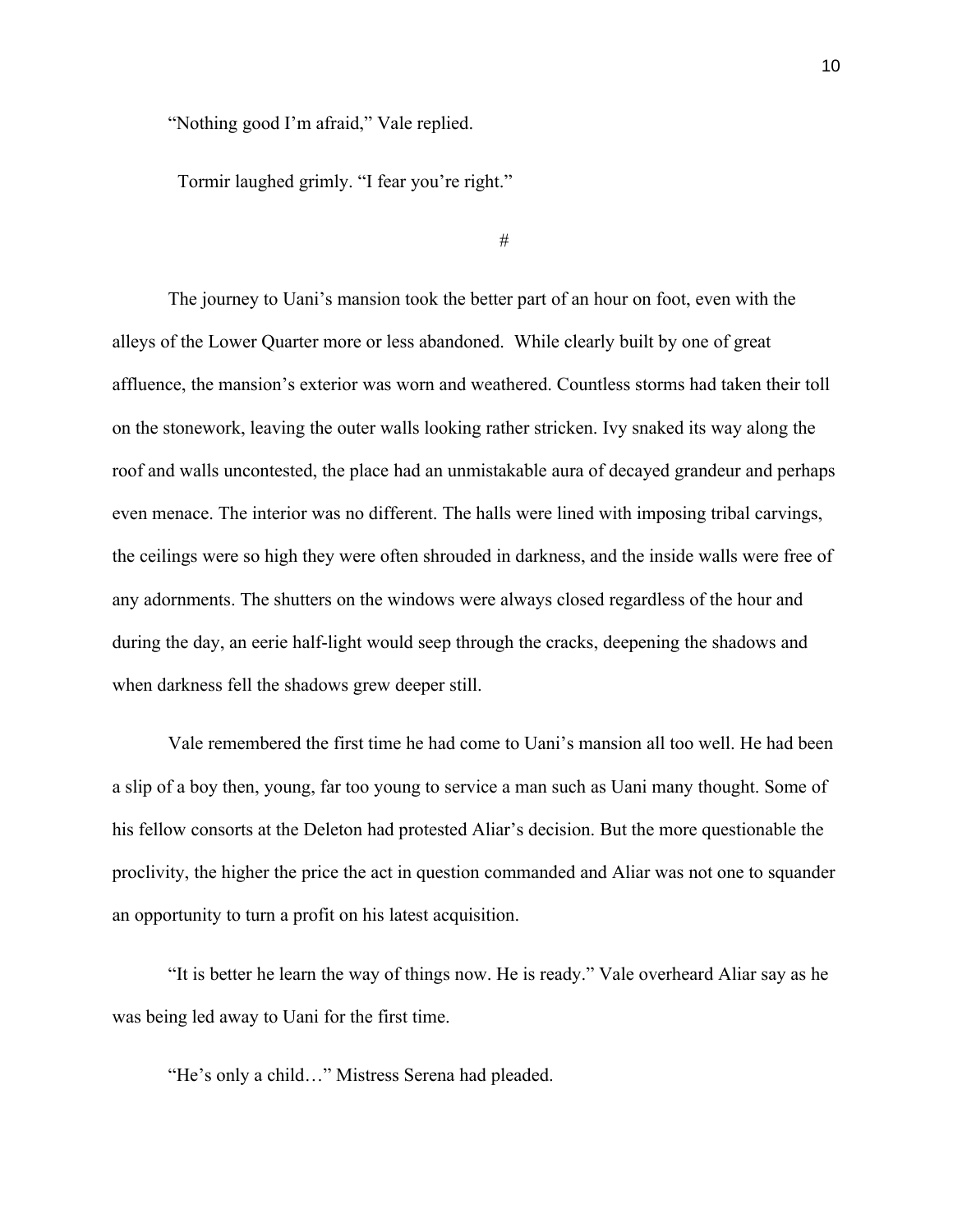"Some clients prefer boys of a certain age. You know this. Besides you've been training him yourself and you've trained him well. I don't understand why you're feeling so conflicted."

"It's just…Uani…I fear it will be too much for him. He is a delicate one."

"His wellbeing does not concern me. He will serve his purpose or he will be replaced."

Tormir drove the knocker against the mansion's great wooden door thrice; each boom reverberated throughout the deserted street. After a pregnant pause, a small peephole slid open and a pair of eyes peered out at them. Tormir gave a slight nod and Vale flashed another one of his "winning" smiles...the last for a while hopefully. There was an unspoken understanding between them all, Vale, Tormir and the eyes. The peephole closed, and the door opened with an audible groan and creak.

"I'll wait for you in the kitchens as usual," Tormir said.

Vale nodded. "Would you mind saving a sweet roll for me? I'll need something to cleanse my palate."

#

Uani's bedchamber was every bit as foreboding as the rest of his home. The only illumination came from a skylight through which a feeble ray of sun shone, rendered gray by the storm. Uani stood not far away, leaning against one of the several stone pillars that dotted the room, watching Vale intently. His piercing green eyes beckoned Vale into the darkness.

Uani's pitch black skin made it difficult to see where the darkness ended, and he began, it was as if he were a living shadow in the shape of a man. But Vale knew that his current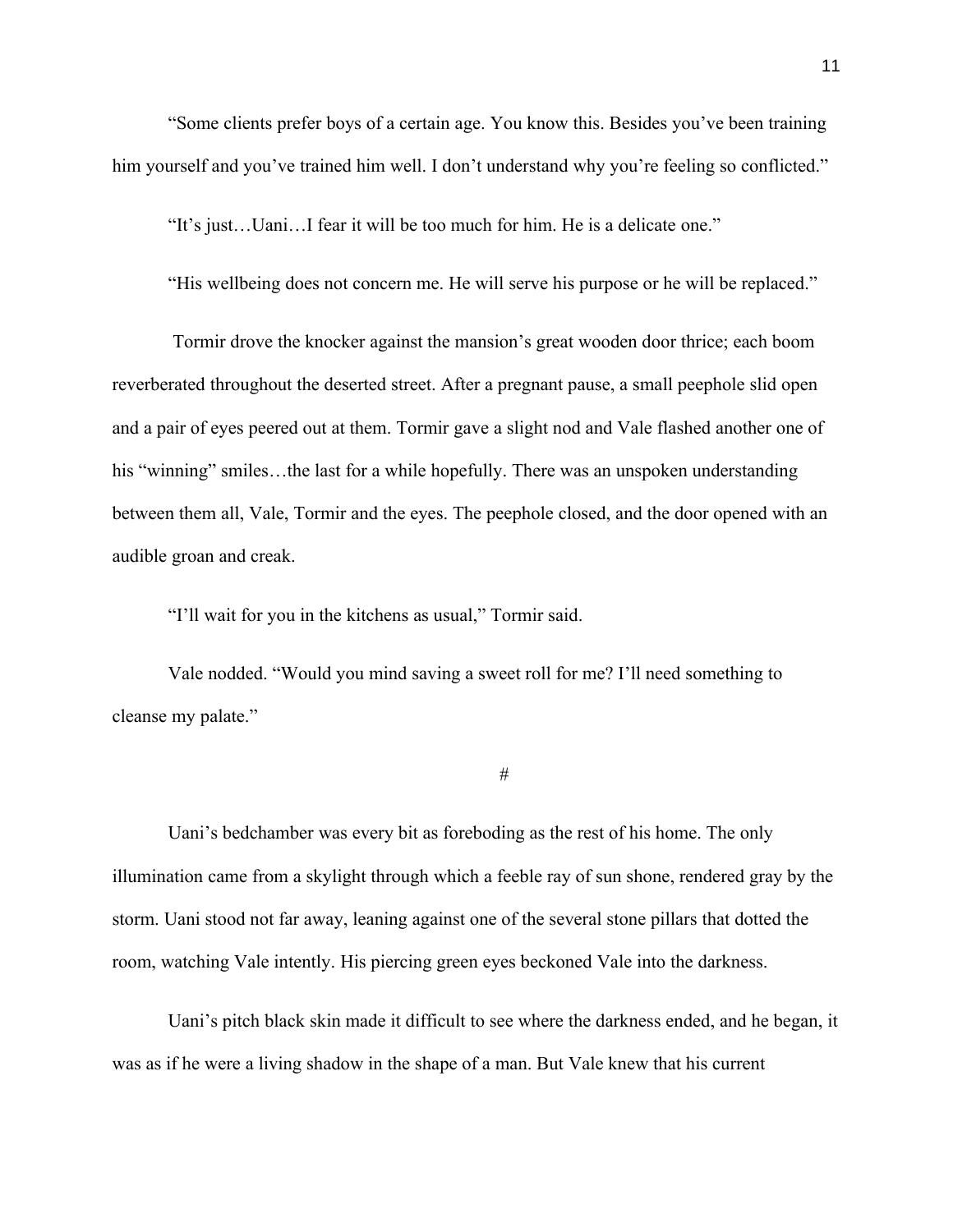appearance was merely a trick of the light. He was as much flesh and blood as anyone, with fleshy thoughts and fleshy desires…thoughts and desires Vale knew all too well.

"Hello Sunshine, I've missed you."

Vale's gaze swept over Uani; a bulge was already beginning to take form in his trousers. Vale allowed himself a sly smile, a genuine one for once.

"I can see."

Vale approached, brushing up gently against Uani as he reached for an apple from a nearby bowl. He felt Uani shudder as he began to harden in earnest.

"May I have one? I'm famished," Vale said, taking the apple. Uani nodded, his eyes fixed on Vale. Vale took a deep bite from the apple, savoring its flavor.

"It's ripe…as are you from the looks of it." His eyes fell down to Uani's crotch.

"You mean to taunt me I see. You can be so cruel Sunshine."

"But you also know how kind I can be."

"I know all too well. Just as you know, and appreciate, all that I do for you."

Vale placed a hand on Uani's shoulder. "And I've given much thought on how I can show my gratitude for all your…generosity." Vale began to trace the sculpted splendor of Uani's form: his jaw, his shoulders, his forearms— his touches slowly wandered lower and lower.

By the time Vale deftly unlaced Uani's trousers and his hand reached its destination Uani was quivering. With a playful caress of the bud, Uani bloomed in Vale's palm with an indrawn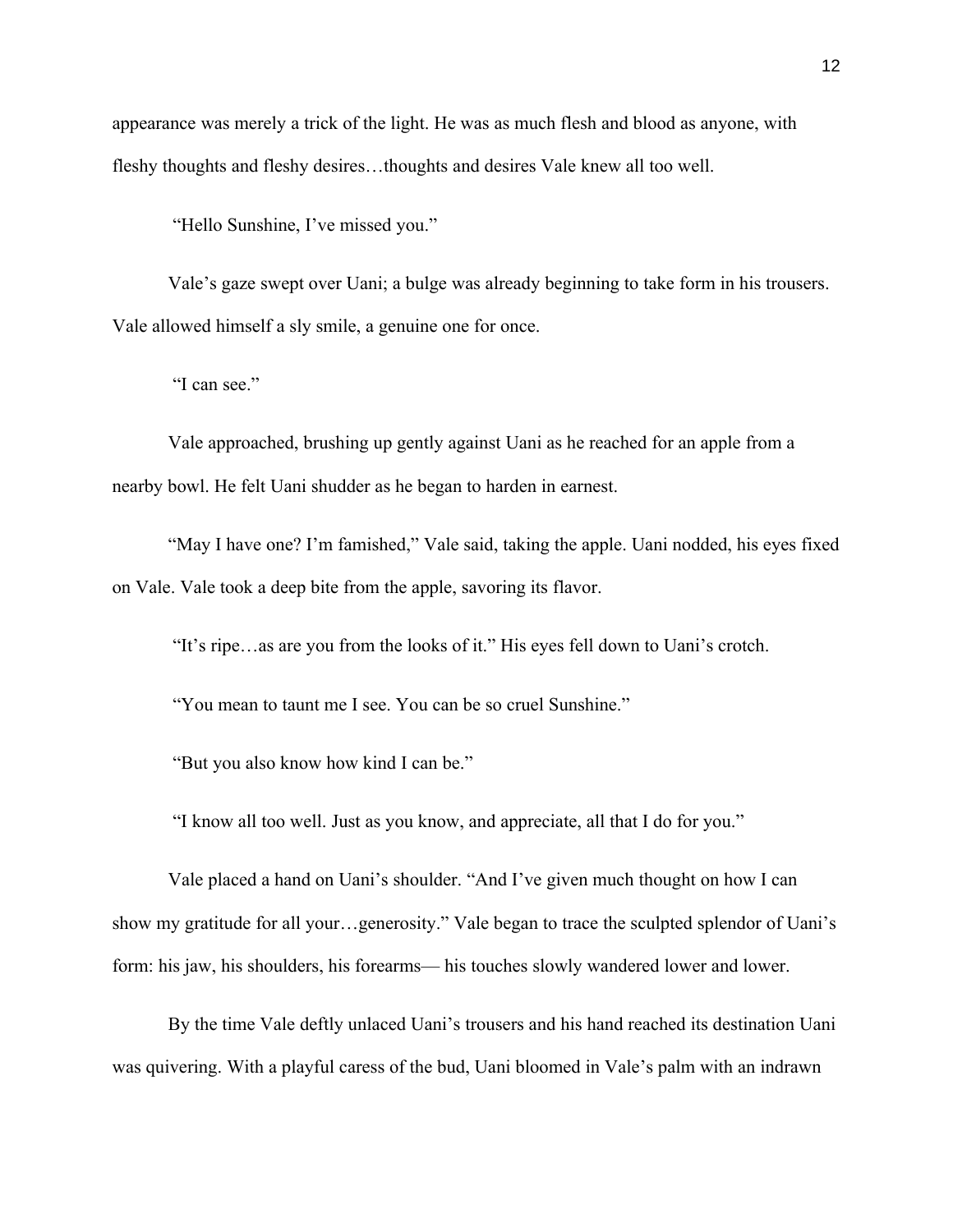breath. Vale raised his hand and licked the seed away, as if it were the sweetest thing, sweeter than any apple.

"How long has it been," Vale said with a silvery laugh, "scarcely a day and yet still too long without me it would seem." He drew nearer. "Why don't we go out to the conservatory... you look so much better in the light."

Uani seized Vale, forcing him up against the wall. His breath warm and erratic against the Vale's neck. Vale couldn't say that he was surprised. Uani could only be toyed with for so long.

"I want you here as much as I want you in the conservatory," Uani hissed, his breath quickening. "You look just a good in darkness as you do in light." Vale thought Uani meant to take him there; he began to prepare himself, gathering his wits. He would have to make this encounter special, something Uani would remember fondly. But then, without warning, Uani released him.

"But you want your lesson first, don't you?" Uani said, his voice carrying just the faintest hint of disappointment.

"That would be nice. We can…refresh each other afterwards when we're all hot and bothered. You may like me in both darkness and light, but you've always loved me nice and sweaty."

Uani smiled. "That is true."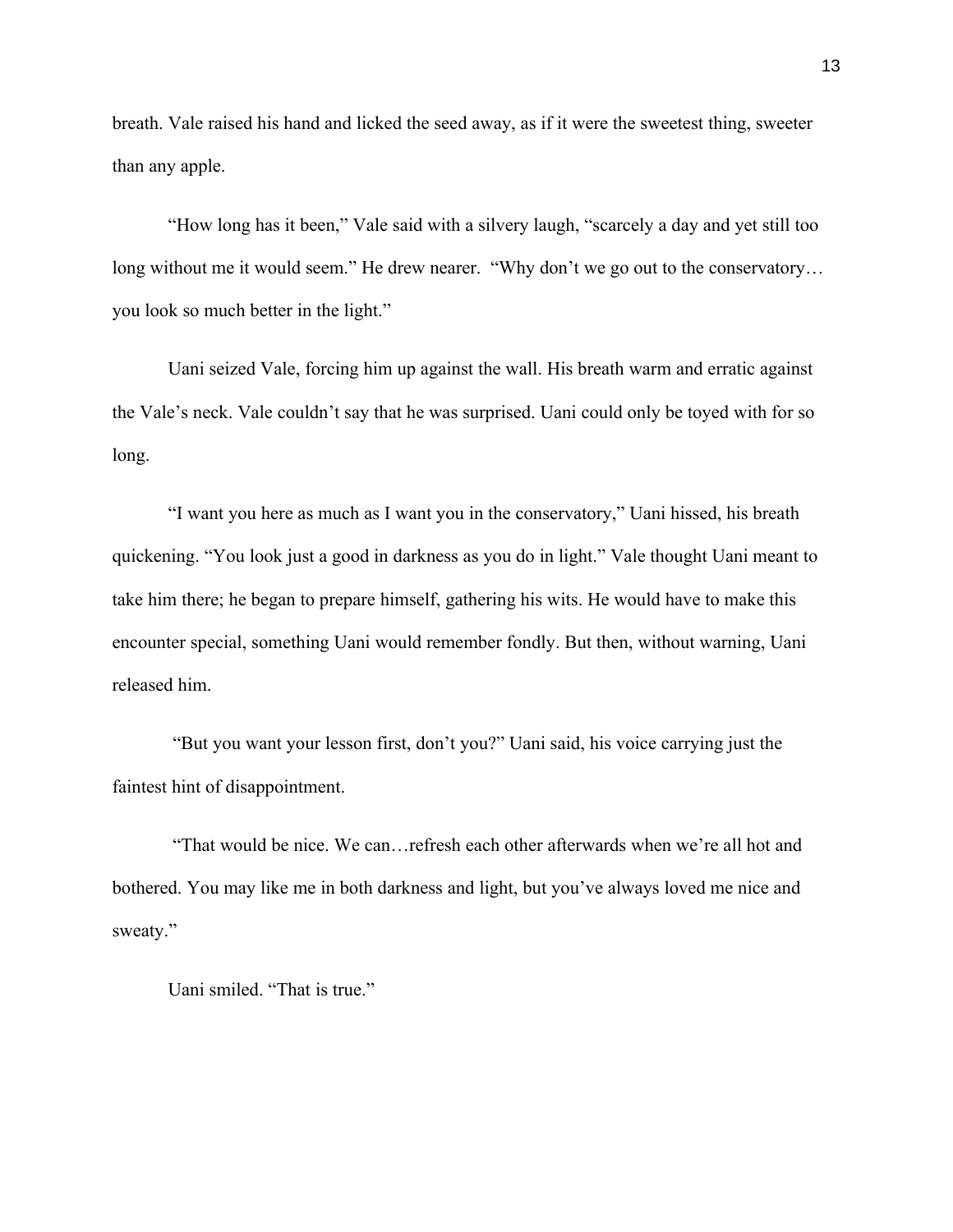Darkness. Howling wind. The spray of the waves against his face. All of these things took Vale back to the dark nothingness the storm six years ago had brought. Though he knew his feet were planted in the shifting sand beneath him, Vale couldn't help but feel almost as if he were floating through that great black void again. He felt his breath grow shallow and fast and his flutter in its cage of bone.

Fear…

He was afraid.

His lips curled in disgust. Fear was an indulgence he could not afford. The faster his heart beat, the faster his blood would rush from an open wound. The more ragged and shallow his breath grew the less steady his grip on his blade would become.

"Your form is excellent. You've been practicing." Vale could hear Uani's voice clearly over the roaring waves, though no matter how hard Vale tried he could not glimpse even the faintest hint of Uani's silhouette through the blindfold that covered his eyes.

"I have. The others believe I am attempting to learn how to dance."

"They are correct in a certain sense. Lorthinian Death Craft is a dance at its core. Save more beautiful and more terrible."

Uani was right; there was a perverse beauty to the ancient fighting arts that had originated in the mythical empire of Old Lorthane. The rhythmic thrusts and counters with sword and knife were fluid and elegant as opposed to the crude hackings and slashings with claymore, axe and mace the world had since become accustomed to.

#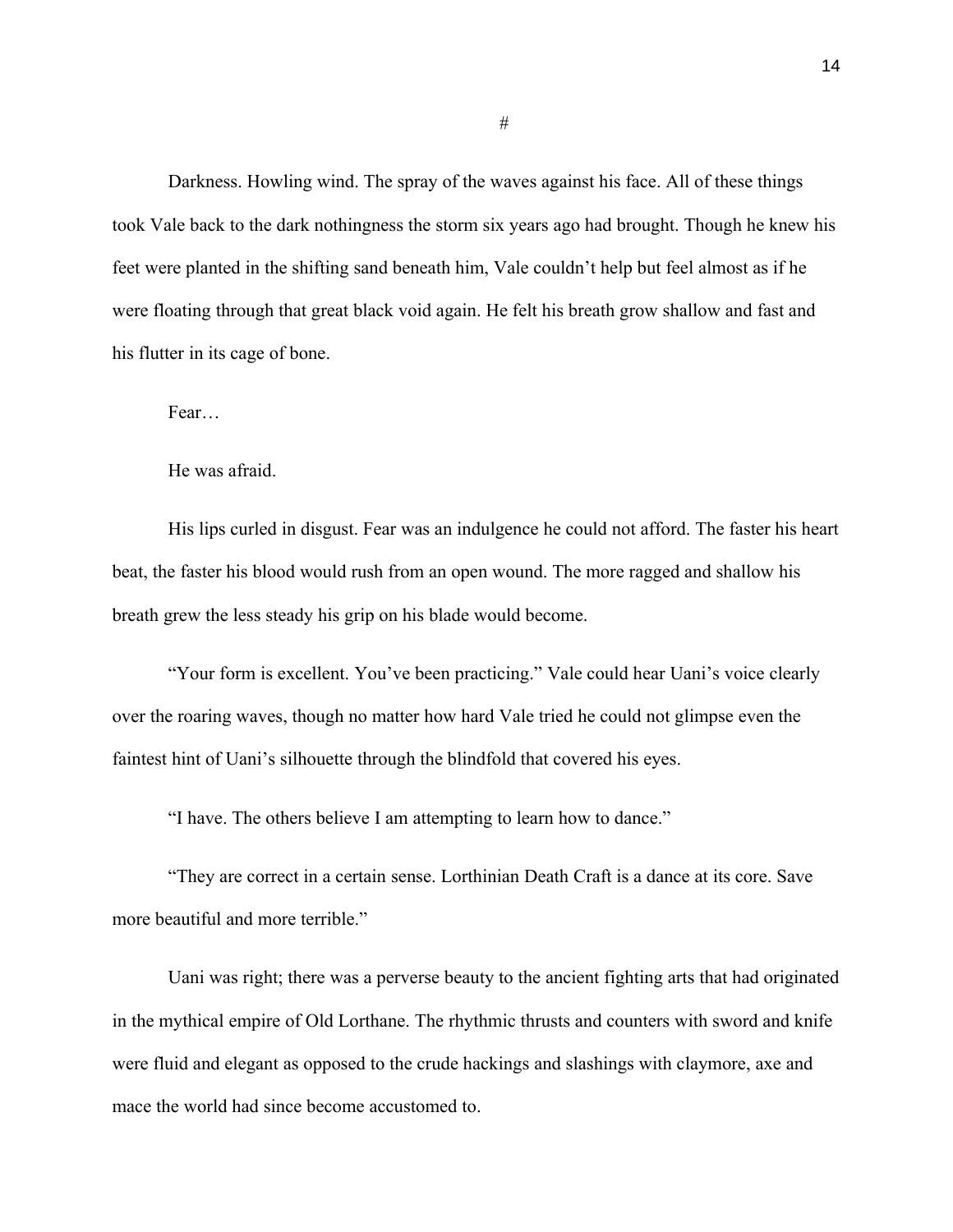*A terrible dance indeed*, Vale thought grimly. The blindfold seemed tighter this day, the cloth more constricting, the darkness more absolute. *A dance where the slightest mistake costs far more than some minor injury or embarrassment…and if all goes well then you'll have no partner left to tell tales of your inadequacies.* 

A dance Uani had agreed to teach him—so long as Vale continued to "amuse" him.

"The warriors of Old Lorthane conquered the Isles centuries ago," Uani had said, during Vale's first lesson four years ago. "Not long after a stranger arrived at my kin's village one stormy night. He offered to teach my kin the fighting arts of the Lorthini in exchange for sanctuary. Who he was and why he sought shelter with my kin he would not say, but after he demonstrated his skill to the elders his offer became too tempting to refuse? And so my ancestors became skilled with knife and sword."

"Very interesting," Vale had said his eyes filled with curiosity and a respectful degree of deference. "I may be mistaken Uani, but I've heard most of the Tirivak are merchants by trade. I imagine a family of skilled warriors such as yours is invaluable to the rest of your clan."

"We were quite a prize," Uani had replied.

"Were?" Vale had said with a smile. "Are you not still?"

Uani either had not heard Vale or had deftly ignored him; he walked away and returned with two blades fastened around his waist. One long. The other short. After a moment of contemplation, he had withdrawn both blades from their scabbards. They had caught the light, looking every bit as fearsome and elegant as Vale had anticipated.

"They look amazing…" Vale had said, staring at the blades.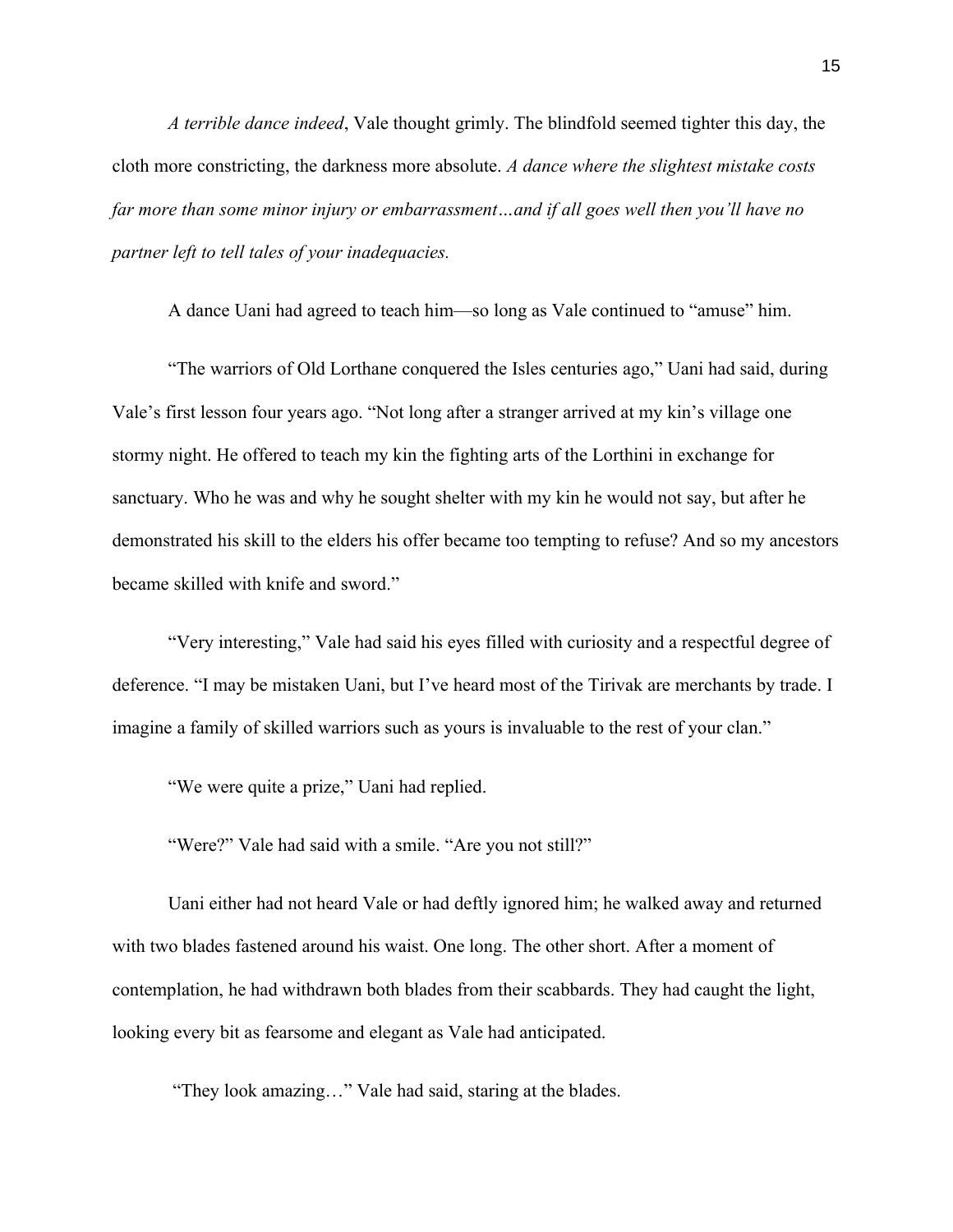"They are. There are no other blades like them, but you'll soon discover that for yourself. I have two to spare. Should you prove yourself worthy, I'd be inclined to give them to you when the time is right. Knife and sword both. Though hands and feet will serve you just as well when I'm through with you…you're in for a treat Sunshine."

That night under the eerie red glow of a blood moon, Uani had revealed the two aforementioned blades that in time would become Vale's. They were truly remarkable things, light as feathers with an almost perfect balance. Thin enough to slash through a foe's armor with ease, and yet strong enough to withstand a blow from a war hammer with only a quiver. They were forged from Moonstone, Uani had explained, a rare ore found most prevalently in the ruins of Lodus Luminae, the fingers of Mor'Set and the hidden mines of Mons Apparex (and the not so hidden ones of Apparex Mons). But there were also a few other smatterings to be found here and there throughout the known world, not in equal abundance to be sure, but deposits of equal potency none the less. A few such veins lay in woods of Mankara, the smallest, yet ill-omened island of the Isles, the air thick with secrets and menace.

During the day Moonstone could easily be mistaken for iron due to its unremarkable hue, but under the moon's gentle unassuming light, the truth of it would be revealed when the veins of ore began to glow. Any blade forged from Moonstone did as well, Uani had shown Vale a sword of his that gleamed milk white when held aloft under the night sky. But his other blades (Vale's included) had been of a darker, more subtle hue. Under Lady Luminae's watchful eye they shone red (and even then little more than a flicker), not white, silver, or blue. Weapons that ensured their wielder would be less likely to draw attention to them self in darkness …no doubt while they stalked about on business of a nefarious nature.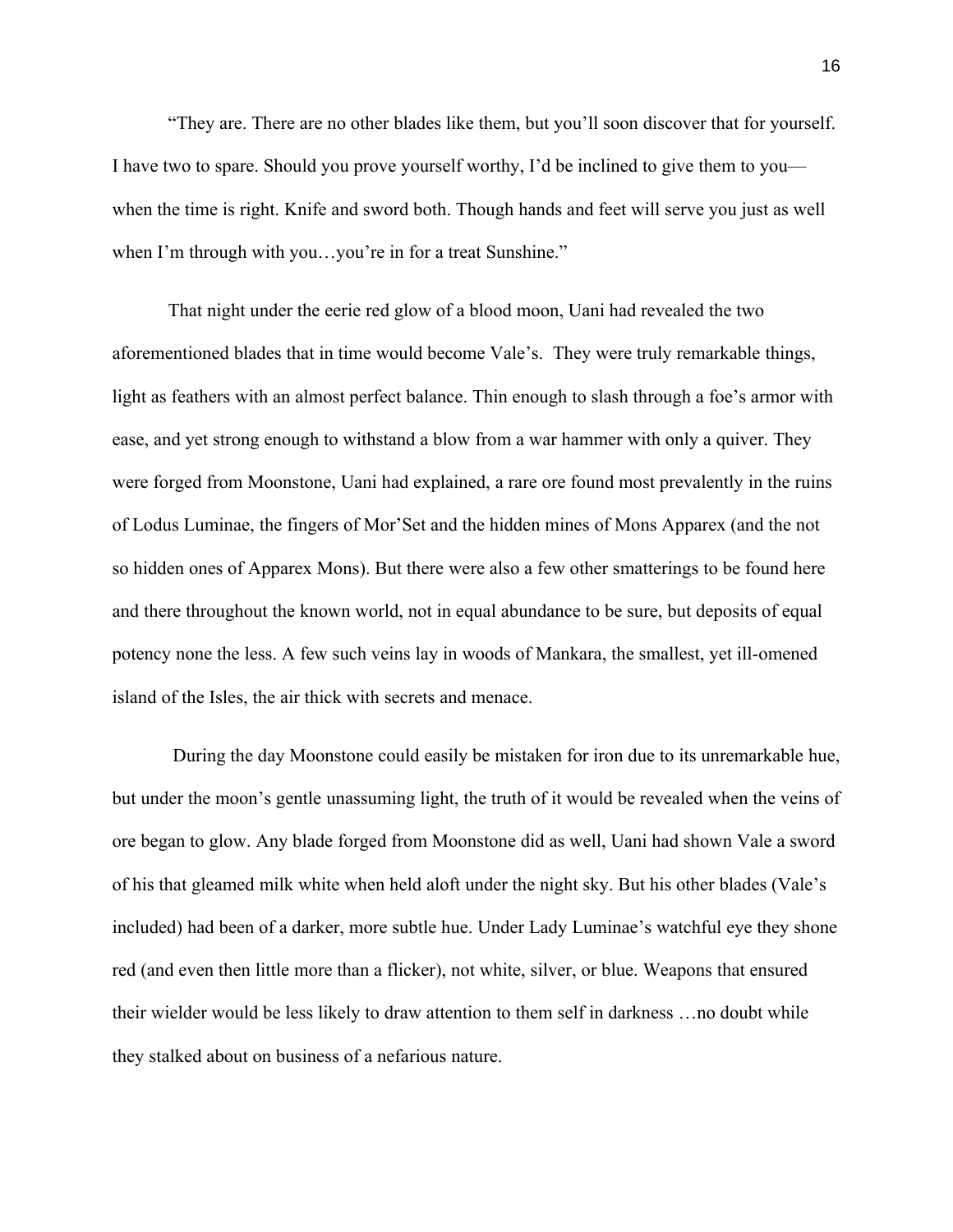Uani kept Vale's blades secreted away in a hollowed-out floor panel in his chambers. He only removed them from their hiding place when Vale needed them for training or to polish them in order to ensure they stayed in peak condition. For all their virtues, Lorthinian blades were very delicate, if they did not receive the care they required, they would grow rusty and brittle, a fact Uani was certain to emphasize during their first sessions together.

"Treat your blades as you would a lover, Sunshine," he would often say. "Love them tenderly and love them often."

Vale heeded Uani's advice; being sure to care for his blades whenever he visited the mansion—in addition to refining his blade work and martial ability with Uani as often as time would allow. Vale's progress during the time he had trained with Uani had been quite remarkable. Though it would be foolish of him to profess that he had equaled Uani in skill, he was able to duel on par with him most of the time. Occasionally, he'd win a few rounds when Varu smiled upon him and the odds were in his favor. Alas, Uani often made certain that the odds were rarely in his favor.

"Why must I wear this?" Vale had asked the first time Uani had placed a blindfold over his eyes during one of their earlier sessions. "It doesn't seem very sporting, me being sightless while you are not."

"Violence is not a "sporting" thing. It is not a game. It is cruel. Selective—" Uani had lashed out with his blade, striking Vale in the gut. Their blades were always locked firmly in their scabbards for obvious reasons, but the blow had still smarted none the less.

"-and final. We do not always have the luxury of choosing how and where we will fight. But we must fight none the less; and we must fight adversity as well as our foes."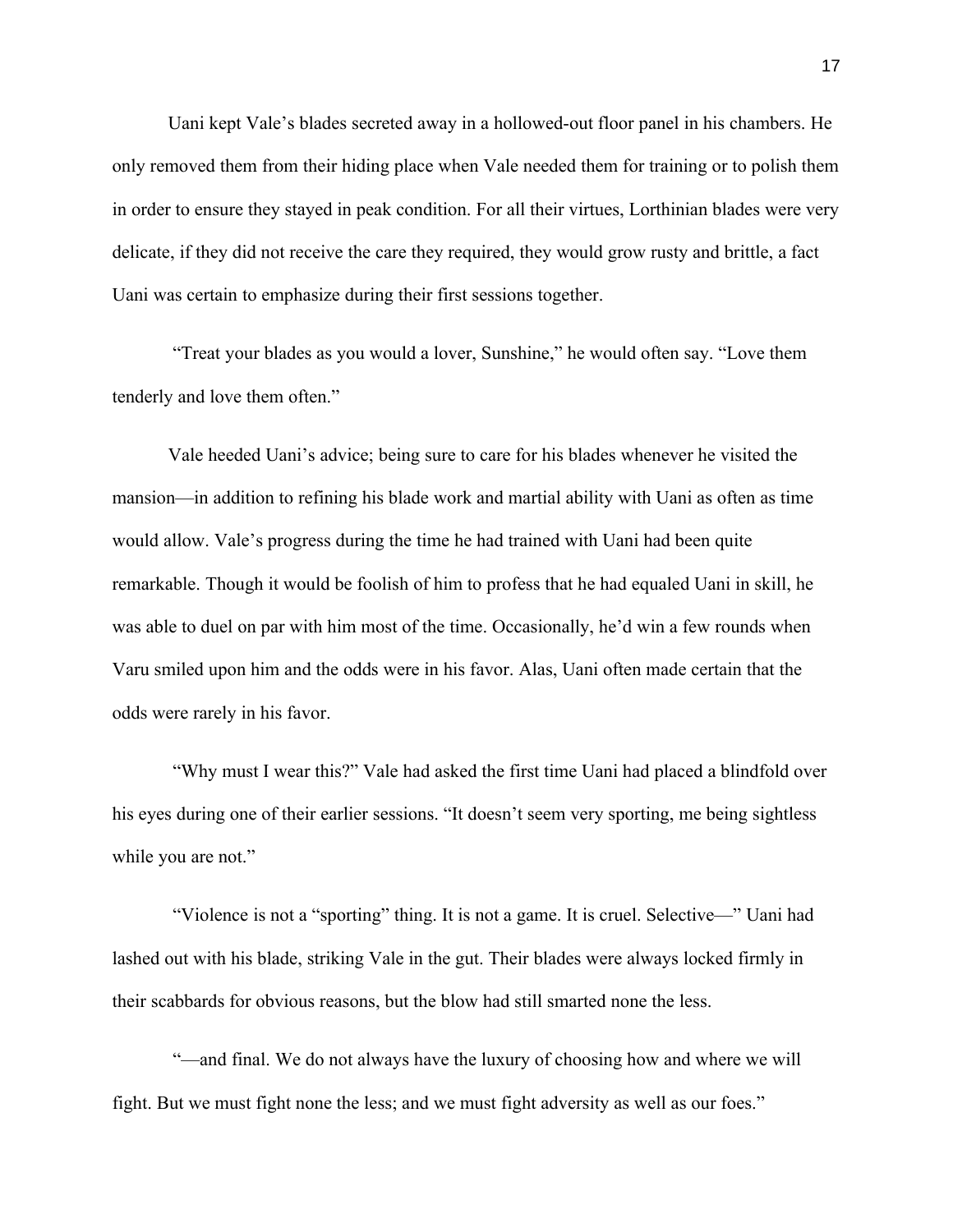Each one of Uani's sessions brought a new surprise. Sometimes they would spar solely with sword or knife—and other times with both at once. Sometimes they would spar in one of the mansion's cavernous chambers where the sounds of their footsteps and the hissing of their blades and cracking of their blows would carry easily. Other times they would spar in the gardens, where the wind and birdsong would soften the sounds of Uani's approach as the prickly vines tore at Vale's feet.

Occasionally Uani would add other distractions to throw Vale off balance. He'd scatter grits on certain areas of the floor or affix a weight to his foot or arm, or on even on occasion release a serpent or two. Vale was never sure what Uani had in store for him on any given day, no two sessions were ever the same…one of the few constants was the blindfold.

The absence of sight was the greatest disadvantage one could have while dueling. However, Vale had slowly managed to find ways to compensate for this deficiency; just as Uani had hoped he would. After much practice his hearing had become much more adept, allowing him to hear the tell-tale clues of Uani's approach. The slight shuffling of his feet. The sound of his blade as it swished through the air. Even his breath.

Vale had also become acutely aware of his other senses, able to feel the shift in the air as Uani charged or brought his blade to bear upon him or smell Uani's familiar scent when began to draw near. But try as he might, all his newfound ability seemed useless in his current predicament.

The waves of the approaching storm were beginning to reach the shore, battering Vale this way and that. The wind howled and screamed with relentless fury, masking any sounds that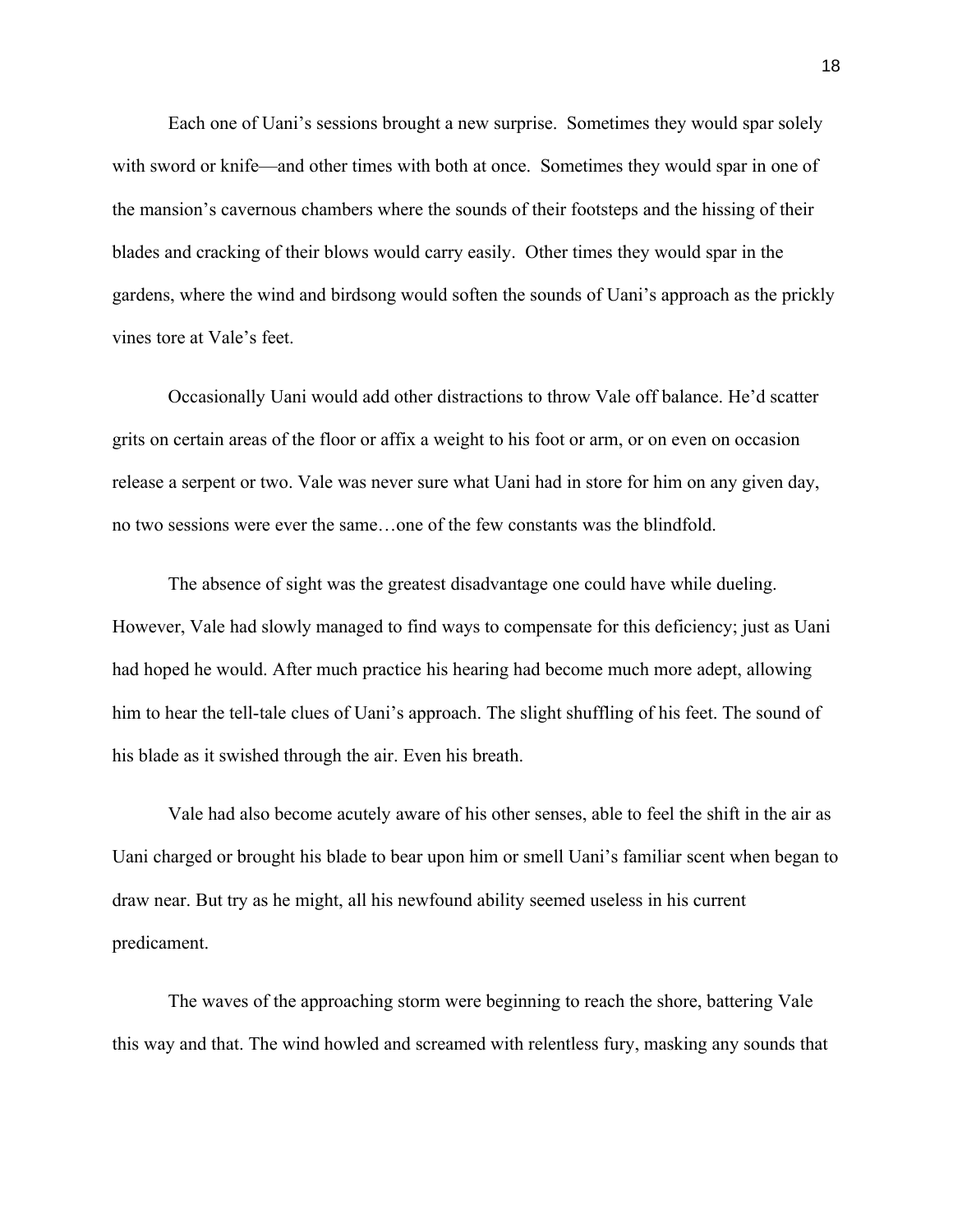might betray Uani's plan of attack. For the first time in years of enduring Uani's trials Vale felt utterly blind.

"Do you think this is wise Uani? The storm will be upon us very soon," Vale called over the roaring wind.

"Fighting is rarely wise—" Uani began, his voice closing in from the right.

"But it is necessary," Vale said, finishing Uani's thought. "And we do not always have the luxury of choosing where or how we will fight."

"You're learning," Uani replied, his voice suddenly approaching from the left. Vale shifted his stance again to compensate.

"But is it really necessary to practice in such a dangerous place? Why risk everything over a simple sparring match? Death is quite unbecoming..."

"You fear death?" Uani was near. Almost near enough to strike.

"Up to a point. But I've accepted it as an inevitability."

"You "accept" it?" Vale could hear the contempt in Uani's voice, which left him perplexed. He did not know what he had said to earn Uani's scorn.

"Yes I suppose. We are all fated to die at some point, are we not? Though I must, confess I had hoped to last till summer's end. But still, I accept that—"

"Accept nothing!"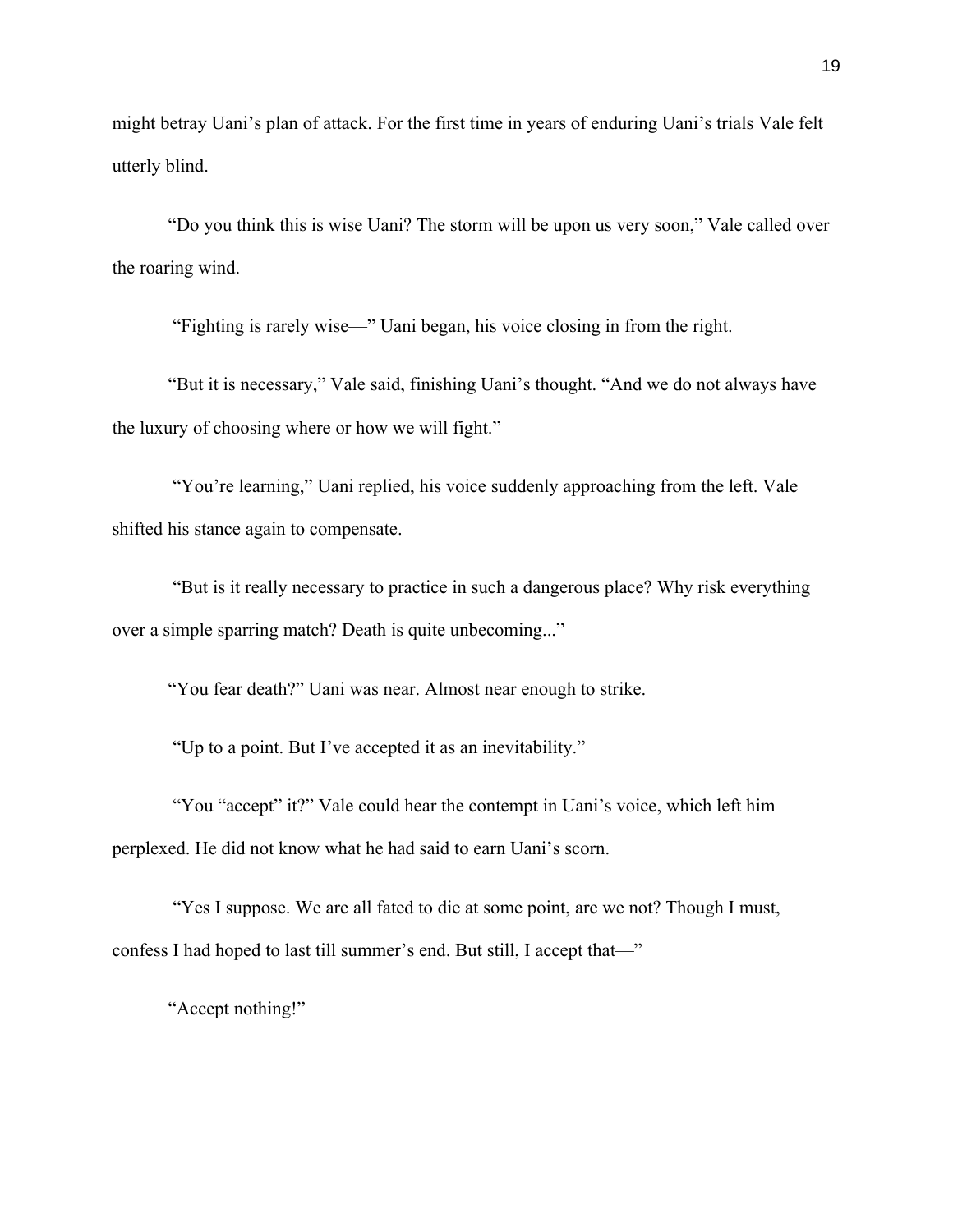Without warning, Vale felt the all too familiar sensation of Uani's sword striking him across the thigh. The blow would likely leave a significant bruise…not that it mattered.

"Fight Sunshine. Fight death. Fight me."

Vale backpedaled furiously, trying to put as much distance between himself and Uani as possible. It was the only thing he could do. No matter how hard he tried it was impossible for him to know where Uani was. The wind and waves were getting stronger with each passing moment. The heavy, wet sand clung to his feet like clay, slowing his retreat. A particularly nasty wave sent Vale sprawling; he got up just in time to feel the faintest whisper of Uani's blade drawing near. He managed to block Uani's first strike but quickly fell prey to the second…and the third, suffering a blow to the shoulder and abdomen.

"If I meant to kill you would have been dead twice over by now," Uani chided.

"If I could see so would you."

"My, my is that confidence or arrogance I hear Sunshine? Be careful that you don't confuse the two. For if you do—" a blow to his gut toppled Vale, knocking the wind out of him. He fell to his knees, before he even touched the ground he felt Uani's Sword against his throat. "It will be your undoing."

Vale bowed his head in defeat and gave the traditional yield in Lorthinian Deathcraft.

"You've bested me again," Vale conceded.

"Of course I did. I had every advantage once could possibly have. You would not have won no matter how hard you fought."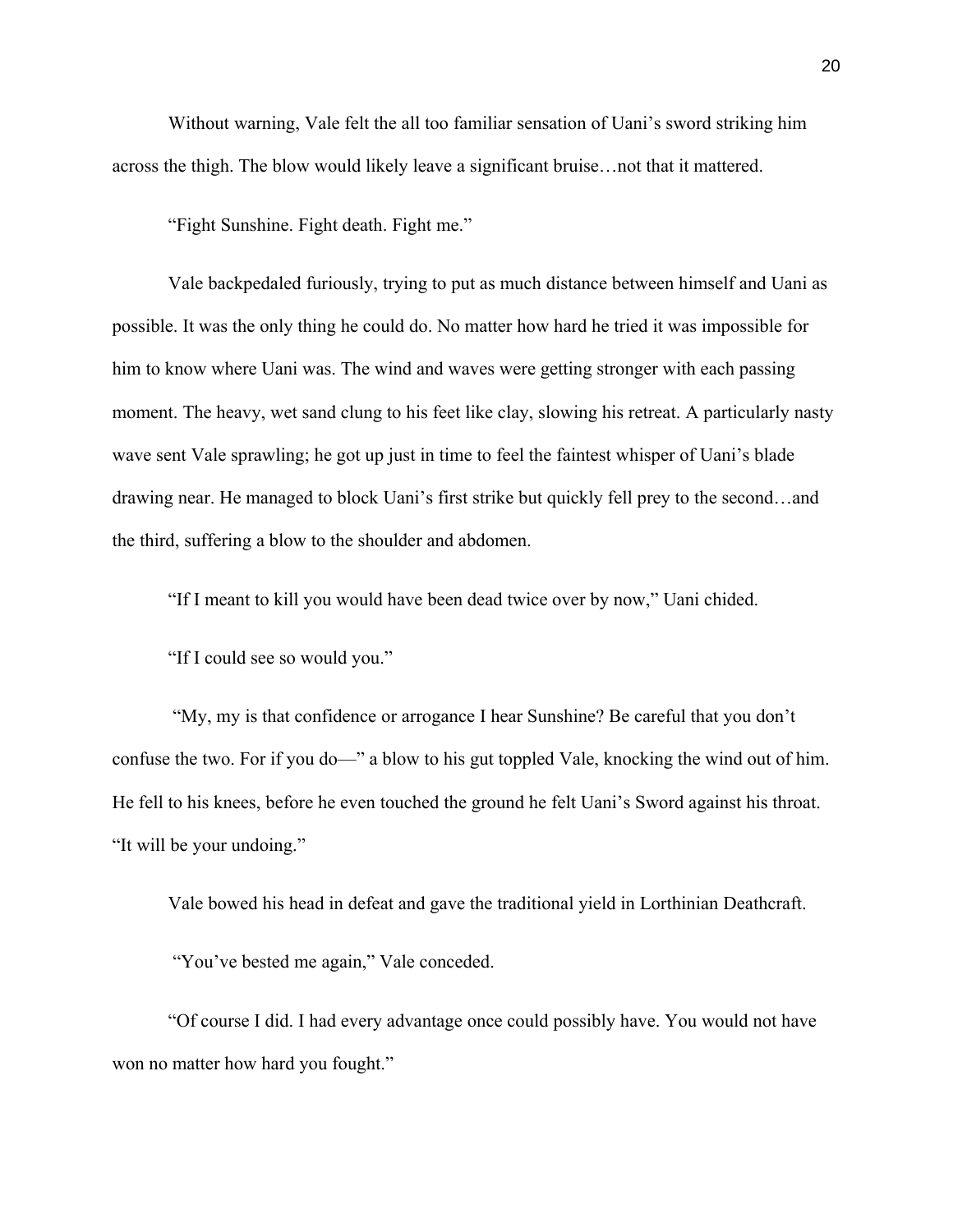"Then why bother fighting?"

"Failure is bitter. Victory is sweet. It is better for you to learn the taste of bitterness first so that the sweetness becomes that much sweeter."

"I see—"

Uani gently removed the blindfold from Vale's eyes. The pale gray light of the sun assaulted Vale on all sides. He cupped a hand around his eyes, squinting in an effort to see through the light. Uani swam into focus, looming above Vale. He lowered his blade and offered Vale his hand.

"I feel I've learned an invaluable lesson today—"without warning, Vale lashed out with his foot, striking Uani in the shin; Uani fell to his knees, face level with Vale's. Before he could recover Vale had his Sword up and ready, pointed directly at Uani's ribs. If his blade was not locked in its scabbard Vale could have ended Uani right then and there; with the slightest upward thrust of his arm and twist of his wrist. "That which is sweetest is worth the wait."

Uani kept his composure for the most part but couldn't entirely hide his surprise. Shooting a few furtive glances down at the blade inches away from his heart. After a moment his predatory smile slide back across his face as well as a look of guarded curiosity. "That which is sweetest you say? There is no sweetness in a victory such as this. No honor."

"That may be. But there is still a victory," Vale replied.

Uani laughed. "A victory over me perhaps. But don't forget Sunshine that you are facing two foes today."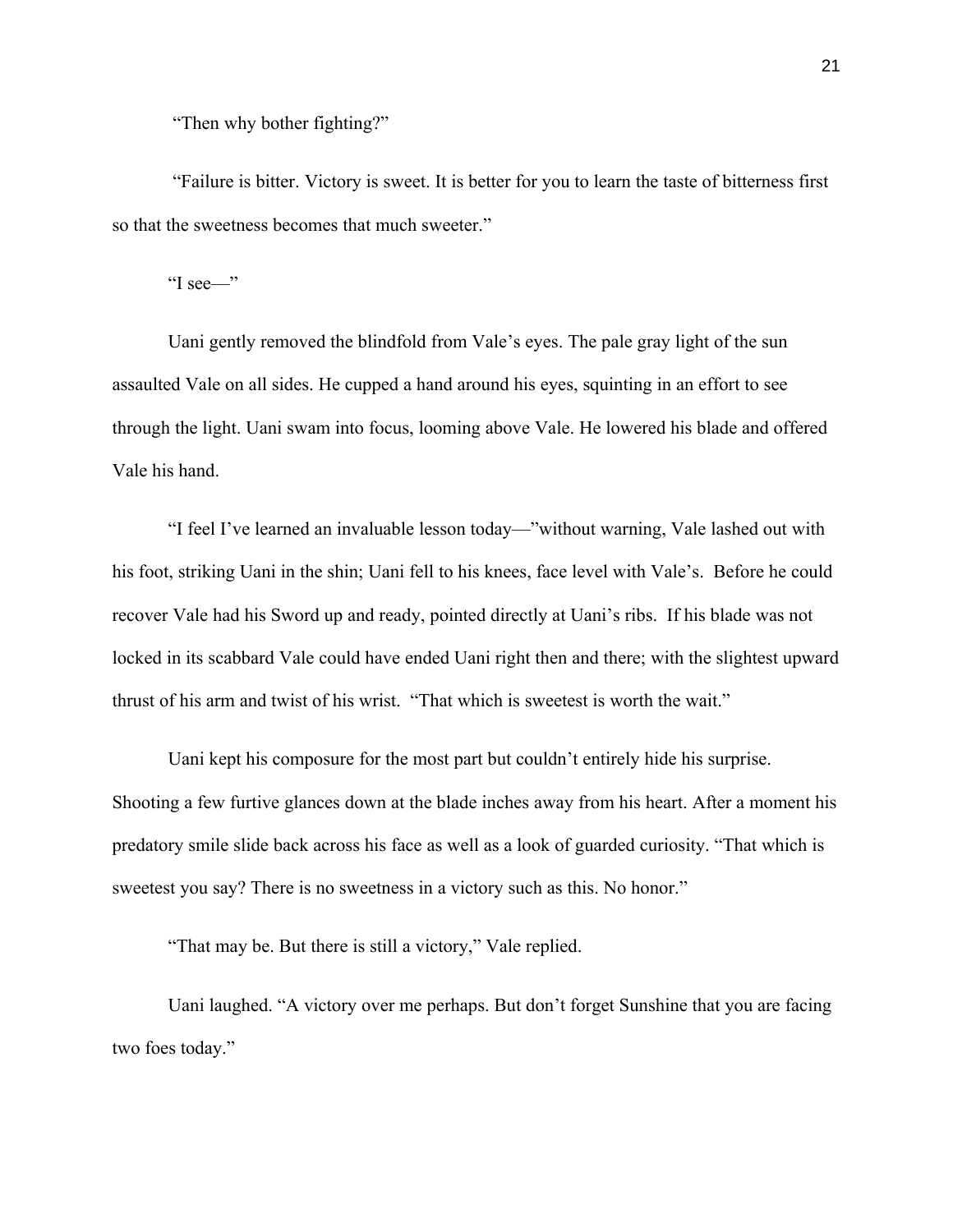Vale tensed and a host of worrisome thoughts attempted to jostle their way to the forefront of his mind. But two in particular won out—they often did in moments such as this… ones when Uani gave him cause to worry.

## *Can he see?*

### *Does he know?*

Vale looked for any hint of malice or recognition in Uani's eyes, but saw none, merely the same feral gleam that had always been there. Vale's worry quickly gave way to bemusement.

*I'm facing "two foes" today? What does he mean? It's a trick of some sort…has to be. He means to distract me so he can escape from his unfavorable position and continue the fight.* 

However, the true meaning of Uani's words became all too apparent.

Vale turned just in time to see an icy wall of water descend on them both. The wave collided with Vale knocking him down and dragging him through the wet, heavy sand. It took all of his strength to keep a grip on his blade lest the water yank it out of his grasp.

After a few harrowing seconds, he washed up on shore spluttering and miserable. His hair disheveled and caked with sand, his clothes soaked, his head ringing from the impact of the wave. Uani was waiting on the shore, drenched, but otherwise seemingly unaffected. He smiled maddeningly. Letting out a few inaudible curses, Vale made his way towards him, coughing fretfully.

"I would offer you my hand. But I have no desire to lose it," Uani said as Vale drew near, shaking his head in mock disapproval. "Honestly Sunshine, I'm beginning to wonder if I can trust you anymore…perhaps it was a mistake to allow you into my bed."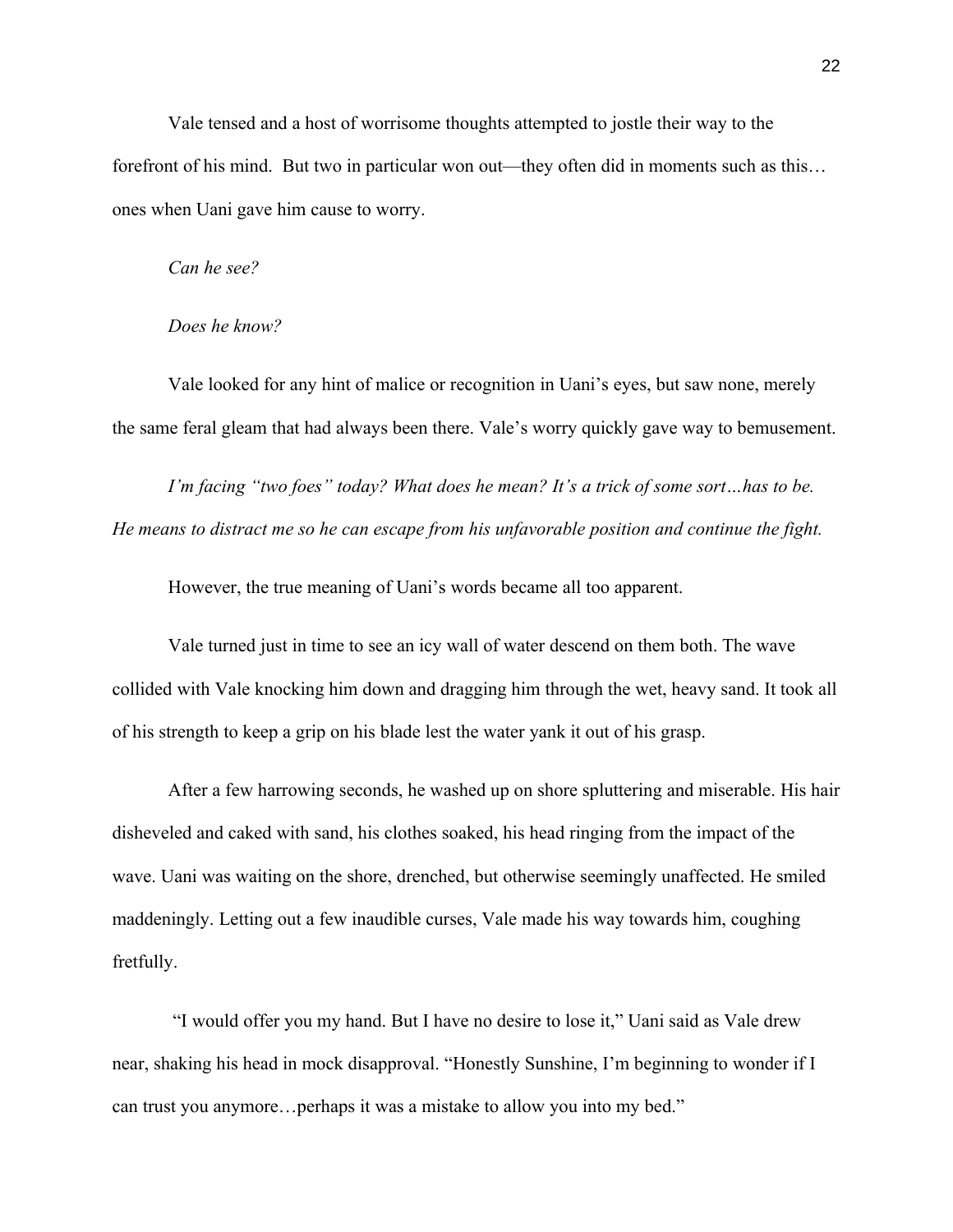"I suppose I am blinder without my blindfold than I am with it," Vale managed, after he had recovered, beating a respectable amount of seawater out of his ear.

"Yes…in a way you are. Our eyes often deceive us; we see what we want to see, not what is. That is why my people use a blindfold when training, the absence of sight while tedious can— in a certain way, be liberating."

"A blind man sees in ways a sighted man cannot," Vale quoted. It was saying he heard often from members of clan Tirivak, a tribe that hailed from the Island of Manu, Uani's supposed kin.

Uani smiled, looking pleased. "You know our words."

*"I might be blind at times Uani, but I always listen.*" Vale added, speaking in the Tirivak Tribe's native dialect.

Uani looked genuinely impressed. "And you know our tongue as well…you speak it as if you were born to it."

Vale laughed. "You flatter me; I only know a few of your words and less of your tongue…"

"You really are quite intriguing…"

"Thank you for the lesson Uani, I've learned much today." Vale took Uani's hand in his own, and drew a little closer than was necessary. He could feel Uani's heartbeat quicken, his palm throbbing with an unspoken urgency. Vale's gaze fell to Uani's left forearm, as it had many a time before. There was a peculiar symbol branded on it, a tribal one—but not one that was associated with the Tirivak. The hot iron's kiss had left the affected area of Uani's skin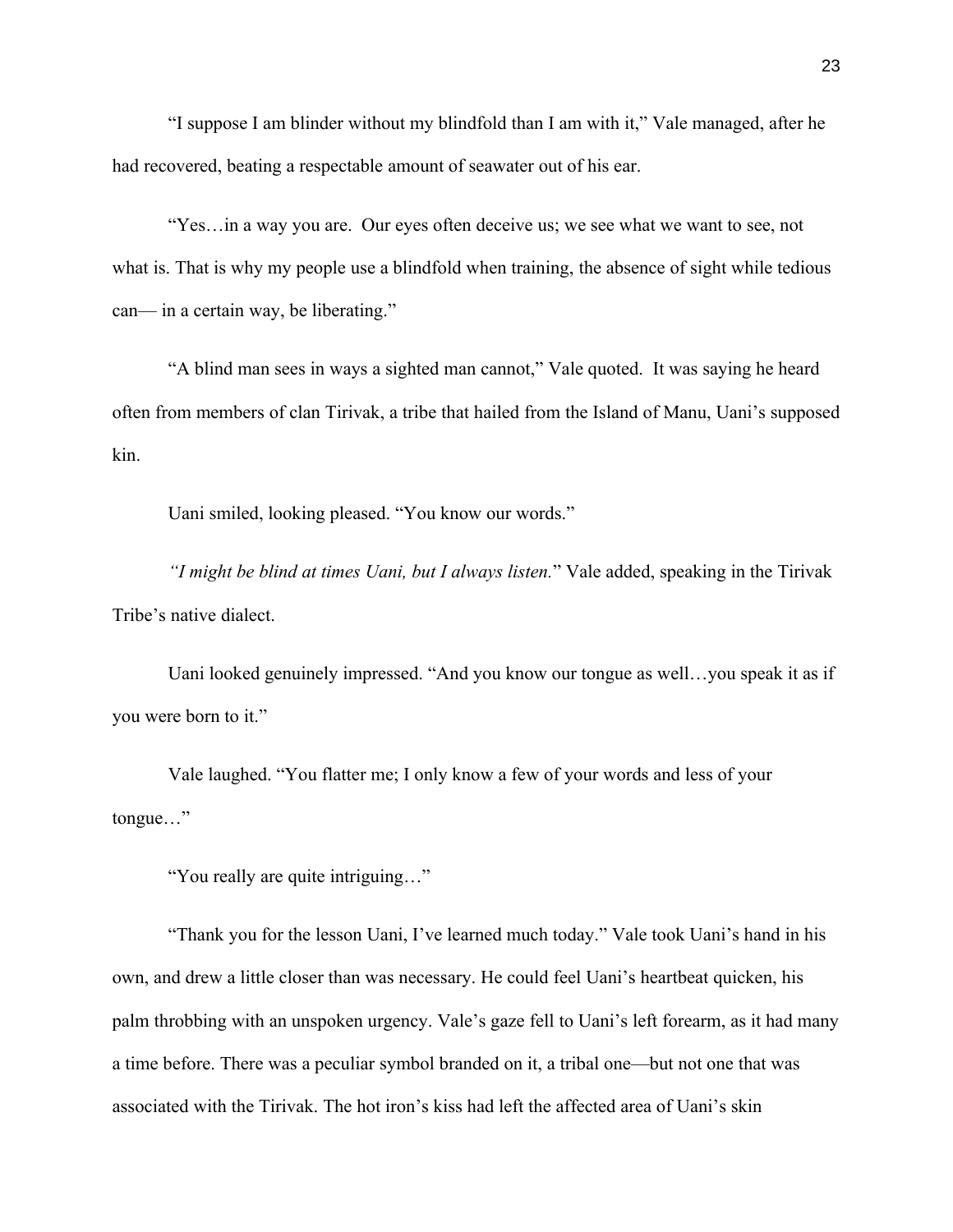discolored, making the brand look as if there were a great pallid worm that lay coiled beneath his flesh. It had enthralled Vale for years…ever since Uani had laid hands on him for the first time.

#

They made it back to Uani's mansion just as the storm broke, roaring its fury. Vale fled up the stairs as he often done when he and Uani had first become intimate, a sly grin spread across Vale's lips, as much an invitation as it was a tease. Uani, eyes filled with want, gave chase.

*"Get his blood up and…other things will follow suit,"* Mistress Serena had once told Vale. *"Get his heart racing and in time he'll believe it beats for you."*

When Uani finally caught up to him in his chambers, Vale finally submitted allowing Uani to take him. In some ways Vale did get just the tiniest modicum of pleasure out of his encounters with Uani. He was after all extremely attractive, with a taught, athletic physique and handsome features. But there was no softness in him, nothing gentle or kind…nothing sweet.

Activities of a sexual nature had never been for Vale's enjoyment; they were just a means to an end. But should the day come when someone would lay with him…no not "lay," but make love with him, Vale hoped they would be someone he could hold close all night long, till dawn began to break. Or perhaps they could be the one holding him.

"That was lovely Sunshine…" Uani said, letting out a sigh of contentment. The steam from the great wooden tub in which they sat rose thick and white, filling the room.

"I'm glad I could be of service," Vale replied, slipping deeper into the water, its warmth holding the chill of the stone chamber at bay.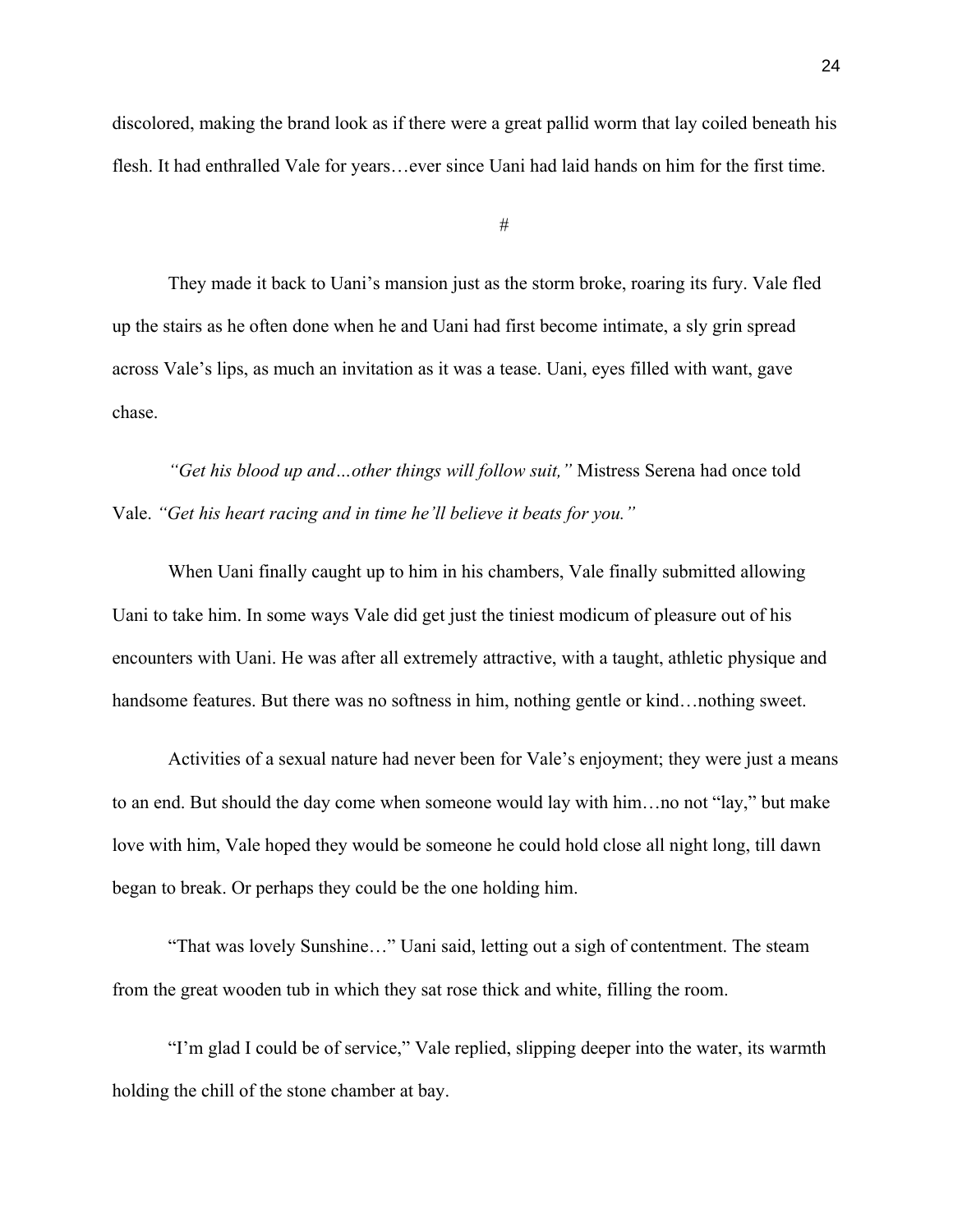"A service ey? That is all it is to you? I find that difficult to believe, the things you do Sunshine, the things you do with such…fervor. Even you are not that good a liar."

"How can you be sure? Maybe that is all I am. A liar. And a good one," Vale said, raising his leg aloft and letter the water run through his toes. "Do you want to know how to lie Uani? To lie like me—"

Uani gave no answer, but watched Vale intently through the mist, looking more a living shadow than ever.

"I find the nearest mirror or patch of water in which I can see my reflection and repeat my lies over and over to myself. Almost like I'm praying. Eventually, if I say them enough times and with enough "fervor" I'll begin to believe them. That is the secret to being a good liar. If you can fool yourself, you can fool anyone." Vale let out a sigh, closing his eyes and surrendering himself to the darkness.

"But it is all for naught. For when the truth surfaces and it always does, it lashes out with a vengeance. Tearing me apart from the inside out. Hence the reason I must keep lying."

"And what truth pains you so?" Uani said, his voice sounded faint, as if it were coming from far away, reaching out to Vale through the darkness.

The sweet darkness.

It was not like the cold blackness of the void the storm had brought all those years ago. This darkness was warm and inviting, a great black expanse Vale drifted through, feeling light as a feather. Almost as if he was back in his mother's womb. That must have been warm too, Vale mused, warm and sweet.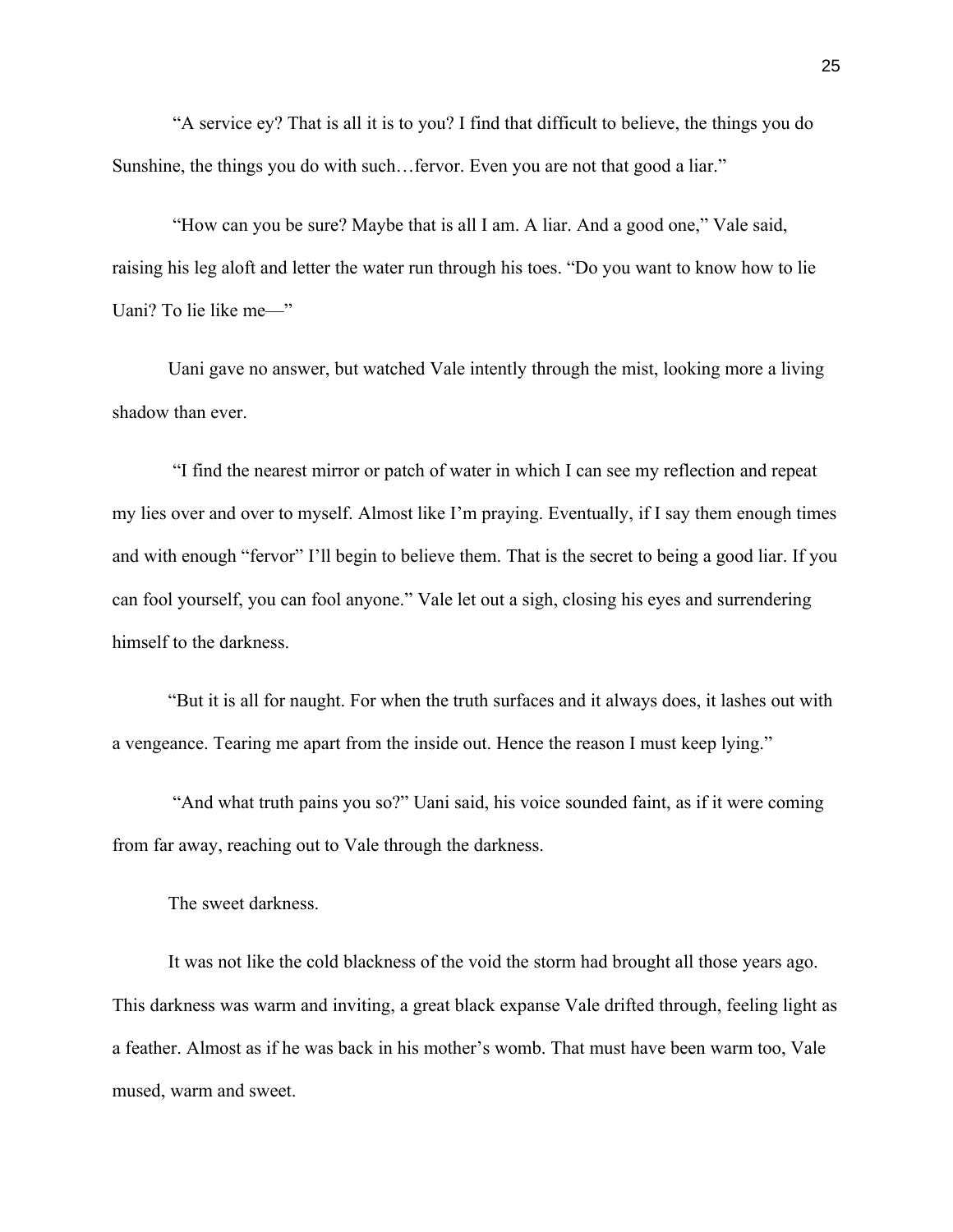Ironic then that her end had been so cold.

Vale had found her in the garden, her lifeblood seeping into the earth. She lay next to two of his brothers, perhaps Thomas and Arthur…or Lysander and Henry. Vale could not bring himself to look for too long. The blood was bad enough. But their eyes...their eyes were far worse. They seemed to follow him, frozen in eternal accusatory stares.

*Coward…*

*You hid…*

*You abandoned us…*

*You hid while we cried, while mother screamed…*

*You hid while we died…*

As Vale drew near, his mother had stirred, slowly raising her bloody face to him, tears streaming down her cheeks. Vale did not know where the tears ended and the blood began. In the end it did not matter, for she had so little of either left to spare.

When their gazes met, the grief and despair left her face, the faintest flicker of hope taking its place. She began to crawl towards him, blood flowing out of her in abundance, hand outstretched.

*Anthony? Anthony…my son…Anthony…*

"You already know what it is, the truth that pains me. I was powerless to save my family," Vale said, opening his eyes, the darkness faded and the room came back into focus.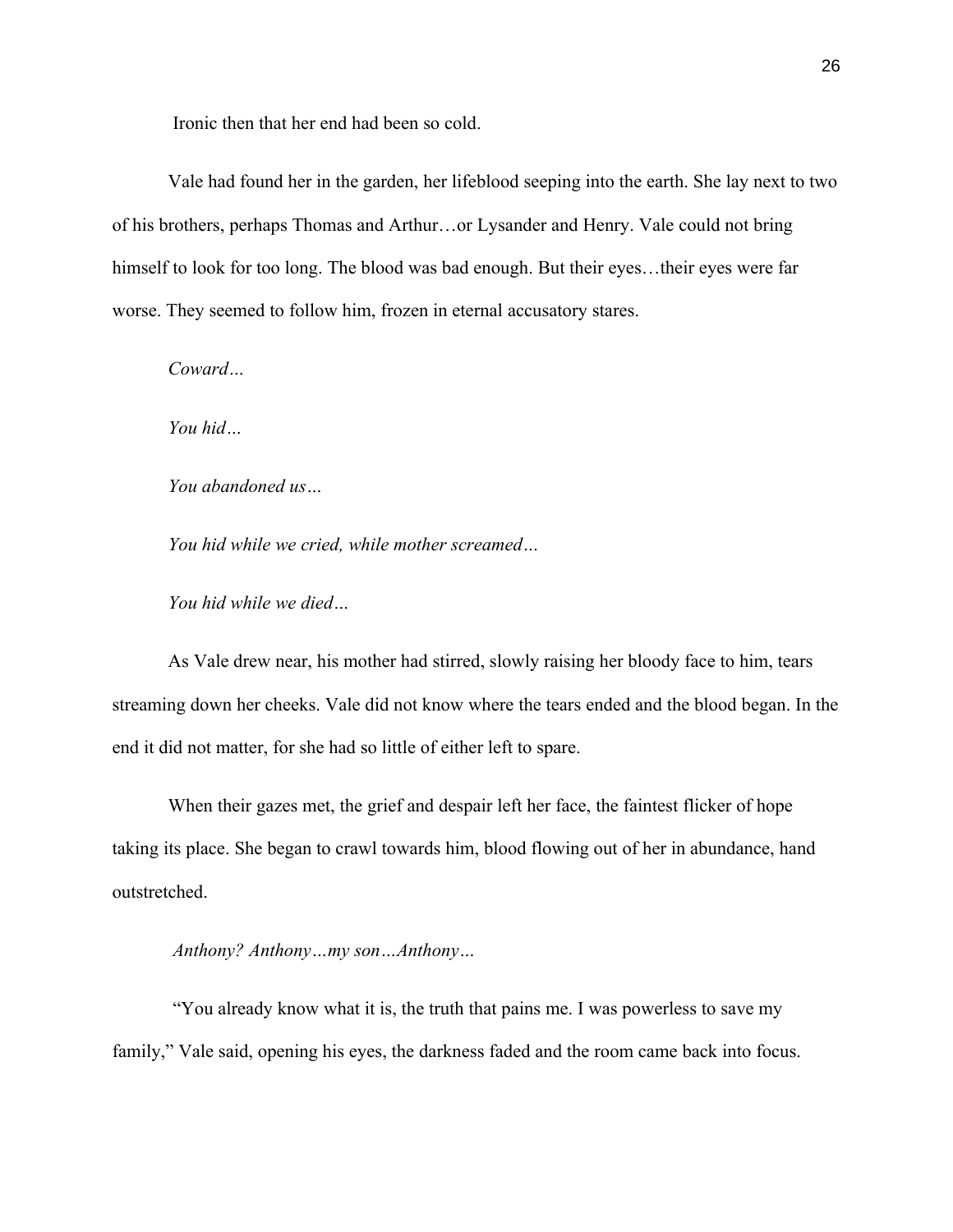"So you plan to avenge them."

"I do."

"And how will you do that? You cannot leave Autu'rel while in Aliar's service, you'll have to escape."

"Oh that is where I beg to differ; if all goes according to plan it will be Aliar who will set me free. He is contemplating sending me away you see, back to Albimar on an assignment, and within striking distance of my enemy."

"An assignment?" Uani said, perplexed. "What assignment could be so important that Aliar would send you half a world away?"

"One that could reap him immense wealth…"

"You've piqued my curiosity…"

"Have I?" Vale said, smiling slightly.

"You're not going to tell me what it is are you," Uani said, sounding disappointed.

"You know I am forbidden from sharing sensitive information with clients Uani," Vale said, in a mockingly chiding manner.

"I'd like to think I've earned a little trust at least. How many of your clients have done as much for you as I have? How many of them have given as much as I've given?"

*More than you think Uani.*

"And I appreciate—"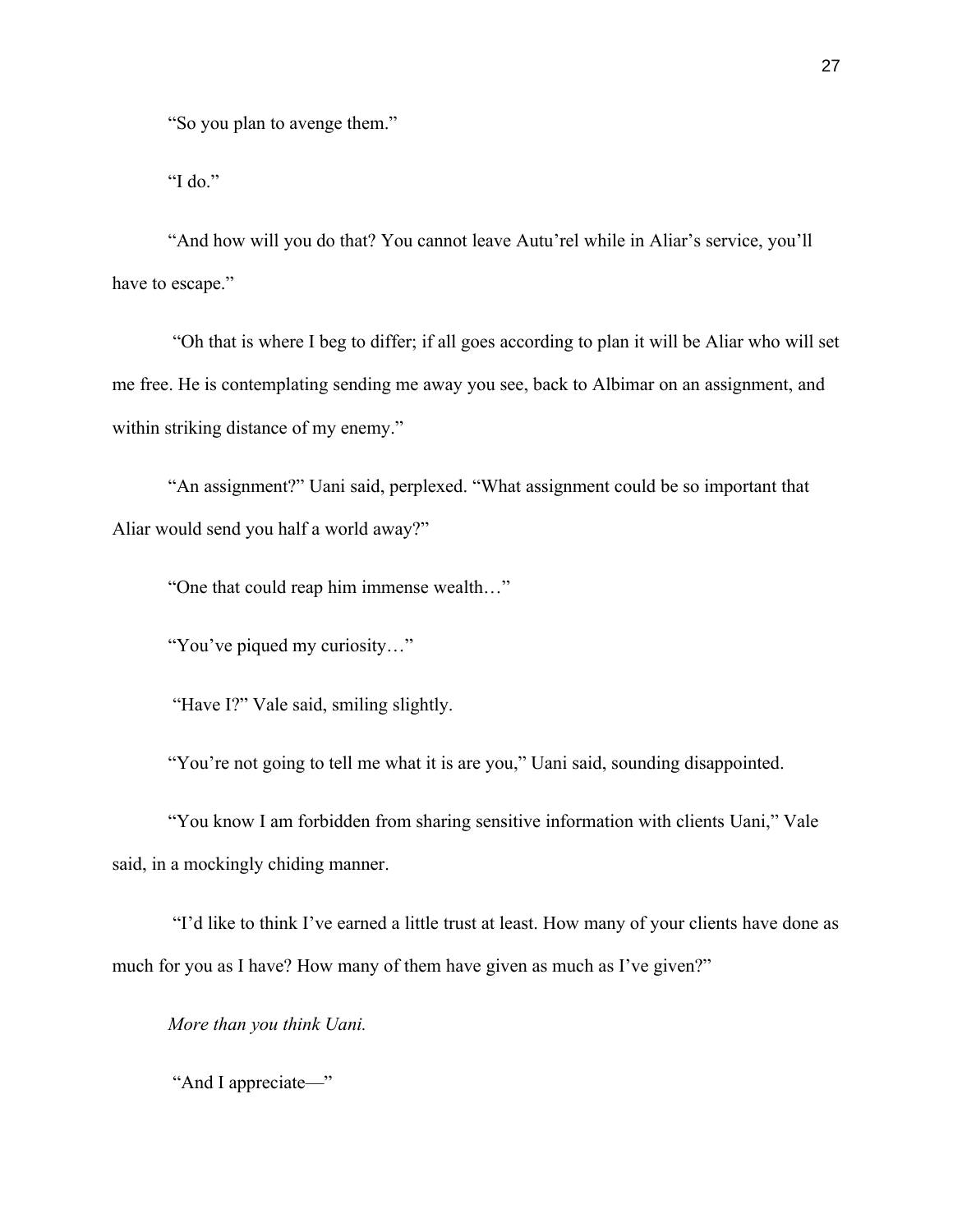"Yes, you always appreciate what I do!" Uani snarled, cutting Vale off. "But you give nothing in return, nothing I haven't already bought and paid for!"

*You lie too Uani…though not as well as me. Vale mused. You've never paid Aliar a single gold willow. Every morn I visit with you till midday. Every morn for the past six years and not a single note in Aliar's ledger…now why might that be? To enjoy my company at no cost…you must be rare creature indeed. But if my time under my master has taught me one thing, it's that everyone pays in the end…and make no mistake you will pay dearly.* 

Vale feared that he felt a shadow flicker across his eyes—one that bellied his true intent. But it would seem it had not, or if it did Uani had not noticed it.

"Nothing?" Vale said, trying his best to sound hurt and indignant, his eyes looked like those of a wounded pup. "I've given you nothing, is that what you truly believe? I gave you everything. What little I had, my virtue, my soul. Name one other boy who has worked as hard to please you as I have, who has done the things for you I have?"

Now it was Uani's turn to look taken aback, the faintest hint of regret stealing over his face.

"You say I've given you nothing. Nothing other than what you've already bought. But you forget it's Aliar whom you are paying. I have not seen one gold willow, not one. The only payment I receive from our time together is having a teacher of your martial prowess. That is all. The way I see it our relationship has been fair and mutually beneficial."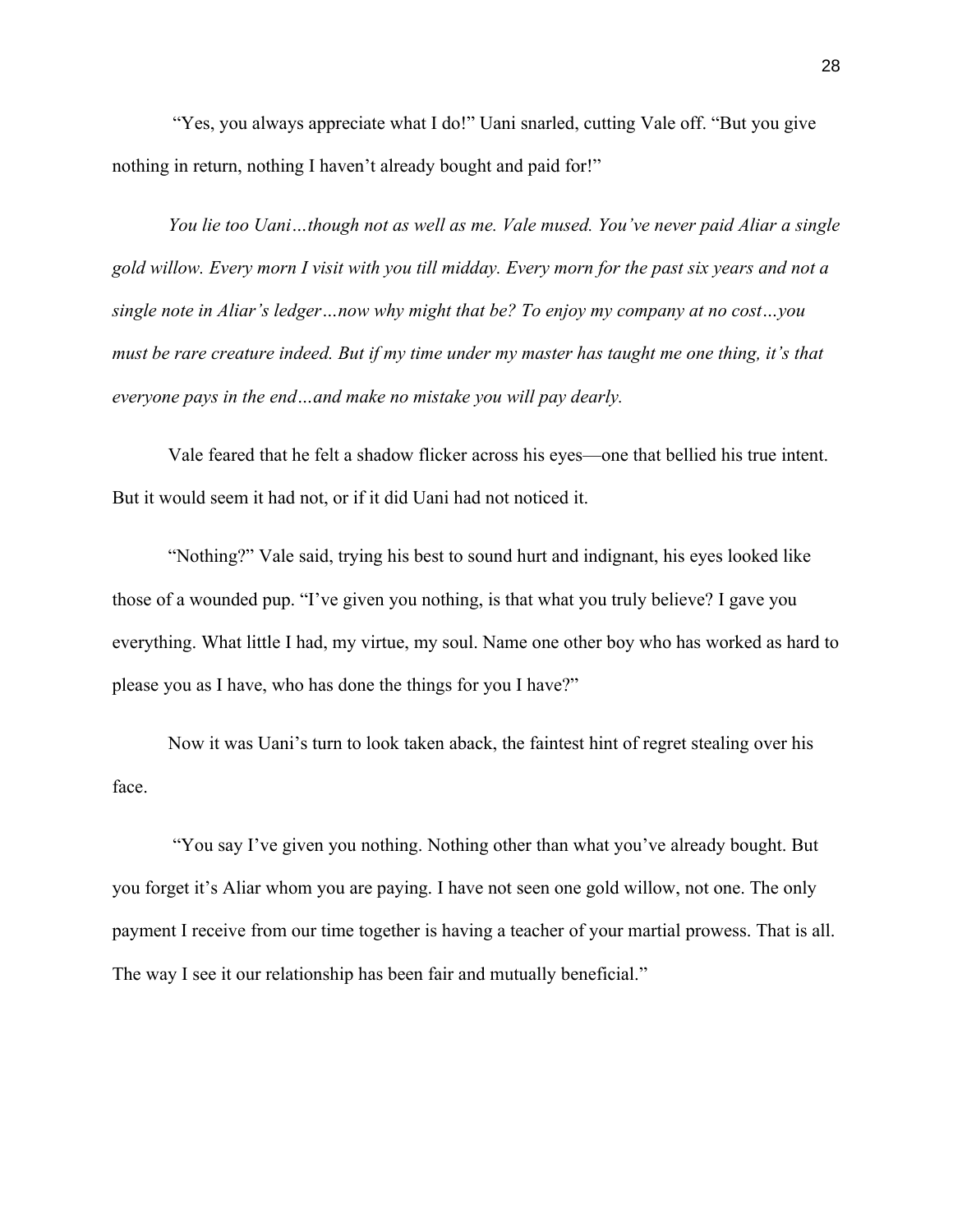"What I said was in poor taste. I spoke out of anger," Uani conceded. "But I'm sure you can understand my frustration. All I want is the truth Sunshine—the truth of who you are. I've earned that much."

"No. What you really want is me. All of me. But you already have me. As I've said I've given you everything, everything I have to give."

Vale rose out of the water and stood before Uani.

"Take a good look. This is all I am."

Uani did, his eyes wandering greedily over Vale's naked form, but to Vale's surprise his gaze eventually rose to meet his.

"I don't believe that. And neither do you, Sunshine."

"Anthony. My real name is Anthony. It was my mother's choice."

"Anthony …interesting. It is a nice name. But I prefer Sunshine."

"I suppose that's fitting in a way, seeing as I prefer you in the light," Vale said, letting his wounded expression fade. He withdrew from Uani and exited the wooden tub, the chill of the chamber assaulted him in earnest and he shuddered. "It's cold out here…"

Uani reclined in the tub, arm draped on its side, he gave the rim a pat—eyes boring into Vale's. "It's warm in here."

"So it is," Vale said with a smile that was just shy of apologetic. "But I really must be going." Vale began to dry himself, wincing as his cloth circled over the bruises that dotted his body.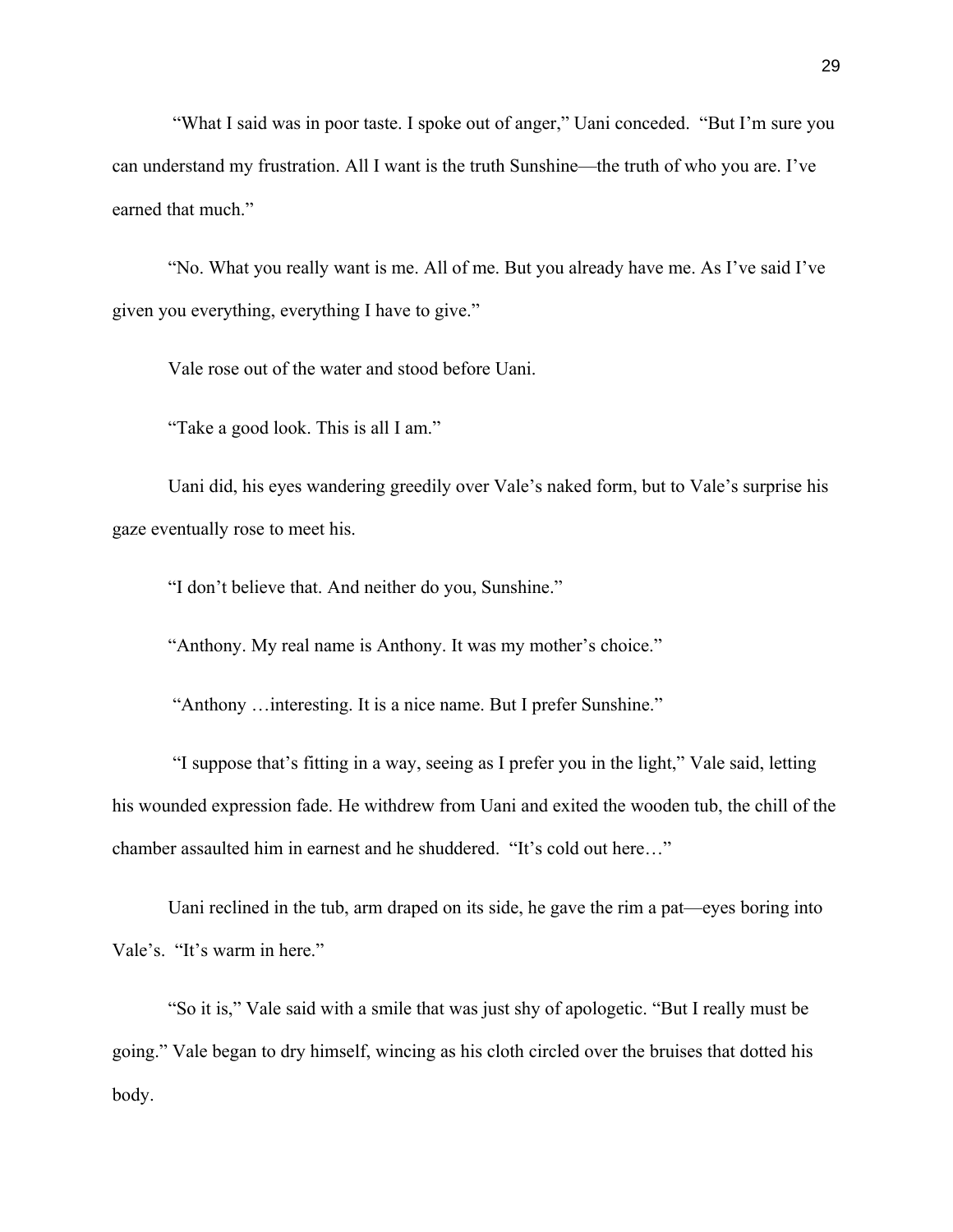Uani sighed, sinking back into the water. "I wish Nazari was as dutiful as you…"

"If Nazari were as dutiful as me, then you'd have no need me…"

"That is not so."

"Nazzari's your kitchen boy, true—the quiet one,"

Uani snorted. "The *surly* one you mean."

"*Surly*…that's an excellent word, Uani. For what it's worth, I often find myself impressed by how much of our tongue you know."

Uani scoffed. "Words are cheap, especially with you Albamarians…if only the same could be said of you."

Vale tittered politely, as he approached his clothes (which had been rather hastily discarded upon entering the chamber). He fished around in the pockets of his trousers and withdrew a small golden vial.

Uani eyed the vial knowingly. "And yet another *boon* from your Brew Mother I see…"

"And yet another choice word from you—*boon*—truly marvelous, I salute you."

Vale opened the golden vial and emptied the lotion within onto his palm and spread it over the bruised portions of his skin. Slowly but surely the bruises faded away, as if they were no more than patches of dirt being washed away by the waters of an intangible river.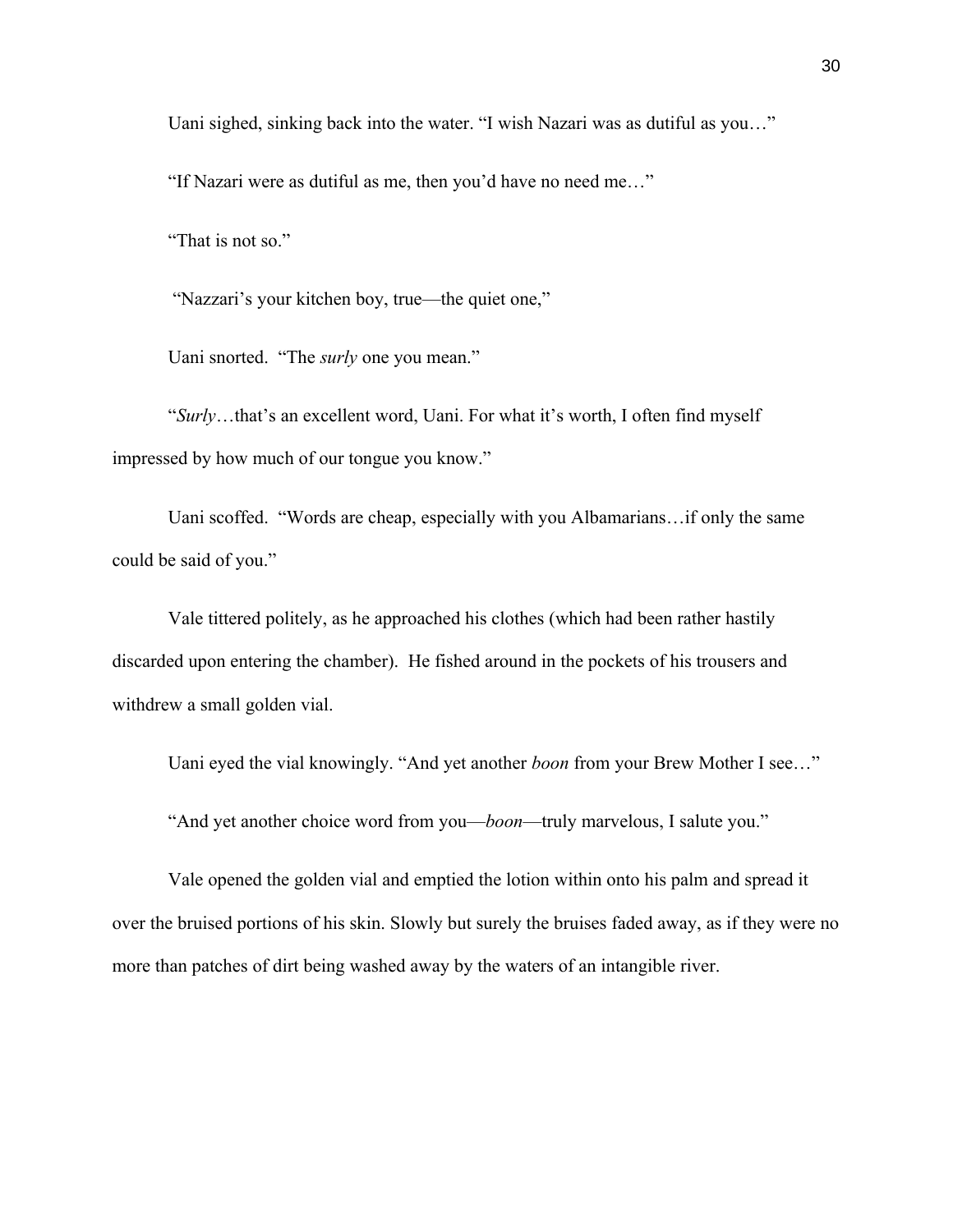"There are lessons to be learned from pain Sunshine," Uani admonished. "I know that you need to be in good form for your work, but take care not to become overly reliant on such draughts."

"I've heard much of the dangerous complacency the Arcane Arts bring with then Uani," Vale said. "I would not use Helena's lotion if I did not have need of it…and besides I'd be lying if I said this was a choice draught." Vale shook the vial as if to illustrate his point. "It may *magick* the bruises away, but the ache—the pain is still there. I just wear it on the inside."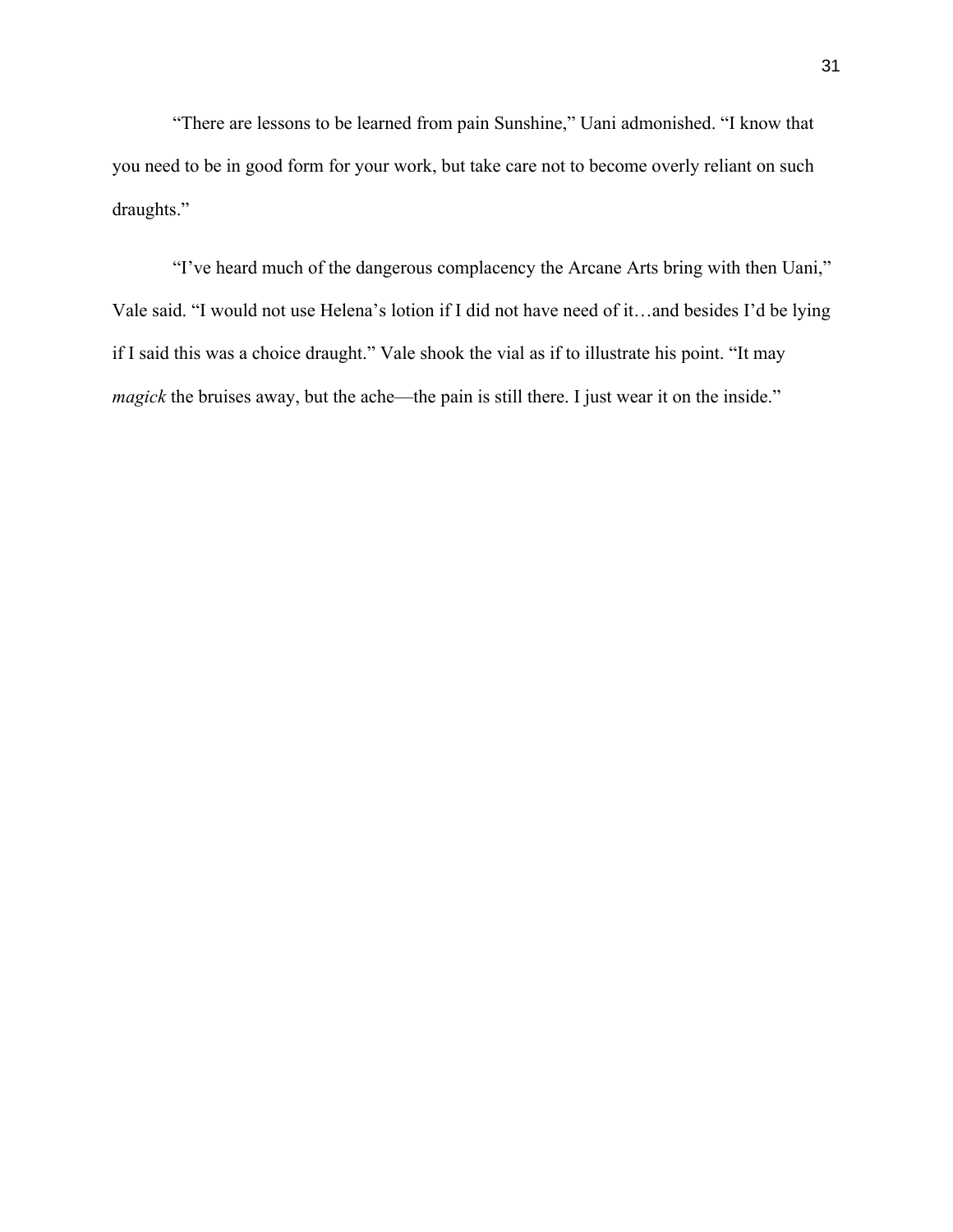#### **Chapter 2: The Morning Dew**

The dream began the same way it always did. Hope was alone, walking down a long black tunnel, lit only by a few spluttering torches that barely managed to hold the darkness at bay. She did not know how she knew, but Hope was certain she was somewhere underground and was descending deeper and deeper with each step she took. She always walked at the same measured pace, unable to break stride, as if she was being strung along by an invisible puppeteer. What her destination was she didn't know but judging by the pit in her stomach she somehow knew that it would not be to her liking.

As she continued on, an eerie chorus of whispers would rise to greet her from the darkness, urgent and unrelenting. It would grow louder and louder until it reached a fever pitch…and then Hope would awake with a start, cold sweat clinging to her flesh. Her nightgown would often be drenched causing her to shiver uncontrollably, so lately she had taken to sleeping in the nude— a habit Agatha, her old cow of a serving woman, noticed when she peeked into Hope's chambers one night. Agatha had chided her for such "immodest" behavior, remarking that Hope's father would not be pleased, though she did begin to falter when Hope asked why Agatha thought it appropriate to sneak glances at the Lord Regent's daughter while she slept.

Hope steadied herself, allowing her breathing to grow even again. Her heart ceased to hammer away in her chest and returned to its usual slow, rhythmic beat and her tremors began to subside.

# *The dream…the damn dream.*

It had plagued her every night since the first honeysuckles had bloomed. It was always lying in wait for her, tormenting her in her sleep and even forcing its way into her waking mind;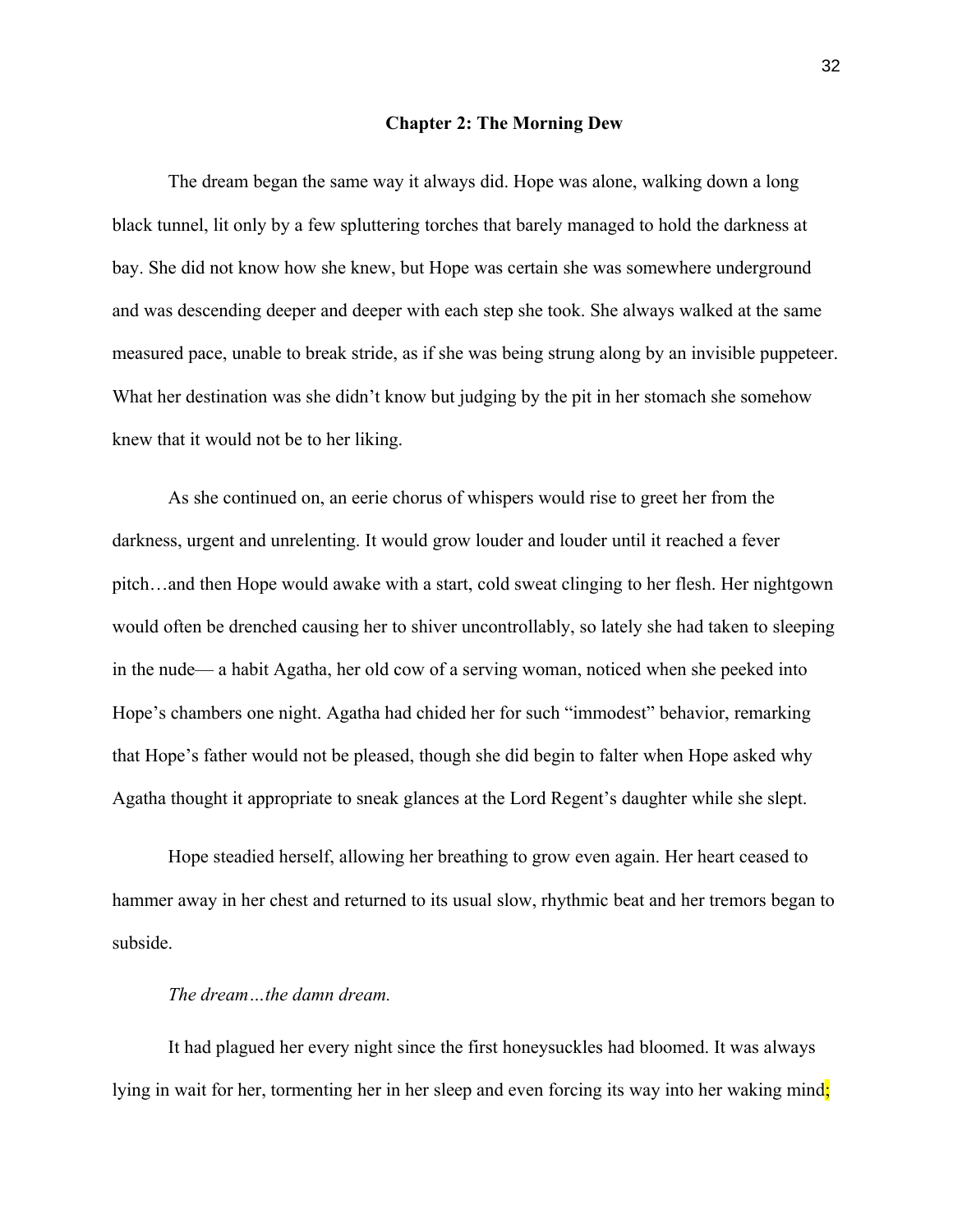filling the world around her with great black wells that lurked in the shadows. Wells she'd tumble down and emerge back in that damn tunnel. Was it a dungeon of some kind? Perhaps a crypt? It could even be a cave…though the tunnel was so dark it was difficult to tell which if any were true, and as soon as Hope awoke her waking eyes would distort its image, causing the tunnel to grow darker and fainter still.

Hope suppressed yet another shudder, eyes darting around her bedroom. For some reason she felt as if she were being watched…by Agatha perhaps? Hope's gaze swept over the obscene number of furnishings that were situated throughout the room, each of which looked more sinister than normal in the shadows.

Mercifully, Agatha was not present, the half-light revealed as much. Although Hope had a nagging fear that she was lurking just outside the door, peering in through the keyhole, or was perhaps even hiding behind a drape. Such thoughts unnerved Hope more than the night terrors she'd been experiencing as of late.

*Damned old vulture…what does father see in her I wonder?* Hope mused, as she rose and slid into her gown. She made her way to the windows; the chill of the stone floor against her feet blasted away any last vestiges of sleep that clung to her. She slid the drapes open and let the sunlight flow into the room unfettered, dispelling the darkness.

Agatha had been with them for as long as Hope could remember, since she and her brother had been born at any rate. Their births had not been easy ones and had taken a great toll on their mother, who remained bedridden for the better part of a year. Hope vaguely remembered Agatha's ancient and gnarled face looming above her as she lay abed as a child, lips twisted in a perpetual scowl. Even in her earliest days Hope had sensed that Agatha disapproved of her for some reason, why Hope didn't know, but Agatha's disdain had only grown as the years passed.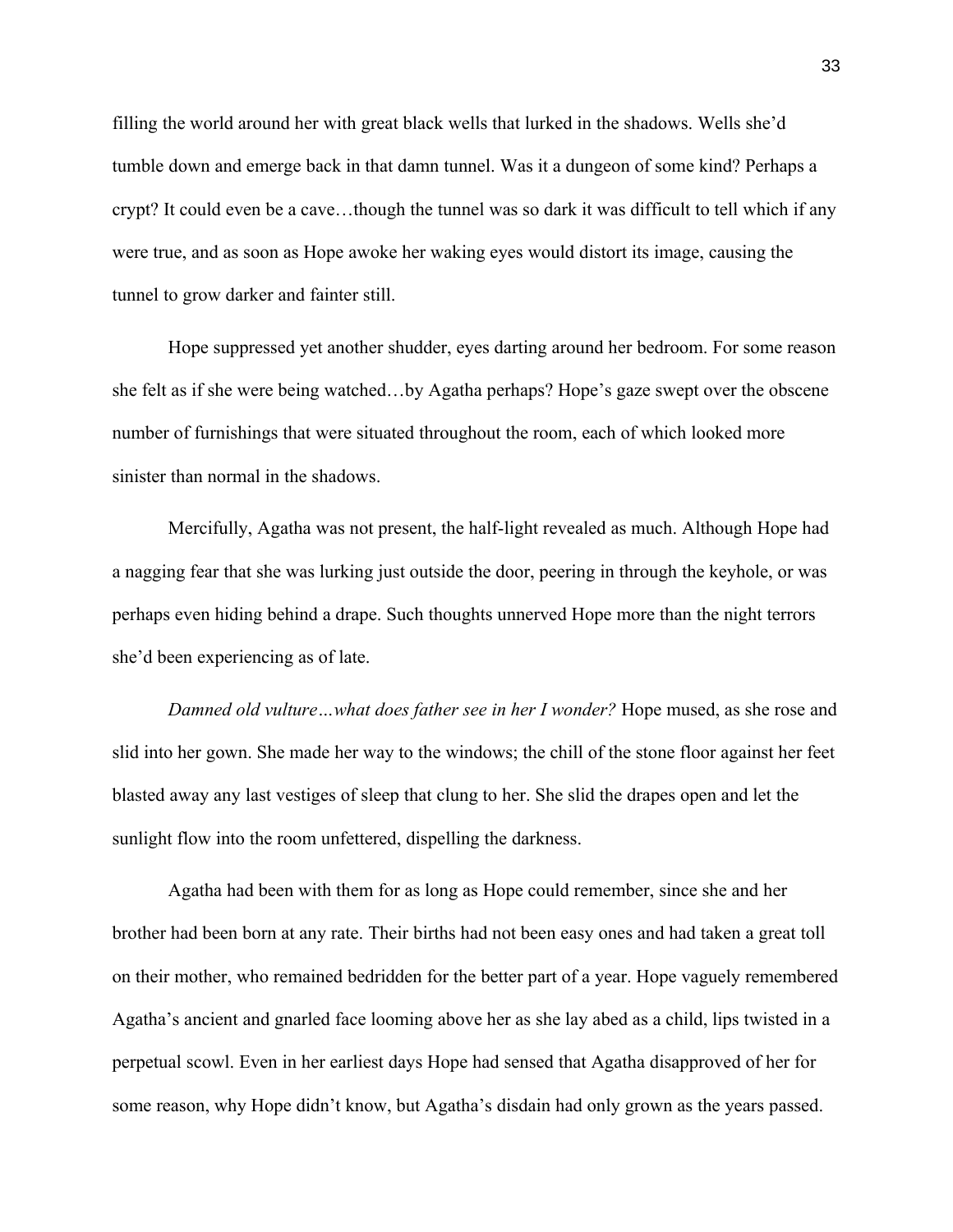"She's grown unruly and vulgar my lord." Hope had overheard Agatha whisper to her father as she wandered the halls a few years ago. "Just this morning I found her wrestling with the stable master's son in a suggestive manner, both of them rolling around in the mud with the swine."

"And? Such a thing hardly sounds abnormal for a child; she'll likely grow out of it," her father had said, sounding exasperated.

"A child, yes. But she won't be a child forever; in a few years she will flower and if she does not learn how to conduct herself in a manner that befits her station she will bring nothing but shame to you. The tutor Hector has done well in teaching her the ways of the mind, but a sound mind is worthless if the body that houses it is unchaste. With your permission, I can teach her to become a proper lady, one who respects herself and others, one worthy of your name."

*"*If you feel it is necessary then see to it Agatha," her father had replied. "And be warned, should she fail to grow into a proper lady, I'll know exactly who to blame."

Agatha had evidently taken her father's warning to heart, wasting no time instructing Hope in "the ways of womanhood"; namely embroidery, appropriate posture, gossip, and a host of other things so frightfully boring Hope could scarcely remember half of them. Although, Hope would grudgingly admit that she enjoyed her dancing lessons, often practicing for hours on end until she was good and sweaty. That being said, she favored dances that were often not fit for a lady, dances of a sensual and "immodest" nature; though given the sheer range of immodest things Hope enjoyed, at times she began to wonder if she even had a single modest bone in her body.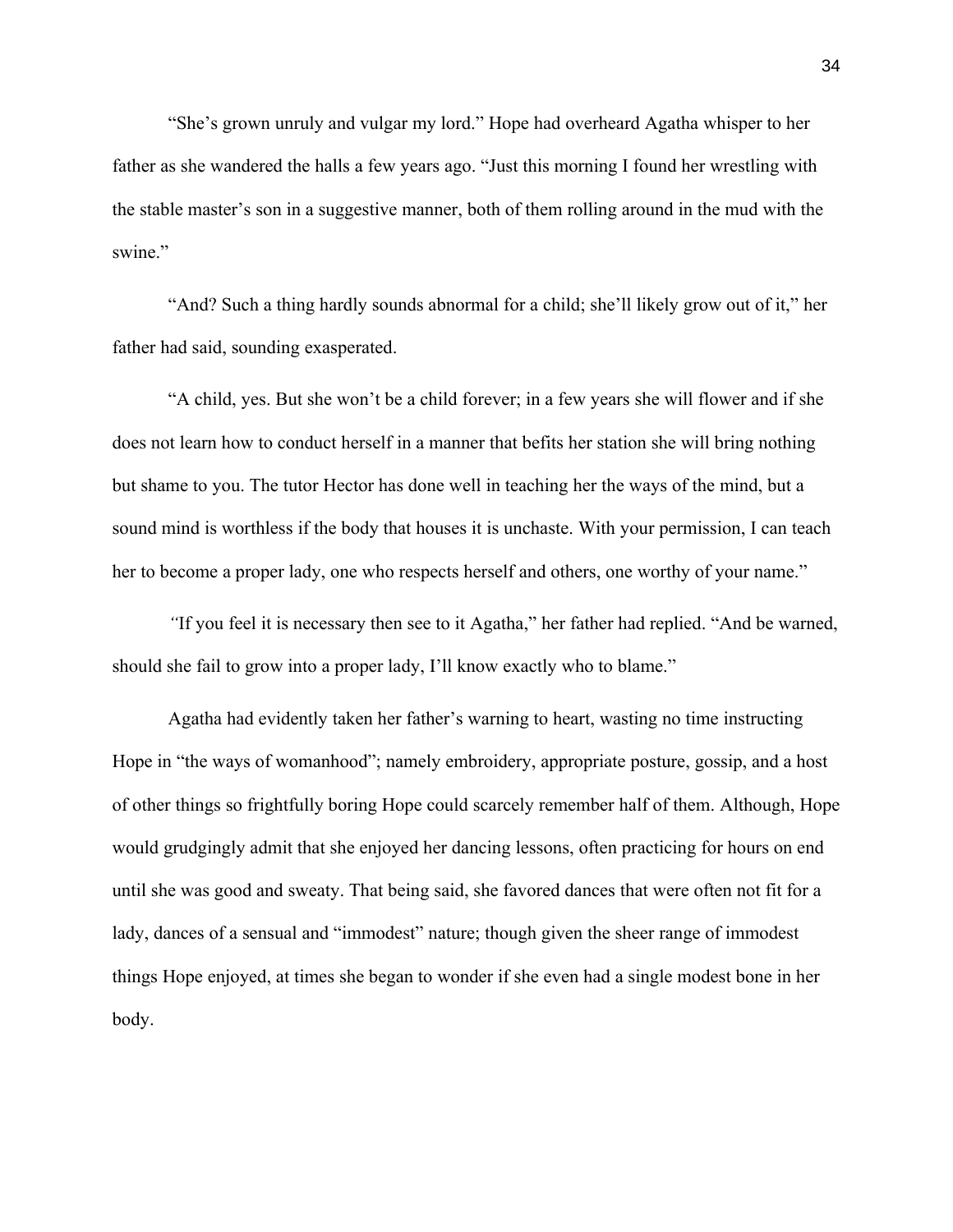There was a knock on the doors to her chambers and Hope opened them, wiping the sleep from her eyes. Agatha stood in the threshold, looking worn and weathered as ever.

"Good morning Your Highness, I hope you slept well," Agatha said, bowing slightly, a barely imperceptible nod of her head.

Hope yawned. "I wish I could say that I did. But in truth I have not been sleeping well as of late."

"That is most unfortunate. Would you like me to have some calainth root prepared for you tonight?" Agatha said, her voice kind, but her eyes cold as ice. "Restful sleep is a luxury for most but a necessity for a princess."

*You really don't approve of how I spend my mornings do you Agatha? My daily rides are not ladylike enough for you I take it, so you mean to drug me so that I will oversleep and miss the morning dew is that it? Well I'll have none of it.*

"Thank you Agatha, but I think not. I will be fine." Hope withdrew and took her place by the window, leaning against the sill. Her bedroom overlooked the gardens which were deserted save for Orthan, the elderly gardener who tended to them. The flowers were lovely, the early morning sun bathing them in its glow. It was a beautiful cage her father had chosen for her—an obscenely beautiful one. But it was a cage nonetheless.

Hope could feel Agatha's eyes on her; she shot a glance over her shoulder. Agatha was hovering in the doorway as was her custom.

"Agatha, would you mind fetching me some bread and honey—and some tea as well. I am rather thirsty."

"Of course Your Highness," she said, with another slight bow of her head.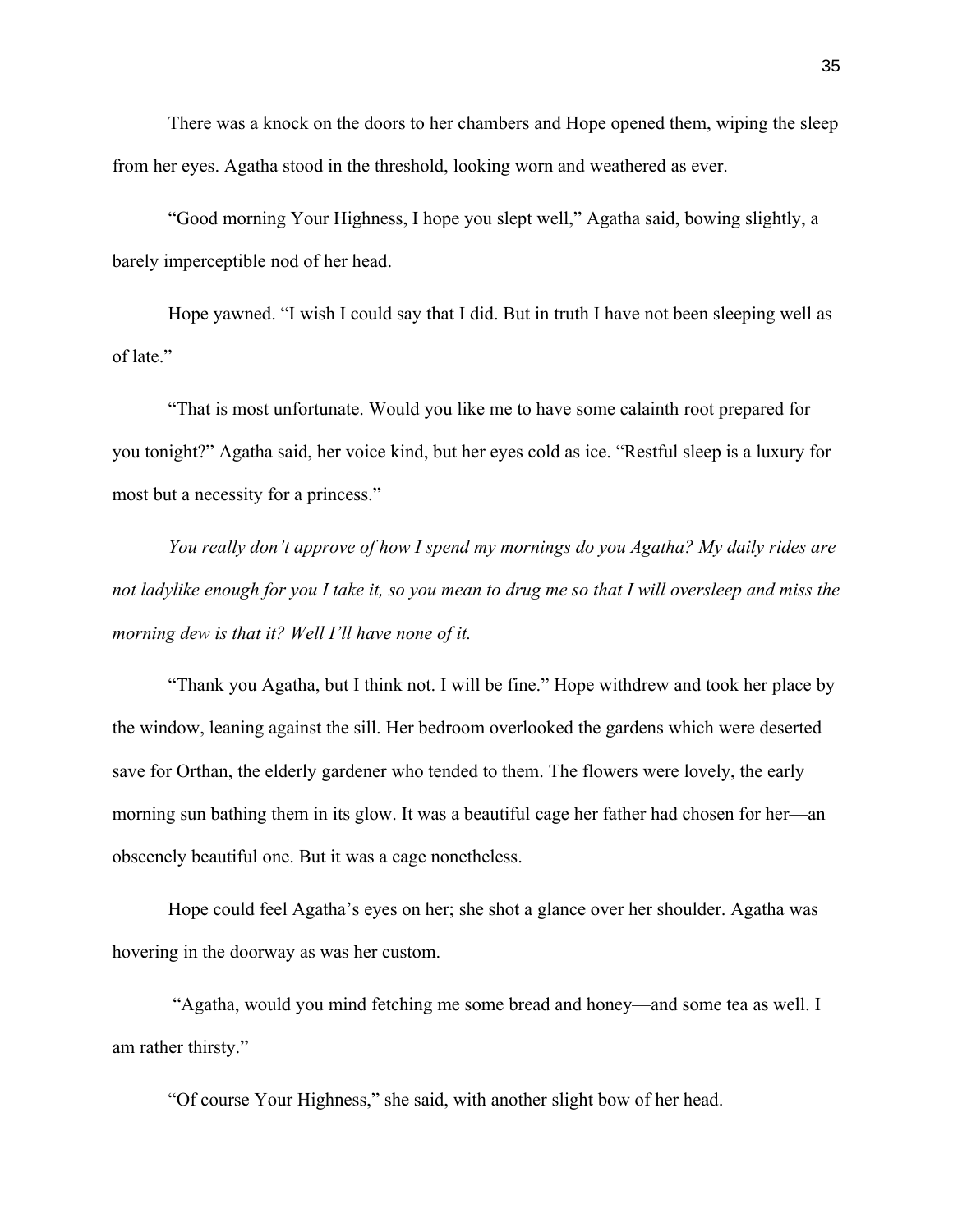Hope took her breakfast at a small table close to the windows, the one she favored. She ate with gusto, perhaps faster than was wise. Her night terrors often filled her with a hunger that was not easily sated. The sound of her ravenous chewing, while unbecoming, was rather soothing. Should she sit too long in silence the ghostly whispering from the tunnel would begin to rise up from the shadows around her…

"Lady Elena is hosting afternoon tea in her chambers," Agatha said, eyes sweeping over the piece of parchment in her hands, *a list of her daily tortures no doubt*, Hope thought glumly. "Several other ladies of distinction will be there. Who precisely I know not, though Lady Ursula and Lady Penelope will almost certainly be in attendance. Lady Elena mentioned that she would be honored if you could attend as well."

Hope let out a snort, ignoring Agatha's frown.

"So she says. Elena and her hens just want to watch me bleed all over my quilt again. I've never been good at embroidery and now everyone at court knows it thanks to her. Vile old bat."

Agatha's frown deepened, but she said nothing in retort, instead she kept reading. "Afterwards, you will have your session with the tutor Errol."

"I expected as much, and what of the morning? Am I free?" Hope said, cutting Agatha off.

"I imagine you'll want to go on one of your rides," Agatha said, not bothering to hide her disapproval. "The morning is yours."

#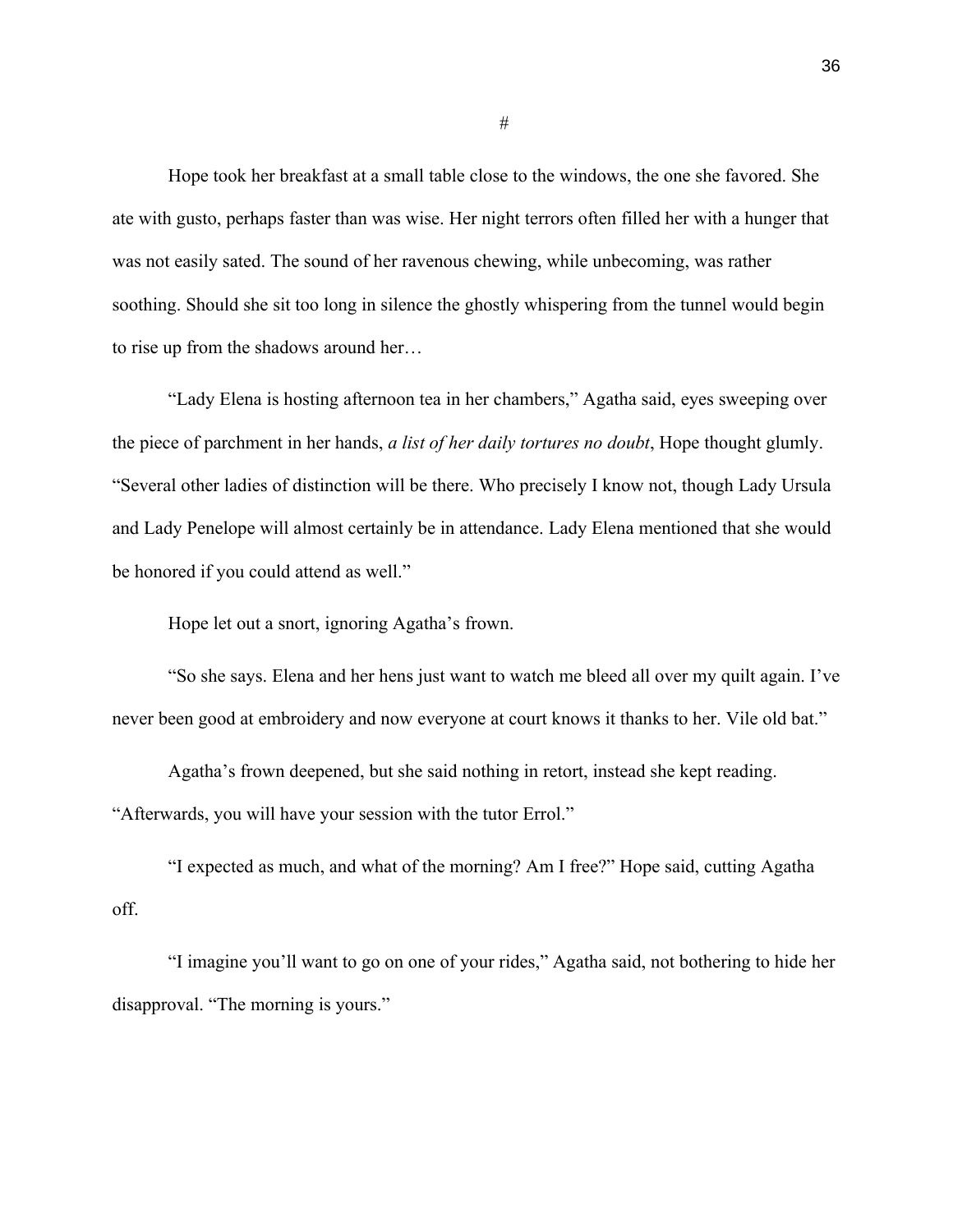"Really? The morning is mine you say? I didn't think the morning could belong to anyone?" Hope expected to elicit some sort of reaction from Agatha, but she was disappointed. Agatha's gaze remained impassive, revealing nothing.

"Since the morning is mine, I'll take the afternoon as well…well half of it at least, mustn't be too greedy. I'll have my lesson with Errol but tell Elena I will not be able to attend afternoon tea. Don't bother giving an excuse."

"Is that wise Your Highness? Lady Elena is not one to take slights well and she has many ears in court, including your father's."

"She may have my father's ear, but I have his blood and his name. I am Hope LaVey, daughter of the Lord Regent of Albimar. If Elena wants amusement then she'd better find herself a proper fool."

There was a pregnant pause. As a rule, Hope did not care for silence for it often preceded another one of Agatha's chidings; however, this time, much to Hope's surprise there was none forthcoming.

"As you wish your Highness." Agatha looked as if she had just swallowed something rather sour, her face twisted in an expression somewhere between surprise and revulsion. Hope allowed herself a slight smile between bites. It seemed she could get under her jailor's skin after all.

Hope finished wolfing down her bread in a distinctly immodest and unladylike fashion, washing it down with the last of her tea. She held up her empty cup over her shoulder.

"Agatha, would you mind fetching me some more tea. No honey this time. I like it plain." "Of course."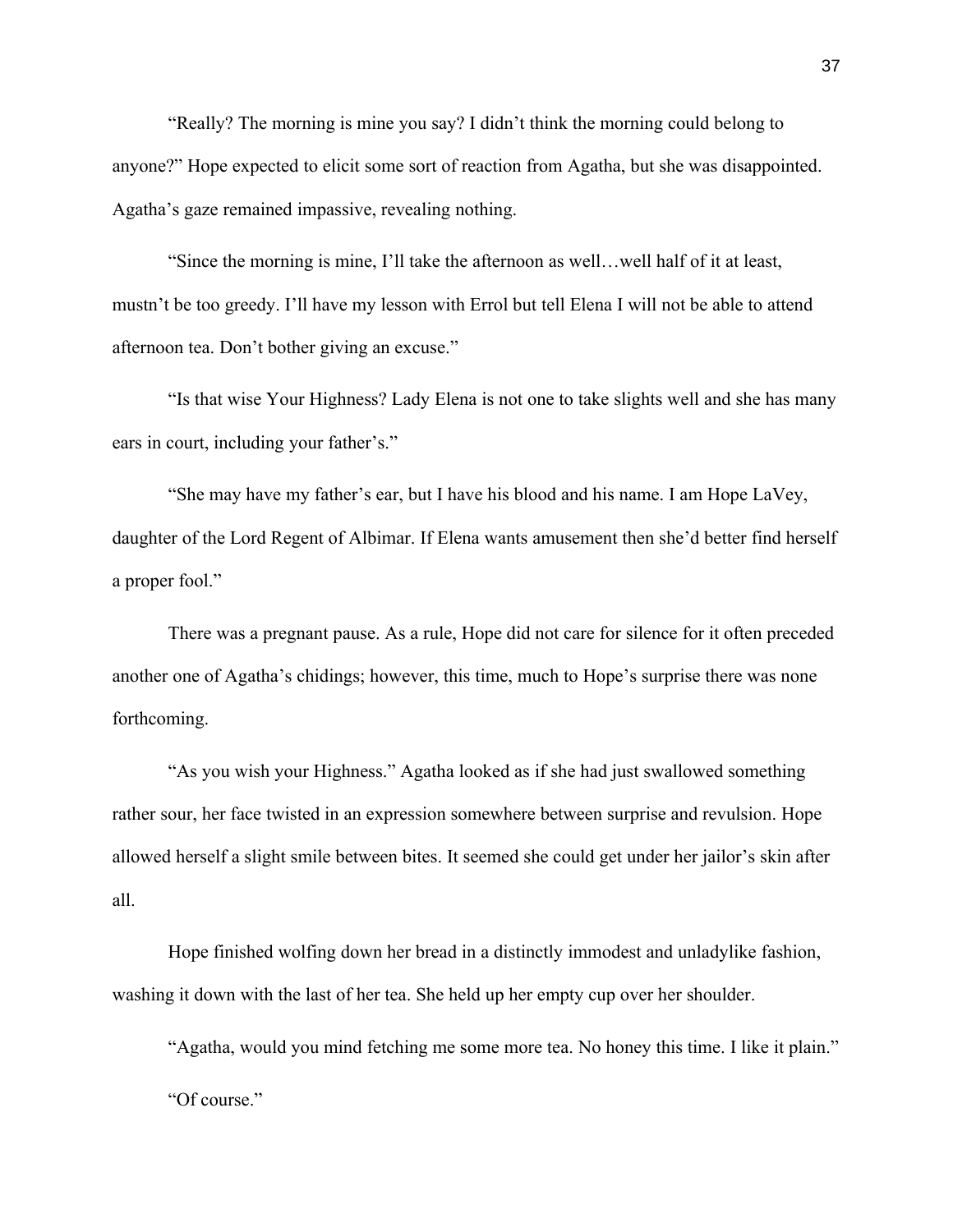Agatha took the cup and slunk out of the room, leaving Hope in solitude. Strangely enough, as soon as Agatha had left, Hope wished she had stayed. She could almost swear there was something lurking in the darkness; the shadows in her chambers stirred ever so slightly, the ghostly whispers from her dream rose again to the forefront of her mind.

# *I don't want to be alone.*

Hope did not know why she felt such dread. A chill was stealing over her, driving tiny shards of ice into her spine. She knew her disquiet was completely unfounded, pure lunacy. The stirring shadows were just a trick of the light, the whispers just the remnants of tedious recurring nightmare that was slipping away. No more. And yet…

# *I don't want to be alone…*

She rose, more abruptly than she intended to, knocking over a potted plant on her table. She began to pace the entire length of her chambers in a feverish manner, hoping to drive away the dread that clung to her through some sort of ceaseless movement, shooting furtive glances at the shadows as she paced. Her efforts did little good, the dread within her was getting stronger, its grip tightening around her breast, the shadows began to stir even more fretfully.

# *What's wrong with me?*

"Here is your tea Your Highness," Agatha said, catching Hope unawares. Hope whirled around with a start; Agatha stood in the doorway a steaming mug in hand.

"Thank you Agatha—" Hope said after she regained her composure, "—but I fear I've changed my mind. I think I'll go on my ride now. Some sunshine and fresh air would do me some good. You can have the tea."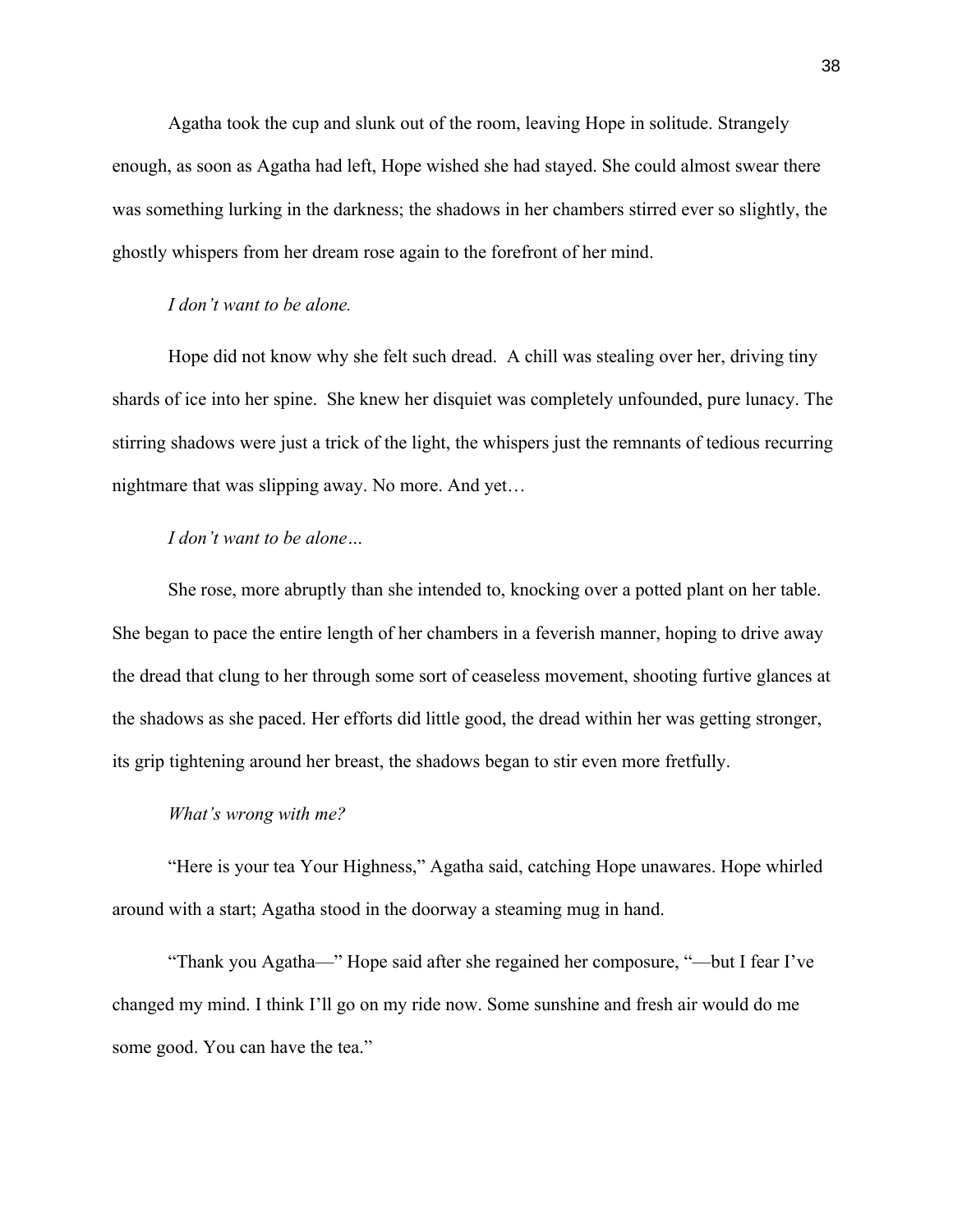"Very well," Agatha said, trying her best not to look irritated. "I'll send for Sir Bolras and Sir Maylan."

"Sir Maylan will do…but I'd rather do without Sir Bolras."

Agatha stroked her chin, "Perhaps Sir Duncan will do."

"Sir Duncan?" Hope did not know of any "Sir Duncan" in her father's surface, but assumed he was merely a new, pompous lordling her father had taken on as a favor. "I confess I know little of him."

"As do I," Agatha conceded. "But your father speaks most highly from him, an old friend from Durangaurd I assume."

Hope waved dismissively. "Yes, yes. I'm sure his service will be more than exemplary... my safety is paramount after all. This "Sir Duncan" will do, I suppose."

"As you wish," Agatha said, with a nod of approval. "In regard to your attire…"

"I can dress myself. Just get my escort ready," Hope said, suppressing a shudder. She glanced around her chambers again. All was quiet and still.

#

Sir Maylan and Sir Duncan arrived not long after, looking every bit as pompous as Hope had anticipated.

"Your Highness," Sir Maylan said in greeting, his voice laden with forced regality. They both dropped to one knee, hands on the hilts of their swords, the traditional symbol of knightly deference to those of higher birth. It was a rather ambiguous gesture in Hope's opinion, judging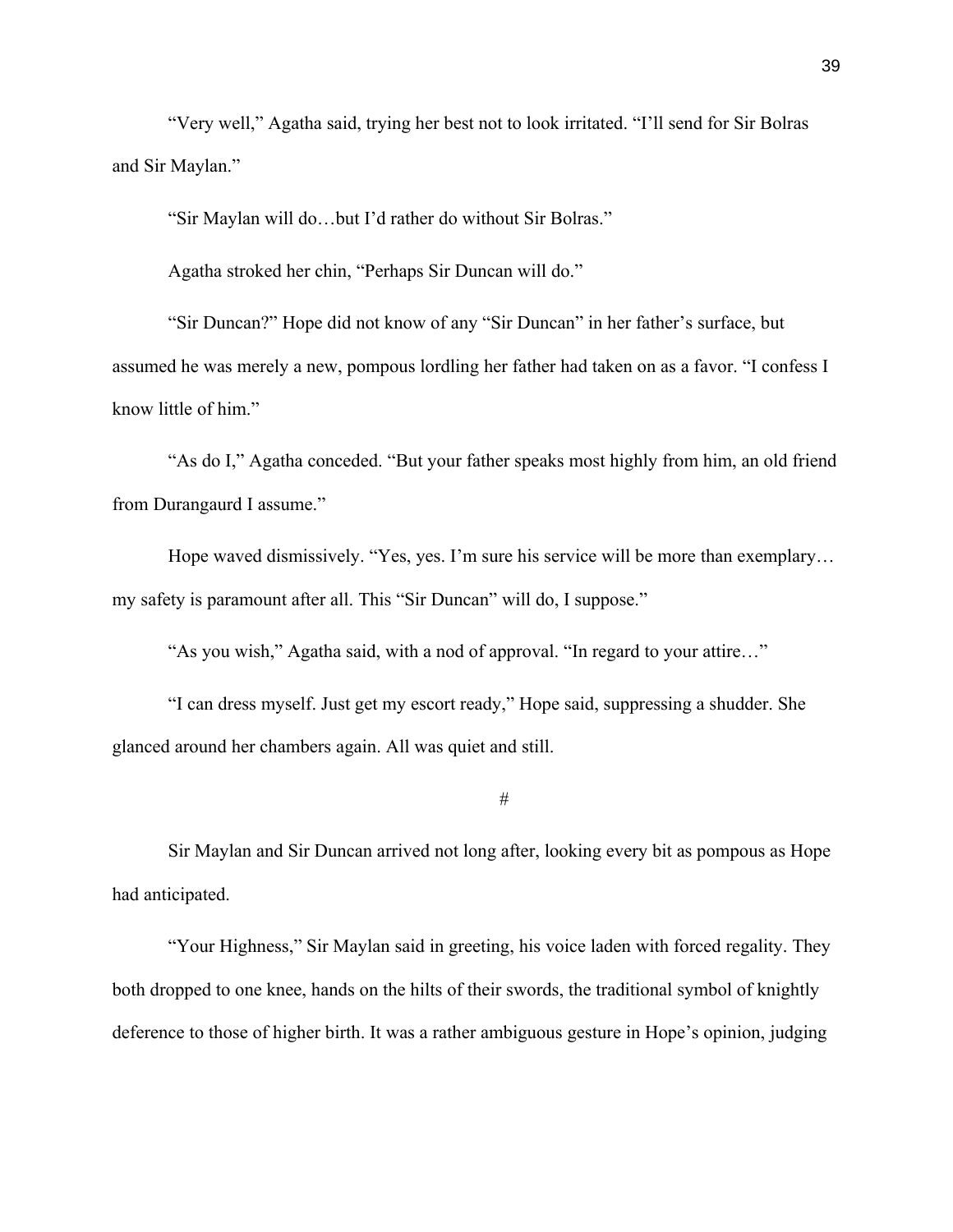by their grip on their blades she was never entirely certain whether they meant to defend her or run her through.

"You needn't dirty your greaves on my behalf," Hope said, though the floor was immaculate as always. "Please rise."

Sir Maylan and Sir Duncan obliged, rising to their full height, their chests puffed out in a manner similar to the haughty Red Bird emblazoned on their armor, the standard of House LaVey. Hope chuckled, despite herself.

## *My fearless Red Birds, here to protect me from deer, magpies and chipmunks.*

They exited Hope's chambers and made their way down the hall, Sir Duncan and Sir Maylan flanked Hope on both sides, being sure to walk a few paces behind her at all times; another tedious knightly gesture of respect.

"Will the stable boy be accompanying us?" Sir Maylan inquired.

"He will," Hope said. She could practically hear Sir Maylan's lips begin to purse.

"Forgive me Your Highness; I know it is not my place to tell you how to manage your affairs—"

"You're right. It is not your place," Hope said, cutting him off. Sir Maylan took her rebuke in stride.

"—I merely wish to voice my…concerns."

"Regarding?"

"The stable boy. His behavior with you is very familiar," Sir Maylan said the hesitation in his voice palpable.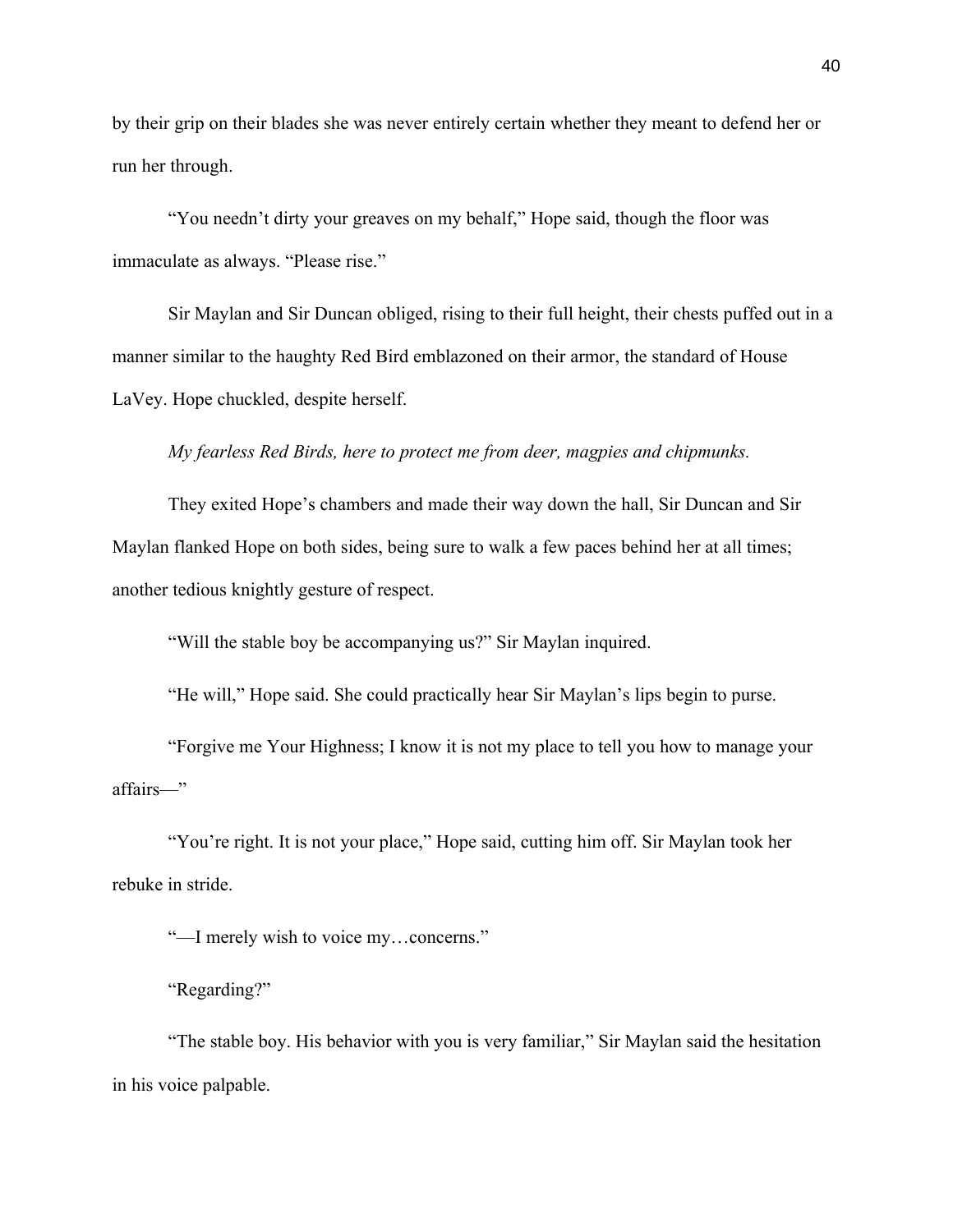"What exactly are you implying sir?"

"I think you know exactly what I'm implying Your Highness."

"You're implying that Walter the stable boy fancies me. Is that really so hard to believe?" "It is…not right…not natural."

"Not natural? Why? Have I grown ugly? Is it really so unthinkable that a boy would want to be with me in that way?"

"No that's not what I…" Sir Maylan stammered. Hope allowed herself a slight smile, she didn't fancy herself a sadist, but watching Sir Maylan flounder about and hang himself with his own tongue never failed to amuse her. "You are very…beguiling and it is for that reason that I urge you to be wary of him. Don't lead him on I implore you. He is lowborn…it simply cannot be."

"My father is lowborn, or have you forgotten."

"You should not speak ill of your father Your Highness. He is a good man," Sir Duncan said, the reproach in his voice seemingly genuine.

Hope managed to suppress a smirk. *An "old friend" from "Durangaurd" indeed…or a new lackey from who knows where…whatever the case it seems my beloved father has found himself a new pet.* "I did not mean to insult him, but that is the truth. If you asked my father he'd tell you as much. He loves reminding everyone how far he has risen in the world," Hope replied, doing her best to keep any hints of resentment out of her voice.

"Be that as it may Your Highness, remember that we're tasked with defending your virtue as well as your life…and be sure to remind the stable boy of that as well," Sir Maylan said.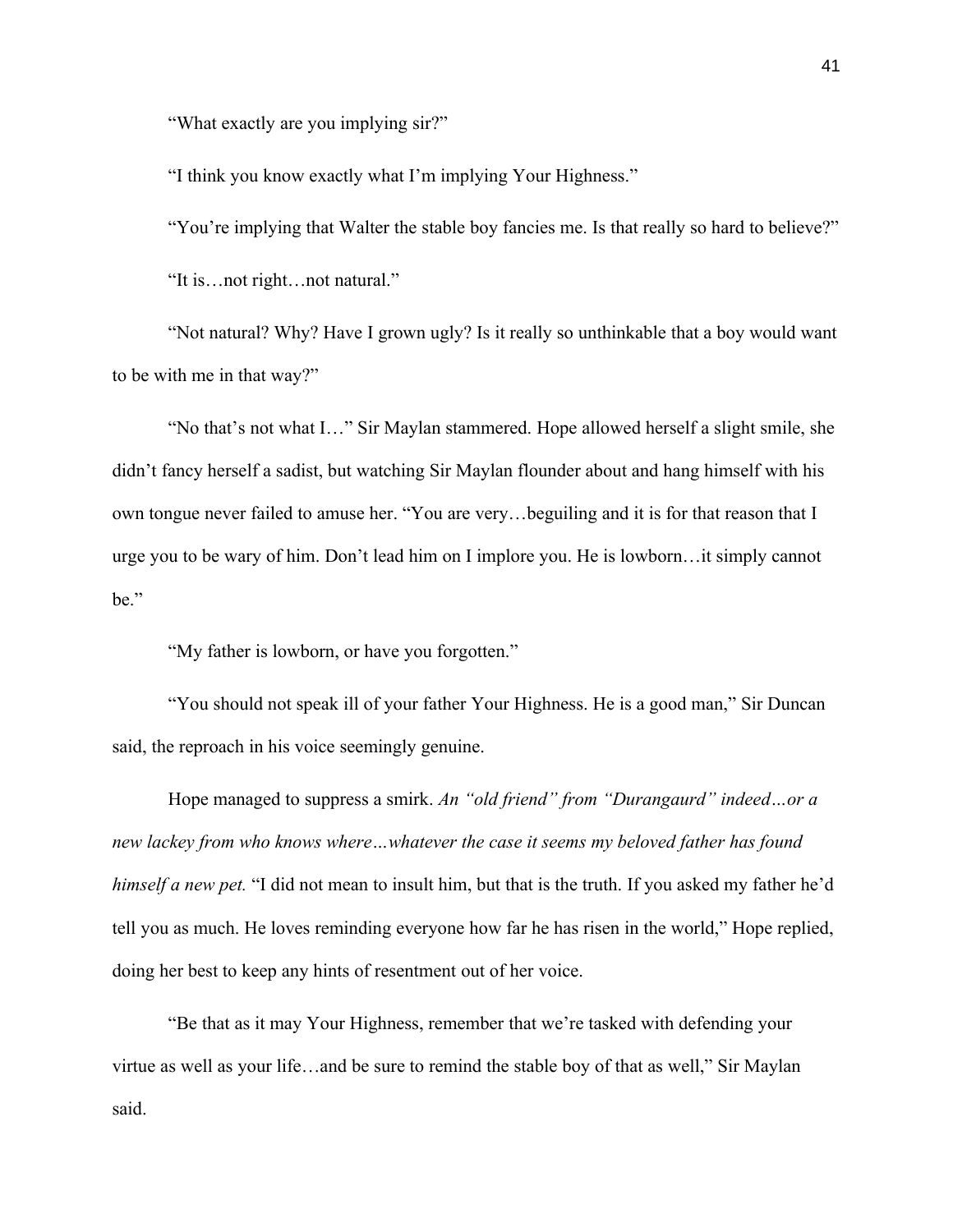Hope snorted. *Of course, my "virtue." My glorious virtue in all of its "modesty."*

"I will. And his name is Walter, sir. Walter."

#

Hope found Walter in the same manner she often did, heaving a few bales of straw into Barnabas's stall and spreading them thin with a rake. Of all the horses Walter tended to in the King's Stables, Barnabas seemed to be the one he was fondest of and Barnabas for his part seemed equally fond of Walter.

Walter continued spreading hay, oblivious to her presence. Hope had half a mind to say something, to announce herself, but chose to remain silent for a moment, admiring the smooth flow of muscle underneath Walter's shirt.

There was something Hope found profoundly attractive about laborers, masons and blacksmiths, men and boys such as Walter—other than their physiques of course. There was a hardness about them, a hardness brought on by years of tough living, but more often than not there was often a softness present in them as well, a gentleness often lacking in nobles and fighting men. Unlike the other boys who tried to win Hope's favor Walter was hard in all the right places, but still soft where it counted.

After staring at Walter for far longer than was decent, Hope cleared her throat. Walter whirled around.

"Hope…"

It was then Sir Maylan's turn to clear his throat as he peaked into the stables, undoubtedly to make sure that Hope's "virtue" remained intact.

"…I mean Your Highness, forgive me. I did not expect you so early."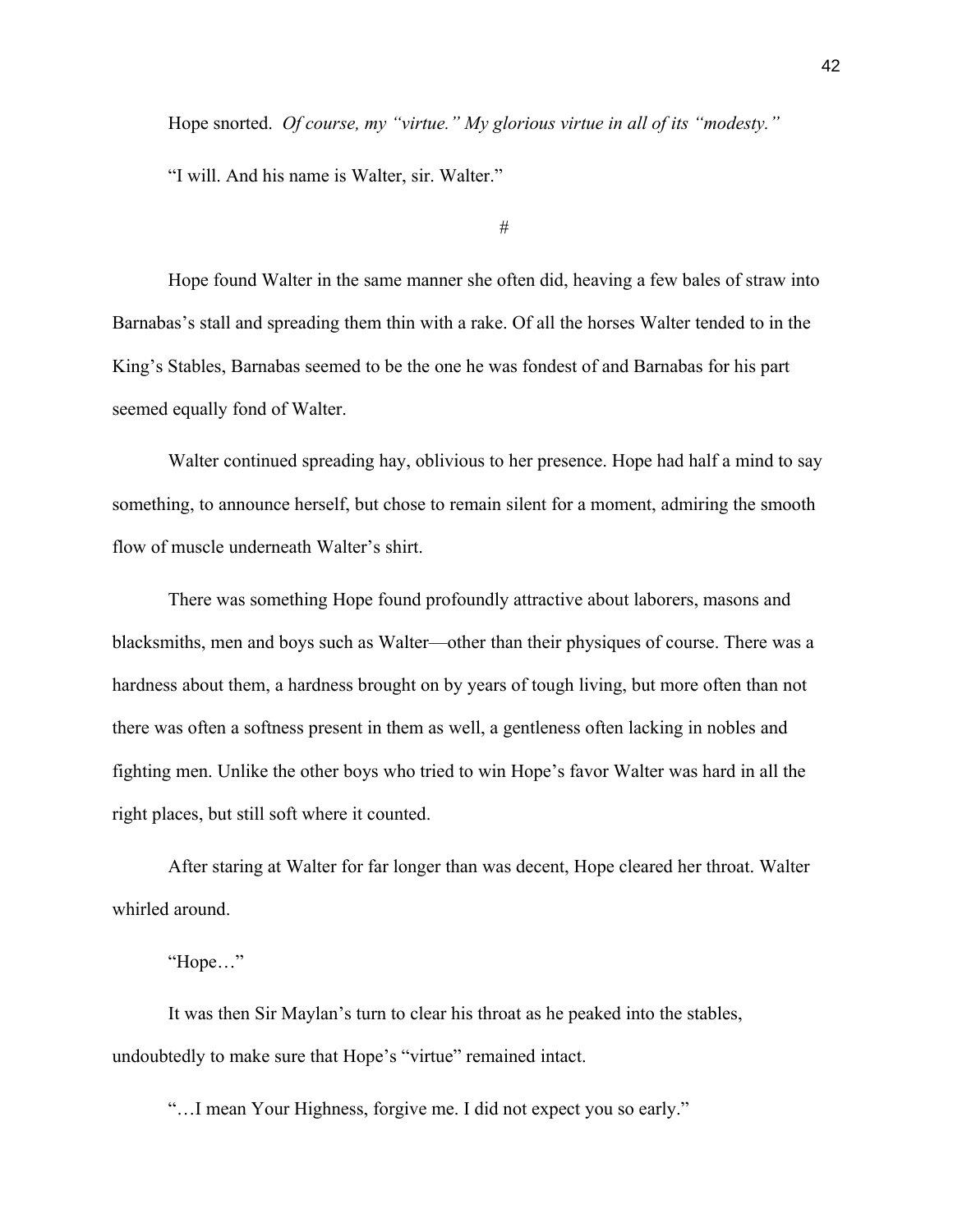Hope glared over her shoulder at the knight. "Sir Maylan I told you to wait outside. Please do as you're bid."

"Forgive me Your Highness, but I must be present with you at all times. It is your father's command."

"And you are performing your duties to the letter; rest assured that I will tell my father as much. However, you needn't be with me at all times as you say, just within earshot. Trust me when I say that if Walter should attempt to be with me in the way that we discussed you will hear me."

It was hard to say who looked more embarrassed, Walter or Sir Maylan.

"As you wish your Highness," Sir Maylan said, ducking out of sight.

"That man can really wear me thin sometimes."

"He's just doing his job," Walter said, putting down his rake and adopting a more dignified position. "Just so you know I would never do that."

"Do what?"

"Force myself on you like that. Such a thing would be unforgivable."

"I know. I know you never would. Which is the reason I almost wouldn't mind if you did."

"Did what?" Walter asked, though judging by the deeper shade of crimson creeping across his cheeks he already knew the answer.

"Force yourself on me."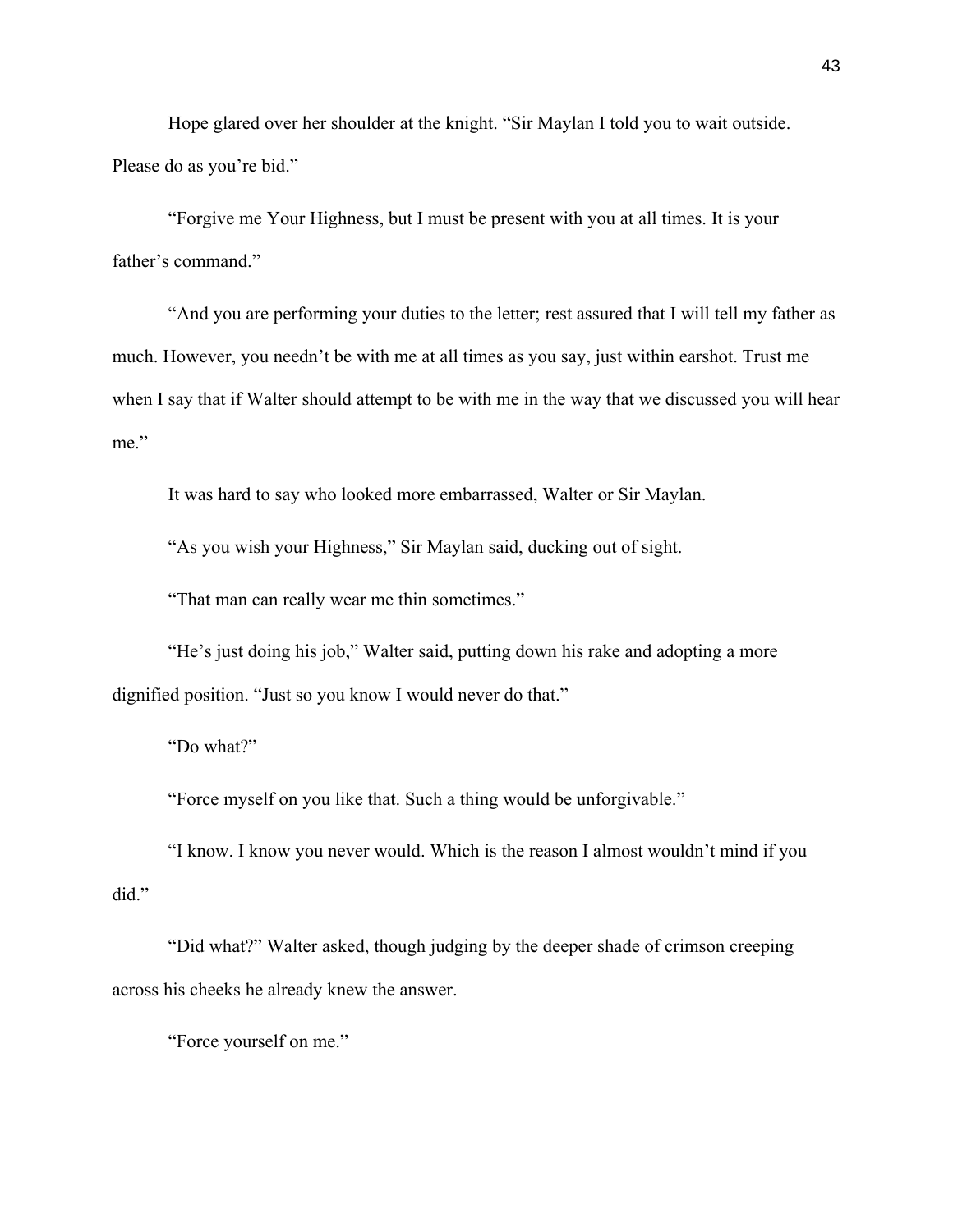Walter's face grew even redder if that were possible; he glanced around the stables, desperately trying to avert Hope's eyes.

"The horses have been doing well for the most part. Except for your girl Lucia—" Walter said, gesturing to the stall immediately to Hope's right. Hope peeked into the stall. Lucia lay curled up in the corner; she looked to be in an ill temper, ears folded back, tail swishing away at the swarm of flies that assaulted her on all sides. "She's been eating well enough, but's taken to moping about in the corner…grumpy ol' lass she is."

Hope felt a pang of dread. *Never a good sign, horses lying down when not asleep… though Walter is too kind to say so.*

"Well she is an ancient thing, older than both of us," Hope said after she collected herself. "It's a miracle she's held up this well the way my brother rode her."

"Your brother rode her?"

"Not for long mercifully; you've probably seen all the scars on her backside. That's his work."

"That's no way to treat a horse."

"You should explain that to him. Either he's stupid or he's cruel. Or both…I'll be damned if I know."

"Are you joking? He'd run me through."

"Not if I have any say in the matter."

Hope heaved the door to Lucia's stall open. Lucia watched her approach, but made no move to rise, glaring up at her.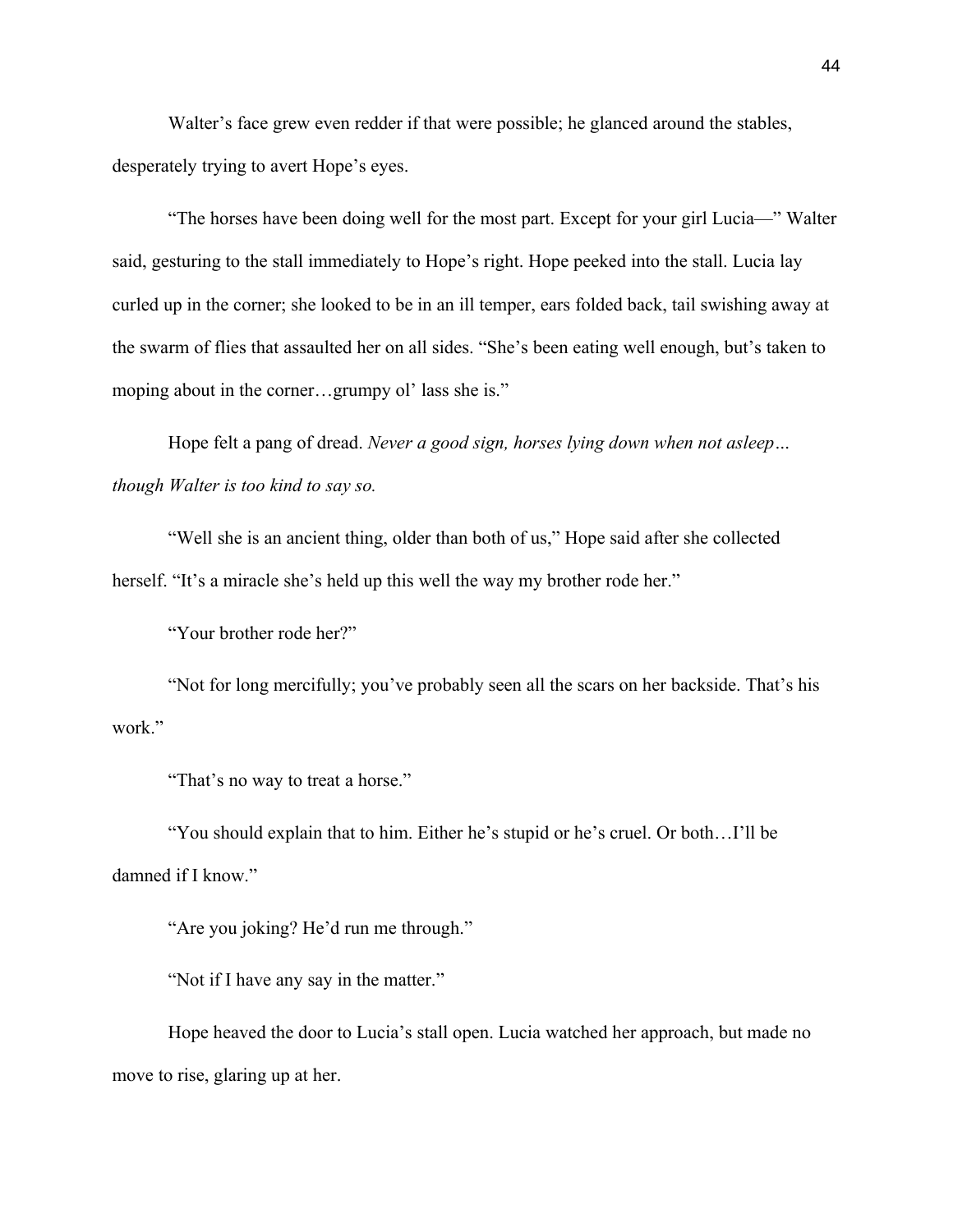"Come Lucia, you mustn't laze around all day, it isn't good for you," Hope said, leaning down and stroking Lucia's mane. Hope placed one hand under Lucia's chin, gently indicating Lucia should rise. The old mare remained unresponsive glaring off into the great beyond. Hope adopted a more forceful grip, less of an invitation and more of a command. Lucia rose grudgingly, snorting her discontent.

"She really does fancy you. She won't budge for me," Walter said. Though judging by Lucia's manner Hope was not sure whether the old mare fancied her or simply resented her the least.

"Well, we do have a history of sorts. Why don't you say we groom her and Barnabas and take them for a little jaunt in the woods? Some fresh air would do us all some good."

"You want me to come with you? I don't know if Sir Maylan would approve."

"Frankly, I don't give a damn what Sir Maylan thinks."

"Is this a request or command 'Your Highness'?"

"Why it is merely an invitation my good sir. Make of it what you will."

Walter chuckled. "Who am I to refuse a lady?"

"You know I hate it when you call me that."

"Call you what?"

"A lady."

Walter smiled, heading towards the tack room. "I'll get the horses ready milady. You needn't dirty yourself."

"I'll tend to Lucia. She has half a mind to kick you. As do I for that matter."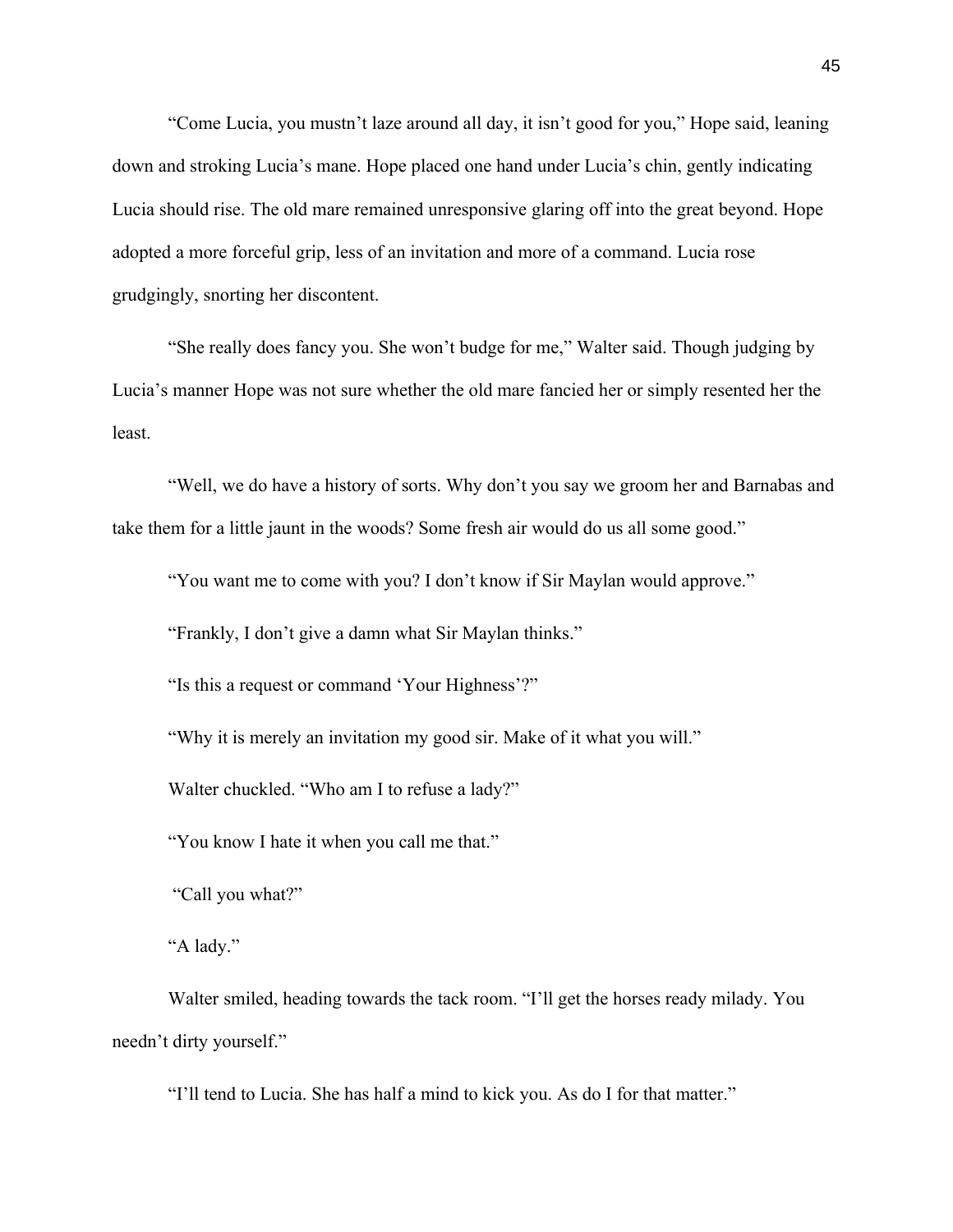Walter smiled, feigning innocence, his eyes gleaming impishly. "As my lady commands."

Hope had half a mind to make good on her threat, but in the end decided against it. They both went to work, readying the horses. Barnabas was on his best behavior, giving Walter little trouble, munching contentedly on his hay while Walter groomed him. Lucia on the other hand did not take well to Hope's efforts to tame her tattered fur, constantly snorting and fretting and trying desperately to escape to the corner of her stall. Eventually, Hope managed to restrain Lucia and make her presentable as well as force her saddle and halter onto her. Hope and Walter mounted their respective horses and exited the stables, Sir Maylan and Sir Duncan followed suit, having acquired horses of their own.

The party left the castle via the western gate. It was by far the easiest way to the Woods of Reverence without mingling with the hodge-podge of small folk who were out and about in Bannermount proper. Bannermount was unarguably the lively city in Albimar, mainly because it was the seat of power in the land, but also because of its incredibly lush and fertile land that never failed to produce an ample amount of grain for both man and beast. Though Hope was young, her sixteenth name day only a fortnight away, she could not recall having ever witnessed a serious incident of mass starvation in the city. There was poverty and hunger to be sure (alas those seemed to be constant hardships no matter where one resided) but her father, as well as the Leonharth kings before him did their best to ease the suffering of the destitute.

"There are wants and then there are needs my dear. Do you know the difference between the two?" Her father had asked her a few years ago, as she sat on his knee. She was all of eight at the time and lacked the wit to answer such a question, he knew that of course, he only asked so that he could give her one of his lectures on the nature of man.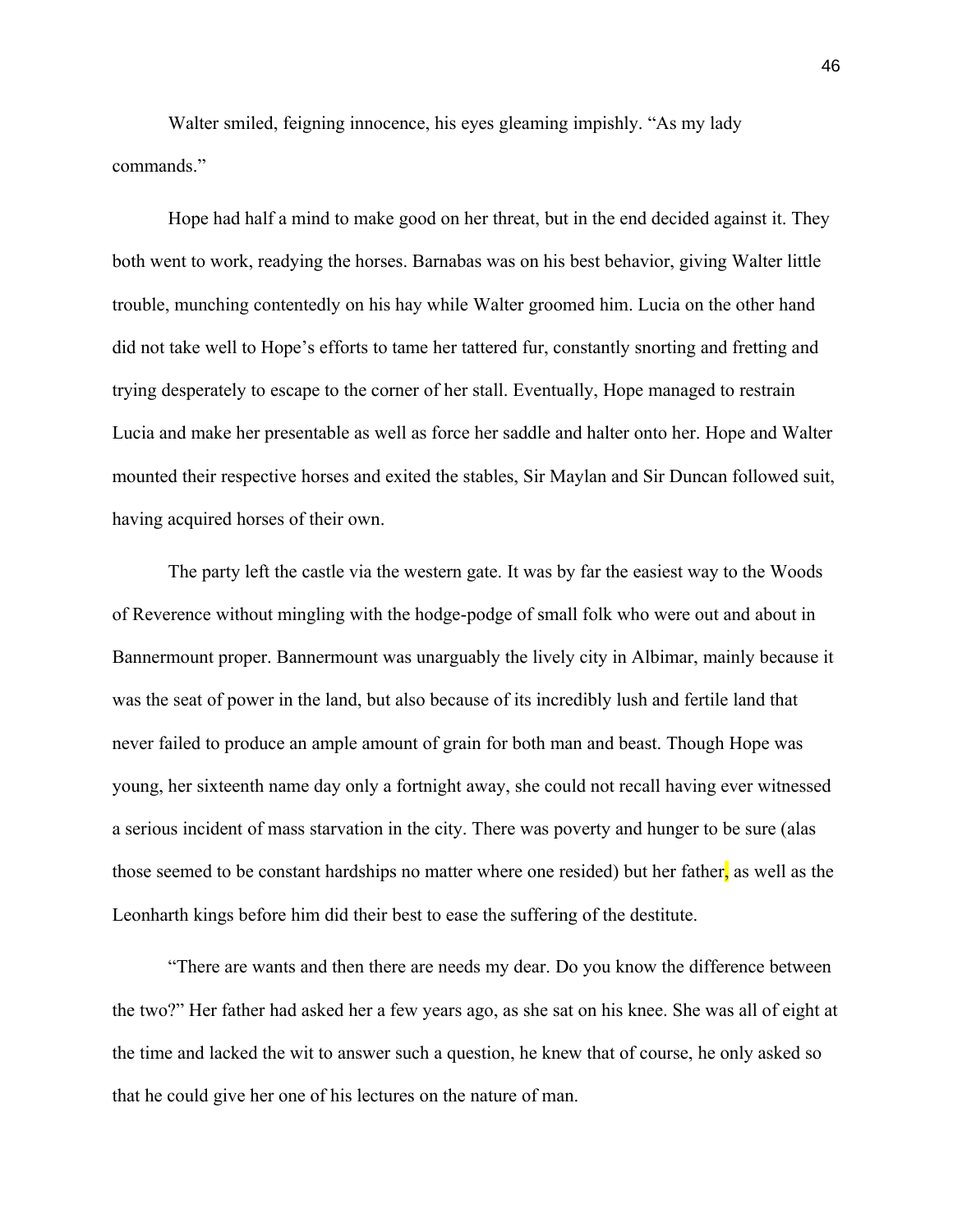"No father"

"The hunger for food and thirst for water are needs, for we need both in order to live. But the hunger for love, for wealth, for influence and other such things are all wants. All desires. Those things are quite pleasing but are not necessary for our survival." Her father smiled, placing a hand on her brow. He had "smiling eyes" as her mother had called them, for whenever he smiled his eyes would follow suit scrunching up and twinkling invitingly.

"While a king can never satisfy all of his people's wants, it is his duty to see that their base needs are met, by doing so he gives his people the opportunity to pursue their desires and hopefully find happiness. For if the hunger of the body is not sated then the soul will starve as well, languishing in its mortal cage. A soul that is starving is not a pretty thing to behold, which is why I wish to lessen the hunger of others, for a soul that is well fed and content is far more pleasing to the eye…and far more valuable."

"Summer is finally here," Walter said, breathing in the morning air, his voice snapping Hope back to attention. "This harvest is going to be bountiful, I can feel it." They rode along at a leisurely pace, the woods looming before them in the distance. Hope silently chided herself for her rudeness; it was neither right nor proper for her to neglect a companion who was flesh and blood for one who lately was little more than a shadow, flitting in and out of her life as he pleased. Why her thoughts kept wandering back to her father Hope didn't know, especially since such thoughts brought her nothing but displeasure.

"It it's anything like last years the granaries will be close to overflowing," Hope said, trying to push such dark thoughts out of her mind with forced joviality.

"Lucia seems to be holding up well," Walter said.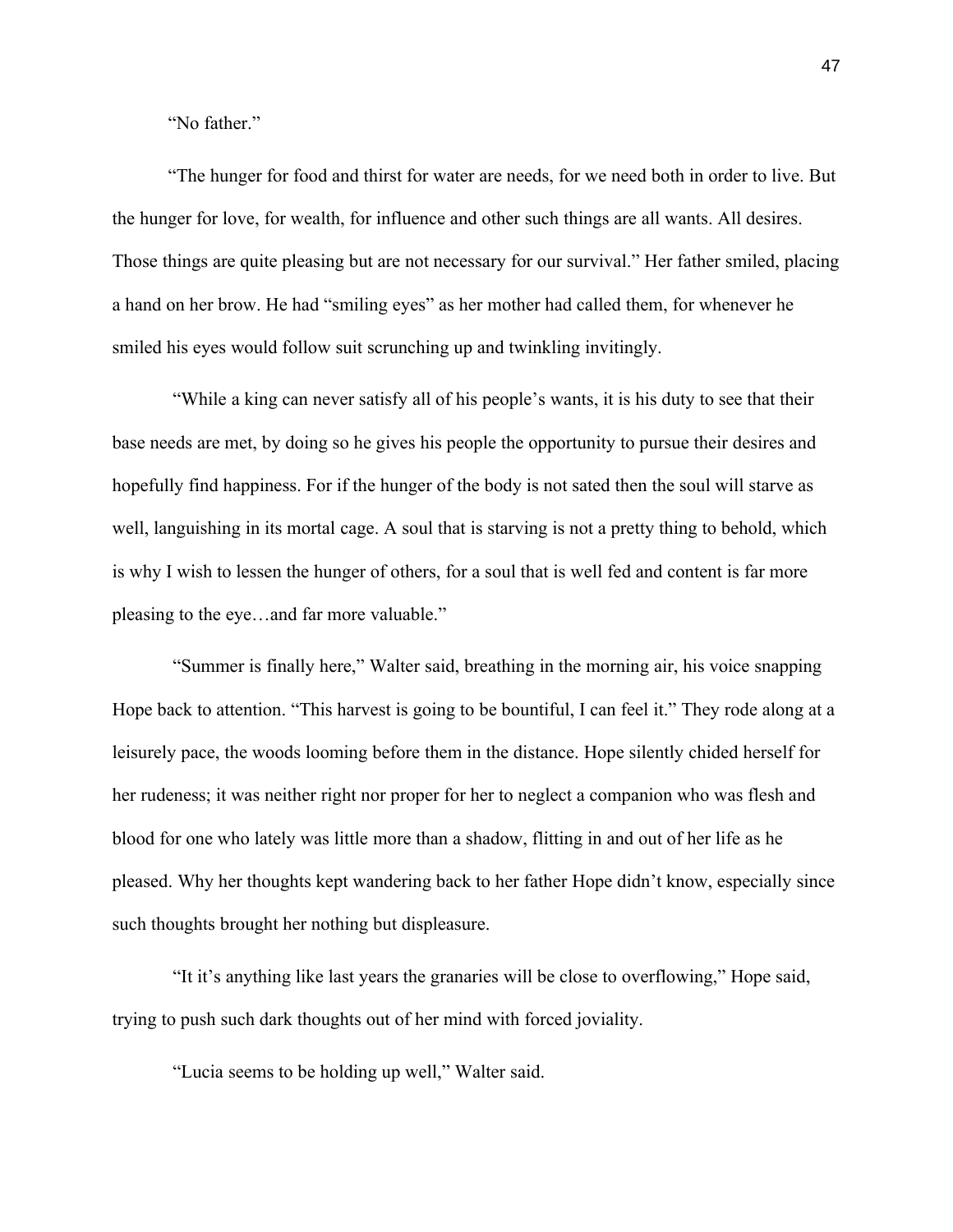Hope glanced down at the old mare; she plodded along at a measured gate, her eyes alert and fixed on the path ahead. Hope ruffled Lucia's mane affectionately. "Yes she does. Some fresh air and nice jaunt through the woods and she'll be good as new…a horse isn't meant to be caged."

After a few moments of riding, the woods engulfed them. The light from the rising sun took on an earthy green hue as it shone through the trees that towered above them. Hope had always found the woods to be a peaceful place; always quiet save for the birdsong and the other noises small woodland animals would make as they ambled across her path.

Legend had it that centuries ago, Augustine, the first Leonharth king, had commanded that one tree seed for each soldier who fell in his service be sown into a patch of earth for which he had no use and allowed to grow. Many seeds were sown during Augustine's tumultuous reign and the kings that followed continued the tradition, sowing seed after seed, and thus one day, the first trees began to sprout and the Woods of Reverence were born…or so the story went.

Many of course (and Hope was among their number) fancied the legend of the wood's origins just that, a legend. But regardless of the truth of the matter, it could not be denied that the woods had grown considerably over the years, stretching from Bannermount all the way to the nearby settlement of Harper's Fold, the trees growing progressively younger with each league until only seedlings remained.

Because they were in the forest's beginnings, the trees that surrounded them were ancient things, gnarled and weatherworn, their barks brittle and peeling. And yet despite the many long hard years they had endured they stood firm all the same.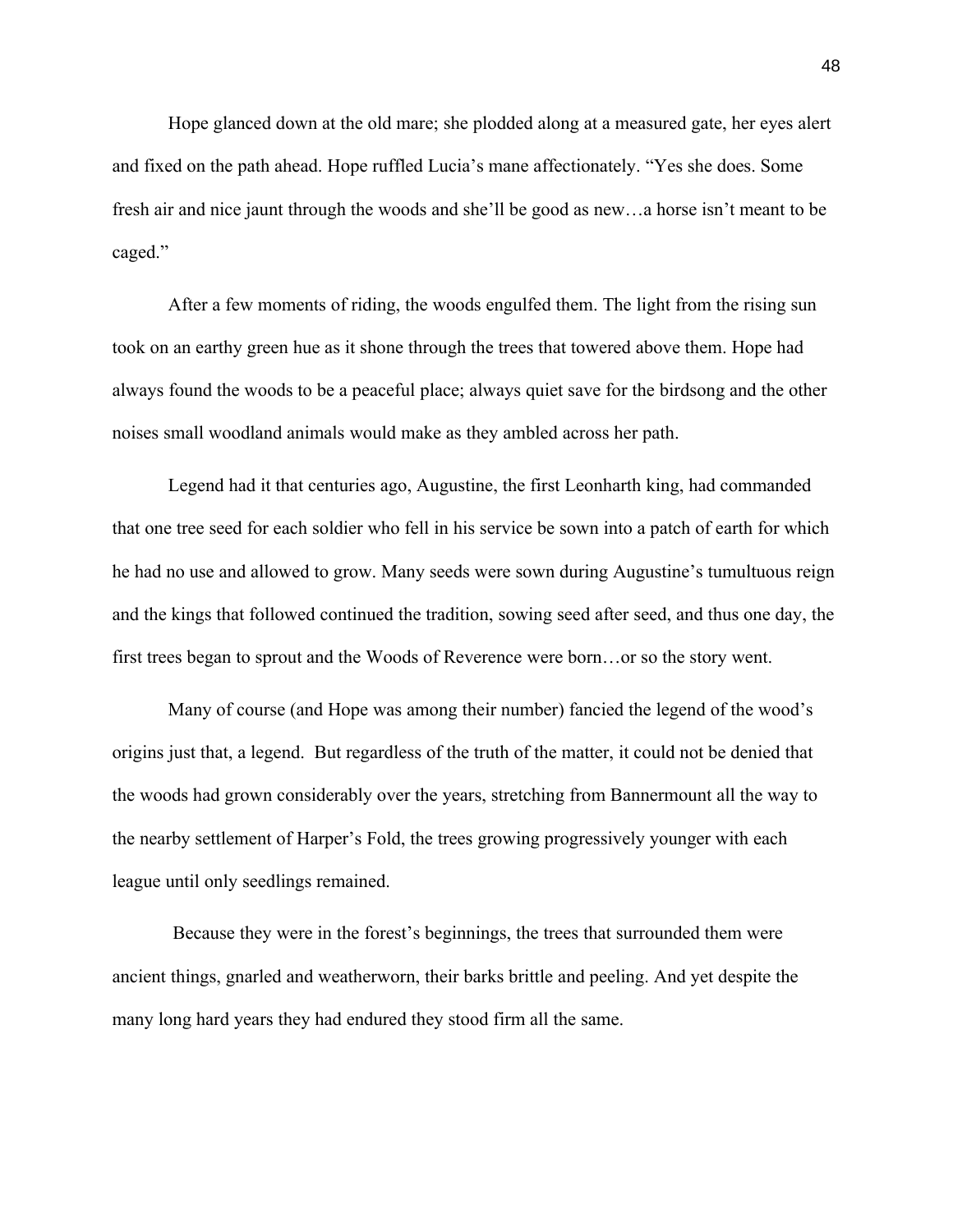Hope commanded Lucia to break into a canter and the old mare obliged grudgingly. They wound and wove their way through the trees, the others following close behind. Hope lived for these moments. The warmth of the sun on her back, the wind playing across her face, no other thought but the path ahead. It was at times such as these that her father and the dark tunnel from her dreams became nothing more than distant memories.

However, as Hope rounded a tree she felt Lucia begin to shudder in protest, her breathing growing shallow and uneven. Hope slowed Lucia to a walk, the old mare's shuddering lessened slightly but her breathing still came in short, erratic gulps, sweat clinging to her flesh.

"Oh dear…I'm sorry Lucia. I seem to have ridden you ragged," Hope said, ruffling Lucia's mane.

Walter slowed Barnabas as well, falling into stride next to them. "We best get her some water. She doesn't look good at all."

"It's my fault. I shouldn't have pushed her so hard," Hope said, feeling Lucia's flank heave in and out.

"There's a creek up this way Your Highness," Sir Duncan said, gesturing to his right. "We can stop for water there. You might want to consider getting a new horse, this one's old and spent."

Hope glared at Sir Duncan. "Rest assured sir I will get a new horse when I have need of one." Hope dismounted and took up Lucia's reigns, heading in the direction Sir Duncan had pointed.

"Let me take her Your Highness," Walter said. "You should ride Barnabas."

"I'm fine. The creek is not far."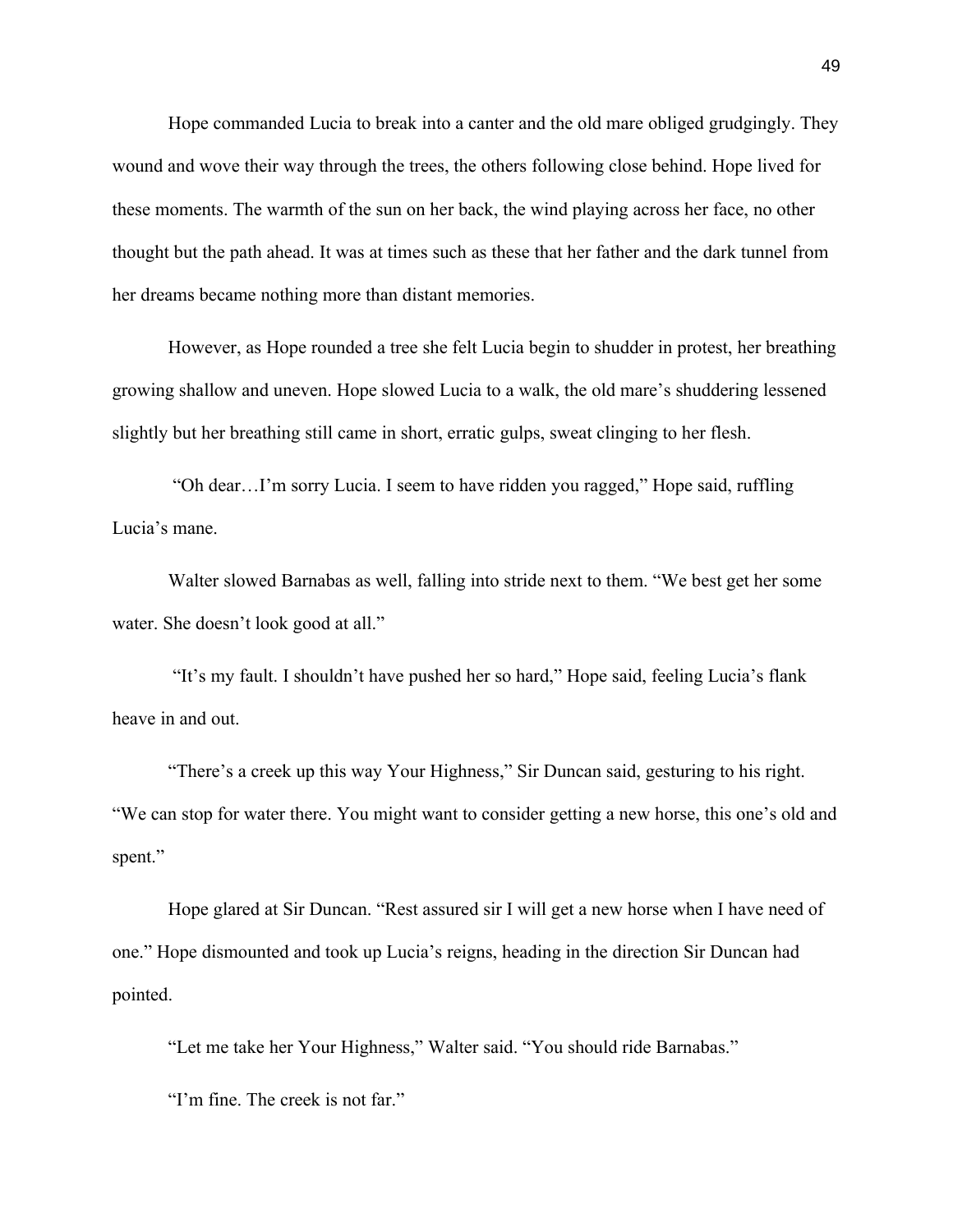"Your Highness," Sir Maylan said, falling into stride beside her as well. "Please take my horse, allow me to—"

"I said I'm fine!" Hope said, rather more harshly than she intended to.

If Sir Maylan was upset, he didn't show it. "As you wish," he said, dismounting and taking his horse by the reigns. Walter and Sir Duncan followed suit.

They trudged through the woods in silence until they reached the creek. All of the horses drank, Lucia far more deeply than the others, gulping down water as if she were dying of thirst.

"We'd best get her back to the stables soon," Walter said.

"I fear you're right," Hope said, a deep sadness taking hold of her. She'd seen fatigue of a similar nature take hold of several horses over the years and things had seldom got better. Deep down Hope knew Sir Duncan was right. That Lucia was not long for this world.

Of all the horses in the Kings Stables, she had always been the fondest of Lucia. In many ways it was on her that Hope had learned how to ride in earnest. Her brother's lashings had done little to break Lucia's will and eventually he had given up on her. Hope on the other hand had not despite Lucia's disposition. The willful mare had been a handful, extremely difficult to train, that is if Hope could even have professed to have trained her at all. But after much bickering and snorts of frustration (by both parties) they had more or less reached an understanding of sorts, an accord, a pact between equals rather than the standard master and slave like relationship between man and beast. Lucia had begrudgingly consented to carry Hope from place to place and in exchange Hope ensured that Lucia was fed, watered and sheltered. Perhaps that was the reason Hope was so fond of her. Lucia was one of the few creatures in all of Albimar that didn't look up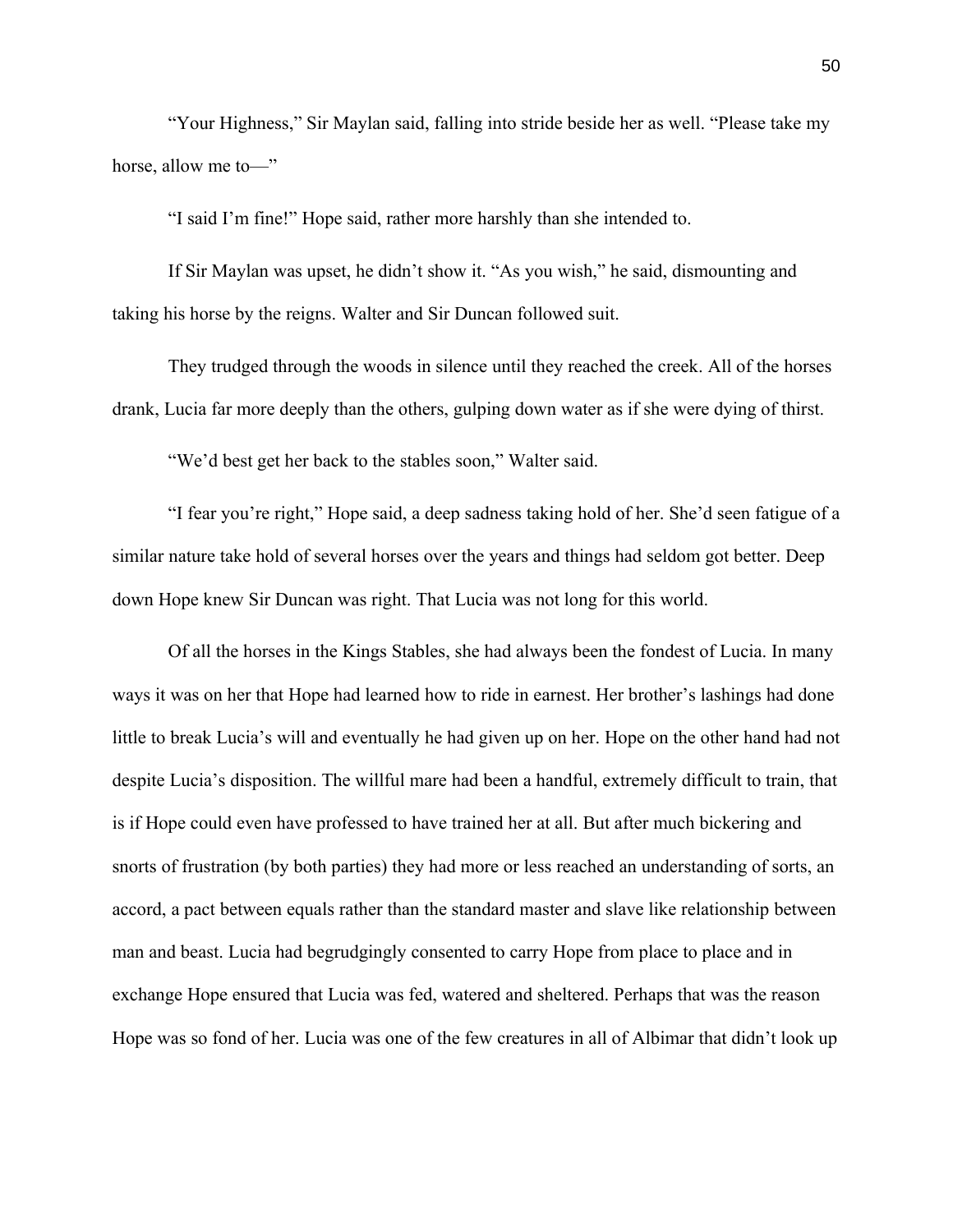or down to her, but regarded Hope as an equal—perhaps even a friend, if horses were capable of such lines of thought.

But now it was abundantly clear that Lucia was in her final days. All that could be done was to give her a proper send off.

"I don't think she'll be able to make it back, not while carrying me anyway. We'll have to walk," Hope said somberly.

Sir Duncan did not look too pleased with that idea. "Are you certain Your Highness? You could ride with one of us," he said, gesturing to Sir Maylan and himself. "It will take a good while to return to the castle on foot."

"And what of Lucia?" Hope said, though she feared she already knew his answer.

"She's clearly suffering—" Sir Duncan said, his hand subtly inching towards the hilt of his sword. "—a quick and clean death would be a mercy."

"You mean a bloody and convenient one," Hope said, eyes narrowing.

"I'll take her behind those bushes over there." Sir Duncan advanced. "You needn't see this."

Hope laughed bitterly, shielding the old mare with her body. "Oh, yes there are many things I "needn't see" …but they still happen all the same. But not here. Not today. You will not kill her. That is an order. We'll crawl back if need be."

"As you wish," Sir Duncan said, withdrawing. "But if we are going to walk back I suggest we get going, it's almost midday I'd wager."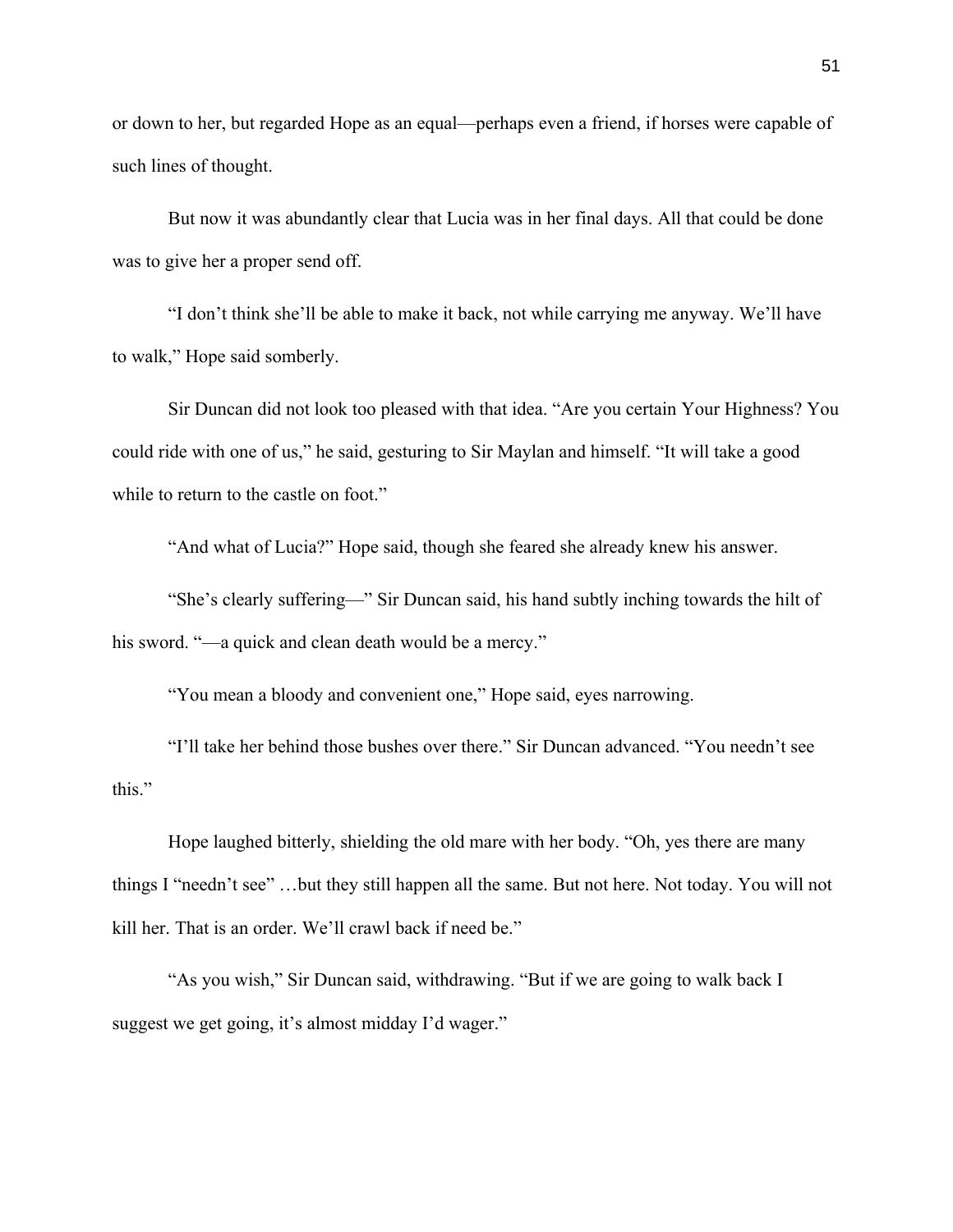They walked in silence, winding their way back through the woods, the wet, lush, earth squishing beneath their feet. The hem of Hope's dress was quickly covered in mud, she doubted Agatha would be pleased but she didn't give a damn. Hope was in a black mood, one that not even the fresh spring air and birdsong could alleviate. Lucia did her best to keep pace with her, but was slowly falling behind, panting with exertion.

*Please Lucia,* Hope pleaded silently…over and over again. *If you make it back you can have all the apples and sugar you want. I'll even change your bedding myself. Just please… please.*

Walter kept shooting furtive glances Hope's way, a few times he looked as if he had half a mind to say something but chose to remain silent.

"I'll take good care of her," he finally said, his voice gentle. "I'll make her last days as pleasant as possible, you have my word."

"I have no doubt you will," Hope replied with a forced smile.

"Is there anything else I can do? For you I mean," Walter said, "Anything at all?"

"Nothing that would be appropriate I fear," Hope replied, the look of terror on Sir Maylan's face lifting her spirits slightly.

#

They made it back to the stables in a timely fashion; if Hope hurried she would only be slightly late for her afternoon lesson with Errol. She doubted her tardiness would upset him; he was an amiable, witty little man, far less strict and stern then she expected a tutor to be.

Hope led Lucia to her stall and removed her halter and saddle. Lucia slumped down in her bedding with a thump, looking glum. Hope fed her several apples and a few handfuls of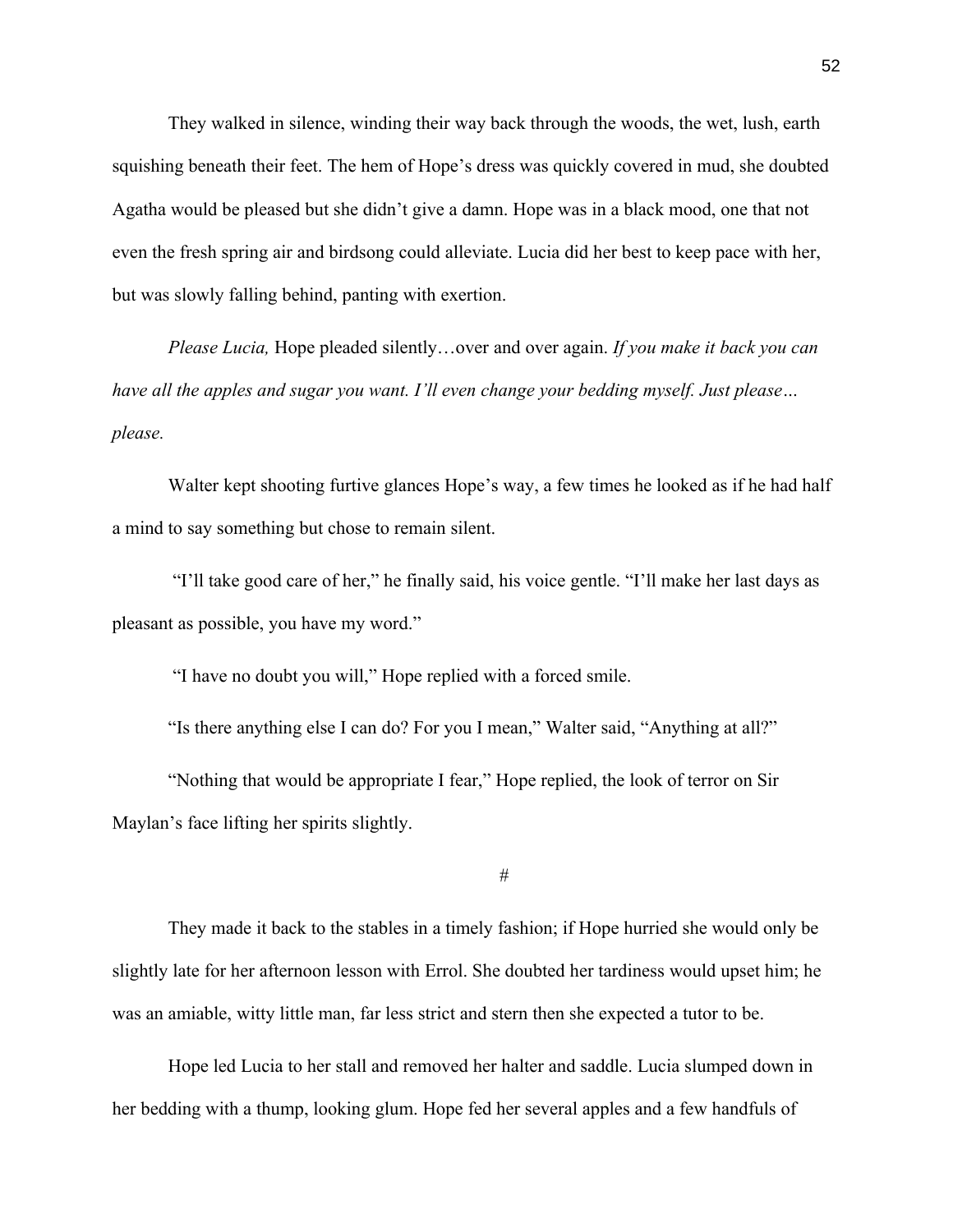sugar, Walter kept an ample supply of both in the stables. The old mare gulped down Hope's offerings greedily. If nothing else Lucia had seemed to have retained her appetite. Perhaps she had more time than Hope had thought. Or perhaps she'd just continue to gorge herself until the end; Lucia was rather fond of food after all, particularly all things sweet. Hope was not certain. She was not certain of anything anymore.

In many ways her life was not unlike the dark tunnel that had been plaguing her dreams as of late. She stumbled blindly through it day by day, led this way or that by Agatha or her father's knights or her father himself, on the rare occasion he could be bothered to take an interest in her. The halls were always full of whispers as well, some petty and spiteful and some even more malicious. Whispers of Harmon LaVey's crude, unruly daughter and how she would never be fit for marriage or any other position of significance. Hope tried to laugh the whispers away, but they were relentless, and they were everywhere.

The people in her life were little more than whispers as well.

Sir Duncan and Sir Maylan were whispers of the gallant "knights of old," the knights from the vapid, fluffy stories of Hope's youth, stories of chivalry, romance, and undying brotherhood. They looked the part to be sure and they played the part too (well enough at any rate), but both their appearance and their manner were a farce, of that much Hope was certain. The aesthetics of chivalry and goodness divorced of their essence.

Agatha and Errol were whispers of parental figures, Agatha the shrew grandmother and Errol more the kindly, eccentric uncle. Even Walter was a whisper, a whisper of a friend… perhaps something more.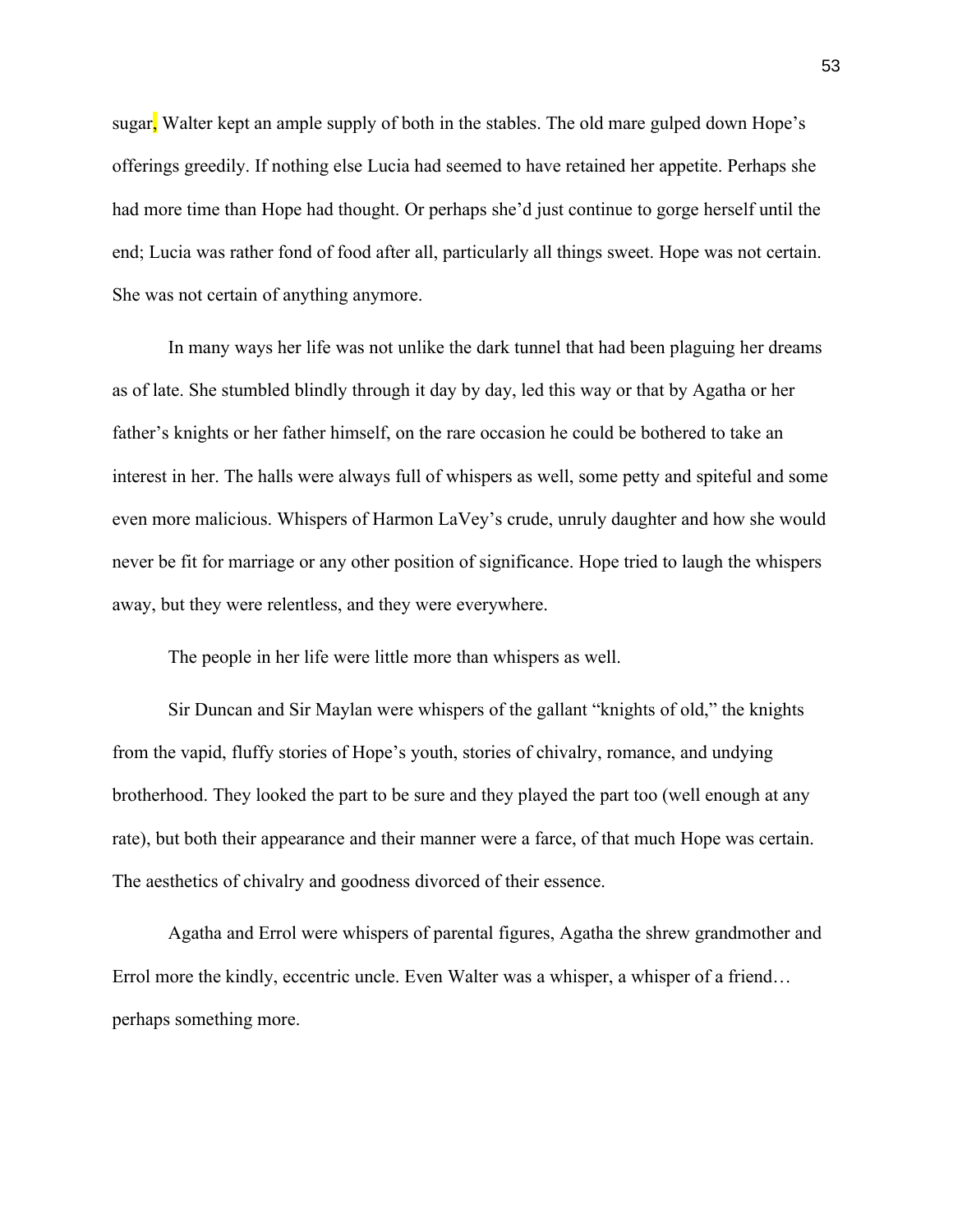And then there was her father. He was no whisper. He was more akin to darkness itself. The darkness that filled the halls in the dead of night, a darkness she constantly attempted to stumble through, make sense of, but try as she might he remained unknowable, unreachable… and yet somehow he still loomed over her world, swallowing what light there was.

Hope felt a tear slide down her cheek, followed by another and then another. Before she knew it, the tears were falling in abundance. Hope ran her fingers through Lucia's mane absentmindedly. She could not tell if she was stroking it or grabbing onto it for support.

## *No tears. No tears.*

Walter moved to embrace her, but Sir Duncan shot him a withering glare. Instead he placed a hand on her shoulder, patting her awkwardly.

"Shh…Hope…Shh…It's okay. It's all okay. I'll look after her," Walter smiled weakly. "Who knows she may even pull through; you saw the way she gobbled down those apples. There's still life left in her."

Hope laughed, wiping the tears from her eyes. "You know, you're a really terrible liar." Walter looked downcast. "I've never had a talent for it I fear…"

"That's a good thing. They're too many liars in this world…too many good ones too."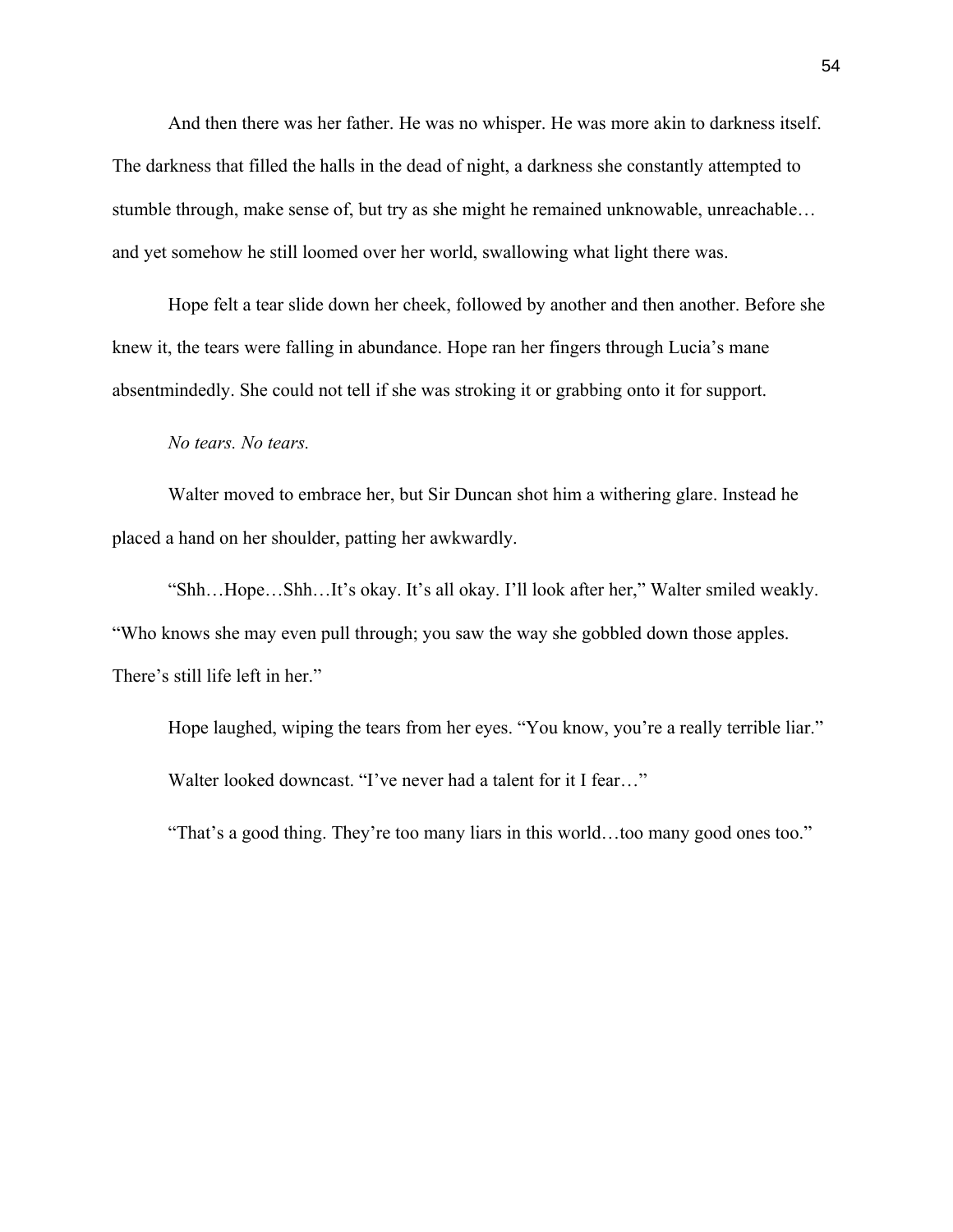#### **Chapter 3: Lady Helena**

Sweetness…try as he might Vale couldn't help but love sweet things, especially sweet rolls. Master Aliar often chided him for his fondness of them, fearing that Vale would lose his figure, but Vale seemed to retain it regardless of how many he ate, so Master Aliar had eventually relented, allowing Vale to eat as many as he pleased.

After his session with Uani was over, Vale found Tormir in the kitchens. True to his word, Tormir had saved a sweet roll for him, placing a dish over it in order to keep it nice and warm.

"Thank you Tormir, that was delicious," Vale said, licking his fingers.

"I'm glad you liked it," Tormir said, eyes sweeping around the kitchen, which was deserted, save for Nazari the kitchen boy—one of Uani's few house slaves. No doubt Uani provided many…incentives for Nazari to have eyes only for his labors, for whenever he was in Vale and Tormir's vicinity he studiously ignored them, unless called upon. He was currently at work on a stew of some sort, nosily stirring it about in a pot which was suspended over a slow fire.

Tormir sighed and leaned back in his chair which creaked in protest. He was being oddly wistful, more so than usual. He had always been reasonably pleasant with Vale but was usually brusque and business-like. In all the time Vale had known him, Tormir had never opened up as much as he had in the past few hours.

It was fairly obvious to Vale that Tormir's conscience was beginning to weigh on him; but Vale had no idea as to why this day of all days Tormir's guilt was coming to a head. Perhaps he feared the prospect of imminent death— of dying with a heavy conscience more like—the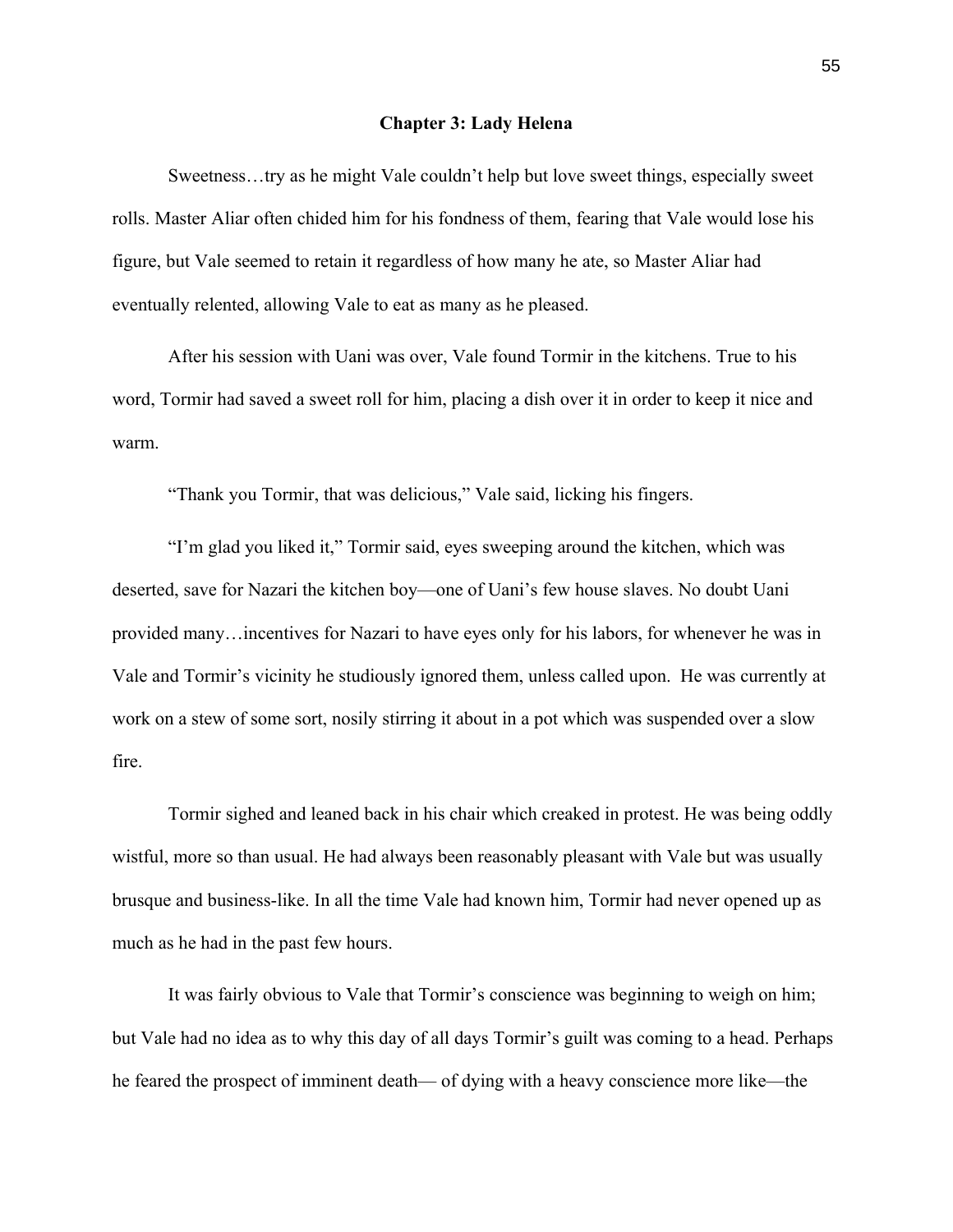great black storm had looked rather menacing and had taken them all unawares. Such a thing was the sort of occurrence that inevitably made one contemplate their own mortality. But the fear of death should have waned with the storm. The howling wind had diminished considerably, and the rain now pattered gently against the cobblestone street outside.

In hindsight, it seemed the storm had been all bluster and littler more. Not as fierce and foreboding as it had appeared when it had gathered out at sea. Even so, Tormir still seemed to be in a rather sullen, introspective mood, staring off into the great beyond, lost in his thoughts.

Eventually, Tormir rose and opened a nearby window, a gray mist that was too thick to be fog yet too thin to be rain lay beyond. Tormir stuck his head through the window, peering outside, a faint rumble of thunder rose to greet him.

"It looks like the storm's died down, at least for the moment. We best get going."

Vale rose as well, brushing crumbs off his shirt. "Very well. I'll get my cloak."

#

They made their way to Lady Helena's villa (Vale's final appointment of the day save for Aliar's summons later that evening). For the first leg of the journey, they retraced their steps through the narrow, nameless alleys they had wound their way through in hours past. But instead of taking a left at the Street of Sires they took a right onto Moonshadow Lane which pulled away from the Lower Quarter and winded its way up a rather unforgiving hill—albeit one that offered a commanding view of the city bellow.

As they climbed the mist grew so thick that it clung to their hair and clothes and made it nearly impossible to see ten feet ahead in any given direction. Occasionally, Vale could make out the shadowy silhouettes of other people attempting to make their way up or down Moonshadow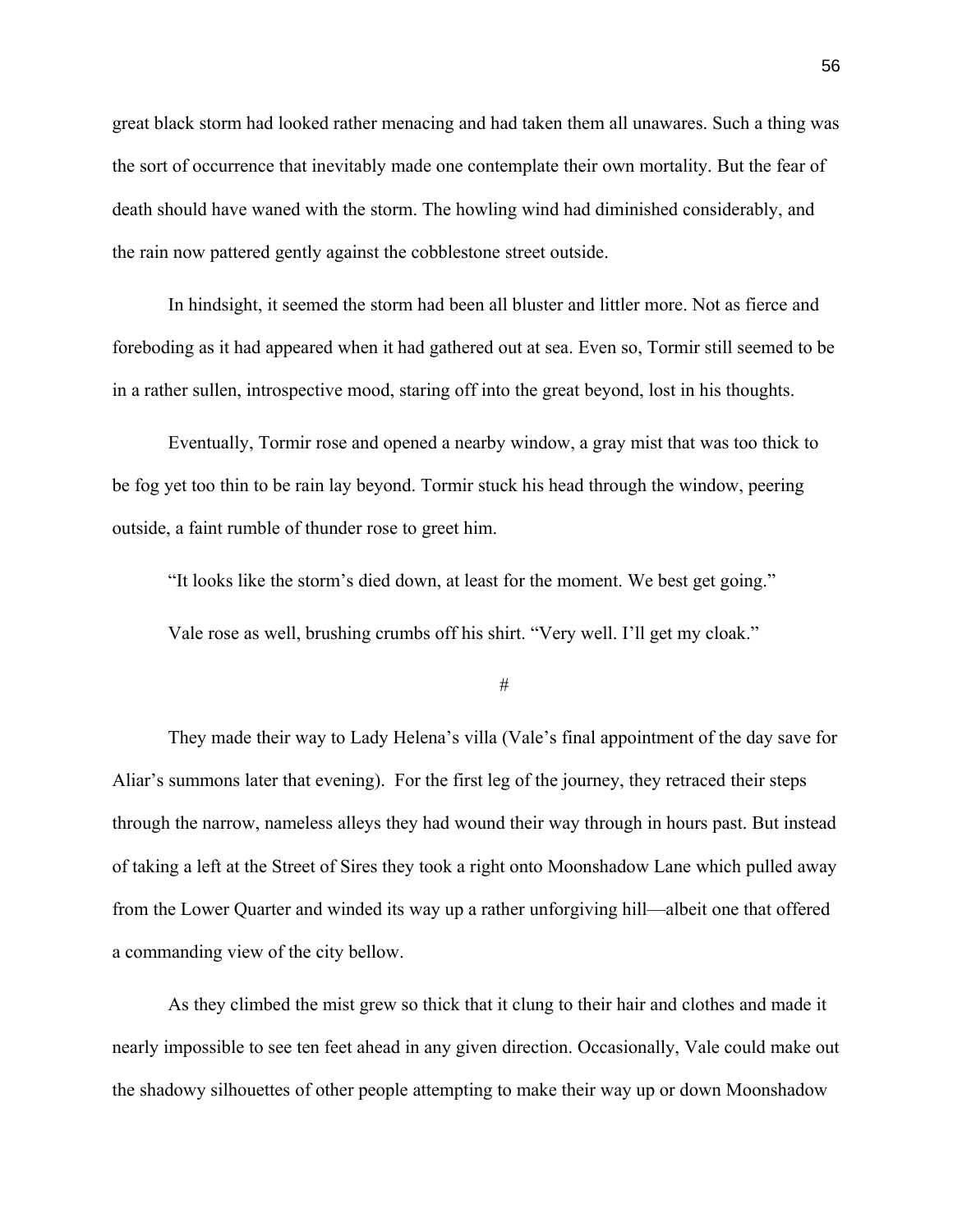Lane. Sometimes they would draw close enough that he could see them clearly, but most of the time they remained shrouded in the mist, little more than nameless, faceless shadows passing by.

"Do you have a home Tormir?"

"Then or now?"

"I don't follow…" Vale replied. *A lie, but an innocuous one.* 

"Are you asking about where I stay in Autu'rel…or where I'm from?"

"An interesting expression. You *stay* in Autu'rel, but you don't *live* in Autu'rel."

Tormir sighed. "Yes. I have a house—clean, safe—but it's not a home. Besides, one could ask the same thing of you—ask you where you *live.*"

"Then or now?"

"*Then* of course. I know where you *stay* but not where you *lived*. Where you're from. I could ask you that."

"Are you asking?"

"No. I am not. Nor will I."

"Because you don't want to know or you don't care?"

"Both."

Vale laughed. "I'm relieved Tormir, truly. For I have no answer… you see I've never really *lived* anywhere."

They continued the trek up Moonshadow Lane in silence.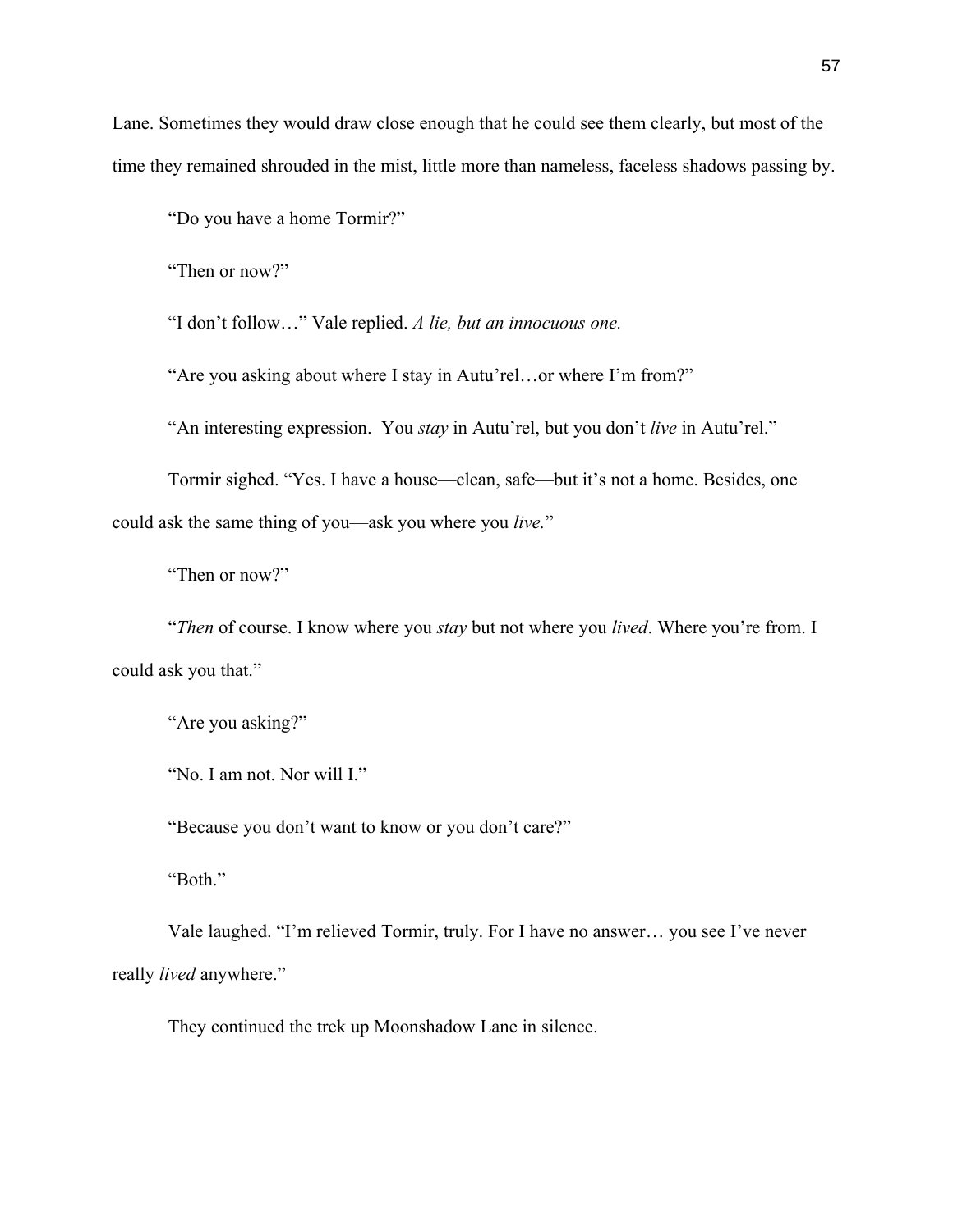"That was lovely, thank you Vale."

"I'm glad my lady approves."

Vale lowered his head as if for dramatic effect after finishing his recital of "The Moons of Midsummer" (one of Adamus Fairchild's, fluffier, lighthearted poems that likened the object of one's affections to the moon and stars—nightingales and hummingbirds etcetera, etcetera). In truth, he merely wanted to give the volume in his hands a good sniff. The book smelled of mahogany and lavender, with just the faintest hint of cinnamon thrown into the mix, as did the rest of Lady Helena's chambers. Lady Helena seemed to have an uncanny ability to sniff out the best perfumes with which to keep her villa smelling fresh and lively, though in all fairness, the perfumes in question were as much of a necessity as they were a luxury.

There was a perpetual stench that clung to her temporary laboratory in the cellar, one that smelled of rotten eggs, spoiled meat, and decay. If left unchecked it would spread throughout the rest of Lady Helena's villa.

When Helena wasn't reading or fussing over some concoction…or in bed with Vale, she'd recently taken to pacing around her chambers spraying every nook and cranny she could reach with generous quantities of whatever perfumes took her fancy. Vale always offered to help without fail, but she would refuse him each and every time. She was very much a woman of ceaseless pacings and fussings—as well as a host of other nervous ticks that occasionally bordered on obsessiveness.

With Helena everything from her wardrobe to her chambers, to her food and alchemic ingredients had to be just so—and even then "just so" was often not enough to satisfy her.

#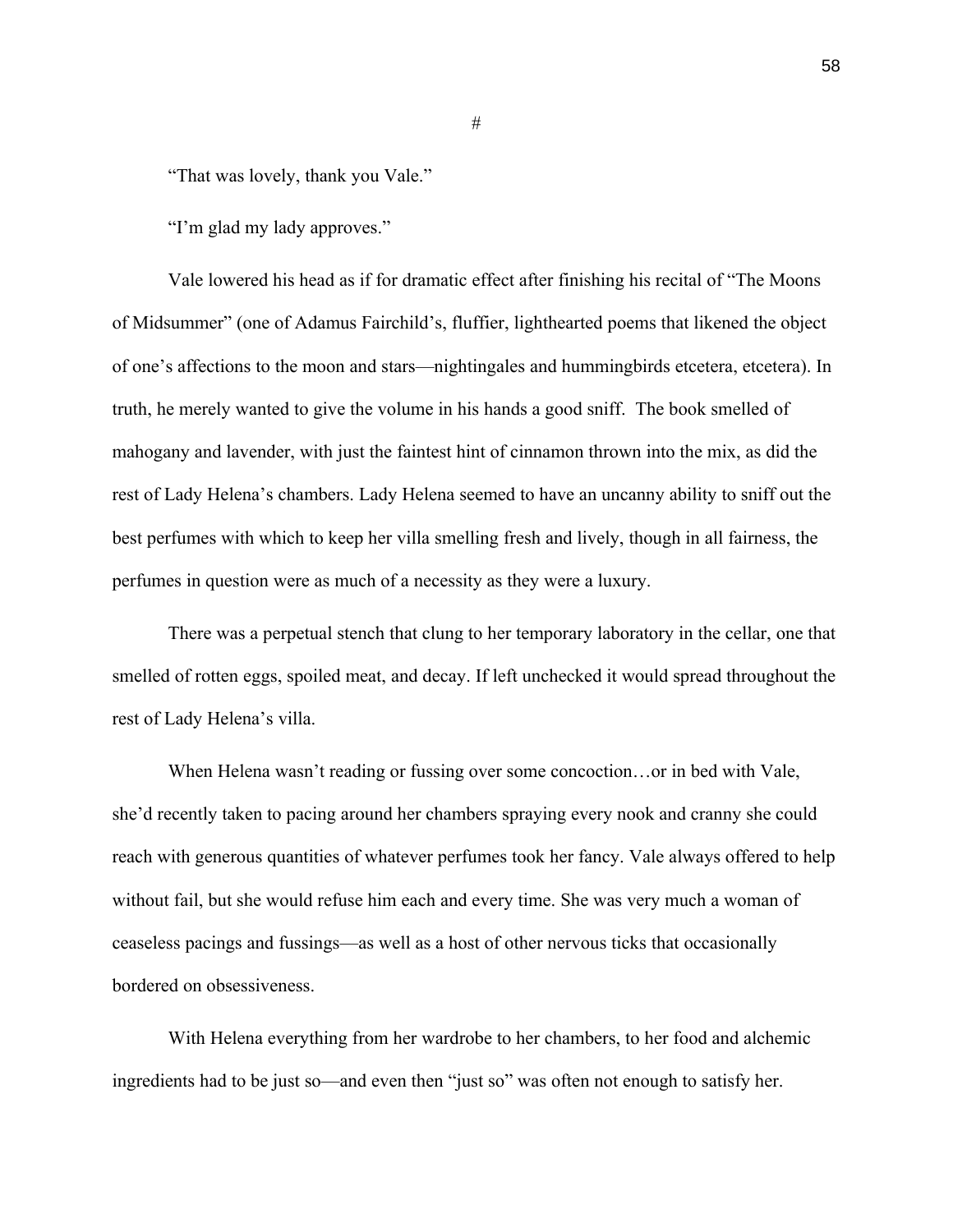Helena's tightly wrought nature often lead her to be consumed by nerves and tensions…nerves and tensions Vale did his best to soothe during their sessions. For the moment, however, she seemed relatively calm and reserved, reclining in her plush velvet chair on the villa's terrace, Vale sitting opposite her. The air was still thick with mist and the sky with clouds but the sun was trying its utmost to banish the vestiges of the storm, peeking out from behind the gloom.

Vale leafed through the book in his hands, searching for another poem that was fit for his mistress. "Fairchild's work is something of an acquired taste I hear, but it's sincere and heartfelt if nothing else. Perhaps one of Mullford's sonnets would be to your liking?"

"The Moons of Midsummer' is enough for now I think," Helena said with a sigh, sinking deeper into her chair. "I'm tired of summer moons, love-undying, and such nonsense. I must confess that I'm in something of an ill temper today."

"I'm sorry to hear that," Vale gently discarding the book and leaning closer. "Surely there must be something I can do?" A knowing smile played across his lips.

Helena laughed," You've helped…alleviate my displeasure immensely, not to worry." She ran a finger along her arm and then placed a palm upon her breast. "My humors have been balanced and are flowing well…very well indeed."

"That's good," Vale replied, drawing closer. "Perhaps we should return to be. Get your humors flowing even more, as it were."

Helena smiled. "You'd like that wouldn't you, to watch me melt at your touch."

"Your pleasure is quite pleasing to me, is that so wrong?"

"Not at all…but I doubt it is what you truly desire. I believe what you really crave is reassurance that you have me safely wrapped around your finger."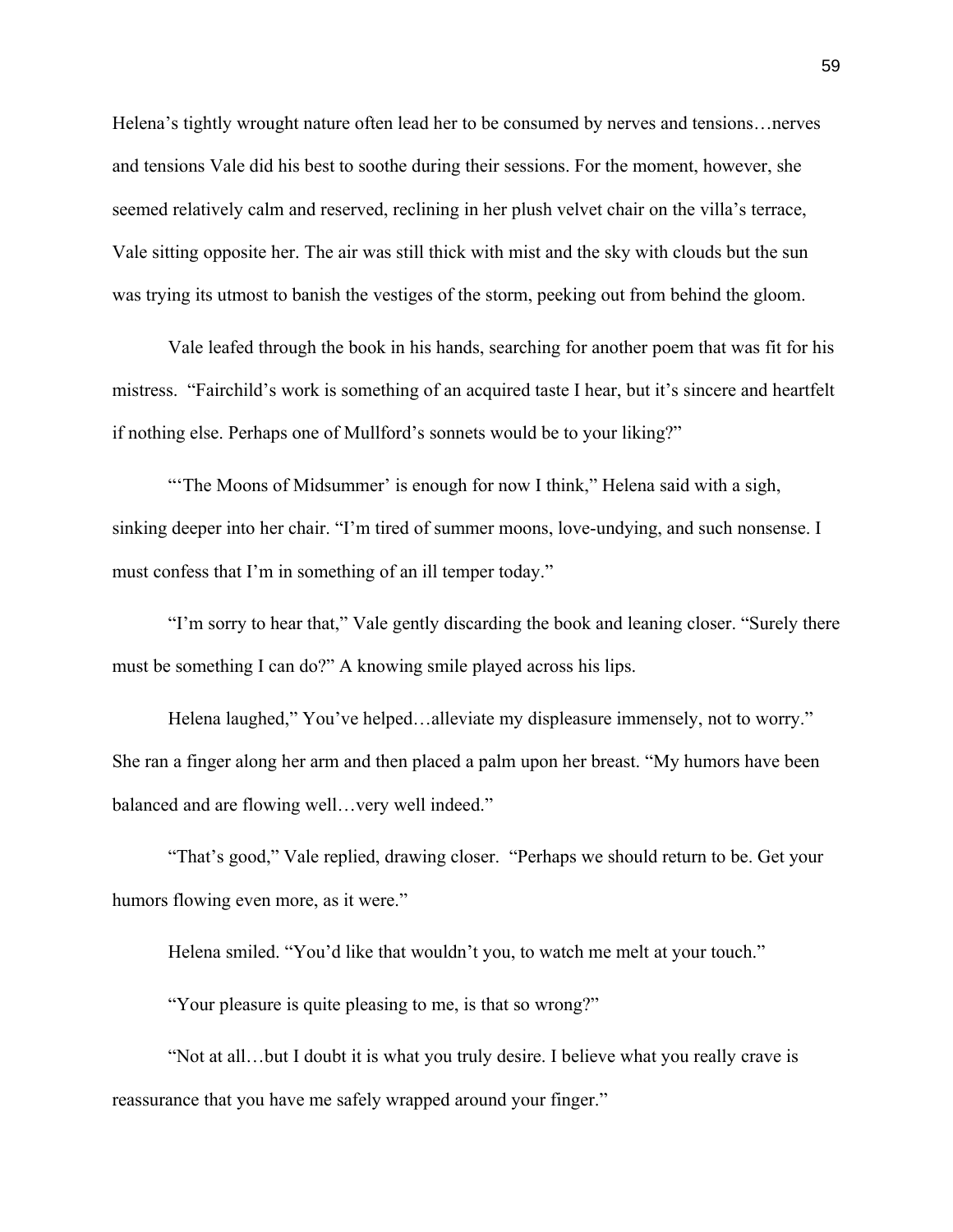"That isn't true," Vale said in mock indignation.

"Oh but it is. Don't bother trying to deny it." Helena laughed and gazed out at the horizon. "It's funny isn't it? I have...ways of getting others to do my bidding to be sure, but you've managed to make me yours with nothing more than sweetness and honeyed-words—and other things of course, things I could have scarcely imagined, until I met you." Helena turned her gaze back to Vale. Their eyes met. "In the end I suppose your love is the only poison you'll ever need."

"But my love is so sweet. How can such a thing be a poison?"

"Sweet poisons are the most dangerous of all for they entice us into drinking deeply… sometimes even if we know with absolute certainty what they are."

"I don't understand…why do you compare me with poison? I know it is your stock and trade and all, but still. Have I not made you happy? Have I not served you well?"

"You have served me well… so well that—

"That you'll miss me when I'm gone. Is that it?" Vale said, finishing Helena's thought for her. A pink tinge began to spread across Helena's cheeks; she looked as if she wanted to deny Vale's assertion—but could not.

*Poor sweet, little Helena. You may be old enough to be my mother, but in many ways you're still very much a naïve little girl.*

"Yes…I suppose I will. I've always enjoyed your company," she conceded, somewhat sheepishly.

Vale drew close and took her hand in his. "And I've enjoyed yours as well Lady Helena. You have made my time at the Deleton much easier to bear."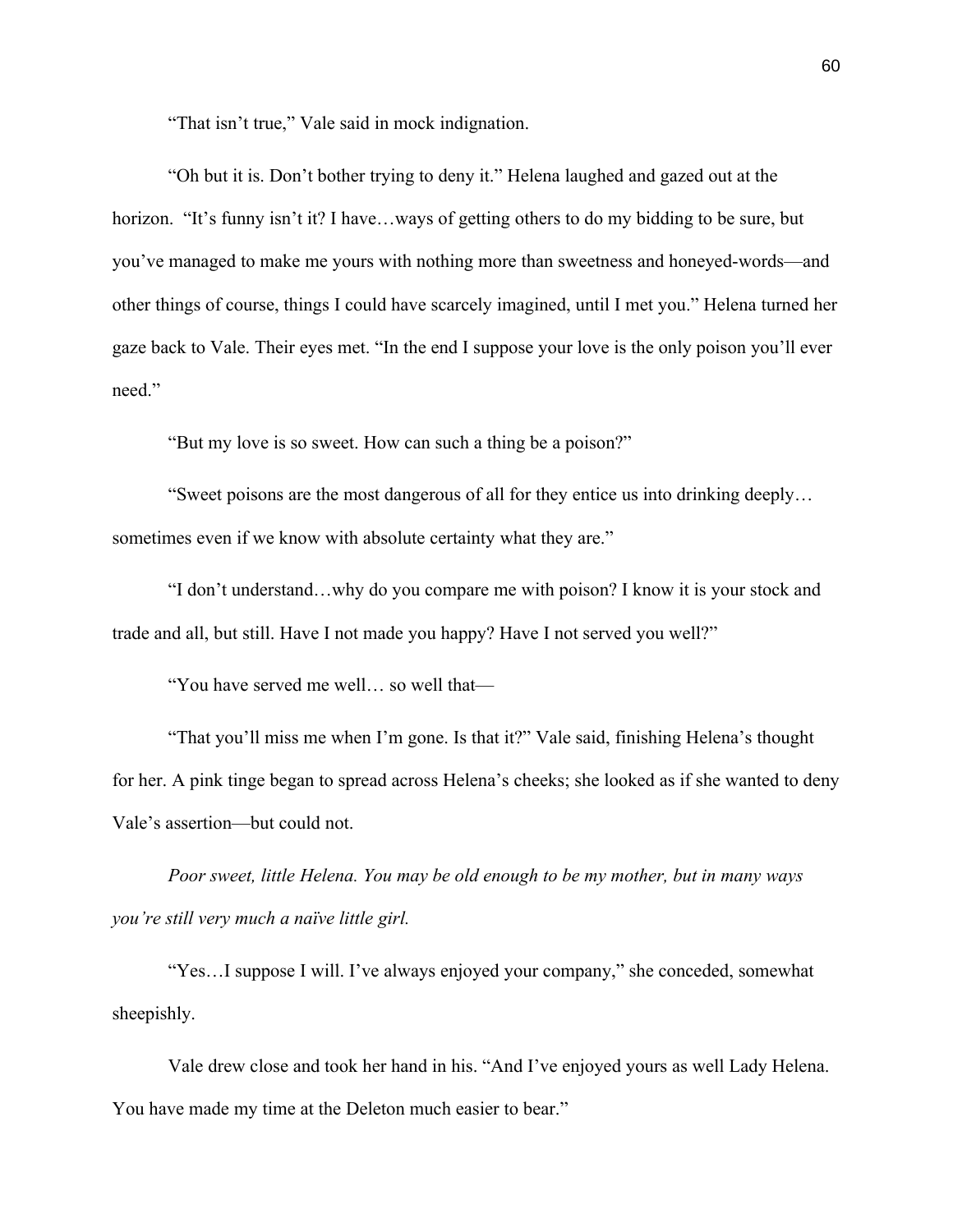Helena chuckled. "I thought you'd grown beyond the need for flattery. And what is this 'Lady Helena' nonsense, I am baseborn; my sister is the noble…"

Vale smiled. "You'll always be Lady Helena to me."

Helena smiled placing a hand on Vale's brow. "So young…yet so old. You've seen much. Suffered more I should think. I'm glad that I could be of some help at least."

"You've been far more than *some* help. I owe you a great deal and your sister as well. Be sure to thank her for me."

"You can thank her yourself. She'll likely seek you out in court. Elena loves gossip and intrigue—and a good story for that matter."

"I suppose in some ways I am no stranger to gossip or intrigue myself. And as for stories…well I know I have at least one good to tell."

There was a brief moment of quiet between them before Helena started, evidently recalling something of import. "Silly me, I almost forgot. I have some more of your special lotion for you." She rose from her chair and disappeared into the villa, returning a moment later with a little golden vial in hand, one identical to the empty one in Vale's pocket. "I know you haven't much longer in Autu'rel...but I know how taxing some of your other clients can be."

"That was very thoughtful of you," Vale said, gently taking the vial. "Your lotion truly is a wondrous concoction…I must confess that to me stories of magick and alchemy have always been just that, stories. But to see such wonders firsthand—to see a wound close in an instant, even it's just a bruise—is truly special." Vale drew ever closer. "Have you ever thought of selling draughts such as this instead of your…usual wares? I really think you could make a go of it. People would pay I assure you."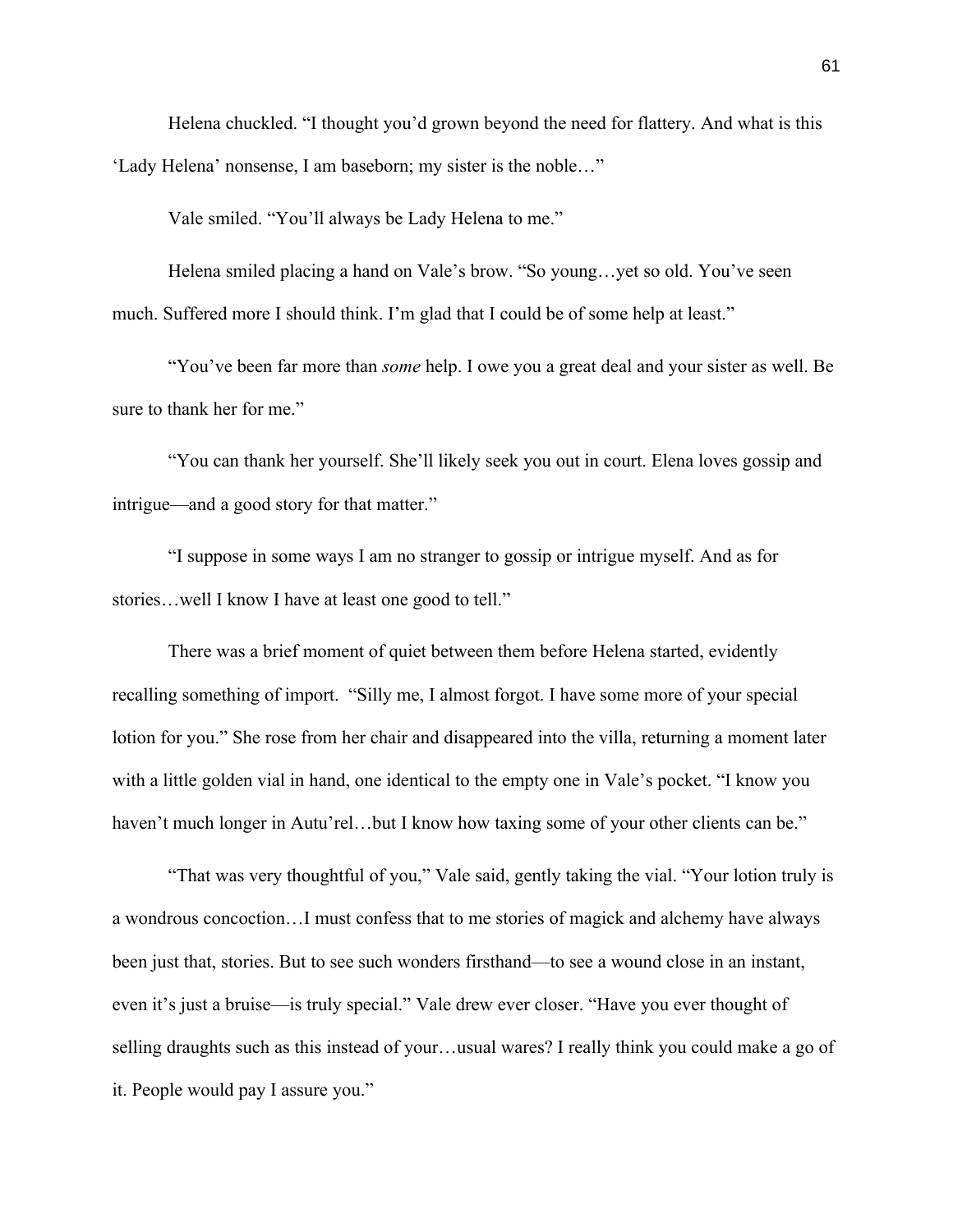Lady Helena laughed darky. "Oh I have no doubt they would, but the necessary ingredients are hard to come by and the knowledge of such draughts is closely guarded. Besides I haven't a talent for it."

She regarded the golden vial for a good while, looking decidedly glum.

"That healing draught is the best I can manage and even then the 'healing' is only skin deep." Helena sighed and reclined in her chair again. "Poisons, poisons, and more poisons they seem to be all I'm good for. And even so, I seem to be losing my touch as of late. My laboratory in the Lower Quarter burned to the ground last week, perhaps you heard."

"I fear I got an excellent view from the Deleton. I am sorry, truly."

Helena snorted. "You needn't apologize. You're not to blame. No, if anyone is to blame it's me. I kept several volatile draughts there. Things best kept separate from each other and securely contained. For the life of me I can't fathom what I did wrong, which flask I left open, which valve I left unsealed…I was so careful…so sure."

"Perhaps someone wished to make mischief for you—some sort of petty revenge," Vale offered. "The fire may not have been an accident you know."

"The thought certainly had crossed my mind," Helena replied. "There are many who loathe me... rightly so I fear... it's miracle I haven't ended up on the wrong end of blade yet, I suspect I have dumb luck and Elena to thank for that. But still it stands to reason that if my enemies were to seek me out, they would come for my head, not my wares. No. If the fire was indeed deliberate, it may have been a ploy to rob me blind without me being any the wiser…"

"Oh no," Vale said with a look of feigned dismay. "You don't think they took the Milk of the Shade do you?"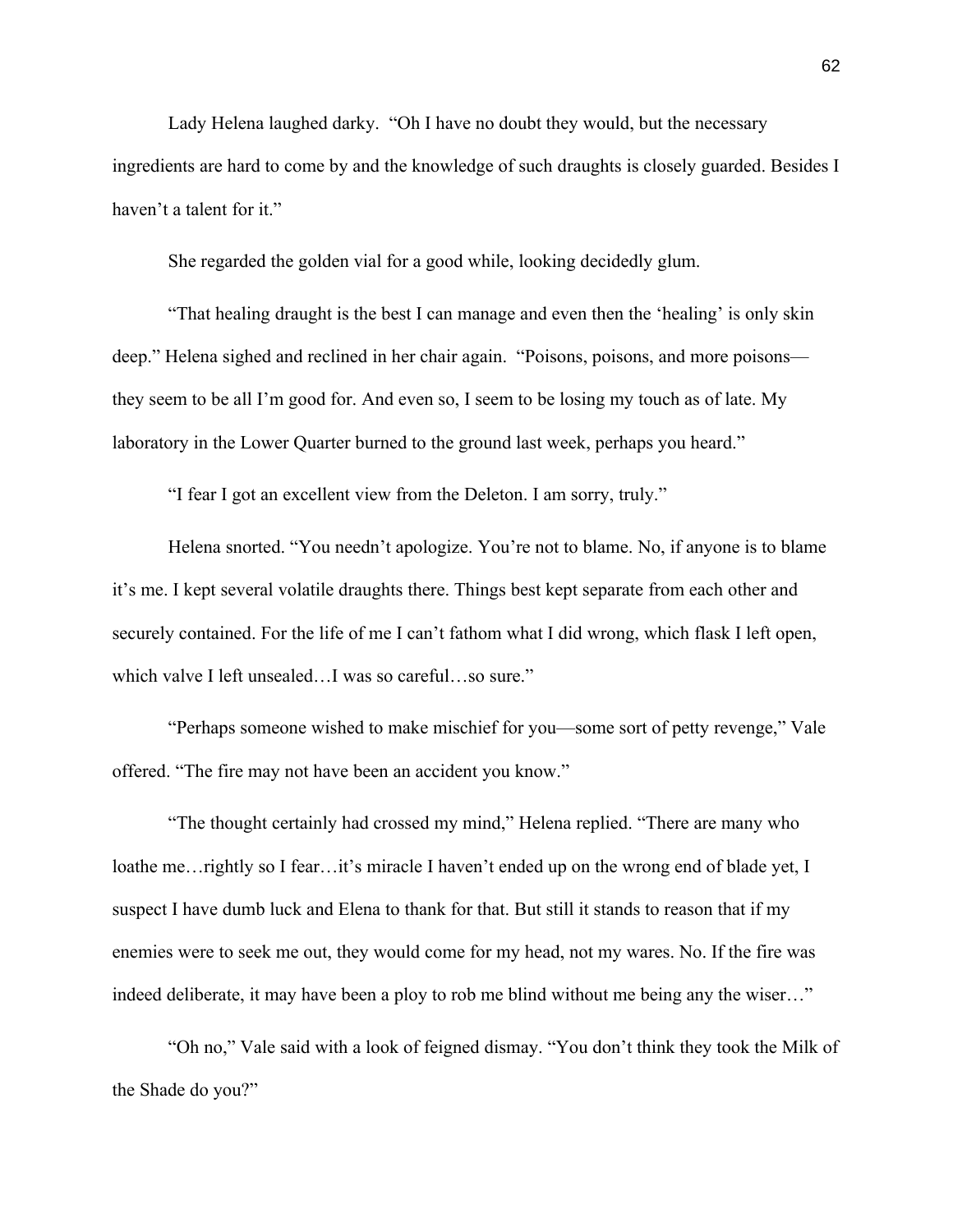Helena grimaced, "I fear you're right. My poisons and venoms are quite valuable to be sure, but the Milk was worth a small fortune. No man alive today knows how to make it; the secrets of the mixture were lost with Old Lorthane. All one can do is collect the few vials that remain and hoard them. I was fortunate enough to acquire one such vial from a witless merchant in Hashetti; he truly had no idea what he stumbled upon."

Helena let out a weary sigh. "I intended to make a gift of it. I owe a Shaman in Manu a great debt, one I feel obligated to repay. As it so happens, a necromancer has been terrorizing his village—" Helena shuddered. "—nasty business...I won't burden you with the details. Anyway, if I were to provide the Shaman and his kin with a way to rid their village of this vile sorcerer then my debt to him would be repaid in full."

"Is it possible this necromancer was aware of your intentions? That he staged the fire and took the Milk so that it couldn't be used against him?" Vale offered.

"It is possible…" Helena conceded. "But I doubt it. From what hear he's half mad, with no other thought beyond indulging his own twisted obsessions. For mages with fragile minds and tainted hearts, magic and insanity regrettably seem to be intertwined."

Helena paused for a moment, stroking her chin. "No…I suspect a lone thief is to blame. One hired by someone who wanted the Milk for themselves—a fellow alchemist most likely. A few somehow knew that I had acquired it and approached me with rather generous offers, but I turned them all down."

Helena cursed under her breath. "Those halfwits I hired from Lord Boral are to blame I'm sure of it. When I arrived to find my laboratory reduced to ashes, their words were slurred and their breath stunk of sweet wine. For all I know they may well have fallen asleep at their posts,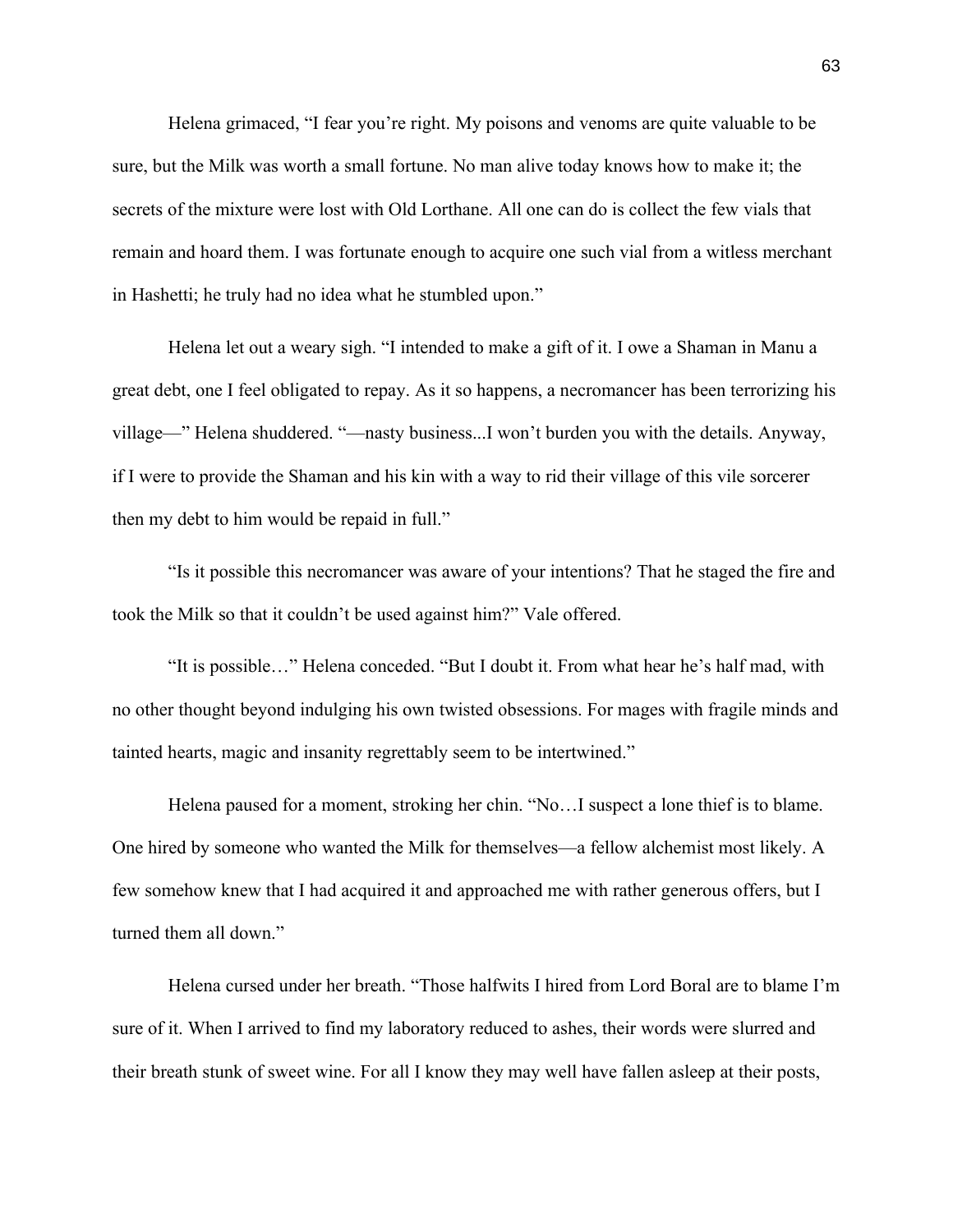allowing the thief to waltz in and out without care in the world. Needless to say, the damage has been done. I've lost the Milk of the Shade and after word of the fire spread I haven't been getting much business."

"You don't sound very upset."

"You're right. Oddly enough I am not…truthfully I've grown tired of this life," Helena said, gesturing to her work table and the various alchemic flasks, vials and decanters that surrounded them. "I've grown tired of poison. I do want to straighten out that necromancer business before I retire mind you. My Shaman friend and I will have to get a little creative to be sure…but there is more than one way to peel a calainth root as they say."

Helena fell into quiet contemplation for a moment, but quickly snapped back to attention. "And besides with the rather generous finder's fee Aliar gave me I can now afford to be a woman of leisure. I have relatively frugal tastes; you were by far my most expensive indulgence."

"I'm sure you'll have no trouble finding some other pretty little thing to warm your bed. There are a few other boys at the Deleton who may be to your liking."

"None of them could replace you."

Vale smiled. "I thought you'd grown beyond the need for flattery as well Lady Helena." "Is it selfish of me that I want you to stay?"

"Yes, I believe it is."

Helena chuckled. "Such candor. I must confess I'm not used to seeing this side of you." Her eyes returned to the golden vial which Vale had placed on the table between them. "I'm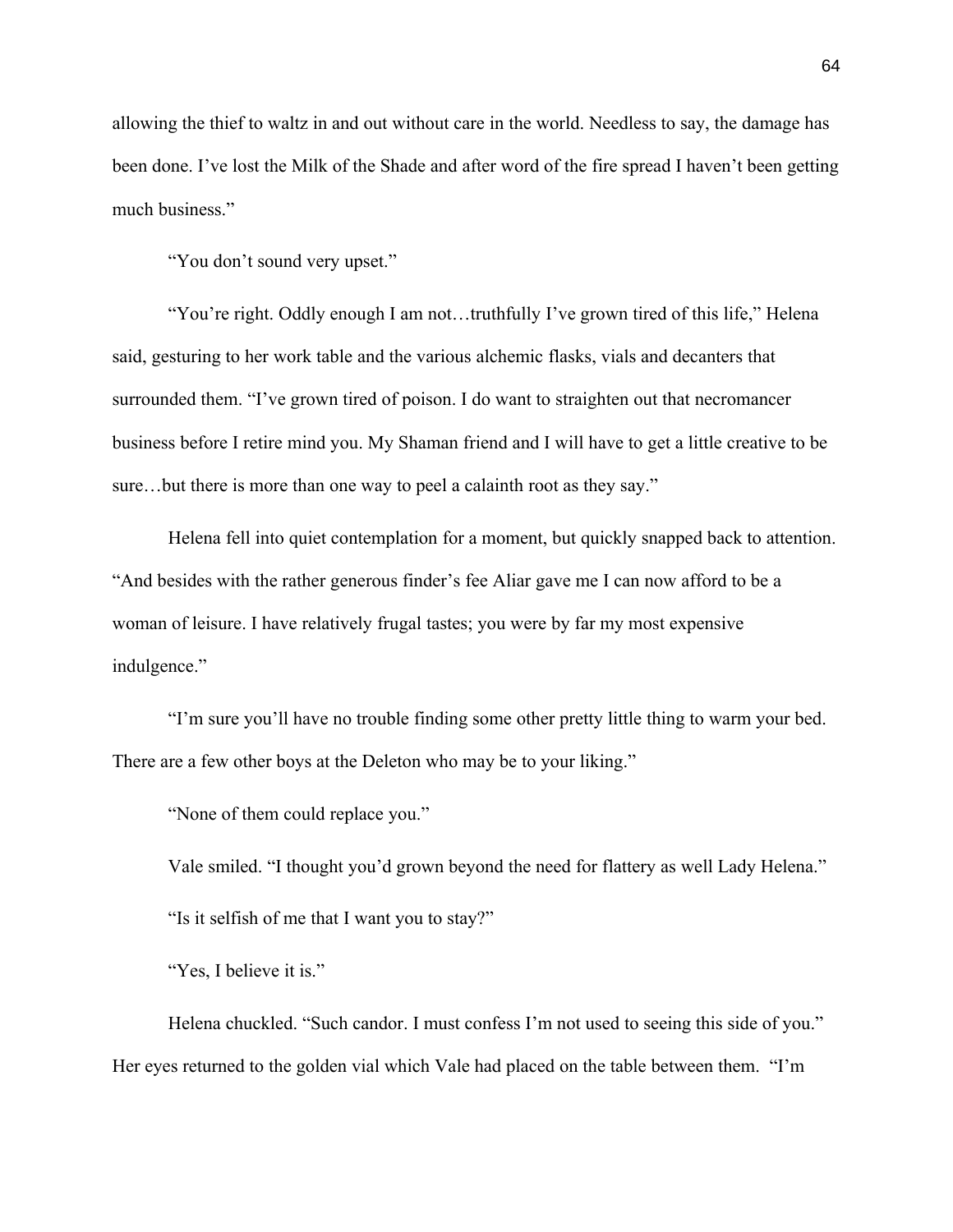glad I could give you something…to give you a sendoff, as it were. I only wish I could give more."

"Rest assured Lady Helena, you have already given me all that I need," Vale replied with a smile.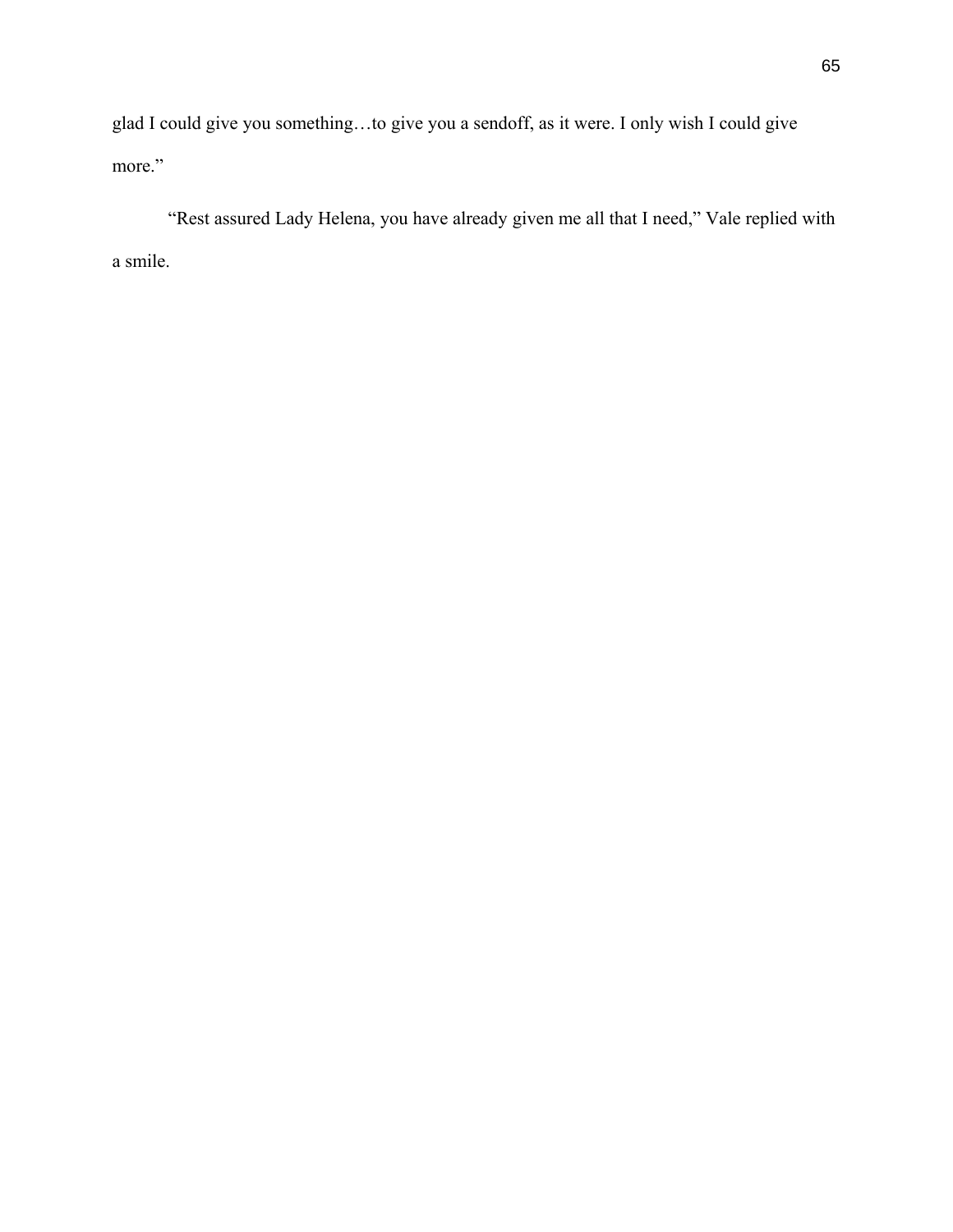### **Chapter Four: Tales of Ages Past**

When Hope returned to her chambers Agatha lay in waiting, fussing over Hope's dress which was caked with dirt. Mercifully, Agatha had made herself useful for once and prepared another one for Hope in her dressing room. Hope slid out of her current dress which she'd managed to soil so marvelously and put on the clean one that lay before her, swatting away Agatha's hands as she attempted to fiddle with her corset…which true to form was a shade too tight.

After she had made herself presentable, Hope swept out of her chambers, walking at a brisker pace than usual. Her lessons with Errol were one of the few items on Agatha's agenda she found genuinely interesting and she did hate to appear disinterested due to her tardiness. Sir Maylan and Sir Duncan took their places behind her, their boots clacking away as they walked. Every so often they'd pass the odd porter or serving girl who'd bow or curtsy.

Eventually they reached her father's study which was full of imposing shelves weighed down with leather-bound volumes—some new, others ancient, and all for show. The distinctive aroma of musty parchment clung to the air, so thick Hope could almost taste it, a smell she had become intimately familiar with over the years.

Unlike the rest of the castle, the study's furnishings were rather plain; a modest sourwood table lay in the center of the room with two narrow chairs situated on either side of it—a place of learning and reflection, not one of comfort.

Errol stood at the table, leaning over a young boy who was reading from a ponderous tome, fumbling with his words as was to be expected for a boy of his age.

"And then the Shade came before Geylen and—talk? —took him to his l—liar?"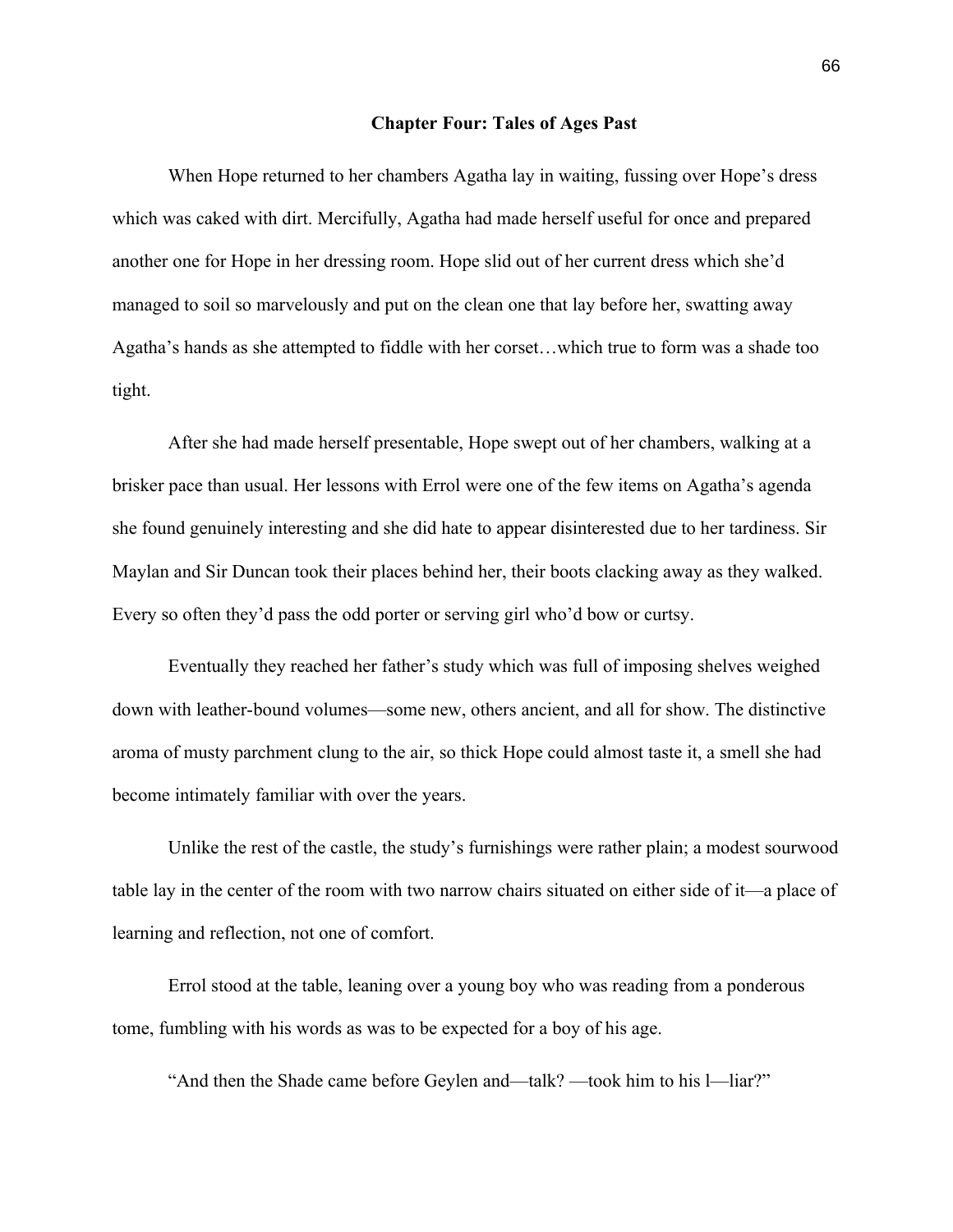"No lair," Errol corrected, "the place a beast lives."

"Sorry sir…" The boy mumbled, starring at the words before him with the utmost concentration.

"Oh hush, you needn't be sorry. You're doing beautifully." Errol said, in his usual singsong voice— his beetle-black eyes warm and inviting.

"Before them lay many doors. Far more than Geylen could c—count. Three doors were open. Three doors for the three evils the Shade had unleashed, three evils not of the forest, nor of the sea, nor of the sky, but of man…"

"*Geylen of Lorthall*?" Hope interjected. "Such a tale hardly seems fit for a child."

"And what makes you say that Your Highness?" Errol said, smiling in his usually, irritatingly carefree manner.

"It's a rather morbid for starters; full of monsters and fiends…not to mention Geylen dies at the end." The words slipped out of Hope's mouth before she could stop them. The boy looked up at her; his expression torn between shock and dismay.

"Sorry…" Hope muttered, silently cursing herself for her loose tongue. The boy's eyes fell back down to the tome in his hands, looking forlorn.

"But Geylen dies a hero," Errol said, placing a consoling hand on the boy's shoulder. "He offers up his own soul to the Shade so that his village might be spared and the Shade greedily devours it. But Geylen's soul is so pure that the Shade cannot consume it. Instead he vomits it out along with all the other souls trapped in his stomach, allowing them to pass peacefully into the next life. Without the souls of his victims to give him life, the Shade dies; returning to the great black void from whence he came…in the end all is set right."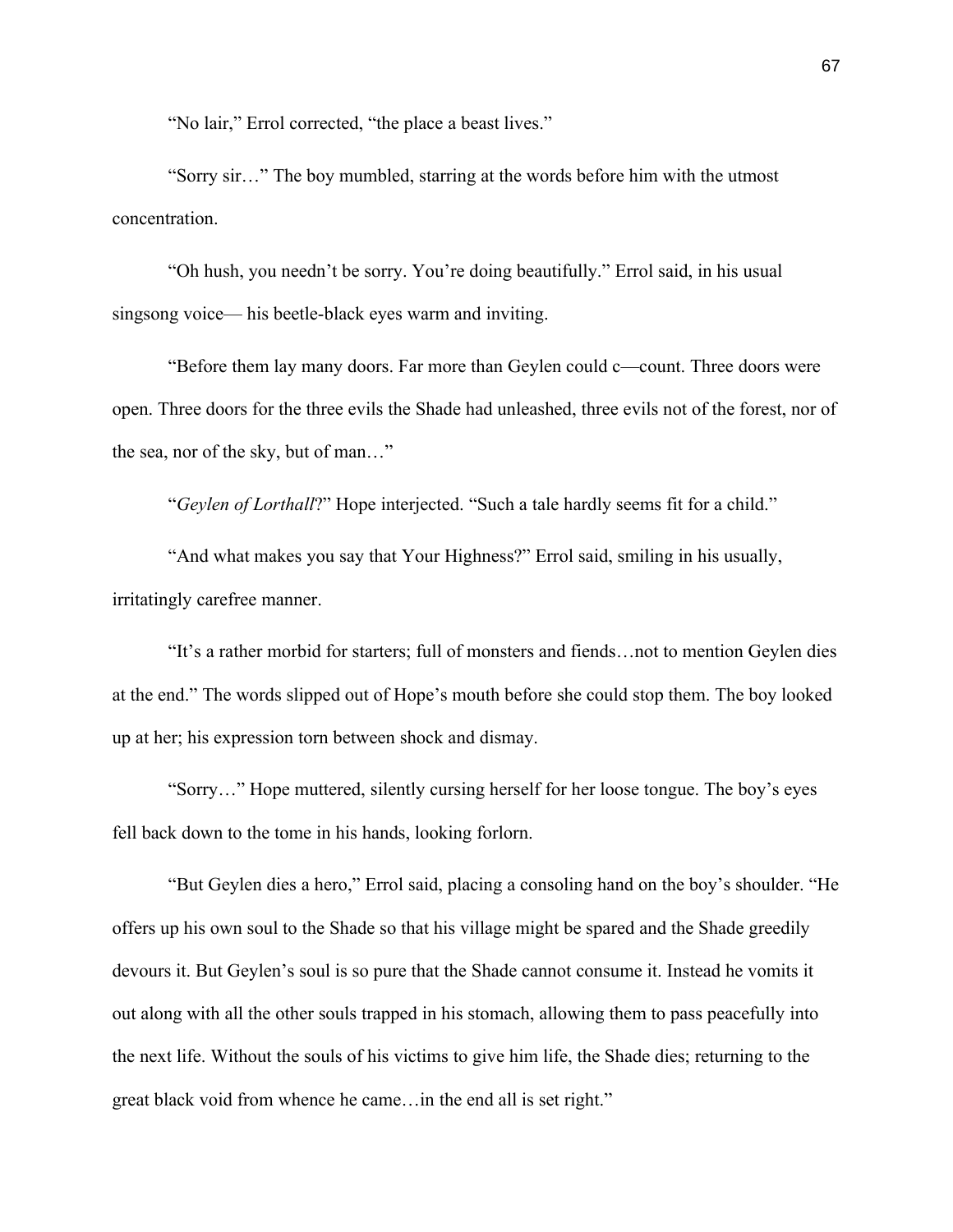This revelation didn't seem to make the boy happy, but he looked a little less glum at least. Errol smiled as he ruffled the boy's hair, looking pleased. Sir Duncan on the other hand did not look pleased at all.

"You forget your place tutor," Sir Duncan said, his voice icy. "This is the Regent's private study; the boy has no business being here."

"Ah yes forgive me for the breach in protocol my good sir," Errol said, bowing in an excessively dramatic fashion. "But this young man is Olyn Wolf, son of Lord Farren Wolf… a guest of the Crown. As you can see he has been learning his way around the written word as of late and I thought I could be of assistance. I doubt the Lord Regent would mind…"

"The Regent told me that no one is to enter his study without his consent."

"Yes but I thought—" Errol began.

"You thought?" Sir Duncan said, cutting him off. "And who said you were allowed to think pray tell?"

Errol chuckled. "I dare say it would be rather difficult for me to perform my duties as a tutor without thinking would it not?"

Sir Duncan lurched forward as if he meant to say something angry. Hope let out a sigh.

*Why must all men be like this?*

"Enough." Hope's voice cracked like a whip, halting Sir Duncan in his tracks. "Sir Maylan would you kindly escort young Master Wolf to the gardens. I believe the Hartford boys are playing solider."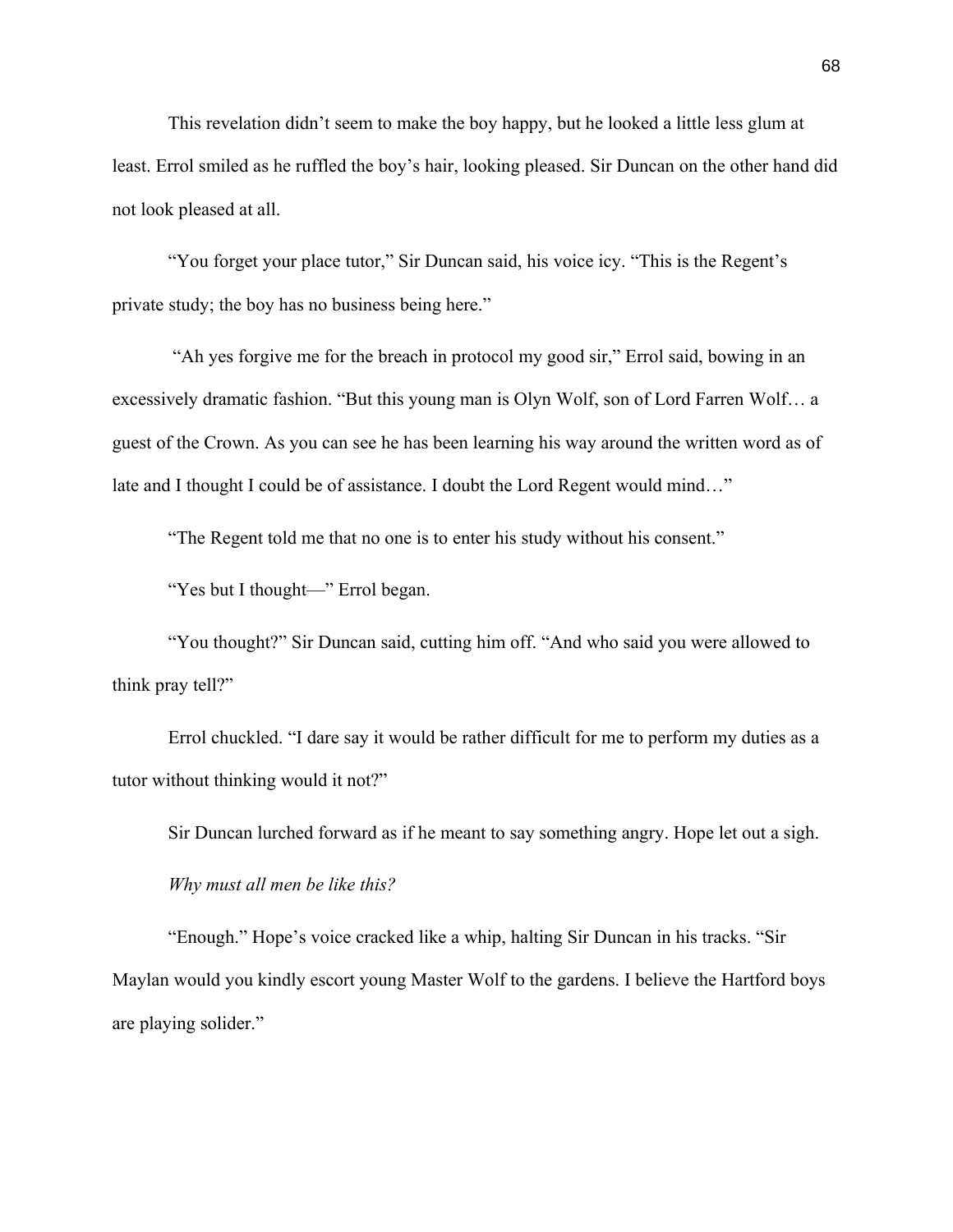"Of course Your Highness," Sir Maylan said. He motioned for the Wolf boy to approach, smiling. "Come along young master. Let's go see what the other lads are up to."

The boy obediently waddled over to Sir Maylan but paused as he passed Hope. "I'm sorry Your Highness," the Wolf boy said, eyes full of childish sincerity. "I didn't know that I wasn't supposed to be here…please don't blame the tutor."

"Oh hush," Hope said smiling. "No one here is to blame, everything is fine."

"The King won't be angry will he?"

"The Regent doesn't have to know."

The boy sighed in relief.

"Now run along," Hope said, playfully shoeing him away. "Go play with the other boys. It's a beautiful day." The boy obliged, scampering over to Sir Maylan who escorted him from the study.

"Sir Duncan would you kindly wait outside. See to it that we're not disturbed," Hope said after Sir Maylan and the Wolf boy had left.

Sir Duncan looked as if he were about to protest, but in the end decided against it. "As you wish," He said, exiting the study and firmly closed the heavy wooden doors behind him.

"You shouldn't bait him like that," Hope said, rounding on Errol. "He could have your head on a spike you know."

Errol grinned, raising an eyebrow. "You'd like that wouldn't you. You'd be spared your lesson for the day. Alas, your relief would be short lived I fear. You father would have no trouble conjuring up some other poor soul to make your life miserable."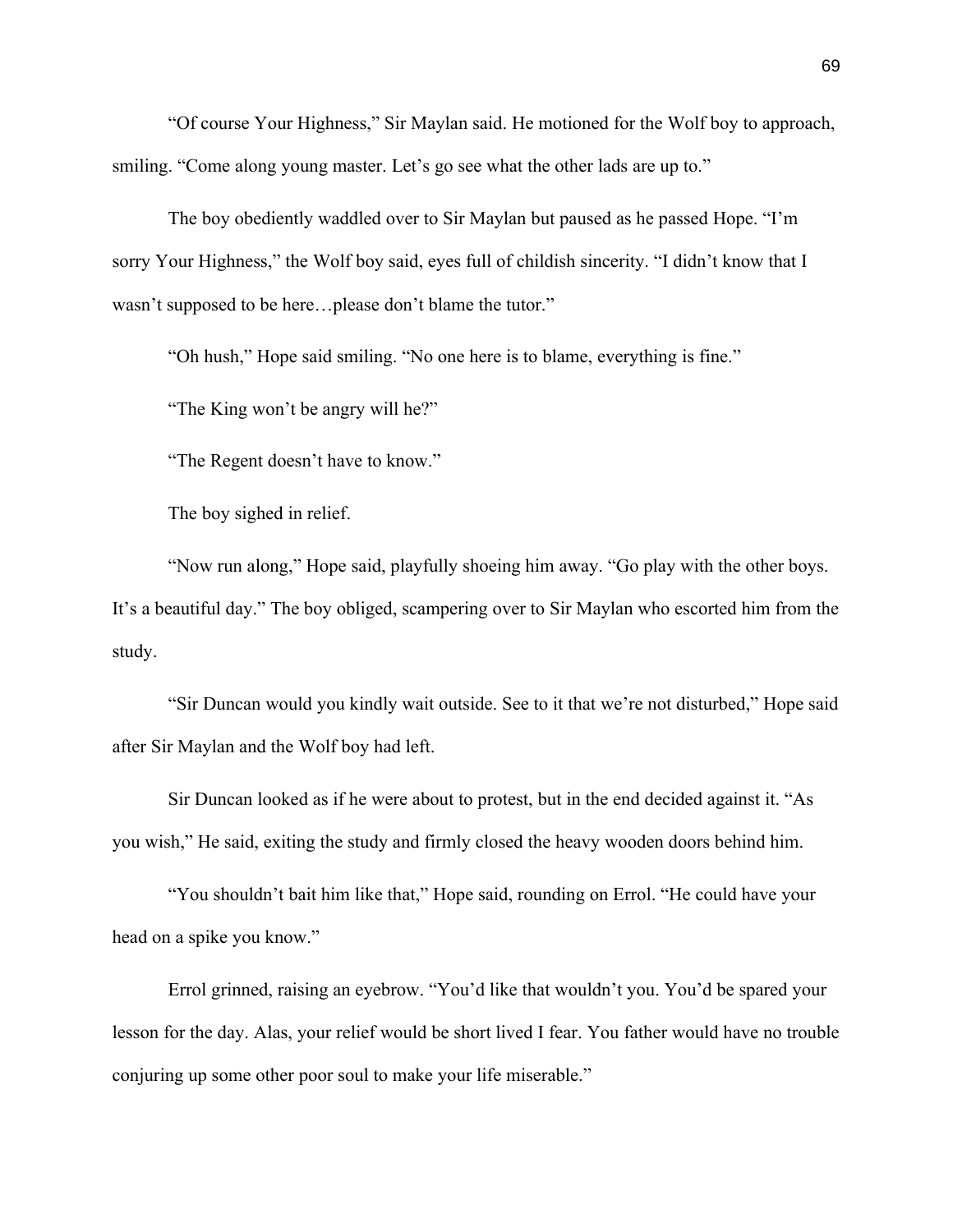"I'm being serious Errol. Be careful…please. I like your head where it is."

"My, my—is that sentiment I hear Your Highness? Perhaps even a modicum of… concern?"

Hope snorted. "Don't' be ridiculous. The tutor before you was frightfully boring. If I have to suffer through another puffed-up, drawling sycophant, I may throw myself off the battlements."

Errol laughed. "Well it is good to know where we stand at least. But I wonder, are all people merely amusements to you?"

Now it was Hope's turn to laugh. "Amusements? Certainly not. Most are far too tiresome to be amusing."

"I see," Errol said, sliding a quill and piece of parchment over to Hope. "We may be in agreement there. People can be tiresome." Errol rose and withdrew a massive tome from a nearby shelf titled: "A Complete History of Albimar and Old Lorthane." It was so large that Errol had to carry it with both hands. He dropped it on the table before Hope with a thud. "And I fear I am no exception."

Hope eyed the tome before her sullenly. "You can't be serious."

"I can be I'll have you know," Errol replied somewhat defensively. "And in this instance I am."

"I'll never win, you know that. You're just too—well—you're just you."

"So you accept defeat then?"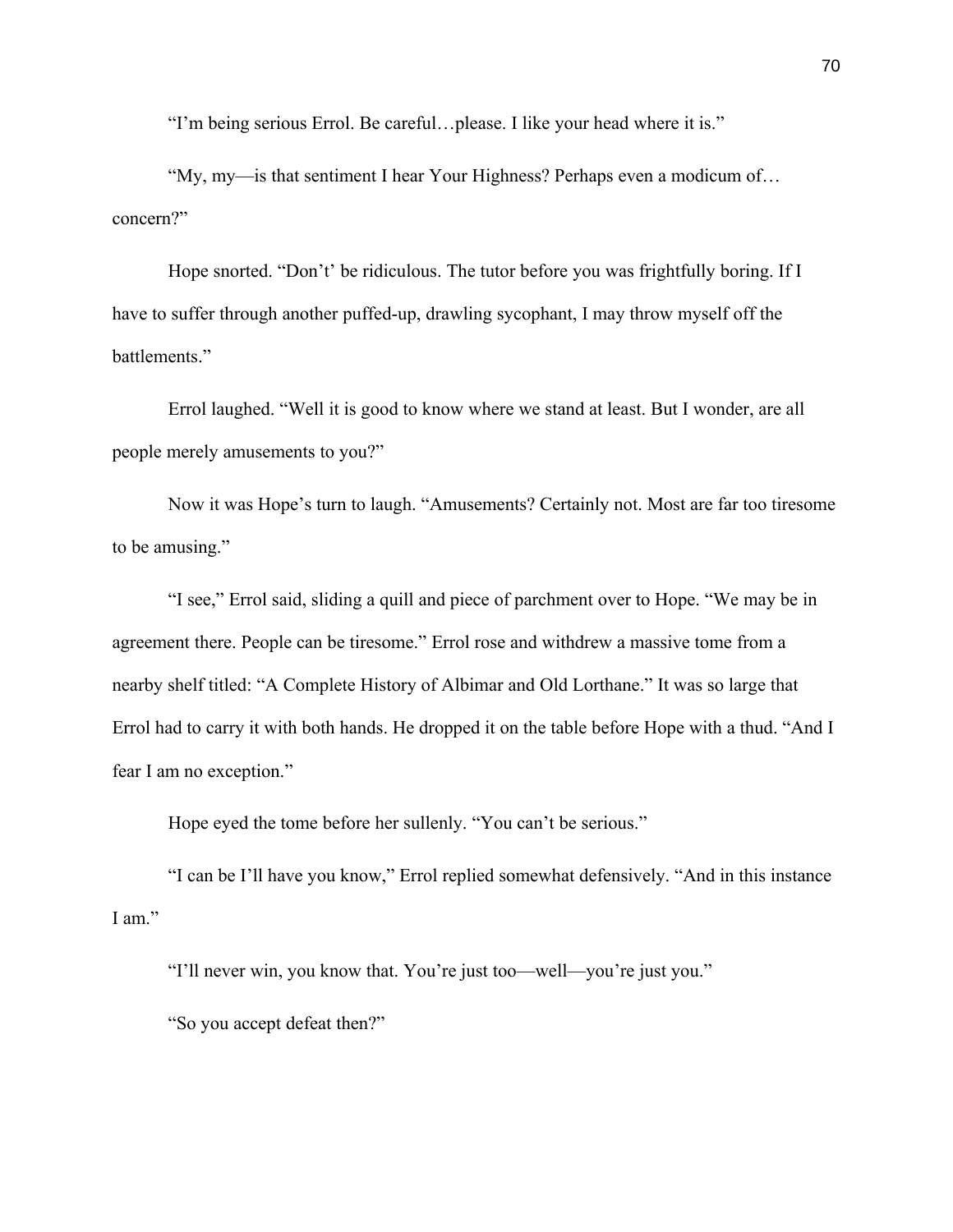Hope let out a few inaudible curses and pulled the monster of a book toward her. Errol knew how to goad her into doing just about anything. Hope ran a finger along the binding which had grown so coarse over the years that she wondered whether it would draw blood.

*A Complete History of Albimar and Old Lorthane*. Errol had chosen this particular book many a time. The title itself never failed to amuse him, according to Errol the "history" within was far from complete and "Old Lorthane" was something of a redundancy, for Lorthane by definition was quite old.

Errol also seemed to hold the author—the historian Tobias Flint—in contempt, going so far as to call him: "A vain self-absorbed braggart who tweeted the truths the-powers-that-be in his day wanted, like the dutiful little mockingbird he was." Ironically, Errol's disdain for Flint and his book had served as the inspiration for a particularly effective writing exercise.

"Sir Flint may have fancied himself a historian, but in truth he was little more than a bard. One who spun many tales for applause and applause alone," Errol had said, one dreary afternoon a few months ago. "In the end I suppose he was more of a fool than a bard. Any learned man who's not blinded by their own prejudice can see his work for what it is, a string of half-truths and quarter-truths twisted to suit the ends of his benefactors. I wonder...do you think you can twist the truth as deftly as our friend Tobias? Can you spin tales to suit your own ends?"

"I suppose…" Hope had replied, slightly bewildered. "Anyone can tell a story—and anyone can lie. It's making your lies believable that's the challenge. I'm not sure I'd be any good at that."

"Perhaps it's time to find out," Errol said, smiling mischievously as he gently nudged the tome towards Hope. "Let's play a little game."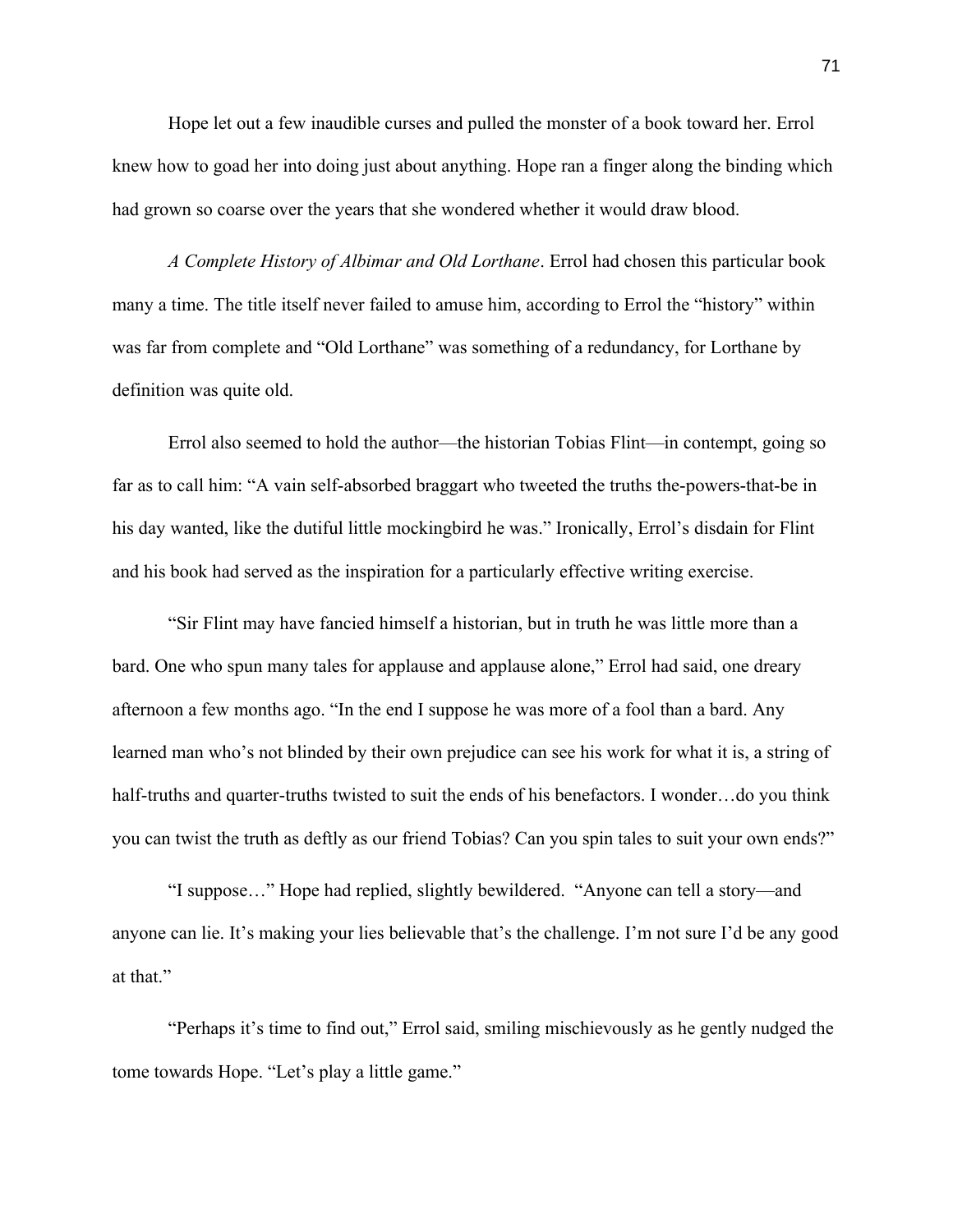"A game?"

"Yes a game. Why don't you pick a section from our friend Tobias's book here and copy it down—not word for word mind you— feel free to change as much or as little as you see fit. Rewrite a tiny piece of 'history' for yourself. When you're done, I'll attempt to discern which words are yours and which are his," Errol had said, rubbing his hands together.

"What happens if you're right about which words are mine and which are his?"

"Then I win. But if even a single word of yours goes undetected then you win. This game is very much weighted in your favor."

"What do I win if I win?"

"Why the pure unadulterated pleasure of knowing that you've bested me at a game of my own design."

The prospect of beating Errol at his own game was too juicy a morsel for Hope to resist and so she accepted his challenge. After all, how many women of the court could say they'd bested a learned man at anything save embroidery or dancing? Alas, any dreams Hope had of emerging victorious quickly deserted her. Errol was always able to identify which pieces of the text Hope copied where hers without fail. No matter how obscure the passage she chose, no matter how clever she thought she was being Errol always won in the end. Hope would often try to trip him up by throwing in several painfully obvious alterations in an effort to draw his attention away from the subtler ones she had discretely scribbled in. Yet despite her best efforts, Errol still saw through all her ruses.

After he identified the changes Hope had made to Tobias's text, he would smugly explain why Tobias's work was incorrect, often referencing the work of some obscure historian to prove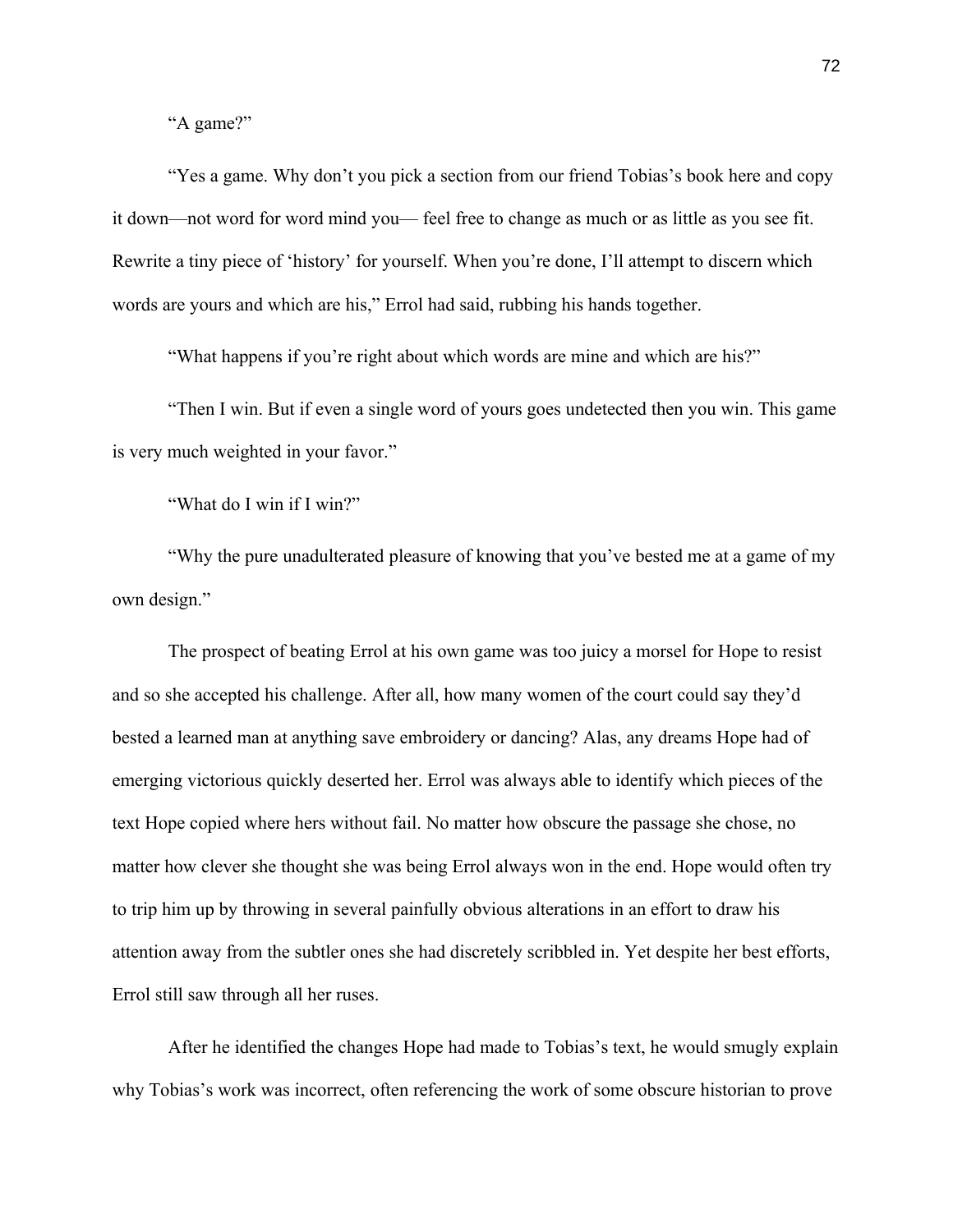his point. After a while, Hope had begun to suspect that Errol had somehow committed the entirety of Tobias's work—along with countless other books— to memory. How such a feat was possible Hope didn't know. Sometimes she began to wonder if Errol was some sort of living book, a human receptacle for every word ever written. Hope laughed such silly thoughts away most of the time, though occasionally she couldn't help but wonder if there was a kernel of truth to them.

"Go on," Errol said, motioning for Hope to open the great dusty tome. "Pick any section that takes your fancy." Hope begrudgingly slid the tome towards her and opened it, letting the pages slide through her fingers; the pages eventually came to a rest on page two-hundred-fortyseven. *Why not*. Hope thought glumly. It didn't really matter which section she chose; Errol knew them all by heart.

"Page two-hundred-forty-seven to page two-hundred-forty-nine," Hope said a proclamation halfway between a simple statement of fact and a challenge.

"Ah yes, chapter three, the history of the glorious reign of Augustine Leonharth. Or at least the history he commissioned Tobias to pass along to future generations," Errol said.

"You don't approve of Augustine?"

"I must say I am flattered your highness. I was not aware the approval of a lowly tutor amounted to much."

"Oh don't be coy. You know I hate it. I'm just curious as to why you don't like him? All the historians speak highly of him, not just Tobias. He was kind, strong and wise. Everything a good king should be."

Errol chuckled. "Was he…was he good?"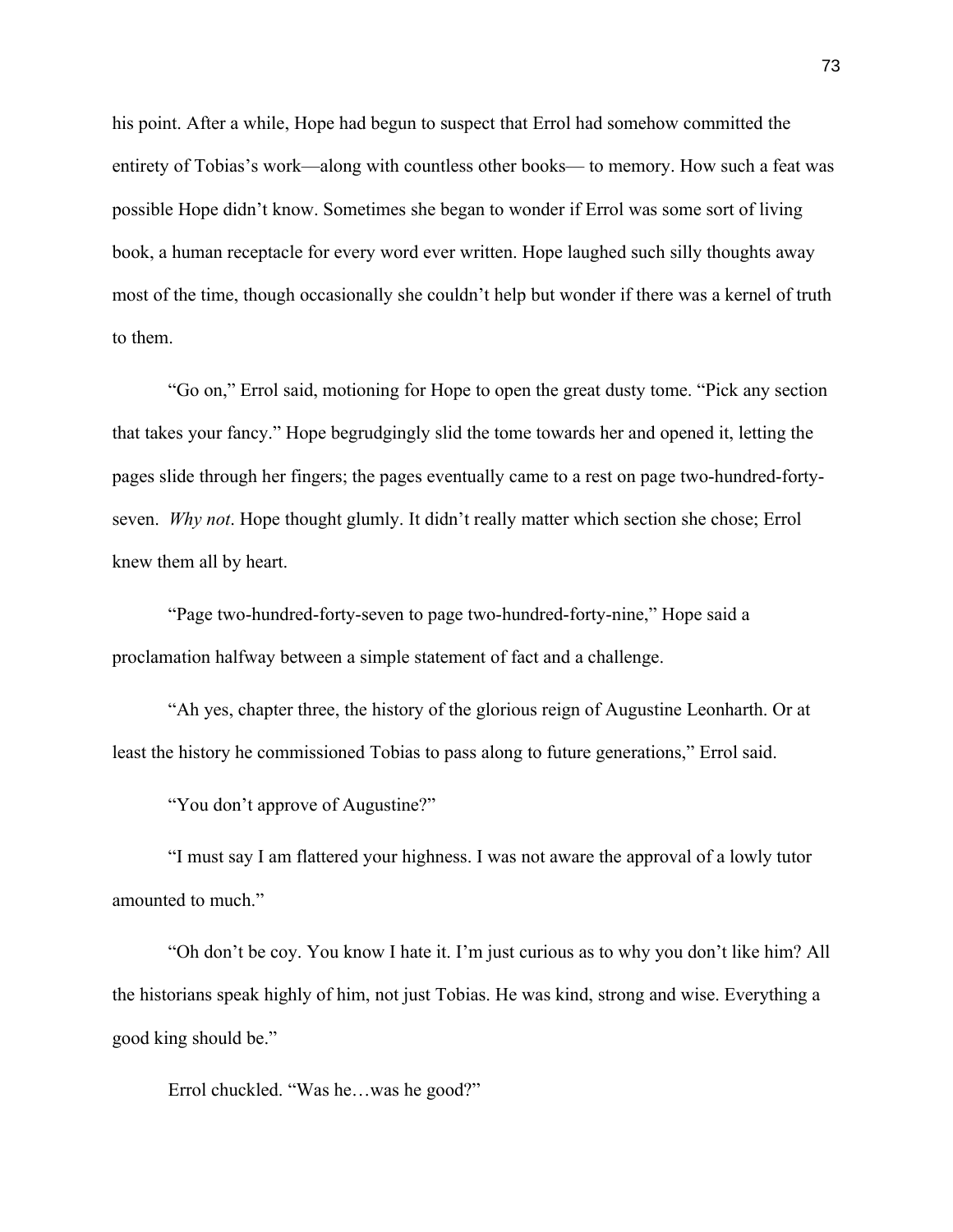"I don't follow," Hope said, confused.

"Was Augustine a good king?"

"Well yes, I think so. He started a dynasty that lasted for four centuries didn't he."

"That he did. But was he a good king, or an effective one?"

"Is there a difference?"

Errol smiled his all too familiar sly smile, as if he were enjoying a joke to which only he was privy. "Well, I suppose that will be up to you to discover for yourself won't it, Your Highness."

Hope glowered. "Enough small talk. Let's get back to the game."

"As you wish, feel free to begin whenever you are ready," Errol said, motioning to the book again.

Hope drew her piece of parchment and quill closer to her and began to read. Errol may not have been terribly fond of Augustine, but if even a fraction of Tobias's writings were true then he couldn't have been that bad a fellow. The section Hope selected described how Augustine opened his doors to smallfolk who were fleeing from his rival the "accursed" Malcolm Hart, a self-styled king from the Southern Reach.

Augustine even had an orphanage built inside the castle ground, which was unfortunately torn down during his grandson Peter's reign and a modest temple of Varu erected in its place. Hope passed the temple every day as she went out for her morning rides. It was a relatively small and unassuming place, clearly built to only accommodate a dozen people or so; a place of worship reserved for the royal family and their attendants. Hope could count the number of times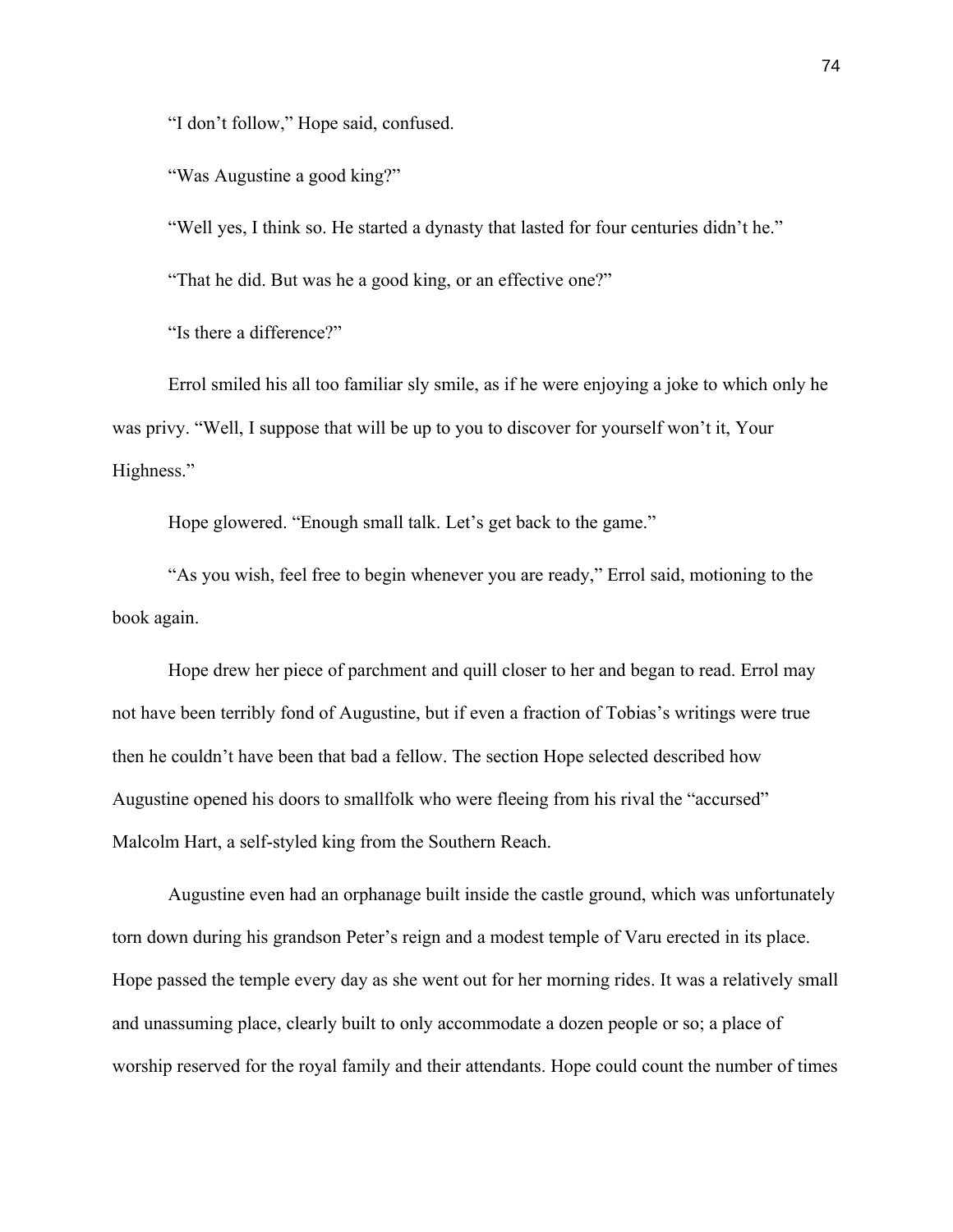she'd been in there on one hand. Her father for all his supposed virtues was not a very devout man.

*The temple, that's it. I'll make it sound as if it was always there…I'll say Augustine temporarily used it as an orphanage…Errol will know I'm lying of course, but it's a good distraction if nothing else.*

Hope began to scribble on her parchment, trying her best to look innocent. Errol watched her intently.

"Are you alright your highness? You seem a little dour today."

"Dour? Of course I'm dour. I'm not exactly thrilled at the prospect of getting thrashed by you in a game of wits for the umpteenth time."

Errol learned closer, his eyes boring into hers. Hope always felt naked under his gaze. She felt a powerful impulse to look away but resisted the urge.

"No…there's something that's troubling you, something other than our little game. Perhaps if you were to talk about it you'd feel better; get it off your chest as it were."

"Many things have been troubling me of late. None of which I want to talk about."

"As you wish."

Hope turned her attention back to her parchment, resuming her scribbling.

"And besides you're breaking my concentration…would you mind being quiet for a moment while I finish this."

"Of course," Errol said, reclining in his chair. "But if you're considering using the temple, I wouldn't bother. It will serve as a distraction but little more."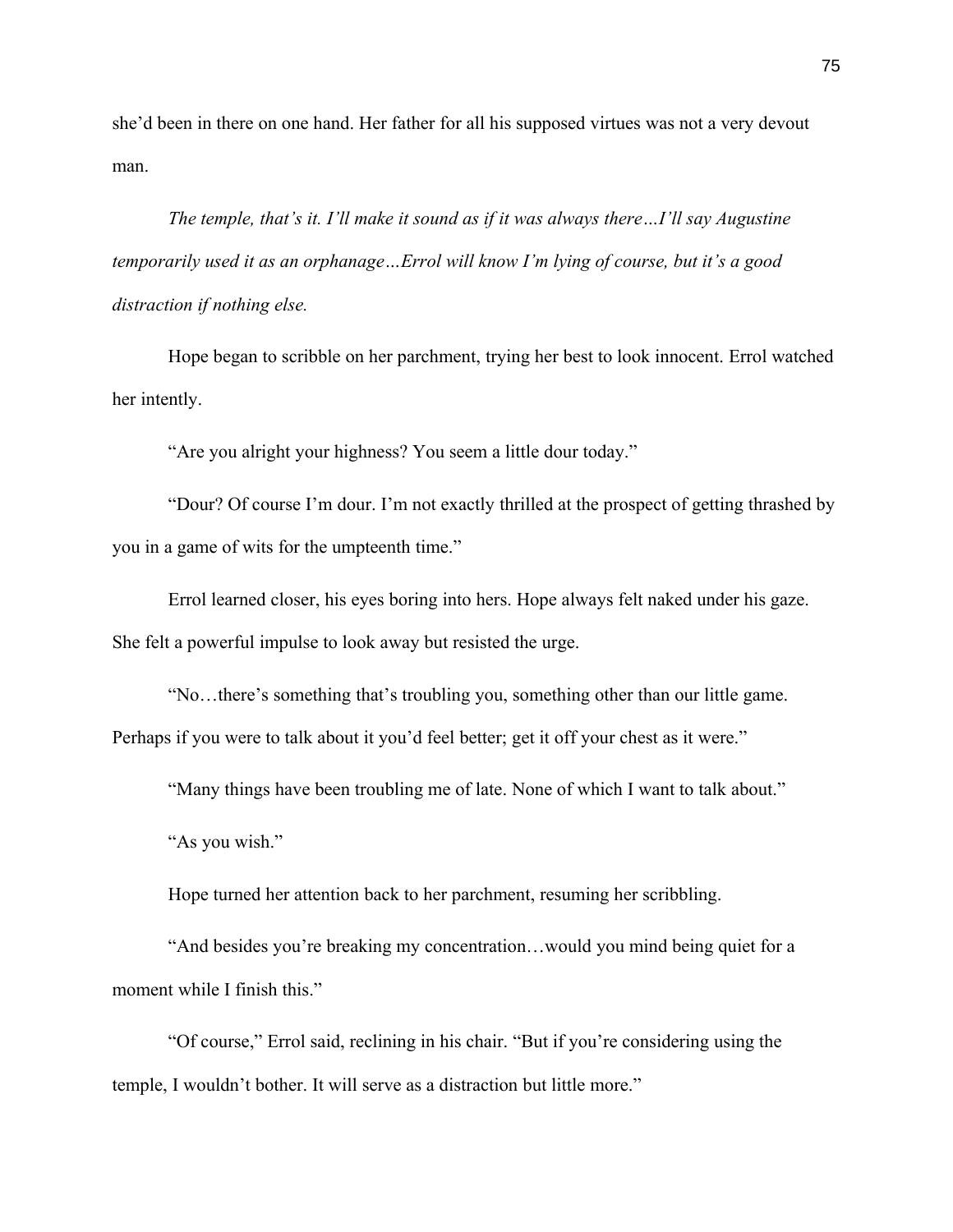# *Damn him.*

"How could you possibly know I was going to use the temple?"

Errol shrugged. "Lucky guess I suppose. It seemed like something you'd pick. And besides you've just confirmed my suspicions."

# *Damn him…*

Hope turned her attention back to the tome and continued to read, attempting to regain her composure. Tobias continued prattling on about the glory of Augustine's reign, detailing Augustine's "stunning" victory over Malcolm Hart. Augustine pardoned the lords who stood against him after the fighting was over and kindly took the fallen Malcolm Hart's children as his wards, though unfortunately the children all died of sickness not long afterwards. As far as Tobias was concerned there had never been and would likely never be as just and true a king as Augustine Leonharth. Tobias's words and turns of phrases eventually grew so florid and pretentious that it became a chore to read on any further. Hope closed the tome in disgust.

She was certain that there had to be something within the leather-bound heap of parchment that lay before her that Errol did not know. Some tiny tidbit of information he had overlooked, but despite all the times they'd played their little game Hope had yet to find it.

# *Unless…*

Unless the answer had been in front of her all this time, just waiting to be discovered…

Hope flipped the tome back open and continued copying the section she had selected scribbling on her parchment as she buried her face in the tome's pages.

"You seem to be taking this rather seriously," Errol said after a moment of Hope scribbling away in silence.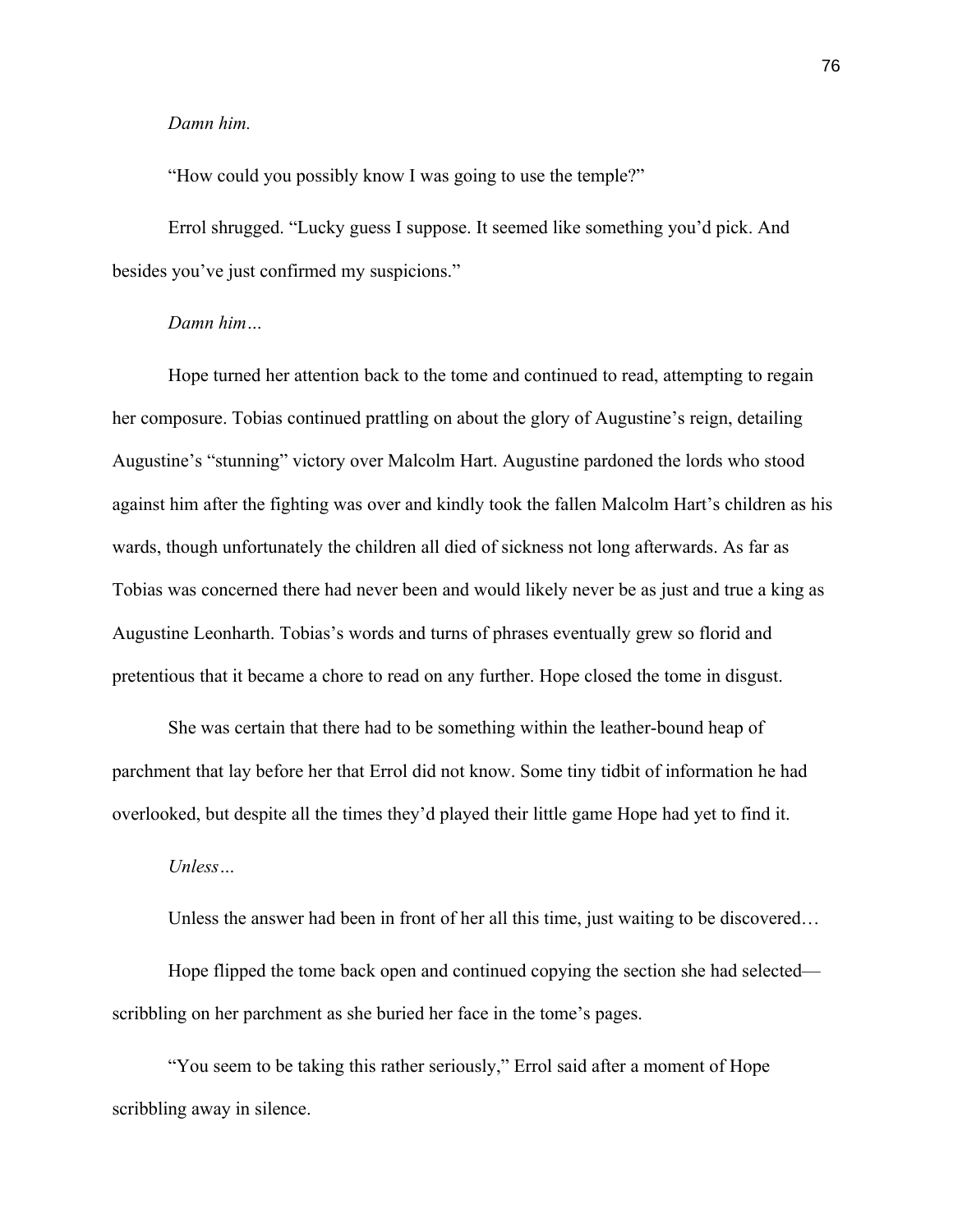"I am," Hope said curtly as she finished rereading her work for the final time.

"I can hardly wait to see what you've come up with."

"You won't have to," Hope said, handing Errol her parchment with a flourish. His eyebrow raised, Errol took it and began to read.

"Tut tut, Augustine's treasurer was Cleo Selwyn, not Martin Guilford, but I'm sure you already knew that." Errol said, scratching out a sentence on the parchment. "And Augustine's first wife Maureen was most certainly not barren; she had many healthy children, so many in fact it was rather astonishing. Though in all fairness the Leonharth seed is known for being exceptionally…potent."

"Maureen eventually died in childbirth unless I am mistaken."

"That she did. It was tragic but not entirely unexpected. I imagine even the strongest of women would be quite spent after twelve births."

"You know how the old jape goes; marrying a Leonharth is a cruel and bloody fate."

Errol chuckled. "That it was… that it was."

"From what I hear the men were something else," Hope said with a sigh. "Gorgeous faces with figures to drool over. It would almost be worth an early grave to lay with one."

"My, my Your Highness…" Errol said in mock indignation.

"Have I offended your sensibilities?"

"Not in the slightest. You are quite right, many men of the Leonharth line were known for their looks and sunny dispositions. The sort who'd get any maiden's heart fluttering."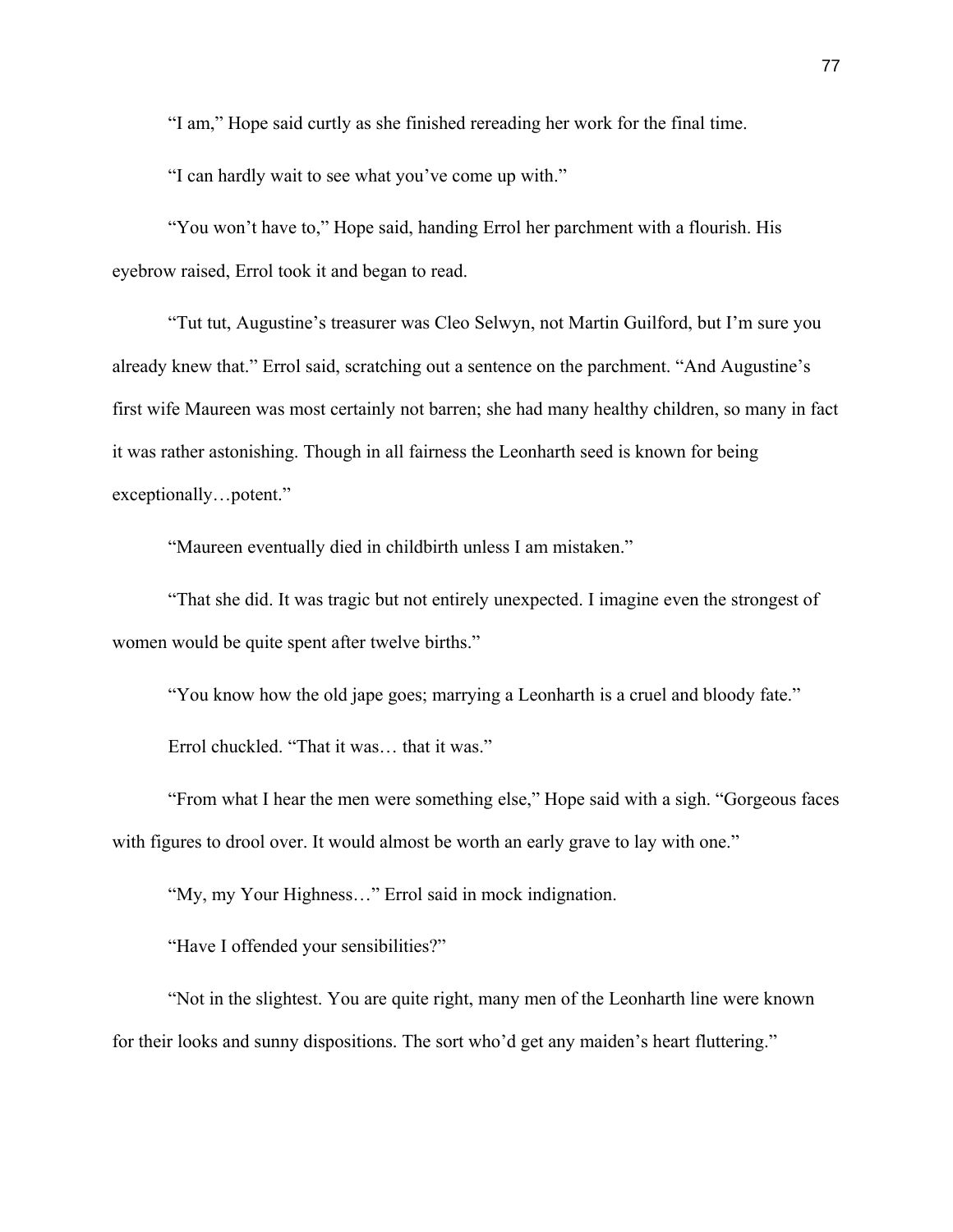Errol turned his attention back to the parchment, continuing to search the section Hope had copied for any changes she made to Tobias's original text. "Harper's fold is located to the northwest of Bannermount not to the northeast…" Errol muttered scratching out a sentence. "Jacob Pierce was executed for treason not sedition…" He scratched out another. "And a few other odds and ends…" He said as he deftly snipped away another assortment of falsehoods as casually as if he was pruning a plant.

After he had finished Errol handed the parchment back to Hope. "Unless I'm mistaken that should be all of them. You've grown quite adept at weaving deceptions. Tobias would be most pleased. Let me know if there are any that I have missed."

Hope looked over the parchment; she managed to keep a straight face, but her heart pounded away so fiercely in her chest that she thought it might burst.

It was there.

The deception she had placed among her numerous feints. The one she had prayed that Errol's quill would not find.

*I've won…I've actually won.*

Hope was sorely tempted to smile but suppressed the urge, her lips instead curling into a look of feigned displeasure.

"Well?" Errol said. "Did I miss anything?"

"Of course not. You were right about everything. Not one mistake escaped you." Hope finally allowed herself to smile. "Which is why you've lost."

"I'm afraid I don't follow…" Errol said, sounding genuinely perplexed.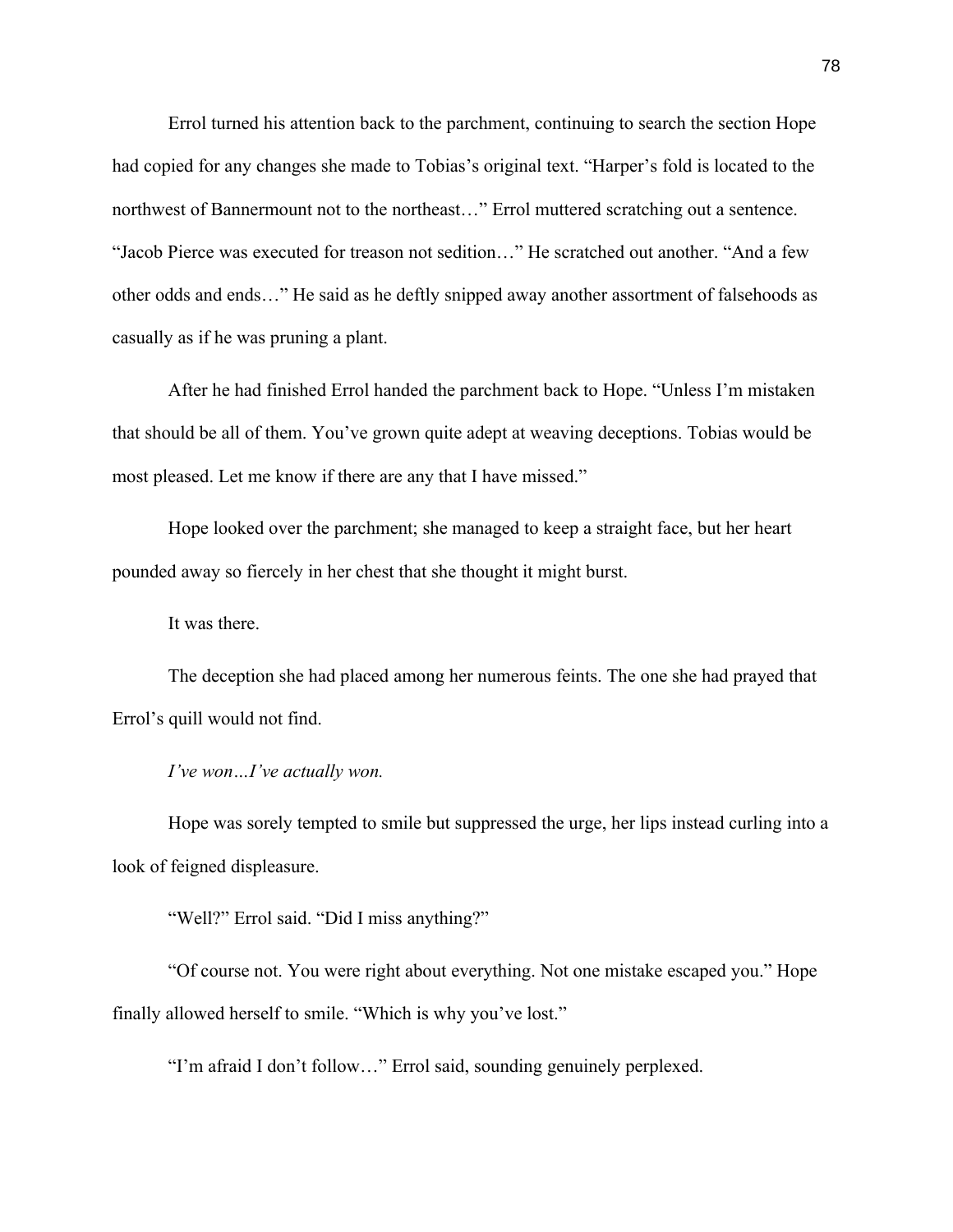"Just to be clear, the rules of our game are that any changes I make to Tobias's work that go undetected result in my victory, but if you can find all the changes I've made then you win. Those are the rules true?"

"Yes those are the rules. But I must confess that I don't understand what point it is you are trying to make. I'm fairly certain I've identified all the changes you've made."

"That is precisely my point," Hope said, lurching forward, barely managing to contain her excitement. "You were so busy looking for the changes I made to Tobias's text that you never considered the possibility that the changes I made were necessary ones."

Errol started to look genuinely perplexed. "Necessary?"

"The orphanage, the one that was turned into a temple," Hope said. "Page two-hundredforty-eight. It was constructed by Peter Leonharth the second was it not?"

"Yes it was. I noted as much when I read your work. You gave the correct answer. Tobias did as well."

"Did he?" Hope said, grabbing the tome and flipping it open again. "Tobias states, and I quote: "The orphanage gave shelter to children from all over the land for many years; alas it was eventually torn down by his majesty Peter Leonharth and a Temple of Varu was erected in its place."

"I see…" Errol said, comprehension dawning.

"By "Peter Leonharth" it is not entirely clear whether Tobias was referring to Peter Leonharth the Second or his father Peter Leonharth the First. Such a distinction is an important one to make, one Tobias did not. I changed the text to make it clear to which king Tobias was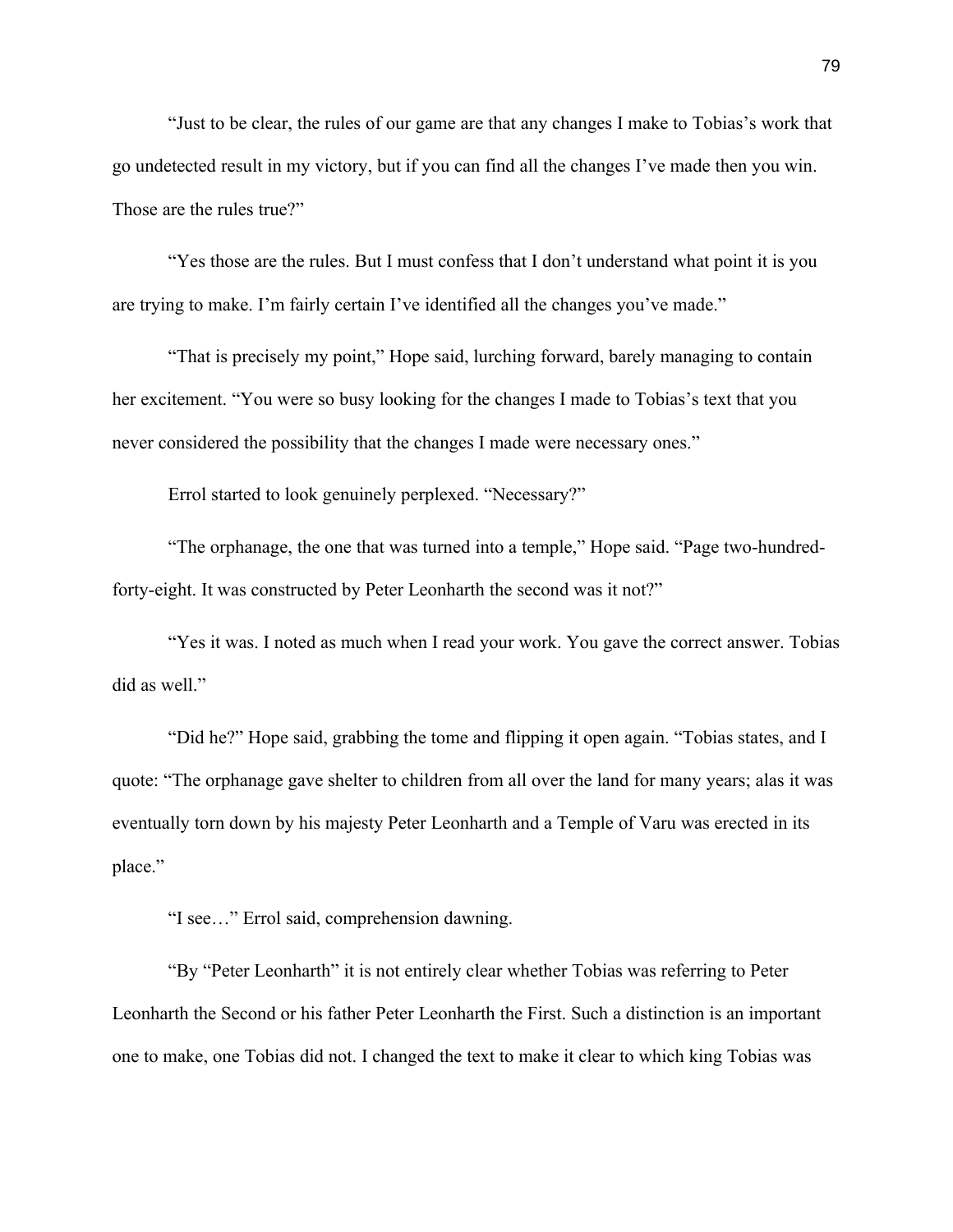referring. A change you failed to notice because it was so obviously true that you didn't give it a second glance." Hope laughed. "In the end I guess I deceived you with the truth."

"So it would seem…" Errol said, begrudgingly, though also regarding Hope with a heightened level of respect. "You know, you do have a devious mind. And a…. keen eye for detail. Perhaps you'd make a good diplomat."

"Oh, come now, you know I'm not tactful enough to be a diplomat."

Errol smiled. "An absence of tact more oft than not leads to victory in squabbles over power."

Hope snorted. "An absence of manners you mean. I wonder—are you attempting to humor me or insult me?"

"To enlighten you. That has always been my intention."

They sat in silence for a moment—Errol's eyes boring into Hope's. Again, Hope could not help but feel as if she were naked under his gaze. It was as if Errol could see every part of her. Even the darkest and seamiest parts that were never meant to see the light of day.

"So do you accept defeat?" Hope finally said.

"Accept it? No. But I will acknowledge when I am beaten," Errol replied. Hope reclined in her chair and stretched, loosening up her shoulders. She often found sitting hunched over her parchment to be oddly tiring, even for only short periods of time.

Errol sighed. "I believe a reward is in order…"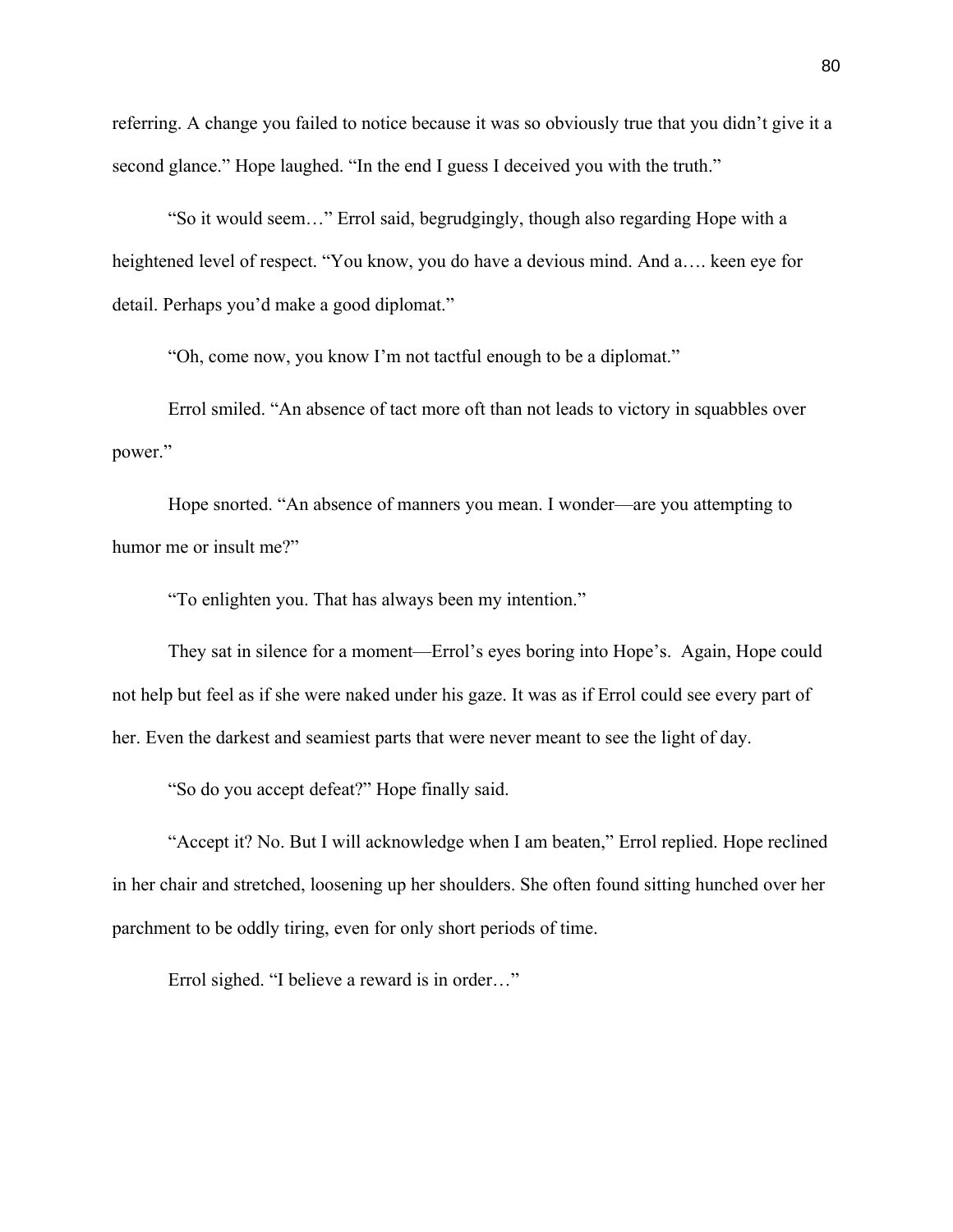"A reward?" Hope sat back upright. "I thought the only reward I was supposed to receive was, "the pure unadulterated pleasure of knowing that I've bested you in a game of your own design."

Errol chuckled. "Yes that's true. But I'd like to reward you all the same. You're free to go without it if you like."

"What sort of reward do you have in mind?"

"A story."

"A story?"

"You've read to me so many times…I suppose it's only fair that I read to you." Errol gestured to the countless books that filled the shelves around them with a flourish. "Pick any one you desire and I shall read it."

"You're promising me that you'll read a story…but there are many other books in this study: historical texts, journals—even a cookbook or two. What if I were to choose one of those? Would you still read it?"

"If you wish to be bored to tears then I will be more than happy to oblige. But surely there is some tale among these countless works that you have yet to hear? A reward is meant to be something enjoyable is it not?"

"If I were to choose an entire book, say *Whitewater's Folly*, would you read it front to back or just a chapter?"

Errol laughed. "So many questions…"

"You said yourself that I have an eye for detail," Hope reminded him.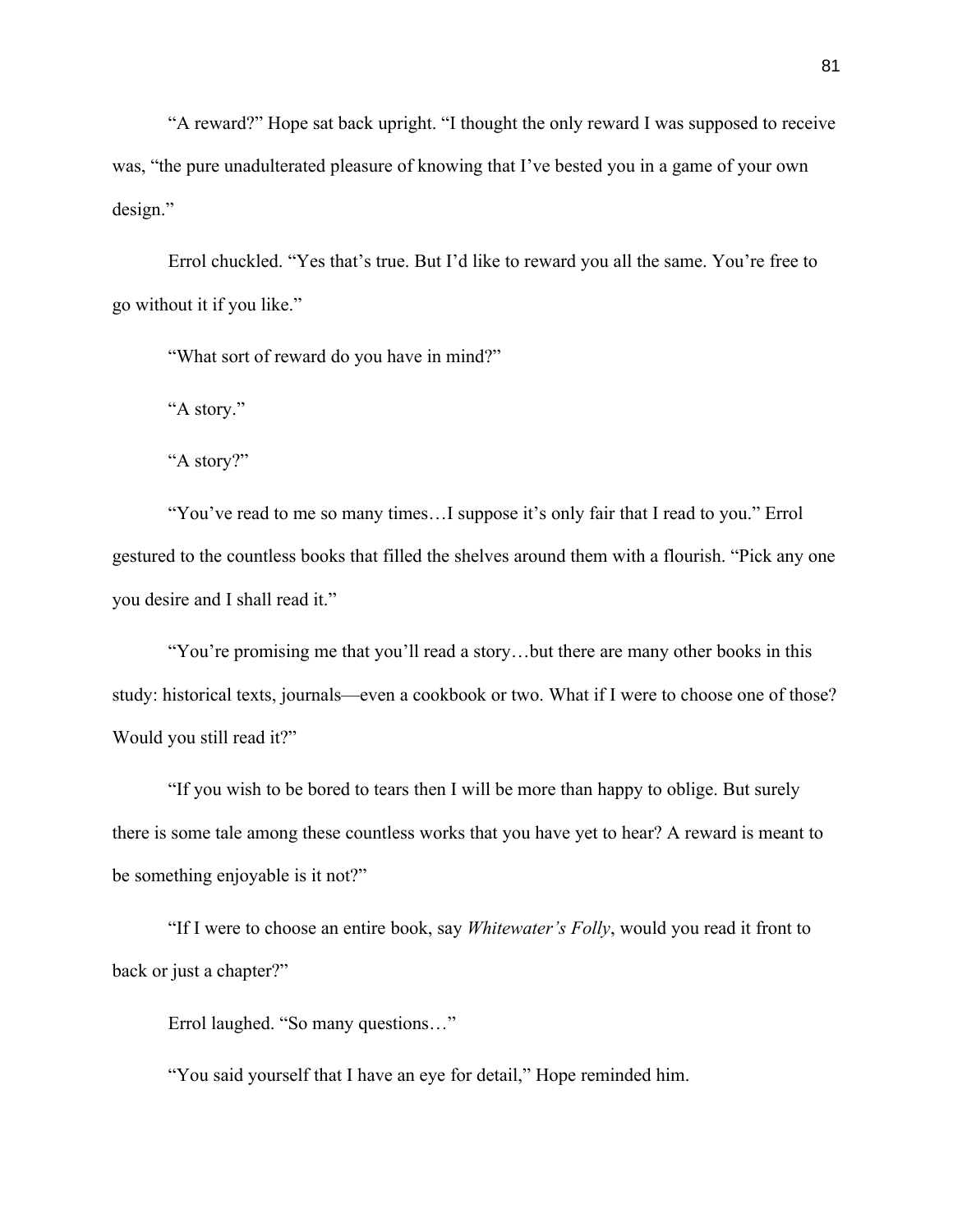Errol stroked his chin looking rather amused. "I shall read from whatever title—or titles —that take your fancy, until either you tire of them or we run out of time; whether a thrilling epic such as *Lodrae Lomia* or something less scintillating as say…a cookbook, no volume is off limits. Furthermore, I will read any chapter or count of pages from a single work, multiple works—or any combination or variety hither to unmentioned. Is this arrangement acceptable to you?"

Hope nodded.

"So what shall I read?"

"'Geylen of Lorthall' I think—the story you were reading to the Wolf boy. Start where you left off with him."

"Are you certain? It seems an awful waste to choose a tale you've heard before. Where's the fun in knowing how it all ends."

Hope shrugged. "These are uncertain times, and I for one am craving something certain. Something familiar. You wouldn't mind indulging me would you? Not that you have a choice in the matter. You did promise me a reward after all."

"Your wish is my command," Errol said, opening *Songs and Tales of Ages Past*. Errol licked his finger as he flipped through the pages.

"Ah…here we are," Errol said when he reached the place he had left off when Hope had barged into the study unannounced. He cleared his throat and began to read.

*"Before them lay many doors. Far more than Geylen could count. Three of the doors were open. Three doors for the three evils the Shade had unleashed. Three evils not of the forest, nor of the sea, nor of the sky…"*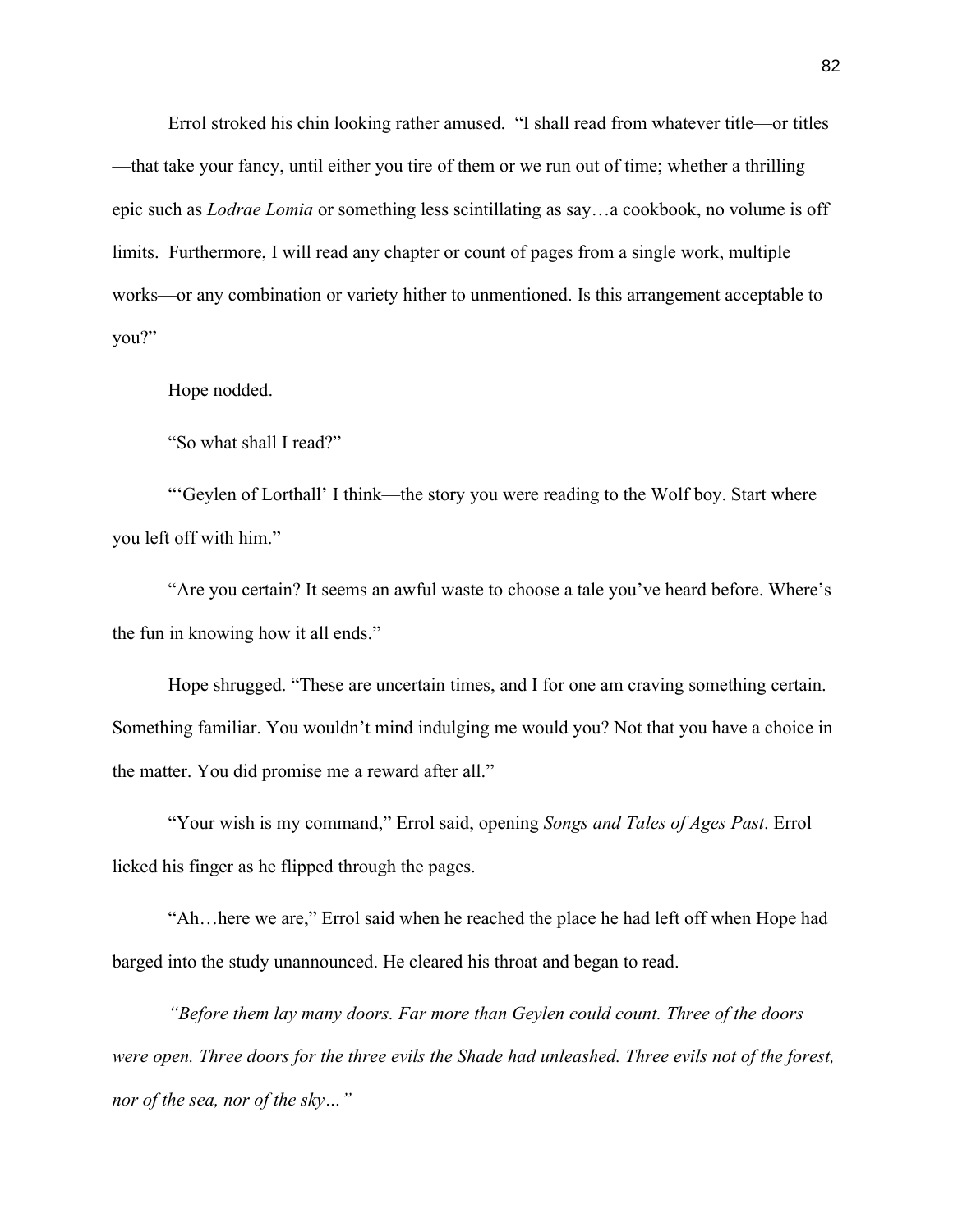*"Behind each of these doors lies a sin of man," The Shade said, gesturing to the countless doors the surrounded them. "Many years ago I agreed to remove each and every one from the people of Lorthall, bringing peace and contentment to a wicked and barbarous village that sorely needed both. In return for my service, your forbearers promised to sacrifice an innocent to me every year at harvest's end. For three ages, your forbearers have upheld their end of the bargain…alas three harvests have come and gone o'er the past three years and no innocent has been given to me."*

*The Shade laughed its horrible laugh and Geylen felt his blood run cold.*

*"Fools…" The Shade hissed. "Do you truly believe you can cheat me? If so you are fools indeed. Fools!"* Errol's voice rose, his face twisted into a quite believable expression of malicious glee. His reading seemed to be as much of a performance as it was a recitation.

*Fools!* Errol yelled, slamming his fist on the hard-wooden table. Hope jumped, partially from shock, but also from…pain. Her head was ringing as if it had been physically struck, a low dull, whining filled her ears and reverberated throughout her skull. She massaged her temples.

*Fools!* Errol slammed his fist on the table again. The whining and pain intensified. Hope gasped as she clenched her temples even tighter.

*"Fools!"* Errol yelled yet again, driving his fist against the table for the third and final time. The pain within Hope's head reached a fever pitch and the whining became deafening. She felt as if a thousand white-hot nails were slowly being driven into her skull.

"Errol…" Hope said hoarsely. "'I think…"

But Errol was too enthralled in his performance to notice her discomfort.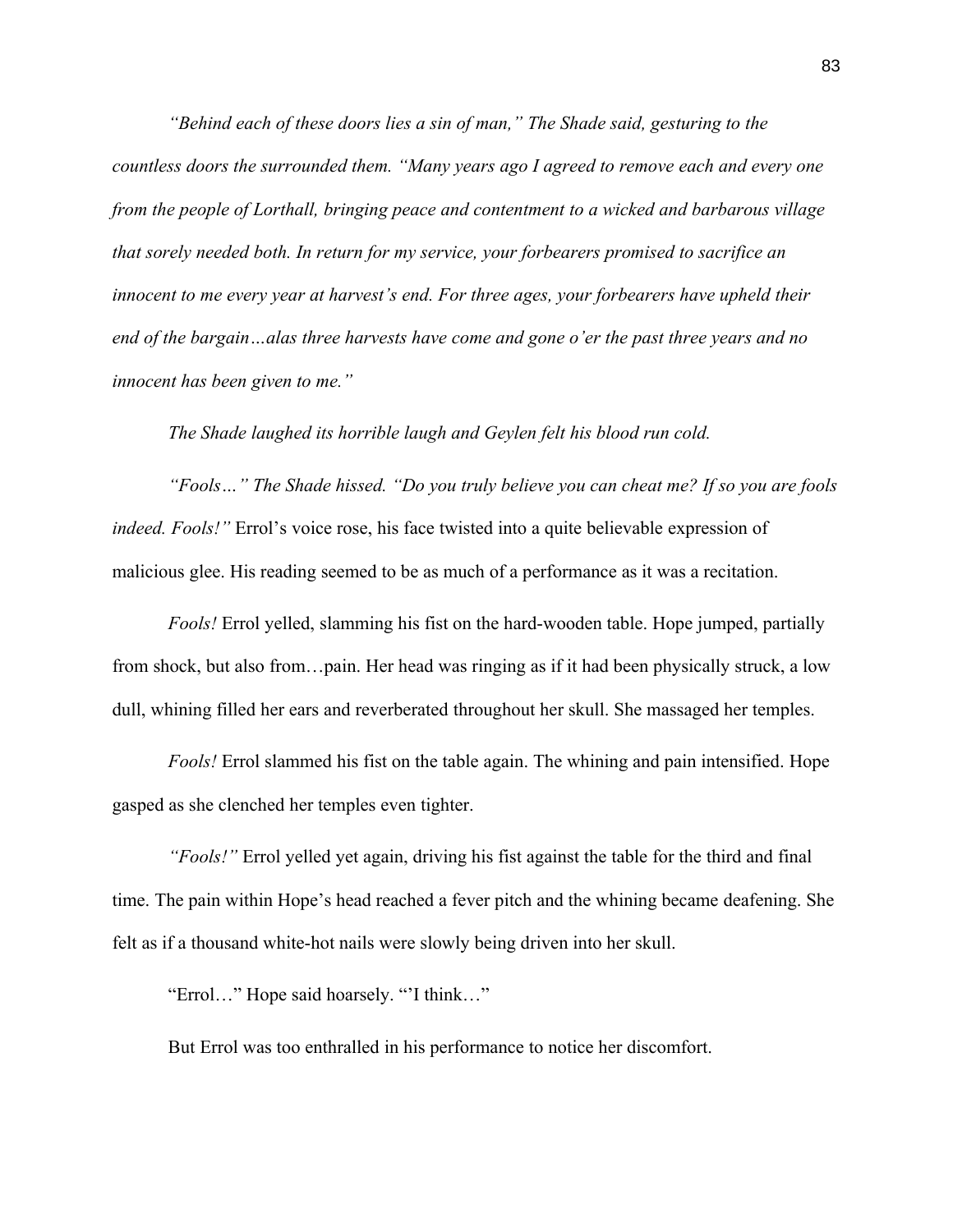*"Behold your doom boy. The price of your arrogance." The* Shade *said, gesturing to the three doors that stood ajar. "For three harvests you and your kin have refused to give me my due, so three evils I have returned to your village. Three nameless, faceless horrors to poison your hearts and peel the meat from your souls; for men's virtues are few but their vices are many…"*

Hope's vision suddenly grew distorted and blurry. An all too familiar chorus of whispering began to fill the air, closing in on all sides.

Hope clamped her hands over her ears in an effort to shut the whispering out, but it was of no use. It wormed its way between her fingers, urgent and unrelenting. There was something different about the whispering this time; a discernible change from the previous occasions in which it had arisen in Hope's dreams and when her waking mind began to wander—another layer to the eerie chorus—the faintest traces of sobbing…and pleading.

*"…And now the fourth harvest has past and I have naught to show for it. So as promised, I will return another evil to the people of Lorthall—a fourth evil. Behold boy as I raise my hand and open the Black Door."*

The sobbing and pleading grew clearer and louder. It was a girl's voice, youthful and filled with fear.

### *Wim…please! Please don't!*

"Errol…" Hope whispered hoarsely.

Errol continued to read, sweeping his arms around for dramatic effect.

"Errol!" Hope tried to shout, but all she could muster was a strangled cry.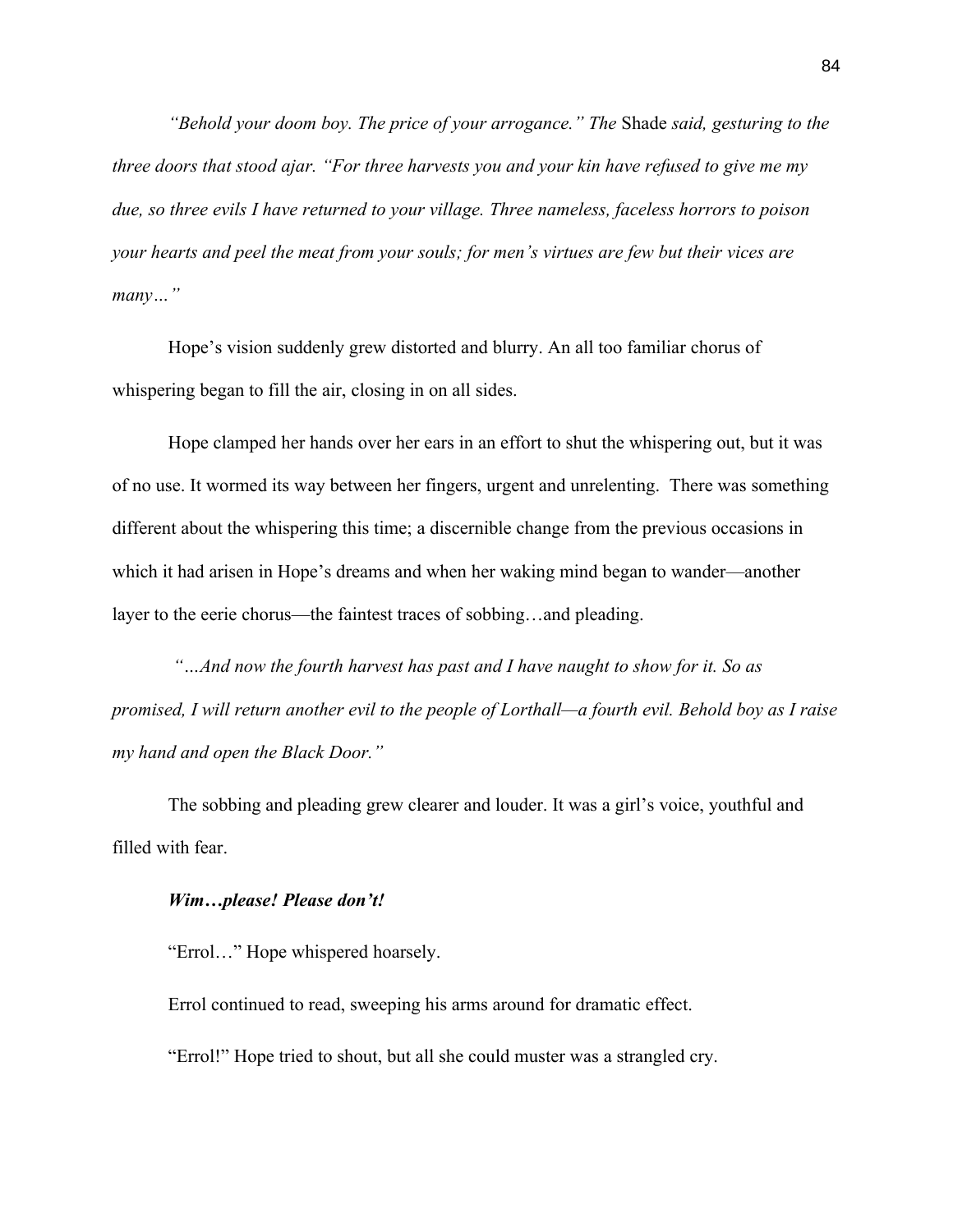"Your Highness, are you alright? You look rather pale…" Errol said, discarding the book and leaning in close. Hope's vision began to swim in earnest and she retched all over the table. "Oh dear…" she heard Errol whisper.

And then Hope saw it.

A great, black symbol lay on the table between them; it looked as if it had been written with black, smoldering smoke as opposed to ink. The more Hope stared at it the more she felt compelled to look away, and yet know matter how hard she tried to avert her eyes they remained fixed on the symbol. She felt Errol place a hand on her shoulder and give her a shake.

"Your Highness…"

Hope continued to stare at the symbol before her. She was not certain if it was even really there or if it was merely an invention of her increasingly unstable mind. Whatever the case, she did not have much time for contemplation, for she soon fell into unconsciousness—her head falling to the table with a thud. As the darkness engulfed her, she caught one last glance of the symbol, the black smoke with which it was wrought flowing away into oblivion. It looked as if it was in the process of dissipating, yet no matter how much smoke was lost to the air, the symbol remained. As Hope's eyes fluttered closed her last conscious thought was of the sobbing little girl, whose pleas rose unbidden to the forefront of her mind.

# *Wim, please…*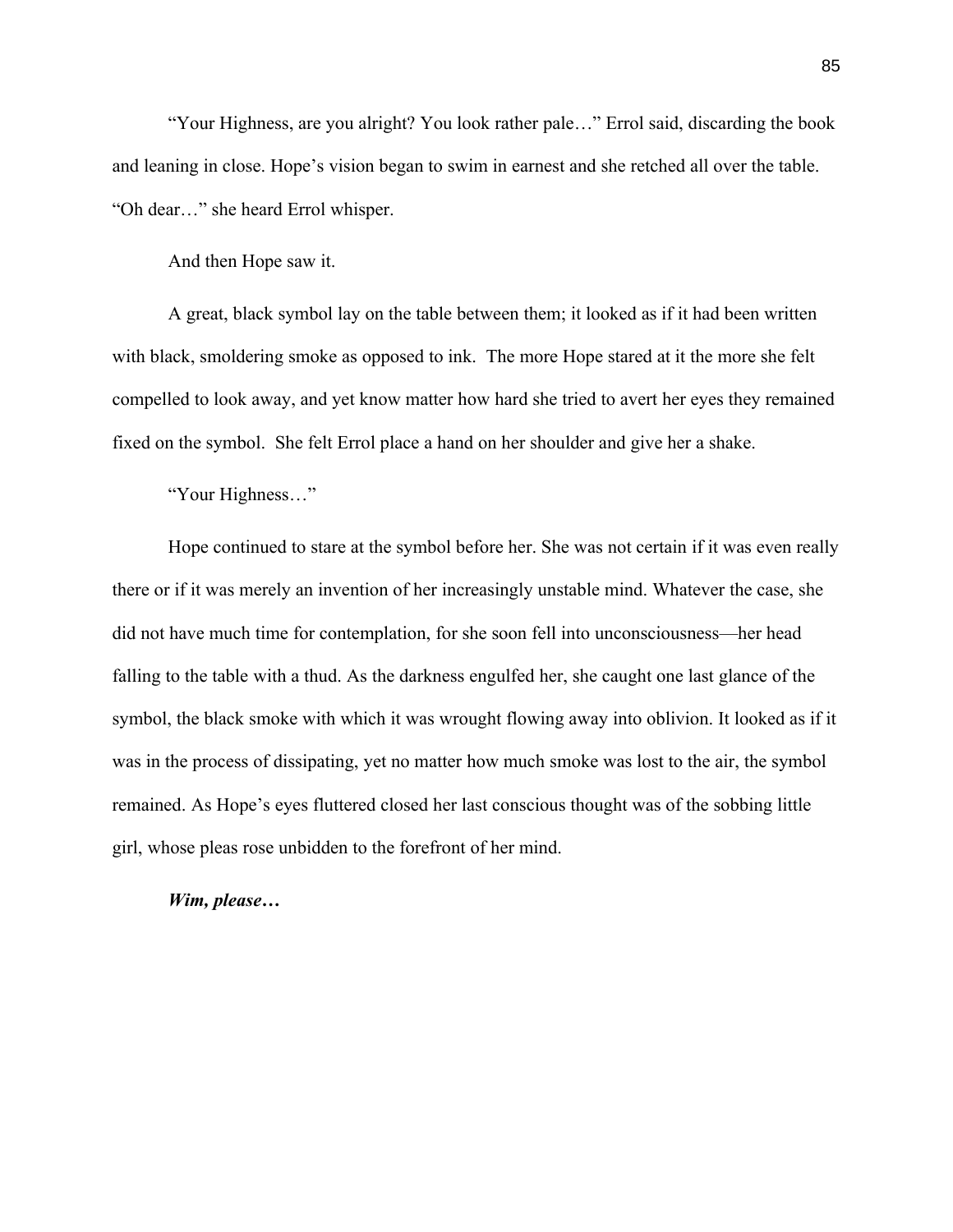#### **Chapter Five: Gold, Writs and Decencies**

After what seemed an age Vale and Tormir finally reached the Deleton. The gates were always open regardless of the hour, allowing any and all into the grounds. Gaining entry to the building itself was another matter, a privilege reserved for clients in the company of a consort or who had made arrangements to meet one inside. The building was well guarded; if anyone was brazen enough to sneak or force their way in, they would receive a brutal—and most likely final lesson.

That being said, Master Aliar did his best to keep the atmosphere civil and inviting, ensuring that both consorts and guards remained on their best behavior (to paying clients) at all times. He spared no expense on the upkeep of the building or the grounds. The floors were polished daily, the walls repainted every year and every sennight the hedges were trimmed, the flowers pruned and the grass kept short and tidy.

Unfortunately, the harsh winds from the storm had not been kind, tearing the leaves off of several bushes—reducing them to stalks and stems—as well as disfiguring some topiary that had previously been rather becoming. The rain had also left the earth quite sodden. Vale nearly lost a boot as he and Tormir waded through the muck, heading towards the Deleton's rear entrance.

No doubt it would cost a good deal to restore the battered grounds to their former state, a prospect that would not thrill Master Aliar. He was willing to pay whatever it took to keep the Deleton presentable, but if Aliar had a choice in the matter he would probably rather remove his own rotten teeth by hand than part with any of his precious gold.

An image of Aliar giving a large amount of gold to a nameless, faceless stranger sprang unbidden into Vale's mind; Aliar placing the gold piece by piece into the stranger's hand,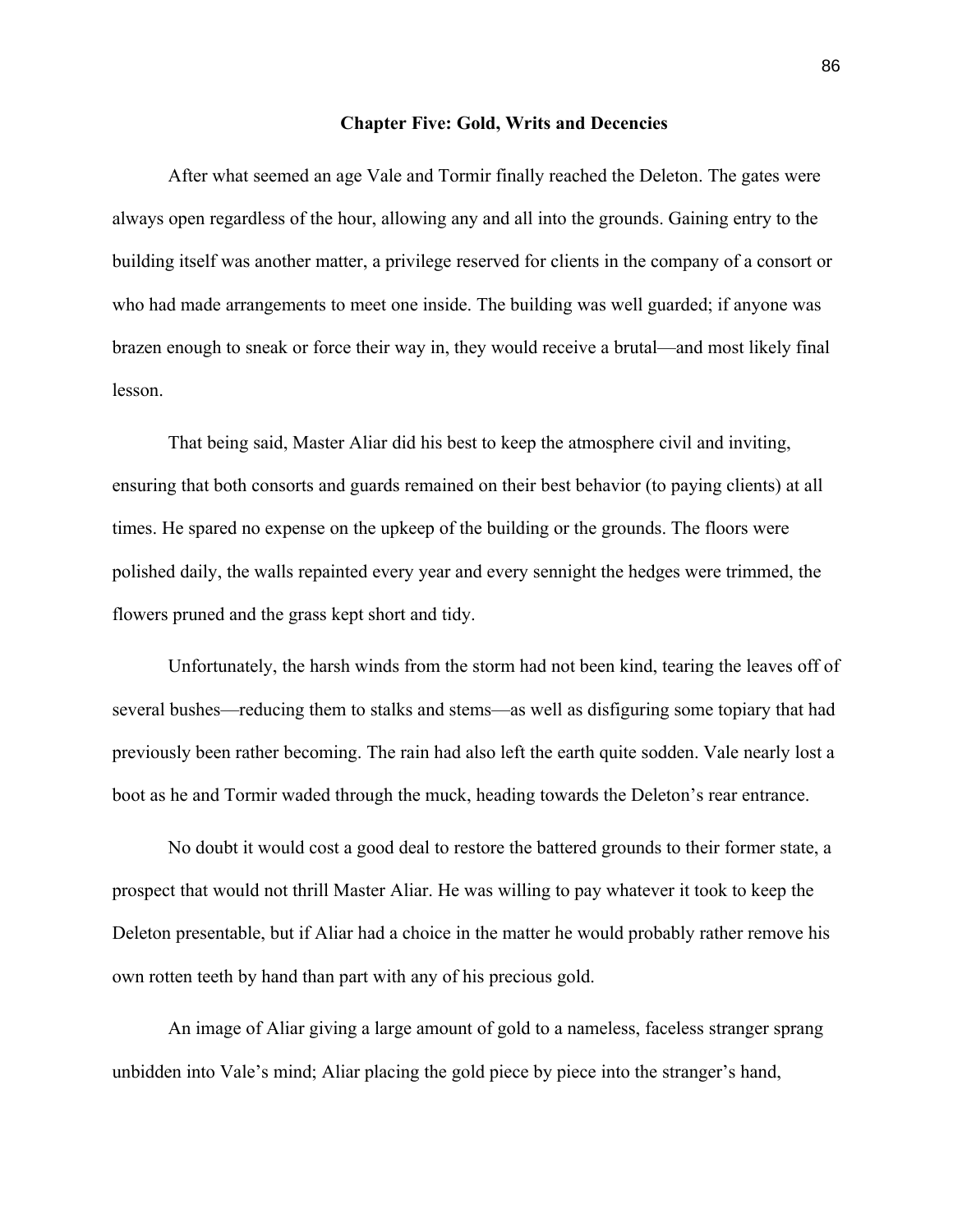wincing with each piece he surrendered. Such thoughts brought a smile to Vale's face and a spring to his step. Though in truth, the knowledge that his scheme was finally bearing fruit brought enough "spring" on its own—Aliar's illness was merely the cherry on top of the pie. He was distracted and disoriented, his wits dulled by the host of concoctions he was taking to restore him to health. Aliar was currently far more vulnerable to Vale's powers of persuasion than he would otherwise have been, on a night Vale would need all the influence over him he could muster. On a night that would be instrumental in Vale's quest to be rid of the Deleton for good and to be one step closer to visiting terrible vengeance upon his true enemy—the one who waited for him half a world away. Strutting through his father's halls.

Vale had to prepare for the night that lay ahead, to make himself presentable and gather his wits yet again. But first he had to sleep. A brief nap would dull the pain and reinvigorate him. He'd awaken renewed and refreshed but not truly rested. No matter how hard he tried Vale could never truly find rest.

#

The sounds of moaning, creaking headboards and the rhythmic thumping of flesh on flesh grew louder and louder as they climbed the all too familiar staircase which lead to the Deleton's upper floors.

"You should get some rest and eat some real food. Something other than sweets," Tormir said as they approached Vale's room. "As you know Aliar needs you tonight. I'll come collect you when its time."

"Well I'd best get ready then," Vale said, opening his door.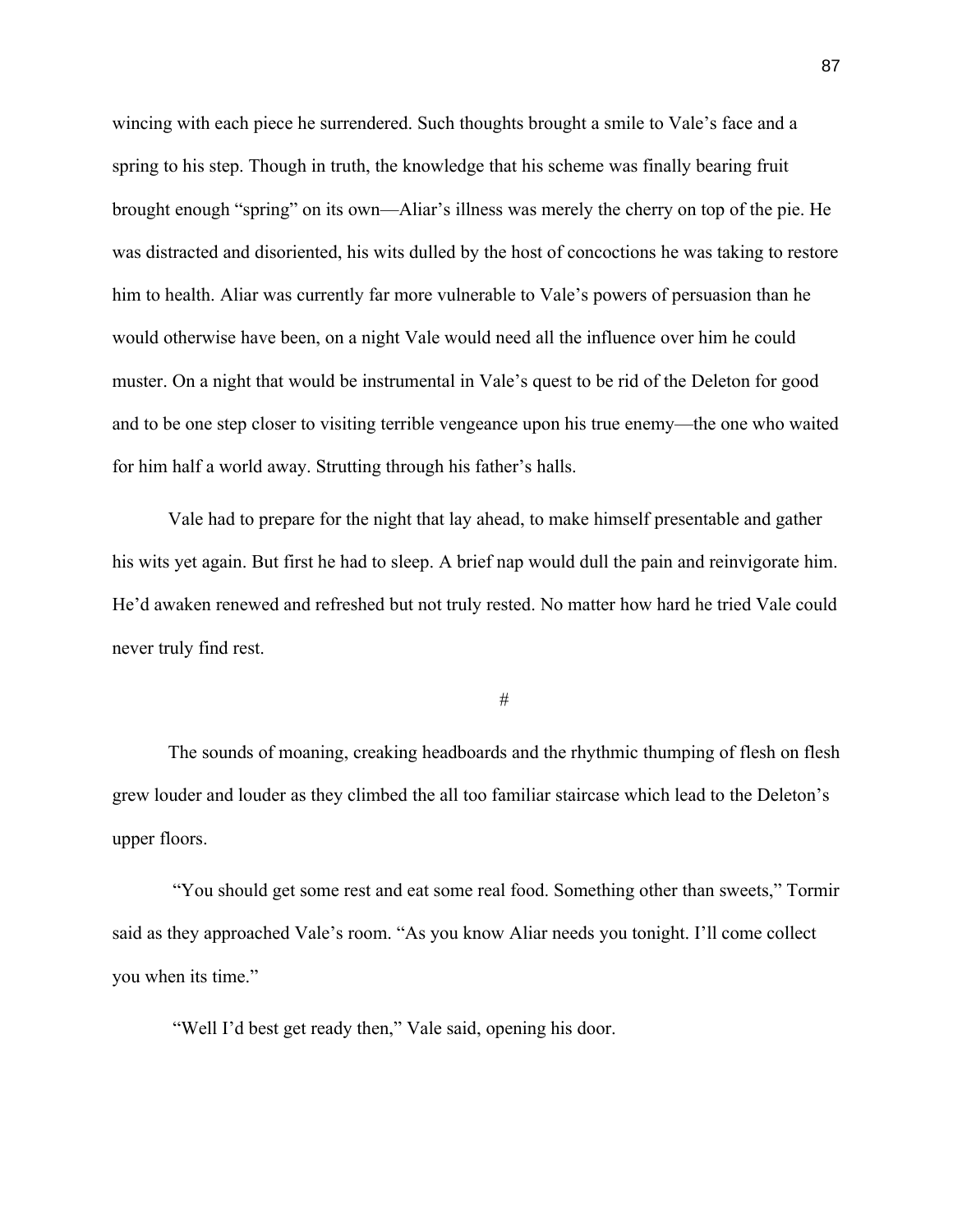"I'll send one of the girls to help get ready. If they're not spreading their legs they might as well do something useful."

"Would you mind sending for Daisy if possible?"

"Daisy, are you sure? Not to be rude, but I hear she's a bit of a lack-wit."

"You shouldn't heed malicious gossip Tormir. She's a sweet girl and she gives an excellent massage," Vale said, rubbing his back. "I must confess I could use one right about now."

"If you want Daisy then so be it. I'll have her bring up supper from the kitchens, I think they're making that roast again, but it's better than nothing."

Tormir turned and walked away down the hall, slouching slightly.

"Thank you Tormir," Vale called after him, though he was not sure if Tormir had heard him. Once Tormir disappeared around the corner, Vale shut his door and fell into his bed breathing in the aroma of the freshly washed sheets. Sleep took ahold of him far more swiftly than he anticipated; he was often so starved for it that he would fall into a deep slumber as soon as his head touched his pillow. Sleep for him was deep, black, dreamless and often brief. This time was no exception.

As soon as the darkness engulfed him, or so it seemed, he was roused by knocking on his door. Daisy stood in the threshold, holding a steaming plate of some featureless meat that, to its credit, looked as if it may have been alive at some point.

"Vale! How fare thee?" Daisy said, smiling warmly.

"I fare rather well, thank you for asking. And how fares Daisy?"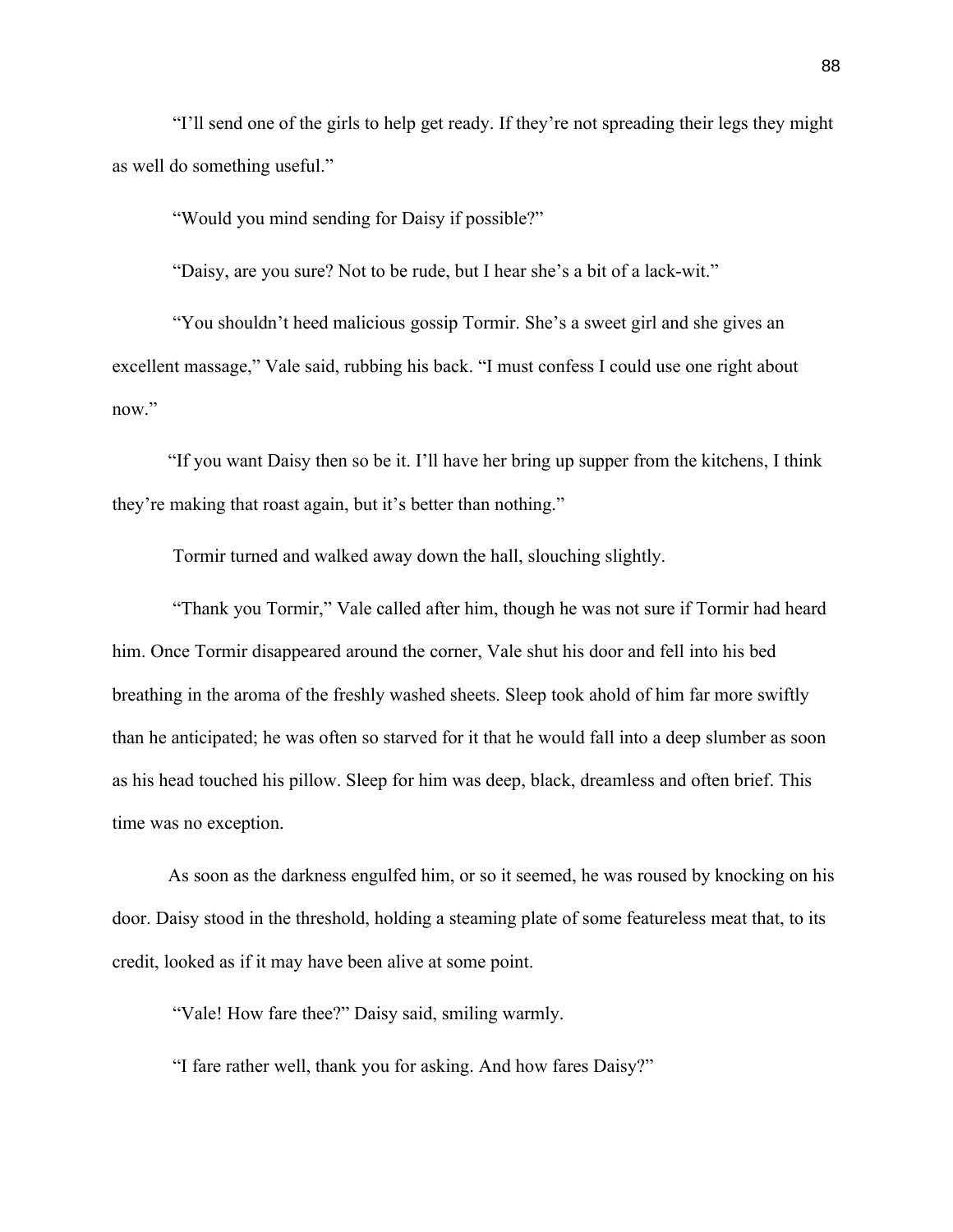Daisy had a wonderful smile, and a wonderful face and a wonderful figure for that matter; hence the reason Aliar demanded such a high price for her services. But there was something more to her allure than simple physical attractiveness; if Vale had to give it a name he supposed it would be a sort of feigned innocence, an innocence that men seemed to find irresistible. In public she behaved every bit as silly and bubbly as one would expect for a girl of her age, batting her eyelashes with shameless abandon and laughing amicably at even the most tasteless jokes; her doe-like eyes full of life and wonder. Between the sheets however…she was another matter entirely.

"Oh well enough I suppose, just finished up with Holland Royce."

"The jeweler?"

"Yeah that's the one! Dare say I wore him out. You should have seen the way he was huffing and puffing, I thought his heart might burst!"

"While consorting with a lady as fair as you, such a thing is not hard to imagine."

"Oh you're shameless." Daisy gushed. "Shameless and sweet. Yet oh so naughty I should think. If you ever want to refine your technique with me, know that my door is always open."

"I will keep that in mind. My door is always open to you as well."

"I can see that…why it's even open now," Daisy said, batting her eyelashes.

"That it is. But I fear I'm spread thin. I've been servicing Uani all day."

"Uani? That pervert— oh I'm sorry Vale. I did not know."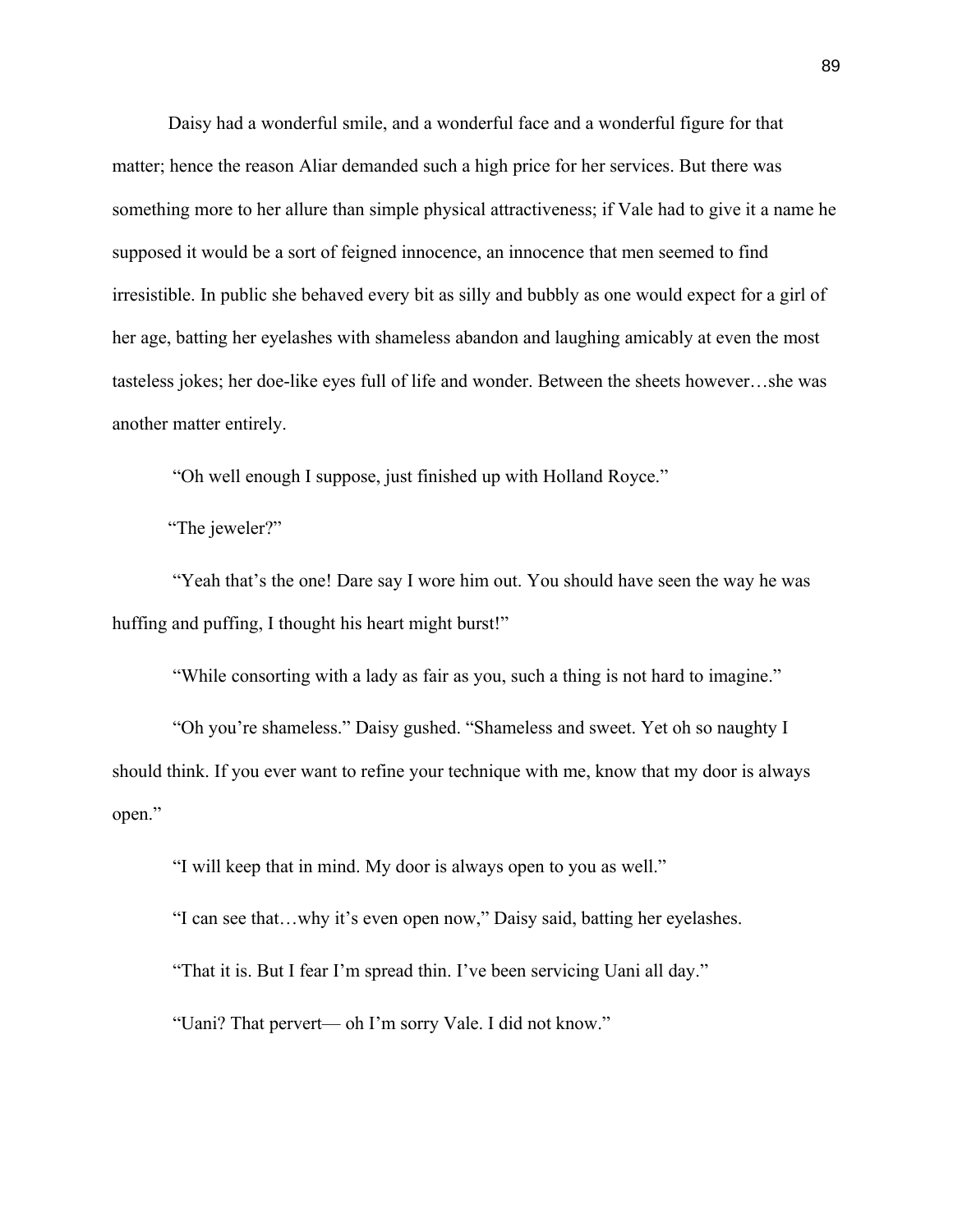"It's quite alright. I do hate to impose, but I was wondering if I could trouble you for one of your Rutagan graces. I am rather sore…"

"For you, of course!"

They entered Vale's room, Daisy kicked the door shut behind them and placed Vale's supper gently on a bedside table. Vale began to undress slowly, wincing with pain (there were no bruises to tell of his sparring session with Uani true, but the hurt was still there—it was in fact pervasive as of late). Once Vale was disrobed and lay prostrate on the bed Daisy went to work, deftly seeking out the muscles that were the most taught and strained. As her hands slid up to his shoulders and neck Vale flinched involuntarily (the back of his neck was particularly sensitive). "I'm not gonna hurt you...poor thing" Daisy said—a solitary crack in her cheerful demeanor.

"I know. Forgive me," Vale said, shooting a hopefully disarming smile up at her.

In many ways, Vale often saw a side of Daisy not many others were allowed to see. Beneath her lusty, doe-eyed, bed hopping persona laid a caring and empathetic soul. He had often wondered whether there was some latent reason for Daisy's kindness, but in the end it seemed Daisy was the sort of person who didn't need much of a reason to be kind, something of an oddity in Autu'rel.

She was what was known as "a child of the house," one conceived from an encounter with a client (Finilia root usually prevented such occurrences, but it was not infallible). Aliar, in a rare moment of charity, had decided not to undo what had been done and let Daisy's mother "Lily" birth her child in the Deleton. Afterwards, Lily was sold, to whom no one knew save Aliar (though there had been much hushed speculation on the matter). Who Daisy's father was, no one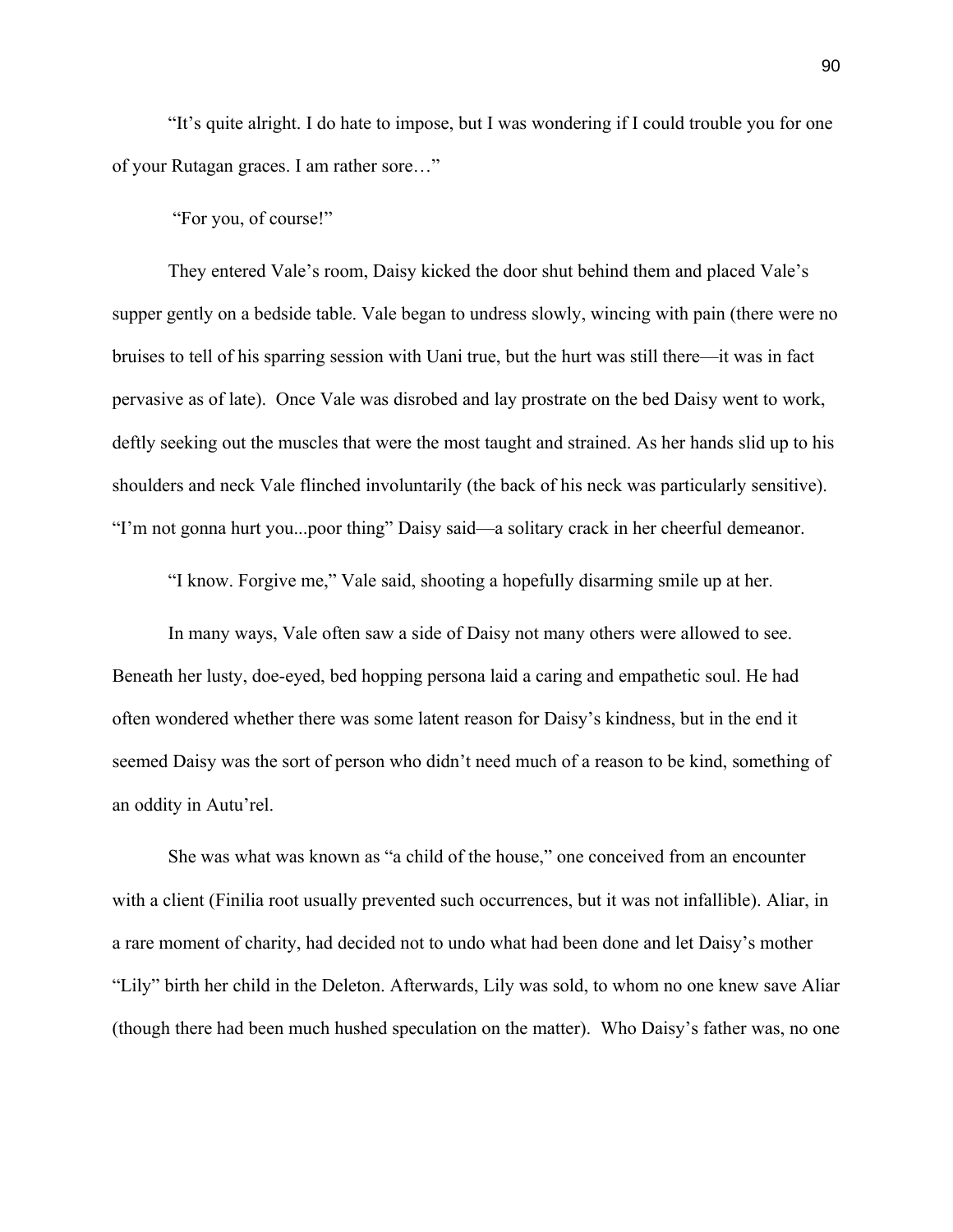knew either; but while his identity was a mystery it stood to reason that he was a man of some account and some means given the sort who solicited the Deleton's services.

As a child, Daisy had been trained as a maid, cleaning chambers, helping with the wash and tending to the grounds when necessary. She had been a plump, curly-haired and freckled little girl and thus had initially been deemed not attractive enough for the "other work." But as the years passed she grew into her looks and after an intensive bout of instruction the "other work" began in earnest.

"Uani…oh he really makes my blood boil sometimes," Daisy said, as she massaged Vale's back. "I hope his cock rots and drops off. It isn't right the way he treats you."

Vale closed his eyes letting out a sigh. "Why? I'm just a whore."

"You're not just a whore—"

Vale raised a golden eyebrow.

"You're a consort," she added, sounding defensive.

"Words are just that. Words. A whore is a consort and a consort a whore," Vale replied, sinking back into his pillow. Daisy's hands slid slowly up his back, loosening up his shoulders.

"A dog is just a dog, but you still wouldn't beat one would you?" Daisy countered.

"Me? No. I would not," Vale said. "But others might not have such qualms."

Daisy raised her gaze to the potted flowers on the windowsill. "Your flowers are doing well...I can never remember what they're called."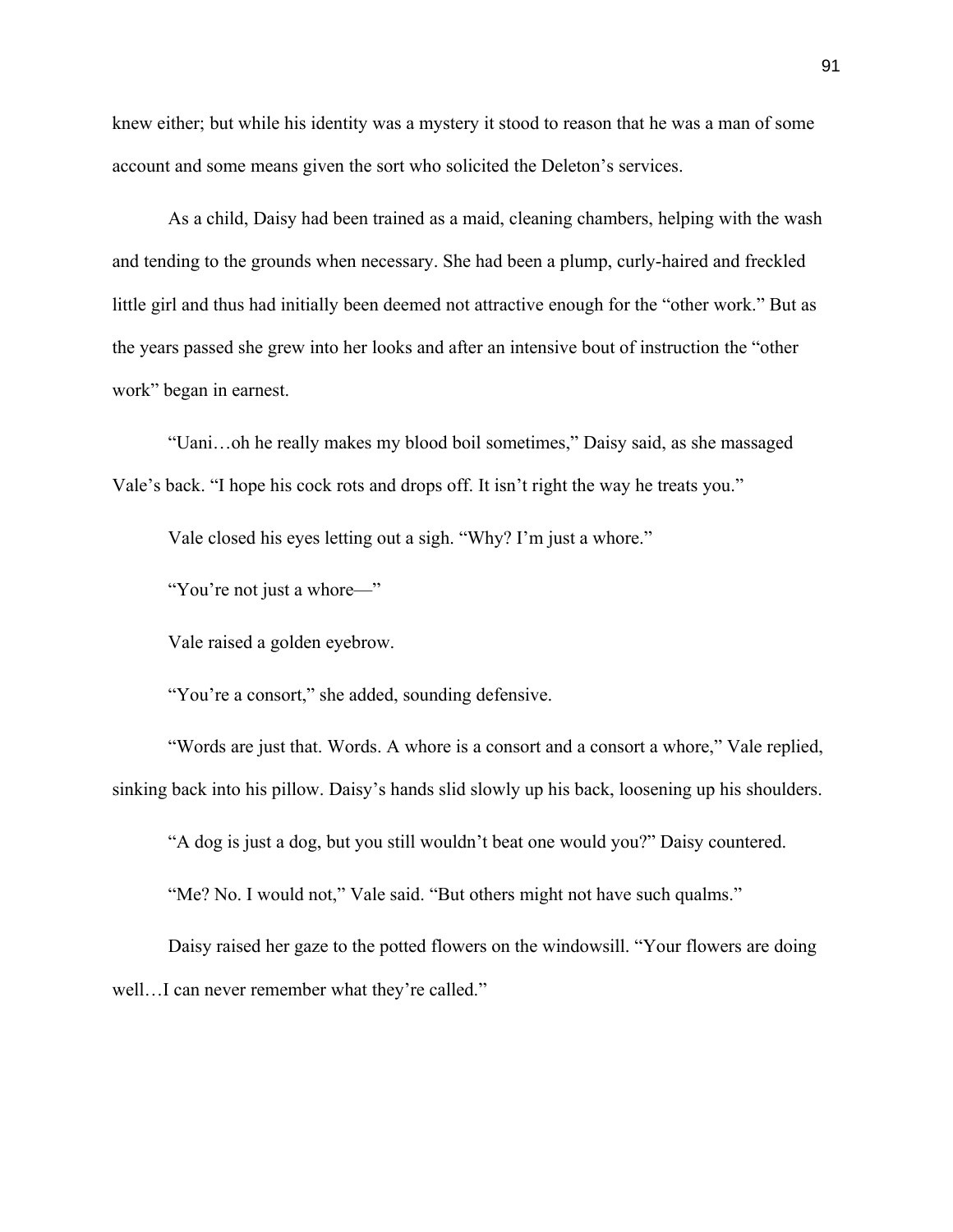Vale looked at the flowers as well. "Blooms of Lafara, I believe. I grew them myself since they were just seeds. They took ages to bloom mind you, but they've bloomed all the same. Rumor has it they bring one good luck."

"Oh that's nice. Do you feel like lady luck is on your side?"

"I'll reserve judgement until later."

"I suppose that's wise."

After a few moments of working on his torso Daisy hands withdrew. Vale felt much better than he had before, the aches and pains from his session with Uani had diminished considerably. Daisy ran her hand over his skin one final time.

"God, your skin is beautiful…everything about you is beautiful. It's not fair. You're the most handsome boy at the Deleton and yet you're still prettier than me!"

"No one here is prettier here than you."

Daisy made a noise of indignation. "Oh come now."

Vale drew closer, eyes boring into hers. "I'm serious. You're the most beautiful person I know."

*A small compliment when one is surrounded by ugly people…but a compliment nonetheless…I hope you see it that way Daisy.* 

For the first time in a long time Daisy seemed to be at a loss for words. "I…I don't know what to say."

"You don't have to say anything."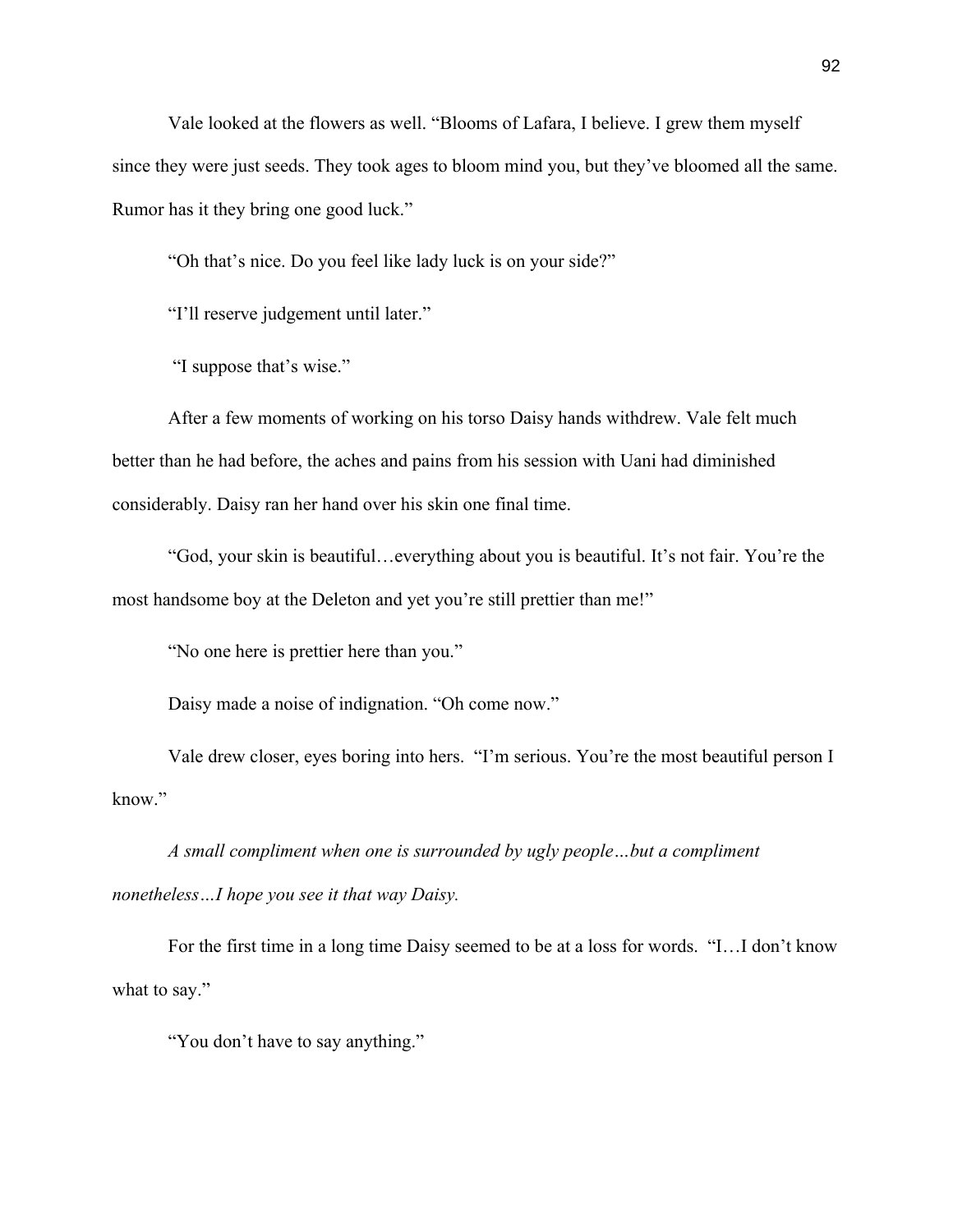Daisy tried her best to hide her eyes from Vale—but he could see that her cheeks tinged with pink. Daisy's gaze returned to the Blooms of Lafara on the windowsill. "Those flowers really are lovely…"

"So you've said…"

"And will again no doubt…sorry if I'm a little doty—"

"You're not doty."

"—and a bore."

"You're not a bore."

"May I have one? A flower I mean. For luck n' all." Daisy's lips quirked. "You know… as payment."

"As payment, no. But as a gift, freely given, yes. But before you…"

Too late. Daisy clapped in triumph and darted over to the windowsill.

"I'd better…" Vale advanced, attempting to halt her.

In vain. Daisy stroked the stem of a Bloom and let out a gasp of pain. A dot of red took form on the tip of her finger and wormed its way down. "Fuck," she snarled, and then tittered. "Pardon me. I'd best wash my mouth ey."

"The thorns are quite frightful and well hidden." Vale smiled apologetically. "Whichever bloom you choose, I'd best remove them first," he retrieved his clippers, "not that I mean to mollycoddle."

"That's fine," Daisy replied, lifting her bleeding finger aloft. "Apparently I need to be mollycoddled." She pointed to the Bloom she desired, suckling on her nicked finger. Vale gently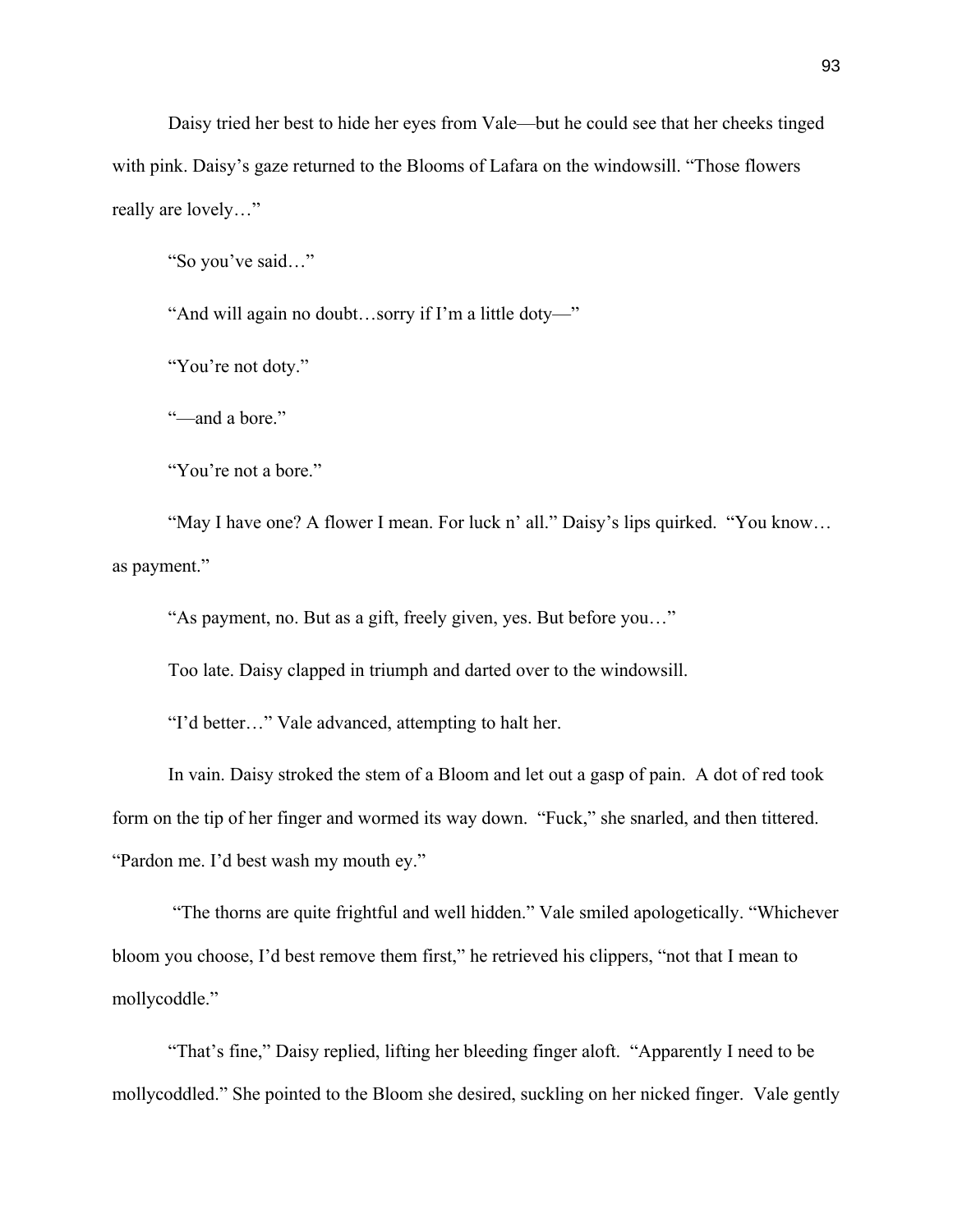removed it and trimmed it clean. He presented it to her with a flourish. She giggled. "I thank you."

"Don't thank me yet, thank me when we are both certain that Lady Luck is on our side."

"I'd best get back to work. The night is young. Aliar will flog me in the square if I don't earn my weight in silver by the end of the month."

"That shouldn't be much of challenge, you weigh so little. You really should eat more."

Daisy snorted. "I would if the food weren't so awful." She gestured to Vale's dinner on the bedside table. "I'm not particularly business-minded—and I know Aliar doesn't give a fig about us—but the slop the kitchen has been serving up is bound to put off the clients, don't you think?"

*Poor Daisy…you assume we eat from the same plates…*

"How many men come to the Deleton for food? Not many I'd wager," Vale offered. "They hunger for…other things. And besides even slop tastes passable after a flagon of wine."

"That it does, that it does," Daisy moved to leave. "Well I'd best be off." She twiddled the Bloom Vale had given her. "Best of luck."

Vale smiled. "And to you as well."

Daisy left and shut the door gently behind her. Vale collected his dinner and took a seat at his modest table and began to eat. His supper was every bit as bland and tasteless as it looked, but not as decidedly unpleasant as he initially believed it would be.

After he had finished eating, he entered his dressing room, fretting over what to wear. He was torn between two doublets, one a deep shade of crimson, and the other a light lilac blue. The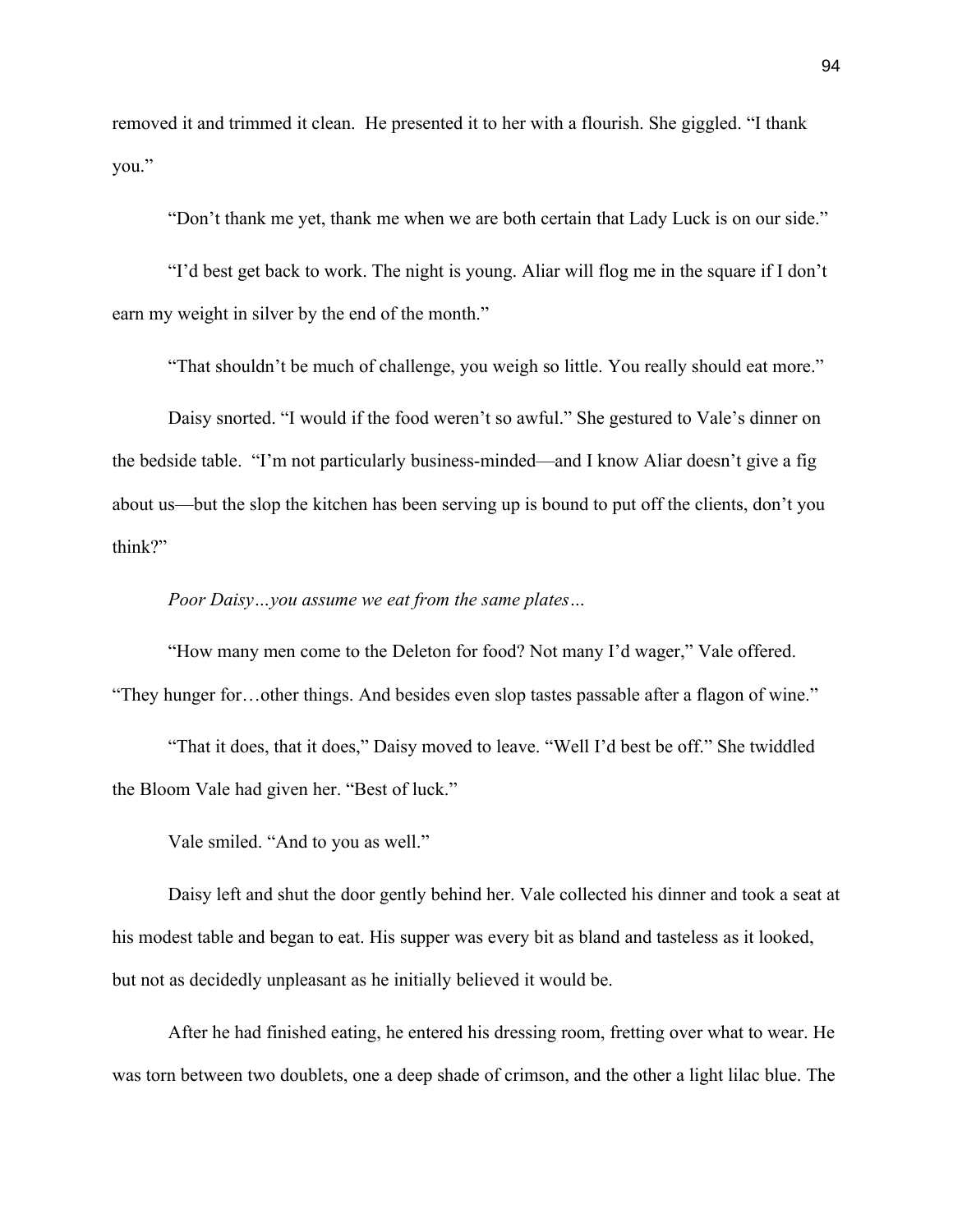crimson one was more form fitting and the blue more loose and free. Vale settled on crimson. It was more eye-catching than the lilac one and contrasted nicely with his hair.

Not long after he was clothed, Tormir knocked on his door.

"You sure know how to dress," Tormir said, admiring Vale's attire. "The clients will appreciate your good taste no doubt."

"I hope so," Vale said, smoothing out his collar. "I always make an effort to put my best foot forward as it were. I just hope it will be enough."

"I think it will. They're highborn—but they seem alright. Knights if you can believe it. You wouldn't know it by the way they're dressed and one's just a lad, scarcely a hair on his face. He looked really uncomfortable; a few of the girls were trying to loosen him up. He'll likely agree to anything just to get out of here."

"You're probably right; too many temptations lurk in these halls."

Tormir grunted in agreement.

#

Normally Master Aliar received important clients in his office, but he had evidently decided that more ostentatious accommodations were in order for their highborn guests. Tormir led Vale to a chamber on the ground floor. Vale had passed the smooth oak doors many a time but had never been able to gain entry. Aliar kept them locked at all hours.

As Vale stepped through the threshold it became abundantly clear why Aliar kept the chamber under lock and key. An ornate rug (likely from one of Zarran's dominions in the Far East) was spread across the floor. The walls and ceiling were gilded and the goblets, plates, and carafes that lay spread throughout—either on the sweetwood table at the center of the room or on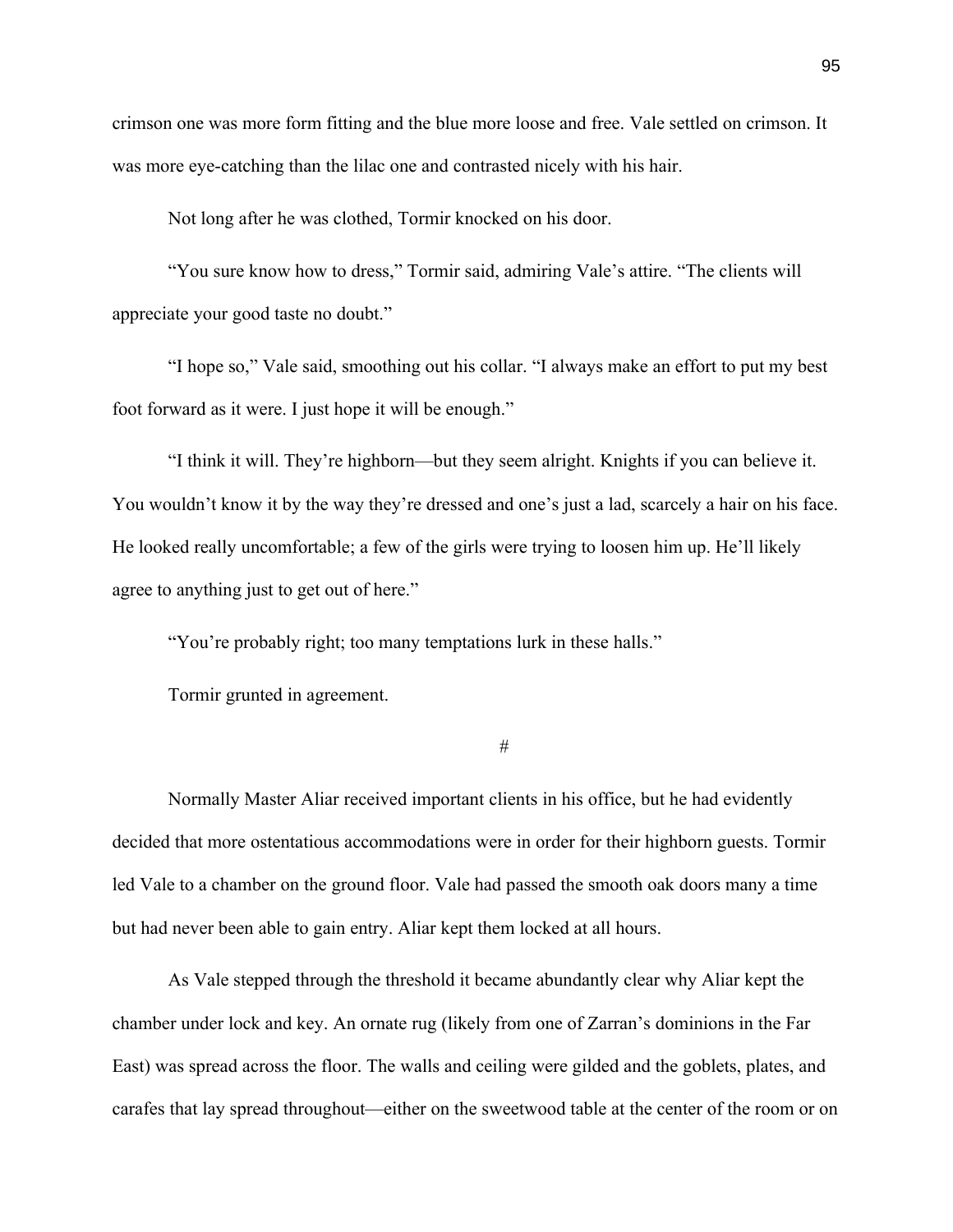the cabinets near the walls— were of the purest silver. Any thief worth his salt would have skipped with joy at the sight. The only blight on the otherwise opulent atmosphere of the room was the candles which were down to their wicks, the wax twisted and unruly. It was a wonder they could hold a flame, but they served well enough, unsightly though they might be—and that was why they remained. Vale fought back the impulse to shake his head. Master Aliar really could be quite miserly about the silliest things.

Aliar sat at the table, looking haggard and sickly, but alert. His eyes kept darting to the door through which Vale and Tormir entered, he was clearly expecting their guests to arrive at any moment. Tormir took his place behind Aliar, melting into the shadows.

"You look lovely," Aliar said, his eerie dead eyes sweeping over Vale's form.

"I'm glad you approve."

Aliar chuckled, his chuckle quickly turning into a cough. "My approval is of no consequence. It is our guests' approval I seek."

"And who might our guests be?" Vale said, feigning ignorance. *I'm nothing more than a pretty, empty-headed little thing, full of sweetness and nothing else.* Vale reminded himself, trying to still his fluttering heart. *I know nothing. I feel nothing. I think nothing. I am nothing…*

"Agents of House Wolf of Albimar, they are charged with safeguarding the Northern Reach. They are a proud family with a reputation for being just, honorable and true."

"Hardly the sort you'd expect to solicit our services."

"Indeed. Unless they have the utmost need of our services." Aliar relined in his chair, look pleased with himself. Vale patiently waited for him to elaborate.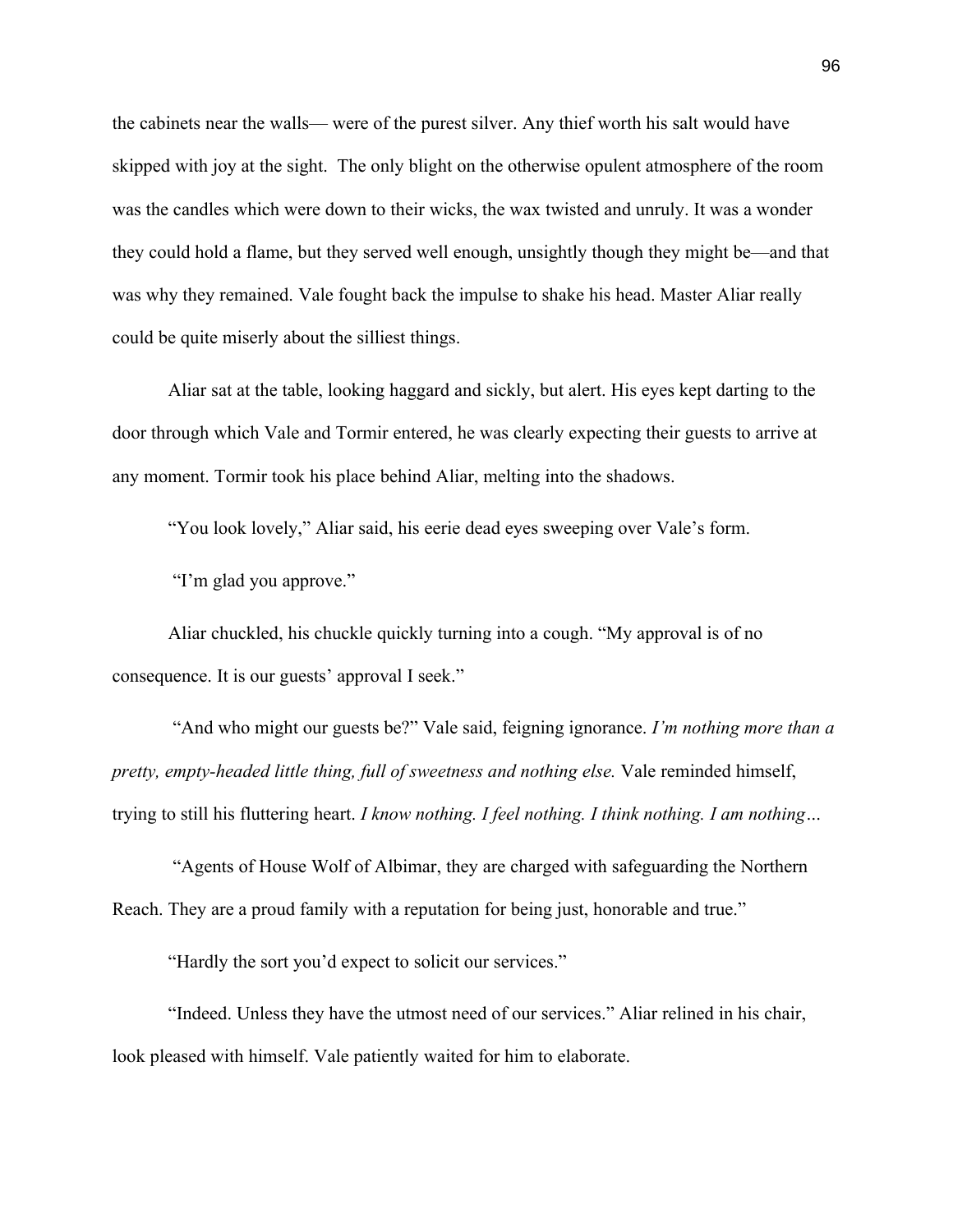"The current Lord Wolf has fallen ill," Aliar explained. "It is unlikely he'll see the summer's end. His son Rylan is set to succeed him, but there are...complications."

"What sort of complications?"

"Rylan is apparently quite the prize, fierce in battle yet kind and gracious off the field as well. His men are fond of him and he is quite fond of them in return...in some cases, too fond for his family's liking."

"I see."

"Normally his tastes would not pose much of a problem, other than the inevitable gossip and humiliation he and his house will endure; but alas they seem to have left him unable to have relations with women. A rather pressing problem for the line of succession wouldn't you say?"

"Is he unable or unwilling?" Vale inquired.

"I suspect a little of both, but that will be up to you to determine. This is your area of expertise after all."

"The boy needs a teacher," Vale said, stroking his chin. "A teacher, not a consort."

"Precisely," Aliar said. "We'll discuss the details with our highborn friends shortly; they'll need some convincing."

"No doubt. They're expecting a girl aren't they?"

"They're expecting a solution," Aliar replied. "And we'll give them one. They can't afford to go back empty-handed. Besides you'll be bringing a girl with you, one with which Rylan can practice." Aliar's beaconed. "Now come here."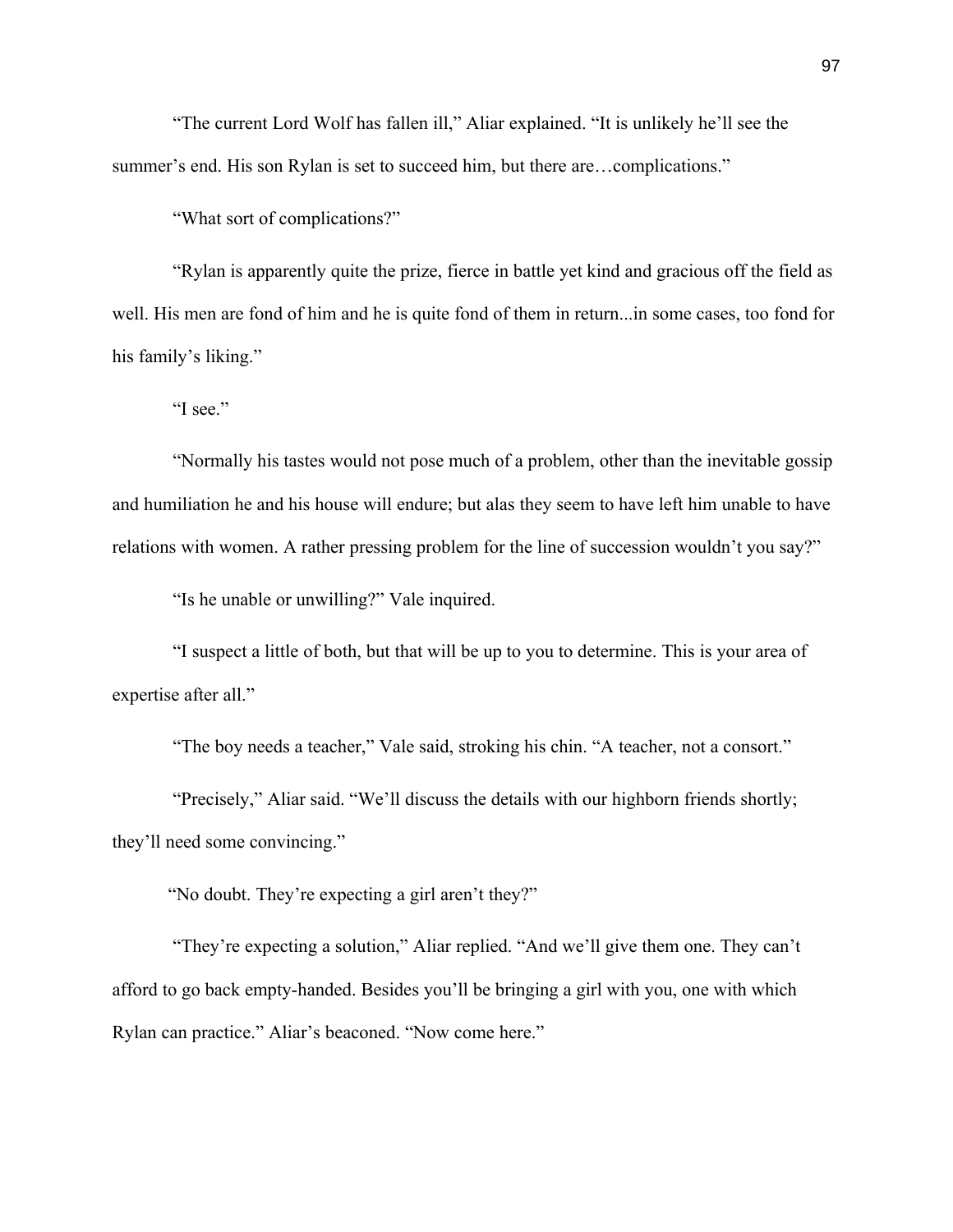Vale did as he was bid, taking his place by his master's side. He was tempted to take the seat next to Aliar, though doubted his master would approve of him taking such liberties, and so remained standing.

After a few moments of waiting, their guests arrived, escorted in by Z'shall, one of Aliar's serving boys. *A eunuch and a handsome one at that*. Vale mused, with a twinge of sadness. Three men followed, side by side. They were dressed rather plainly, their clothes modest enough that they would not draw attention to themselves, but also respectable enough that no one would mistake them for paupers or vagrants. The man to the far left was a rather diminutive fellow, with a weasel-like face and small, close-set eyes that seemed to be in a perpetual squint. The man on the far right was well built and of an imposing height, battle ready and square jawed…yet queerly still in the throes of youth, his face and manner almost boyish, "the lad" Tormir had noticed Vale assumed. The man in the center carried himself with an unspoken authority; he walked a step or two ahead of his comrades, yet despite his commanding aura he had a kind face, with kinder eyes.

"My good knights, welcome to the Deleton," Aliar said, his smile pleasant but forced. "Please, have a seat."

The three men obliged. The man with the kind eyes took the seat directly opposite Aliar and his companions took the seats on either side of him.

"I am Sir Harold Morvan, Knight of House Wolf," the man with the kind eyes said, his voice a pleasant basso. "These are my companions Sir Bradford," he gestured to the lad, "and Sir Tailor," he added, gesturing to the Weasel.

Aliar nodded to Sir Morvan's companions. "An honor to be sure."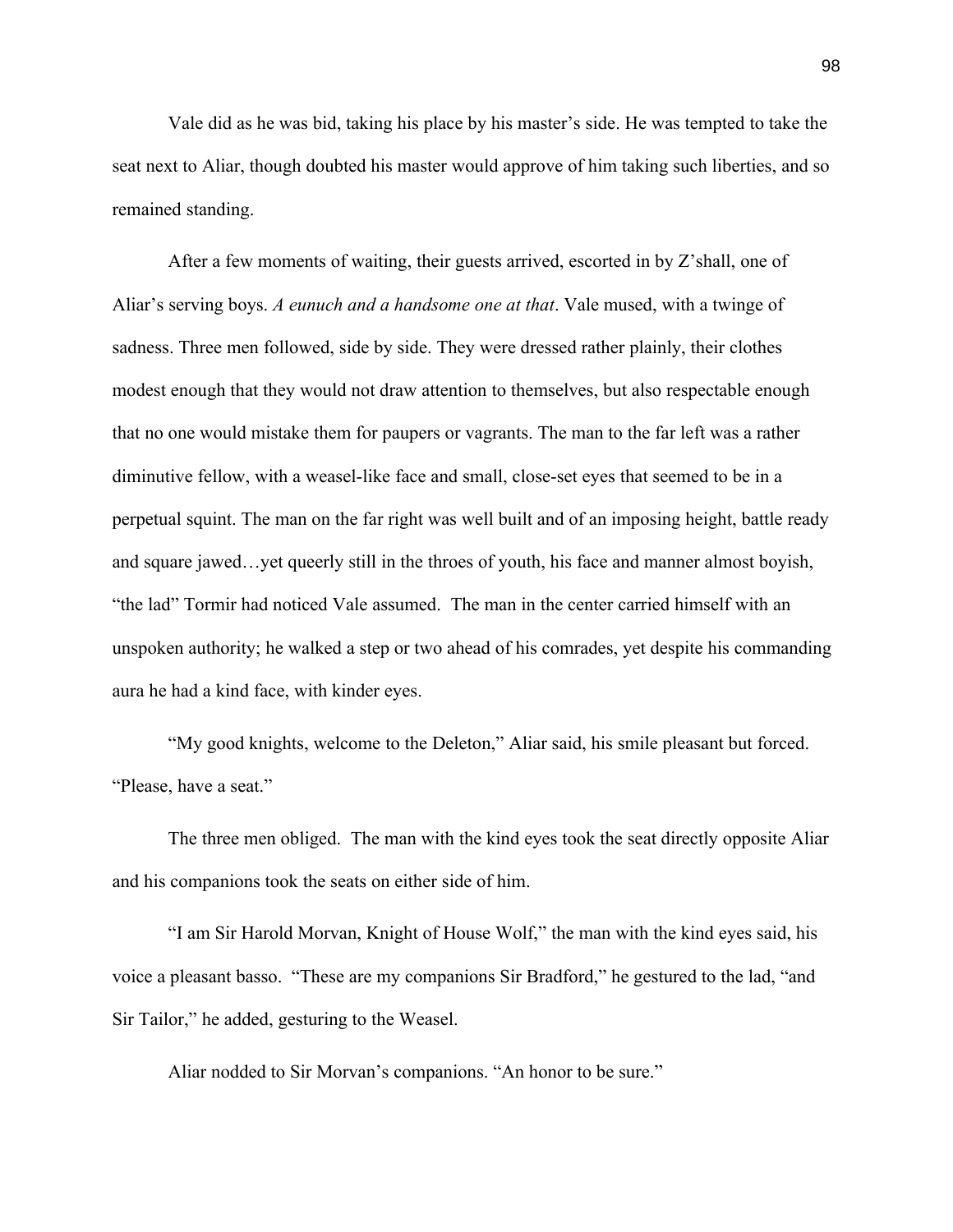"An honor for you perhaps. Not for us," Sir Bradford intoned, his youthful face made no effort to hide his disdain.

Sir Morvan shot him a warning look. "Now, now Sir Bradford mind your courtesies."

"It's quite alright," Aliar interjected. "We all know my business is not a clean one. Rest assured I will use the utmost discretion in our dealings."

"In regard to discretion—" said Sir Morvan, turning his attention to Tormir who lounged against the far wall. "—your man in the corner. He's a sell-sword I assume. I hope he can be trusted."

"I trust him to be self-interested," Aliar replied. "He knows I can buy his silence. One way or another."

"And what about you my young friend?" Sir Morvan said, turning his attention to Vale. "Can you be trusted?"

Vale smiled. "I can be many things my lord."

Sir Morvan smiled as well, his eyes twinkling slightly. "What's your name?" He inquired. Vale shot a quick sidelong glance at Aliar, who nodded, indicating he could respond.

"My name is Vale, sir."

"Vale…"

"Most call me Lynn if they prefer something more familiar—though I would not be opposed to another name that might take your fancy."

"Lynn is your given name I take it."

Vale laughed. "Names are just names here my lord."